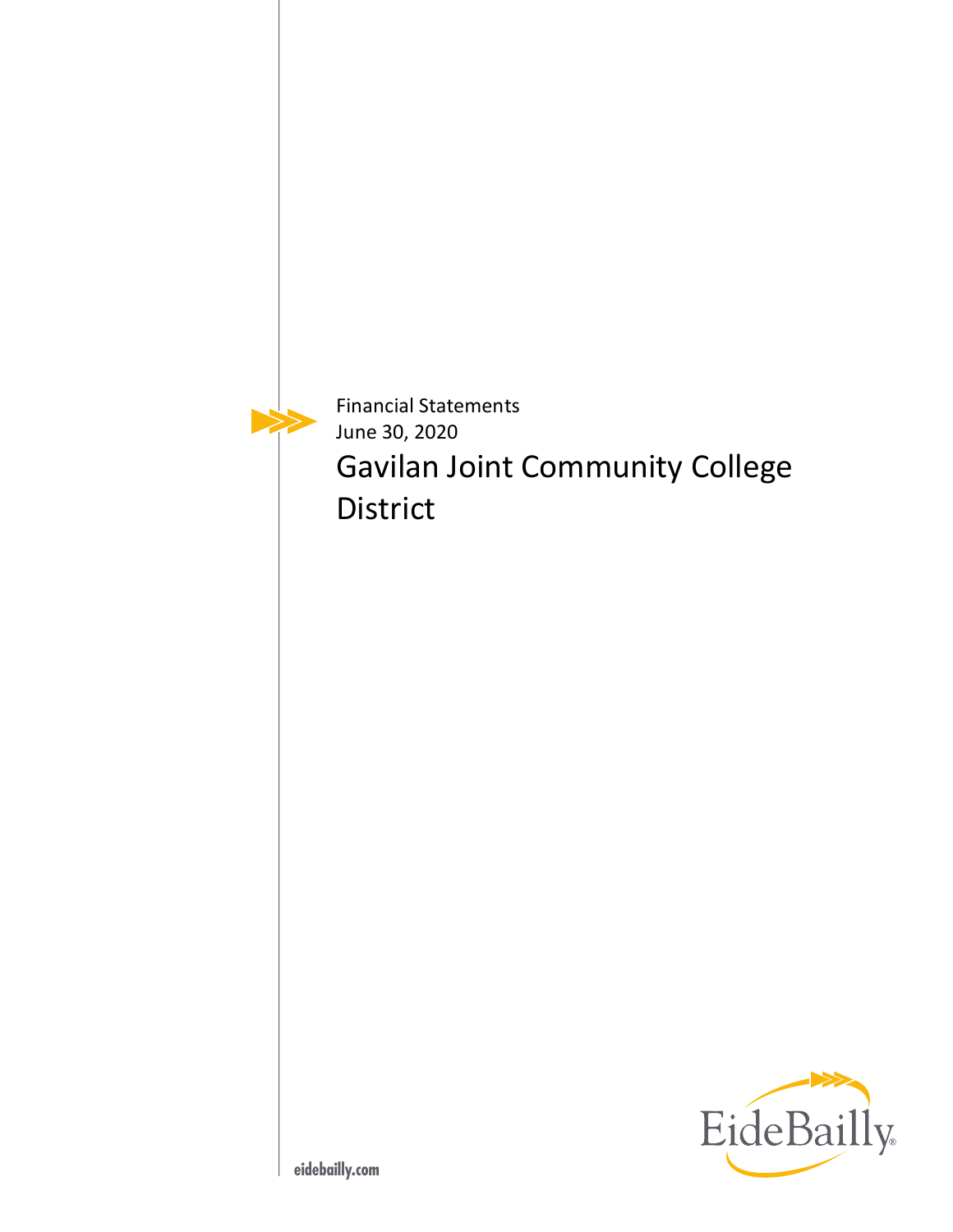| <b>Basic Financial Statements</b>                                                                                                                                                                           |  |
|-------------------------------------------------------------------------------------------------------------------------------------------------------------------------------------------------------------|--|
| <b>Primary Government</b><br><b>Fiduciary Funds</b>                                                                                                                                                         |  |
|                                                                                                                                                                                                             |  |
| Required Supplementary Information                                                                                                                                                                          |  |
| Schedule of the District's Proportionate Share of the Net OPEB Liability - MPP Program77                                                                                                                    |  |
| Supplementary Information                                                                                                                                                                                   |  |
| Schedule of Workload Measures for State General Apportionment Annual (Actual) Attendance85<br>Reconciliation of Annual Financial and Budget Report (CCFS-311) with Audited Financial Statements89           |  |
| Independent Auditor's Reports                                                                                                                                                                               |  |
| Independent Auditor's Report on Internal Control over Financial Reporting and on Compliance and Other<br>Matters Based on an Audit of Financial Statements Performed in Accordance with Government Auditing |  |
| Independent Auditor's Report on Compliance for Each Major Federal Program; Report on Internal Control over                                                                                                  |  |
|                                                                                                                                                                                                             |  |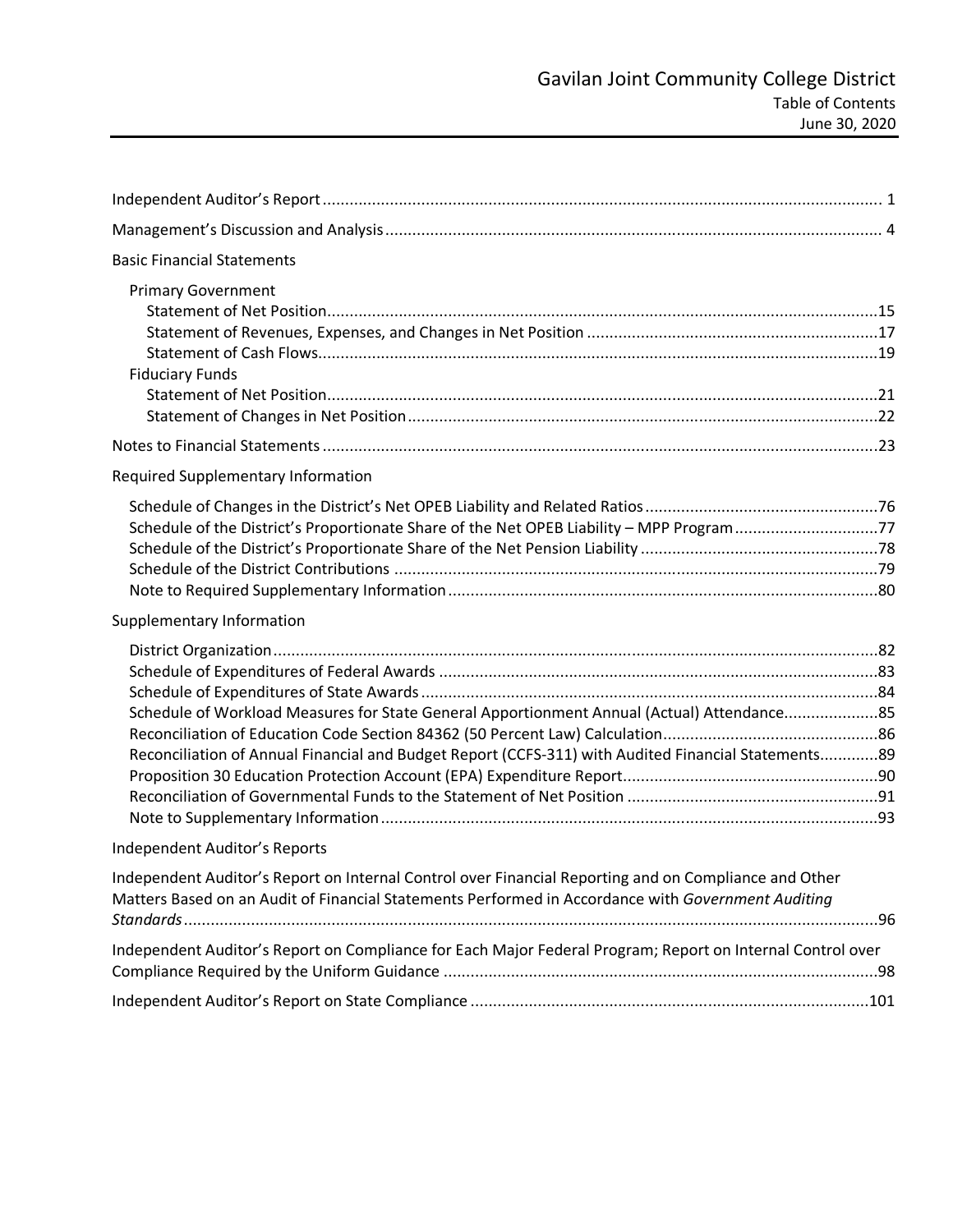Schedule of Findings and Questioned Costs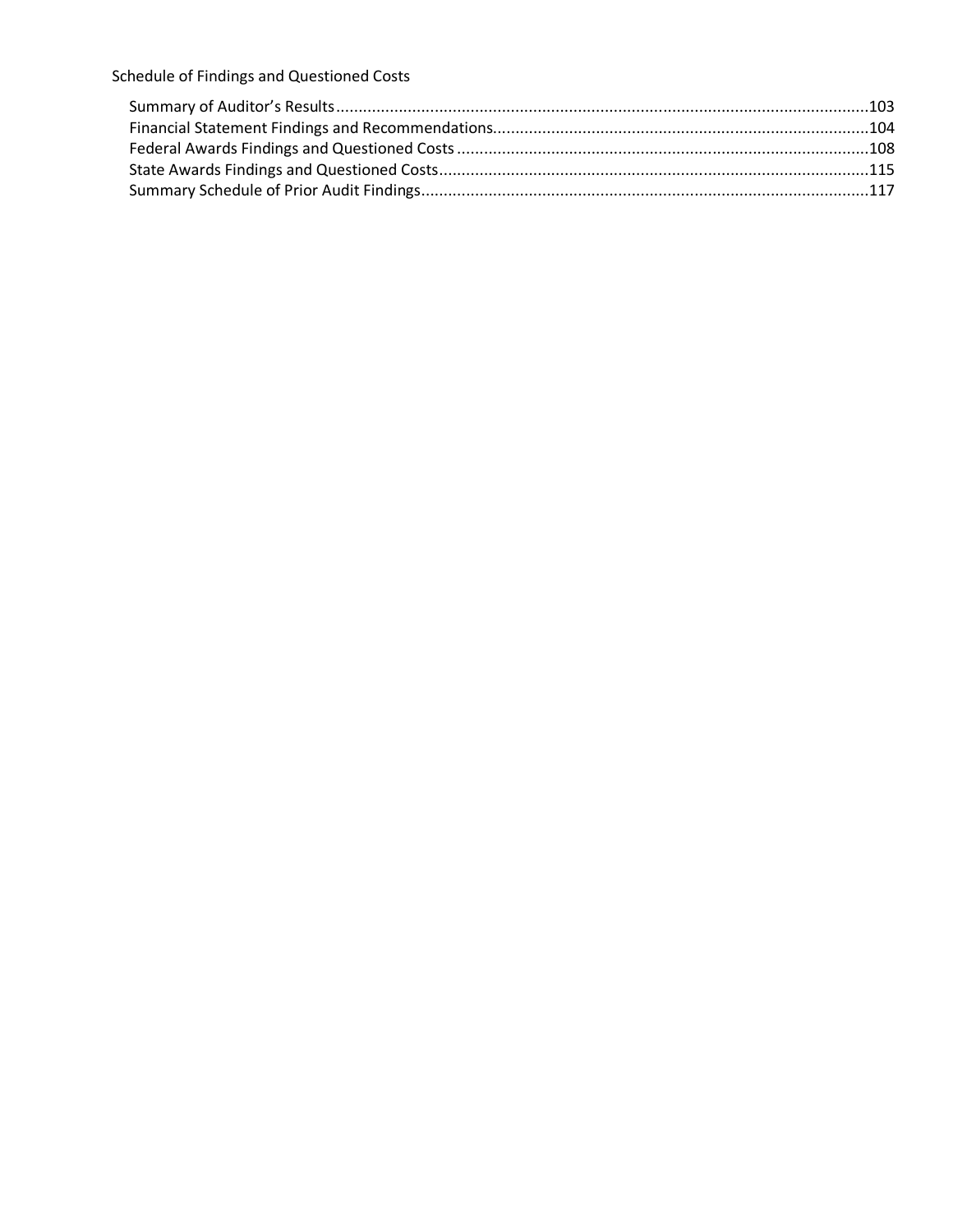

**CPAs & BUSINESS ADVISORS** 

### **Independent Auditor's Report**

Board of Trustees Gavilan Joint Community College District Gilroy, California

### **Report on the Financial Statements**

We have audited the accompanying financial statements of the business-type activities and the aggregate remaining fund information of Gavilan Joint Community College District (the District) as of and for the year ended June 30, 2020, and the related notes to the financial statements, which collectively comprise the District's basic financial statements as listed in the table of contents.

### **Management's Responsibility for the Financial Statements**

Management is responsible for the preparation and fair presentation of these financial statements in accordance with accounting principles generally accepted in the United States of America; this includes the design, implementation, and maintenance of internal control relevant to the preparation and fair presentation of financial statements that are free from material misstatement, whether due to fraud or error.

# **Auditor's Responsibility**

Our responsibility is to express opinions on these financial statements based on our audit. We conducted our audit in accordance with auditing standards generally accepted in the United States of America and the standards applicable to financial audits contained in *Government Auditing Standards,*  issued by the Comptroller General of the United States. Those standards require that we plan and perform the audit to obtain reasonable assurance about whether the financial statements are free from material misstatement.

An audit involves performing procedures to obtain audit evidence about the amounts and disclosures in the financial statements. The procedures selected depend on the auditor's judgment, including the assessment of the risks of material misstatement of the financial statements, whether due to fraud or error. In making those risk assessments, the auditor considers internal control relevant to the entity's preparation and fair presentation of the financial statements in order to design audit procedures that are appropriate in the circumstances, but not for the purpose of expressing an opinion on the effectiveness of the entity's internal control. Accordingly, we express no such opinion. An audit also includes evaluating the appropriateness of accounting policies used and the reasonableness of significant accounting estimates made by management, as well as evaluating the overall presentation of the financial statements.

We believe that the audit evidence we have obtained is sufficient and appropriate to provide a basis for our audit opinions.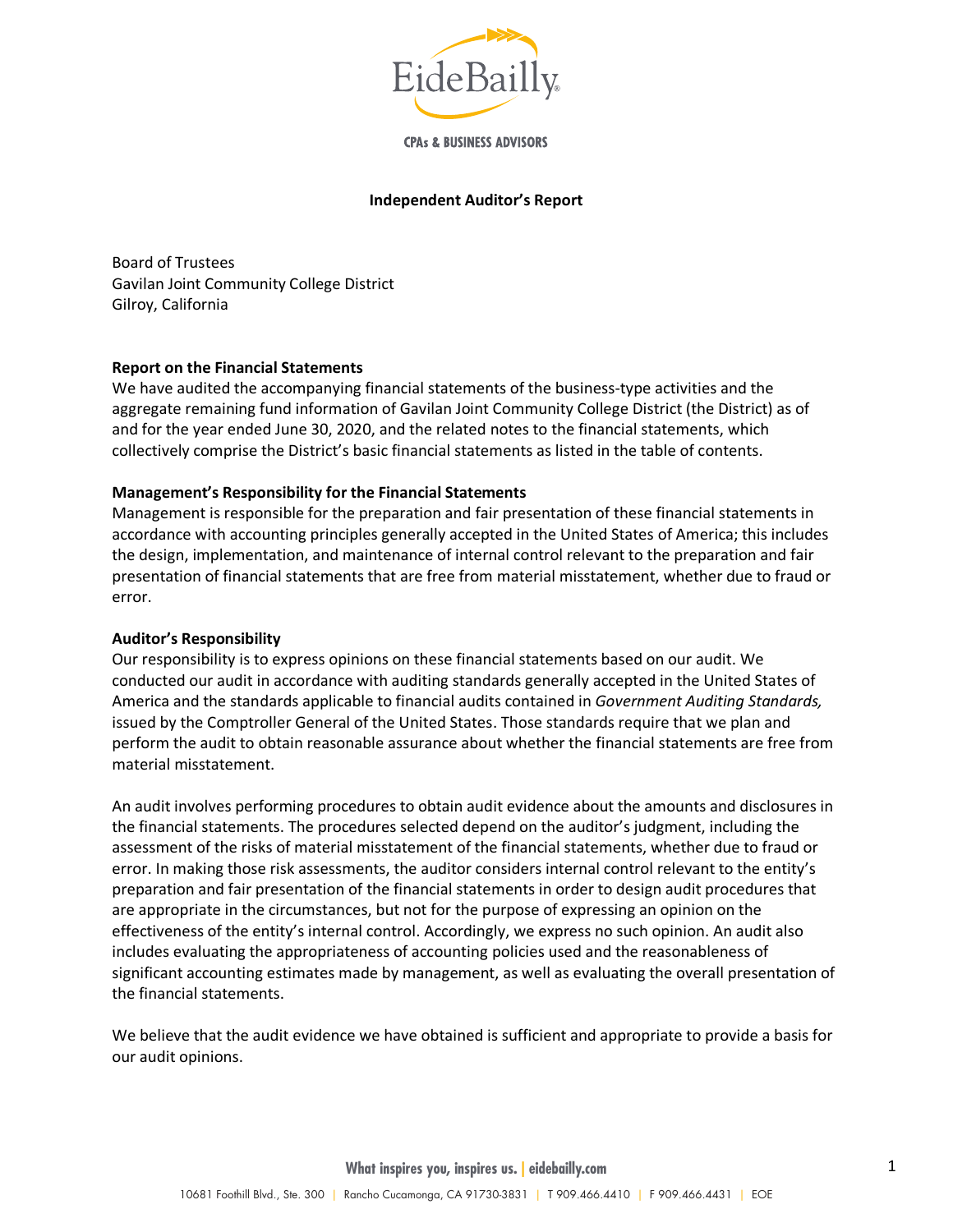# **Opinions**

In our opinion, the financial statements referred to above present fairly, in all material respects, the respective financial position of the business-type activities and the aggregate remaining fund information of the District as of June 30, 2020, and the respective changes in financial position and, where applicable, cash flows thereof for the year then ended in accordance with accounting principles generally accepted in the United States of America.

# **Emphasis of Matter - Correction of Errors in Previously Issued Financial Statements**

As discussed in Note 16 to the financial statements, certain errors resulting in material misstatements of amounts previously reported for capital assets, accounts receivable, and accounts payable as of June 30, 2019, were discovered by the auditors during the audit of the current year. Accordingly, amounts reported for capital assets, accounts receivable, and accounts payable have been restated in the June 30, 2020 financial statements now presented, and an adjustment has been made to the District's net position as of July 1, 2019, to correct the errors. Our opinion is not modified with respect to that matter.

# **Other Matters**

# *Required Supplementary Information*

Accounting principles generally accepted in the United States of America require the Management's Discussion and Analysis on pages 4 through 14 and other required supplementary schedules as listed in the table of contents, on pages 76 through 79 be presented to supplement the basic financial statements. Such information, although not a part of the basic financial statements, is required by the Governmental Accounting Standards Board, who considers it to be an essential part of financial reporting for placing the basic financial statements in an appropriate operational, economic, or historical context. We have applied certain limited procedures to the required supplementary information in accordance with auditing standards generally accepted in the United States of America, which consisted of inquiries of management about the methods of preparing the information and comparing the information for consistency with management's responses to our inquiries, the basic financial statements, and other knowledge we obtained during our audit of the basic financial statements. We do not express an opinion or provide any assurance on the information because the limited procedures do not provide us with sufficient evidence to express an opinion or provide any assurance.

# *Other Information*

Our audit was conducted for the purpose of forming opinions on the financial statements that collectively comprise the District's financial statements. The accompanying supplementary information listed in the table of contents, including the schedule of expenditures of federal awards, as required by Title 2 U.S. Code of Federal Regulations (CFR) Part 200, *Uniform Administrative Requirements, Cost Principles, and Audit Requirements for Federal Awards* (Uniform Guidance), and the other supplementary information are presented for purposes of additional analysis and are not a required part of the basic financial statements.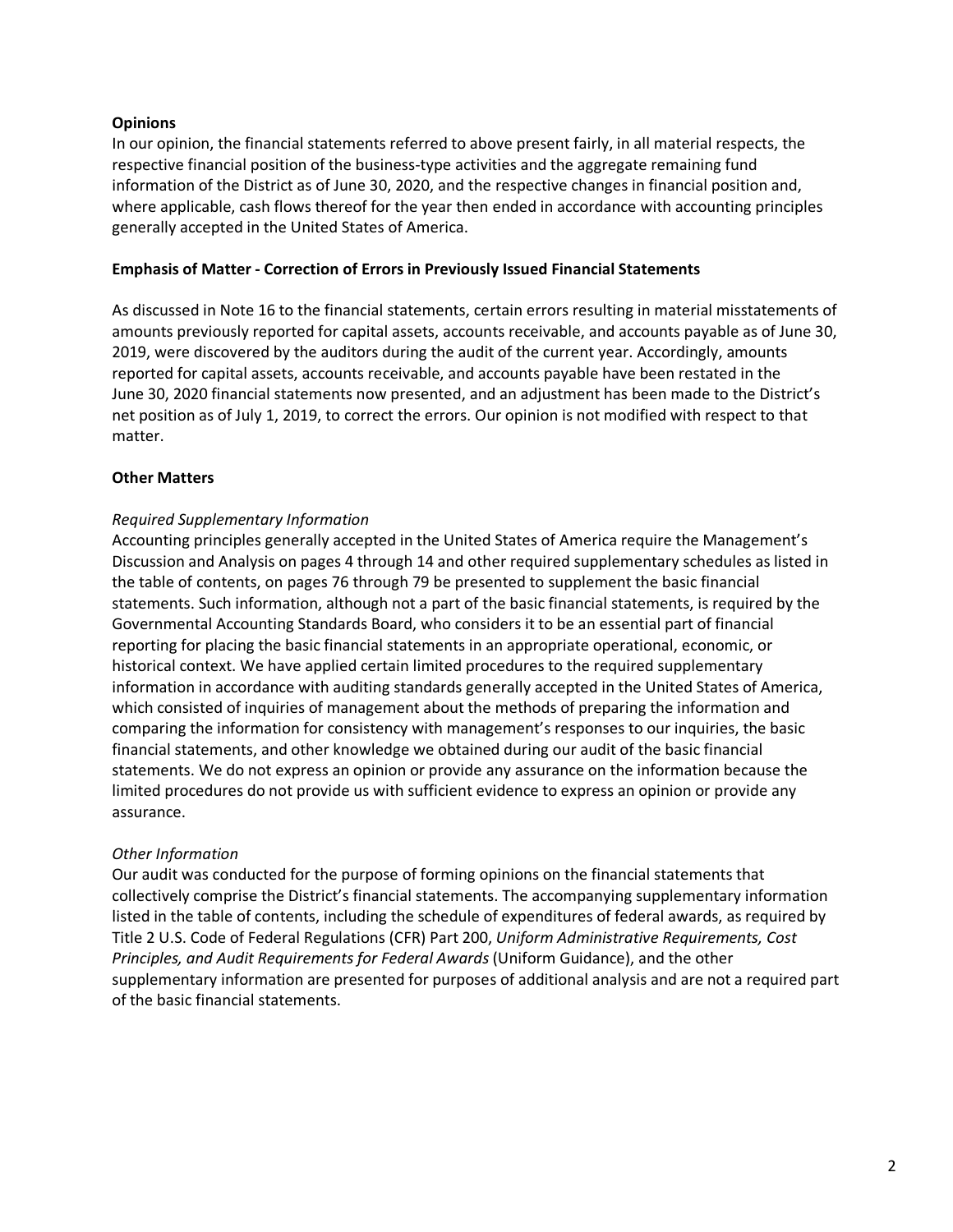The schedule of expenditures of federal awards and the other supplementary information listed in the table of contents are the responsibility of management and were derived from and relate directly to the underlying accounting and other records used to prepare the basic financial statements. Such information has been subjected to the auditing procedures applied in the audit of the basic financial statements and certain additional procedures, including comparing and reconciling such information directly to the underlying accounting and other records used to prepare the basic financial statements or to the basic financial statements themselves, and other additional procedures in accordance with auditing standards generally accepted in the United States of America. In our opinion, the schedule of expenditures of federal awards and other supplementary information listed in the table of contents are fairly stated, in all material respects, in relation to the basic financial statements as a whole.

### **Other Reporting Required by** *Government Auditing Standards*

In accordance with *Government Auditing Standards*, we have also issued our report dated April 30, 2021, on our consideration of the District's internal control over financial reporting and on our tests of its compliance with certain provisions of laws, regulations, contracts, grant agreements, and other matters. The purpose of that report is solely to describe the scope of our testing of internal control over financial reporting and compliance and the results of that testing, and not to provide an opinion on the effectiveness of the District's internal control over financial reporting or on compliance. That report is an integral part of an audit performed in accordance with *Government Auditing Standards* in considering the District's internal control over financial reporting and compliance.

Fade Sailly LLP

Rancho Cucamonga, California April 30, 2021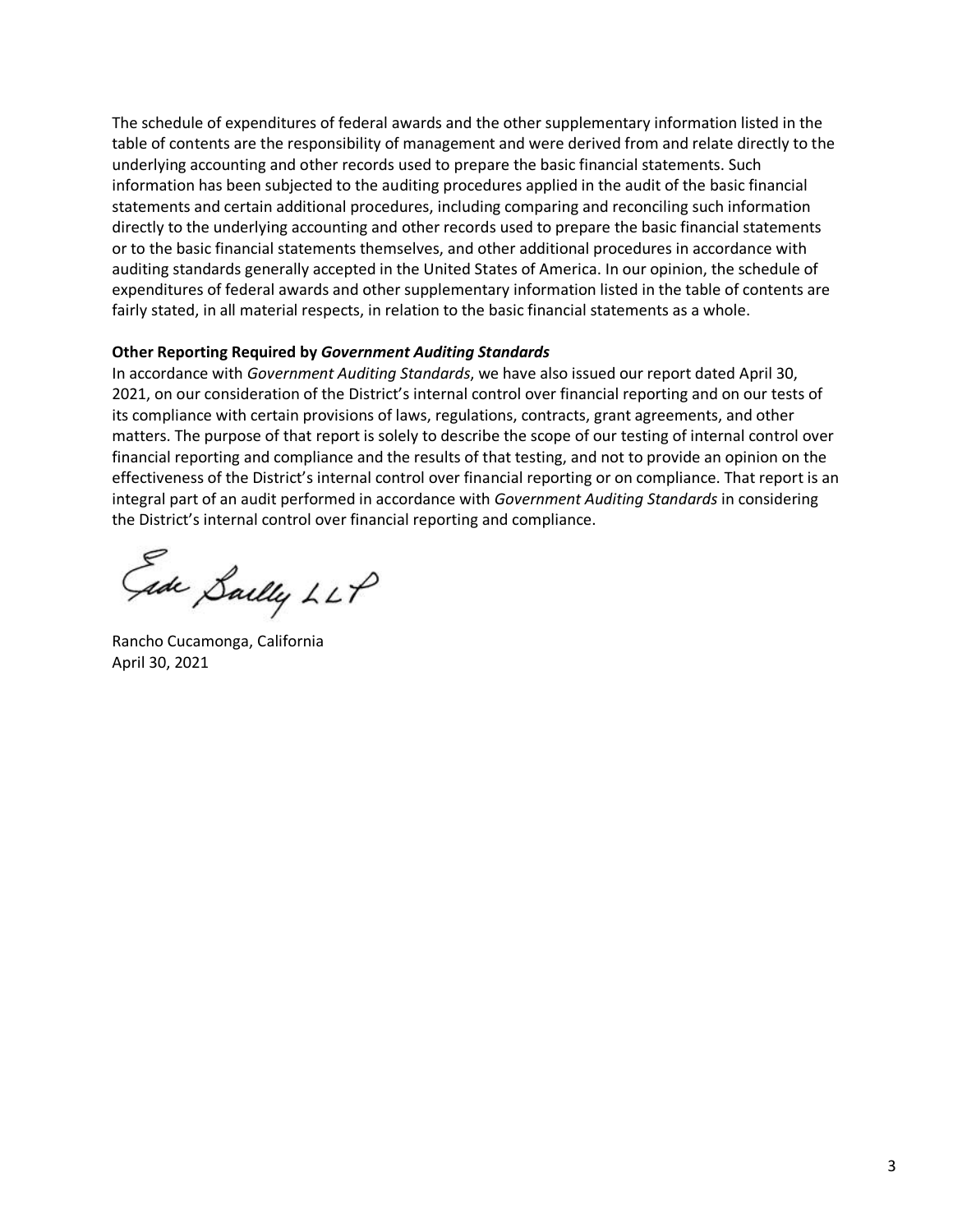# **USING THIS ANNUAL REPORT**

The purpose of this annual report is to provide readers with information about the activities, programs and financial condition of Gavilan Joint Community College District (the District) as of June 30, 2020. The report consists of three basic financial statements: the statement of net position, statement of revenues, expenses, and changes in net position, and statement of cash flows and provides information about the District as a whole. This section of the annual financial report presents our discussion and analysis of the District's financial performance during the fiscal year that ended on June 30, 2020. Please read it in conjunction with the District's financial statements, which immediately follow this section.

# **OVERVIEW OF THE FINANCIAL STATEMENTS**

Gavilan Joint Community College District's financial statements are presented in accordance with Governmental Accounting Standards Board (GASB) Statements No. 34*, Basic Financial Statements - and Management's Discussion and Analysis - for State and Local Governments,* and No. 35, *Basic Financial Statements - and Management Discussion and Analysis - for Public College and Universities*. These statements allow for the presentation of financial activity and results of operations which focuses on the District as a whole. The entity-wide financial statements present the overall results of operations whereby all of the District's activities are consolidated into one total versus the traditional presentation by fund type. The focus of the statement of net position is designed to be similar to the bottom line results of the District. This statement combines and consolidates current financial resources with capital assets and long-term liabilities. The statement of revenues, expenses, and changes in net position focuses on the costs of the District's operational activities with revenues and expenses categorized as operating and nonoperating, and expenses are reported by natural classification. The statement of cash flows provides an analysis of the sources and uses of cash within the operations of the District.

The California Community Colleges Chancellor's Office has recommended that all state community colleges follow the Business-Type Activity (BTA) model for financial statement reporting purposes.

# **FINANCIAL HIGHLIGHTS**

• The District was originally established in 1919 as San Benito County Junior College. It operated under this title until 1963, when a new community college district was formed that included both San Benito and southern Santa Clara Counties. Successful passage of a local bond in 1966 provided the needed funds to construct the present campus at Santa Teresa Boulevard and Castro Valley Road in Gilroy, California. In 2004, a GO bond for \$104 million was passed to allow for modernization and the purchase of land in Coyote Valley and San Benito County. In 2018, another GO bond was passed for \$248 million that will provide a new campus footprint in San Benito County and several building projects on the Gilroy campus. In the fall of 2019, Gavilan College celebrated its 100th year of operation as a community college. However, due to the pandemic and mandatory quarantine in 2020, the college has been operating primarily in a remote environment.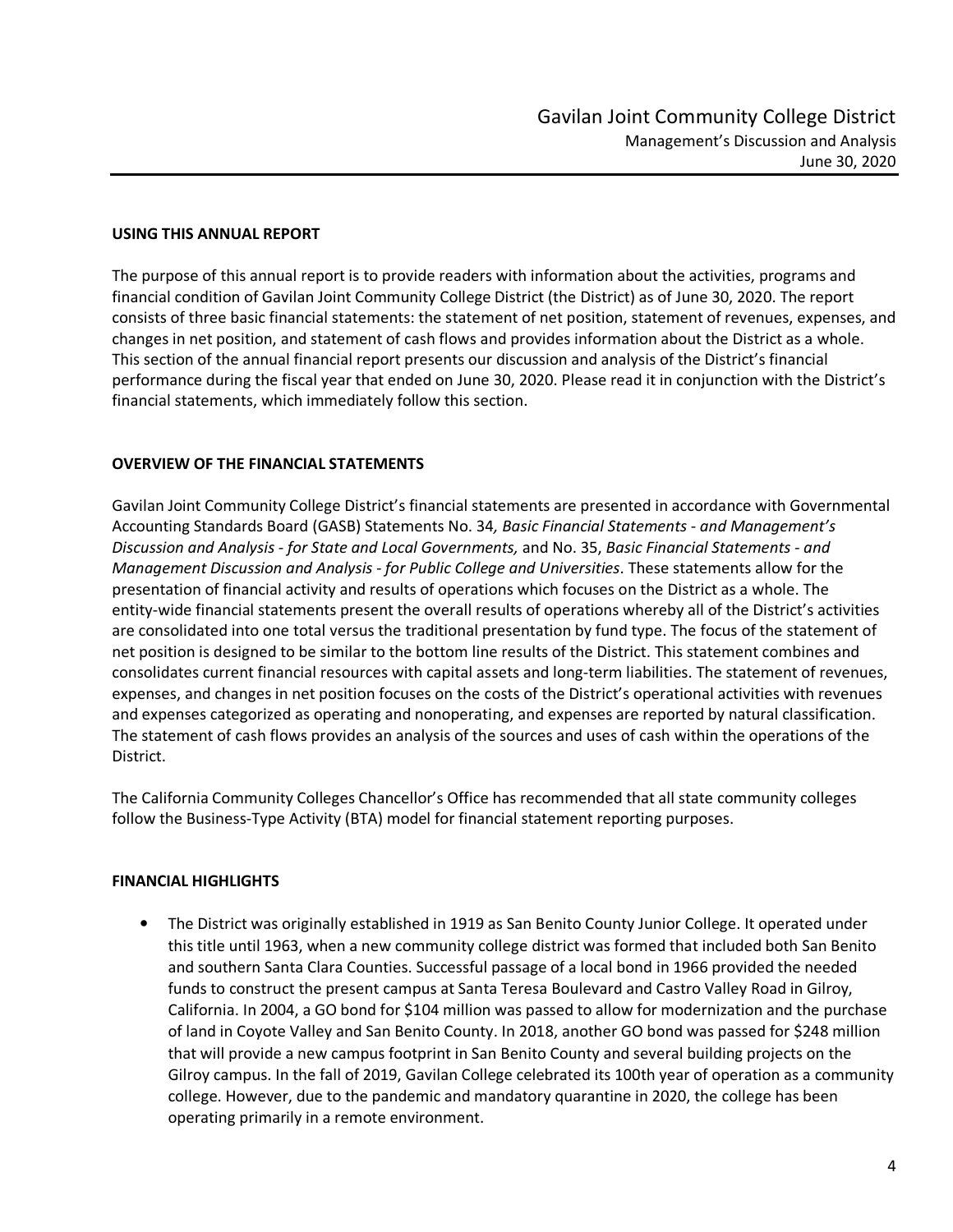- The District's primary funding source is apportionment received from the State of California through the Student Centered Funding Formula {SCFF}. Apportionment funding through the SCFF is based on 70% for Full-Time Equivalent Students {FTES}, 20% for Supplemental metrics, and 10% for Student Success metrics. During the 2019-2020 fiscal year, total reported resident FTES were 4,812 as compared to 5,353 in the 2018-2019 fiscal year. Due to the COVID-19 pandemic, the California Community College Chancellor's Office has authorized the use of emergency conditions apportionment protection whereby the 2019-2020 first apportionment calculation for FTES will be used for SCFF apportionment calculations for fiscal year 2019-2020, and fiscal year 2020-2021. This provides a level of stable funding for the District during the pandemic.
- In response to current and possible continued state budget issues, the District has repositioned itself to a smaller but adequately supported program. This matches program costs with available resources. This also offers the District the opportunity to manage program growth efficiently as additional resources are available. In FY17/18 the District reported 4,706 FTES which placed the District back on stability. In FY18/19 these FTES were restored and recovered to 5,352 FTES.
- The District experienced a budget shortfall in 2019/20 and acted to reduce expenses by negotiating furloughs for classified and administrative employees as well as curtailing other expenses such as travel, closure of the Morgan Hill site, and reduced facility costs. The District is actively working on a balanced budget as well as improving overall fiscal health.
- As a response to the COVID-19 pandemic, the District converted classes to online in March, 2020, and closed the campus excepting certain classes that could not be taught online. The District is currently a COVID-19 testing site and provides tests for the community.
- During the 20/21 fiscal year the District completed its second issuance of General Obligation Bonds authorized pursuant to Measure X on October 15, 2020. The new money issuance was comprised of a \$40 million Series A (Tax Exempt) and a \$65 million Series B (Taxable), accompanied by a \$15 million refinancing of bonds authorized pursuant to Measure E. The District presented all aspects of its creditworthiness to S&P Global and Moody's Investor Service, particularly its multi-step budgetbalancing process undertaken during Summer 2020 to achieve a 5.5% ending fund balance for Fiscal Year 2020/21. The result was that all bonds garnered a "AA" and "Aa3" credit rating from S&P and Moody's, respectively, which categorizes the District's bonds as "high grade", consistent with the large majority of community colleges in the State.

The Annual Report consists of three basic financial statements that provide information on the District as a whole and will be discussed below:

- The Statement of Net Position
- The Statement of Revenues, Expenses, and Changes in Net Position
- The Statement of Cash Flows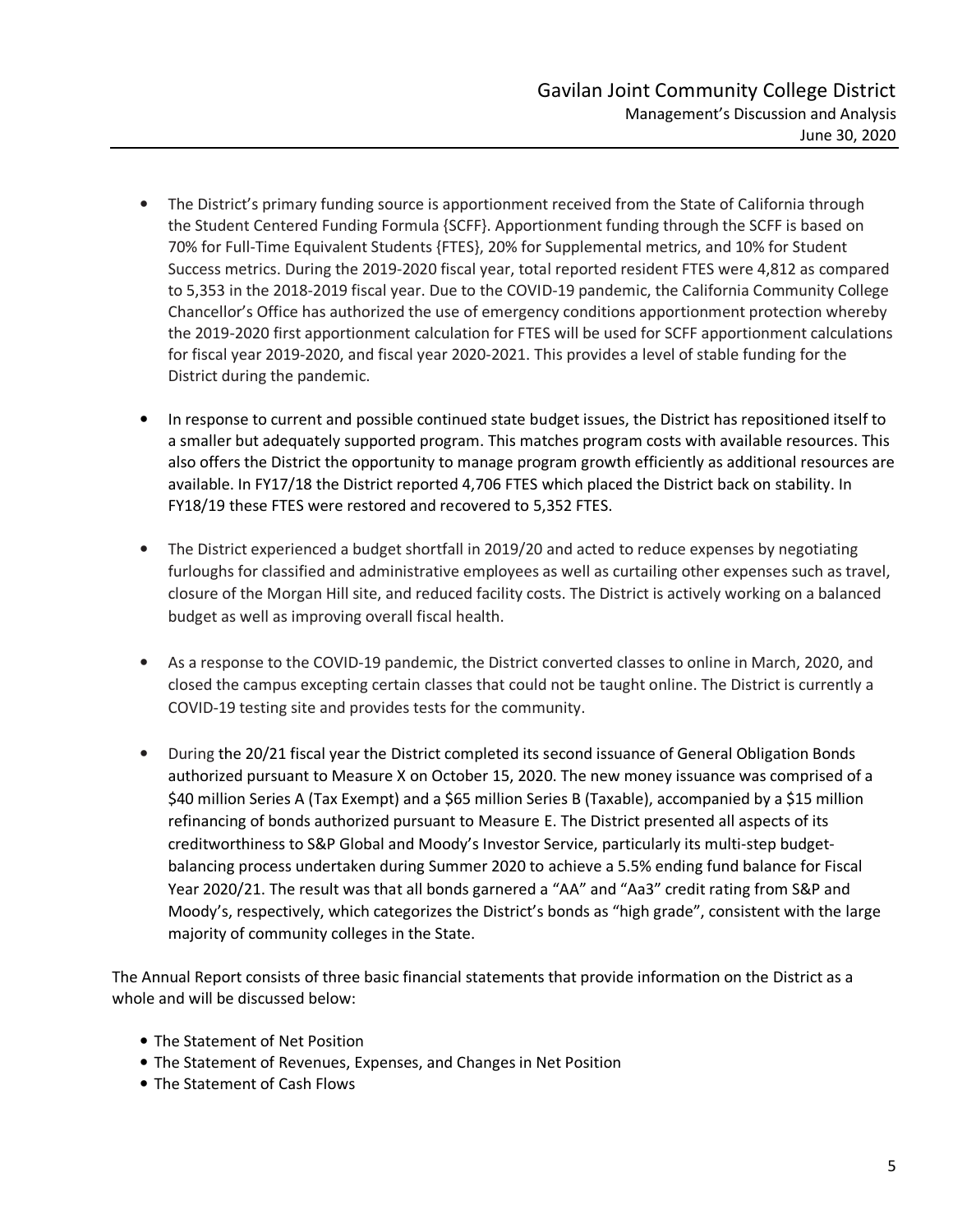# **THE DISTRICT AS A WHOLE**

# **Statement of Net Position**

The statement of net position presents the assets, deferred outflows of resources, liabilities, deferred inflows of resources, and net position of the District as of the end of the fiscal year and is prepared using the accrual basis of accounting, which is similar to the accounting method used by most private-sector organizations. From the data presented, readers of the statement of net position are able to determine the assets available to continue the operations of the District. Readers are also able to determine how much the District owes vendors and employees. Finally, the statement of net position provides a picture of the net position and its availability for expenditure by the District.

The difference between total assets plus deferred outflows less total liabilities and deferred inflows (net position) is one indicator of the current financial condition of the District; the change in net position is an indicator of whether the overall financial condition has improved or worsened during the year. Assets and liabilities are generally measured using current values. One notable exception is capital assets, which are stated at historical cost less an allocation for depreciation expense.

The net position is divided into three major categories. The first category, net investment in capital assets, provides the equity amount in property, plant, and equipment owned by the District. The second category is expendable restricted net position; this net position is available for expenditure by the District, but must be spent for purposes as determined by external entities and/or donors that have placed time or purpose restrictions on the use of the assets. The final category is unrestricted net position that is available to the District for any lawful purpose of the District.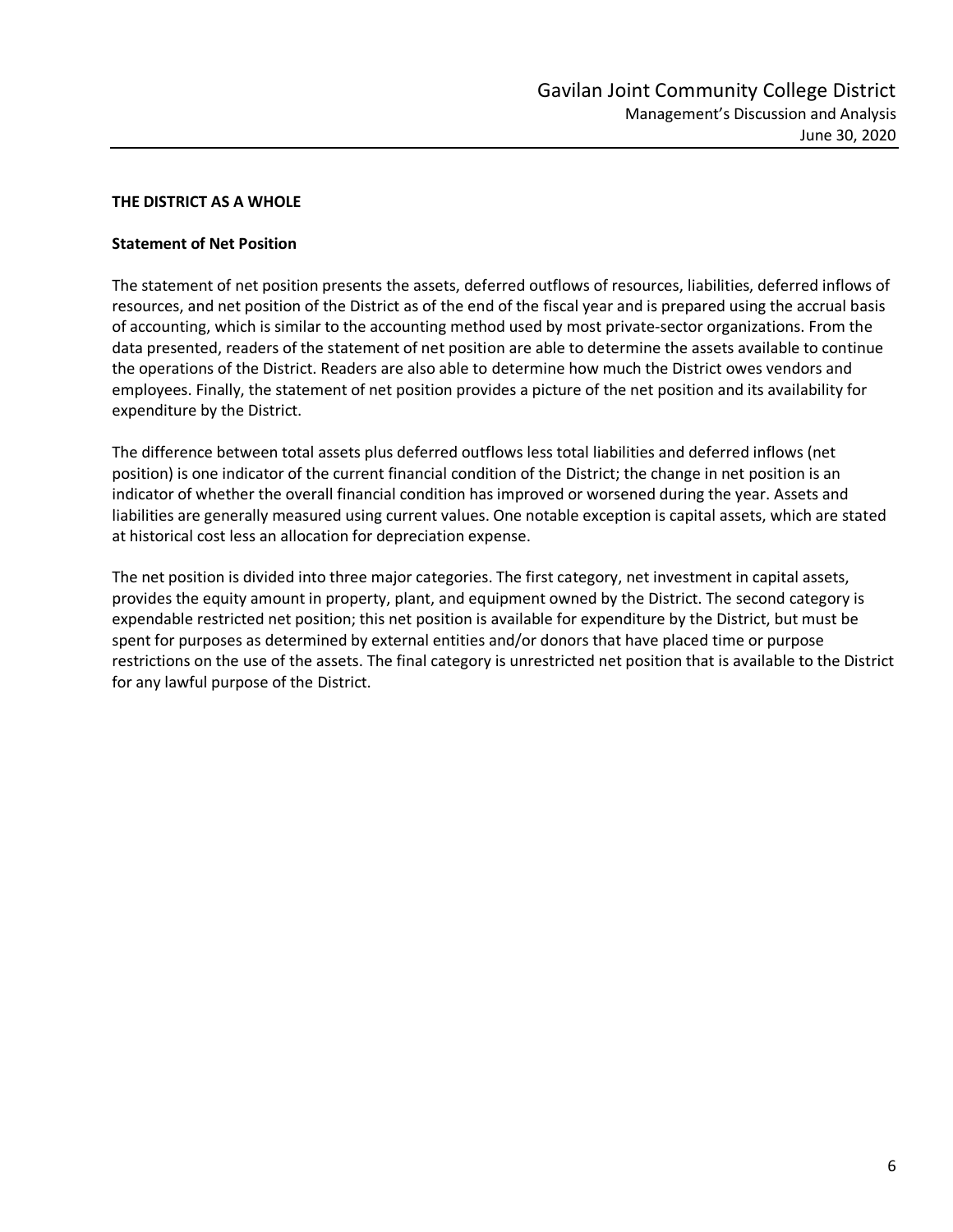The statement of net position as of June 30, 2020 and 2019, is summarized below:

# **Table 1**

|                                                                                                                         | 2020                                    | (as Restated)<br>2019                     | Change                                   |
|-------------------------------------------------------------------------------------------------------------------------|-----------------------------------------|-------------------------------------------|------------------------------------------|
| Assets                                                                                                                  |                                         |                                           |                                          |
| <b>Current Assets</b><br>Cash and cash equivalents<br>Receivables, net - current<br>Other current assets                | \$<br>46,837,492<br>3,637,980           | 49,479,207<br>\$.<br>3,628,044<br>301,196 | \$<br>(2,641,715)<br>9,936<br>(301, 196) |
| Total current assets                                                                                                    | 50,475,472                              | 53,408,447                                | (2,932,975)                              |
| <b>Noncurrent Assets</b><br>Receivables - noncurrent<br>Capital assets (net)                                            | 382,921<br>123,109,900                  | 405,446<br>124,161,429                    | (22, 525)<br>(1,051,529)                 |
| Total noncurrent assets                                                                                                 | 123,492,821                             | 124,566,875                               | (1,074,054)                              |
| <b>Total assets</b>                                                                                                     | 173,968,293                             | 177,975,322                               | (4,007,029)                              |
| Deferred Outflows of Resources<br>Deferred charges on refunding<br>Deferred outflows of resources for OPEB and pensions | 5,879,418<br>11,173,319                 | 6,506,704<br>14,376,603                   | (627, 286)<br>(3,203,284)                |
| Total deferred outflows of resources                                                                                    | 17,052,737                              | 20,883,307                                | (3,830,570)                              |
| Total assets and deferred outflows of resources                                                                         | \$191,021,030                           | \$198,858,629                             | \$<br>(7,837,599)                        |
| Liabilities                                                                                                             |                                         |                                           |                                          |
| <b>Current Liabilities</b><br>Accounts payable and accrued liabilities<br>Current portion of long-term liabilities      | \$<br>14,701,332<br>11,395,199          | 18,463,012<br>\$<br>4,819,025             | \$<br>(3,761,680)<br>6,576,174           |
| <b>Total current liabilities</b>                                                                                        | 26,096,531                              | 23,282,037                                | 2,814,494                                |
| Long-Term Liabilities                                                                                                   | 182,596,042                             | 191,827,480                               | (9, 231, 438)                            |
| <b>Total liabilities</b>                                                                                                | 208,692,573                             | 215,109,517                               | (6,416,944)                              |
| Deferred Inflows of Resources<br>Deferred inflows of resources for OPEB and pensions                                    | 3,169,050                               | 1,434,100                                 | 1,734,950                                |
| Total liabilities and deferred inflows of resources                                                                     | 211,861,623                             | 216,543,617                               | (4,681,994)                              |
| <b>Net Position</b><br>Net investment in capital assets<br>Restricted<br>Unrestricted deficit                           | 3,502,618<br>12,563,003<br>(36,906,214) | 2,888,571<br>6,973,352<br>(27, 546, 911)  | 614,047<br>5,589,651<br>(9,359,303)      |
| Total net position                                                                                                      | (20, 840, 593)                          | (17,684,988)                              | (3, 155, 605)                            |
| Total liabilities, deferred inflows of resources<br>and net position                                                    | \$191,021,030                           | \$198,858,629                             | \$<br>(7,837,599)                        |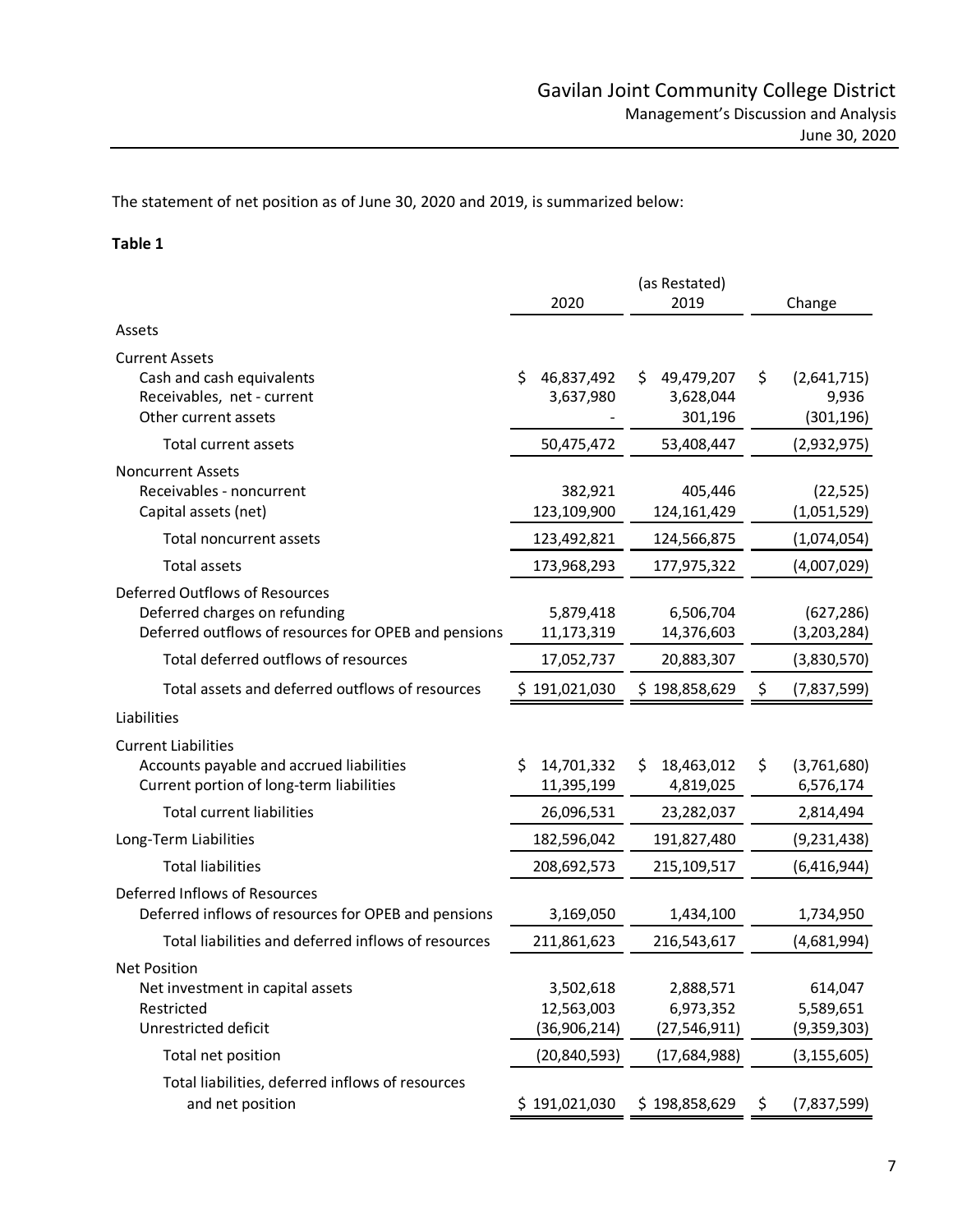Fiscal year ended 2020 compared to 2019:

- Total assets decreased approximately \$4.0 million, a 2.3% decrease from the prior year. The decrease is mostly due to construction costs for Measure X funded projects incurred in 2019-2020.
- Total current liabilities increased approximately \$2.8 million, a 12.1% increase from the prior year, due largely from increases in unearned revenue and the current portion of long-term liabilities. Unearned revenues increased due to unspent funds for categorial programs in the restricted general fund. The current portion of long-term liabilities is mostly driven by the payment schedules for the District's Measure E and Measure X General Obligation Bonds. In the 2018-2019 fiscal year, this balance was approximately \$4.8 million versus \$11.4 million for 2019-2020.
- Long-term liabilities decreased by \$9.2 million, a 4.8% decrease from the prior year. This balance is mostly comprised of the long-term portion of the District's General Obligation Bonds, as well as the liabilities associated with the OPEB and pension liabilities associated with STRS and PERS.

### **Statement of Revenues, Expenses, and Changes in Net Position**

Changes in total net position are presented on the statement of revenues, expenses, and changes in net position. The purpose of this statement is to present the operating and nonoperating revenues earned whether received or not by the District, the operating and nonoperating expenses incurred whether paid or not by the District, and any other revenues, expenses, gains and/or losses earned or incurred by the District. Thus, this Statement presents the District's results of operations.

Generally, operating revenues are earned for providing goods and services to the various customers and constituencies of the District. Operating expenses are those expenses incurred to acquire or produce the goods and services provided in return for the operating revenues and to fulfill the mission of the District. Nonoperating revenues are those received or pledged for which goods and services are not provided; for example, state appropriations while budgeted for operations, are considered nonoperating revenue according to generally accepted accounting principles because they are provided by the legislature to the District without the legislature directly receiving commensurate goods and services for those revenues.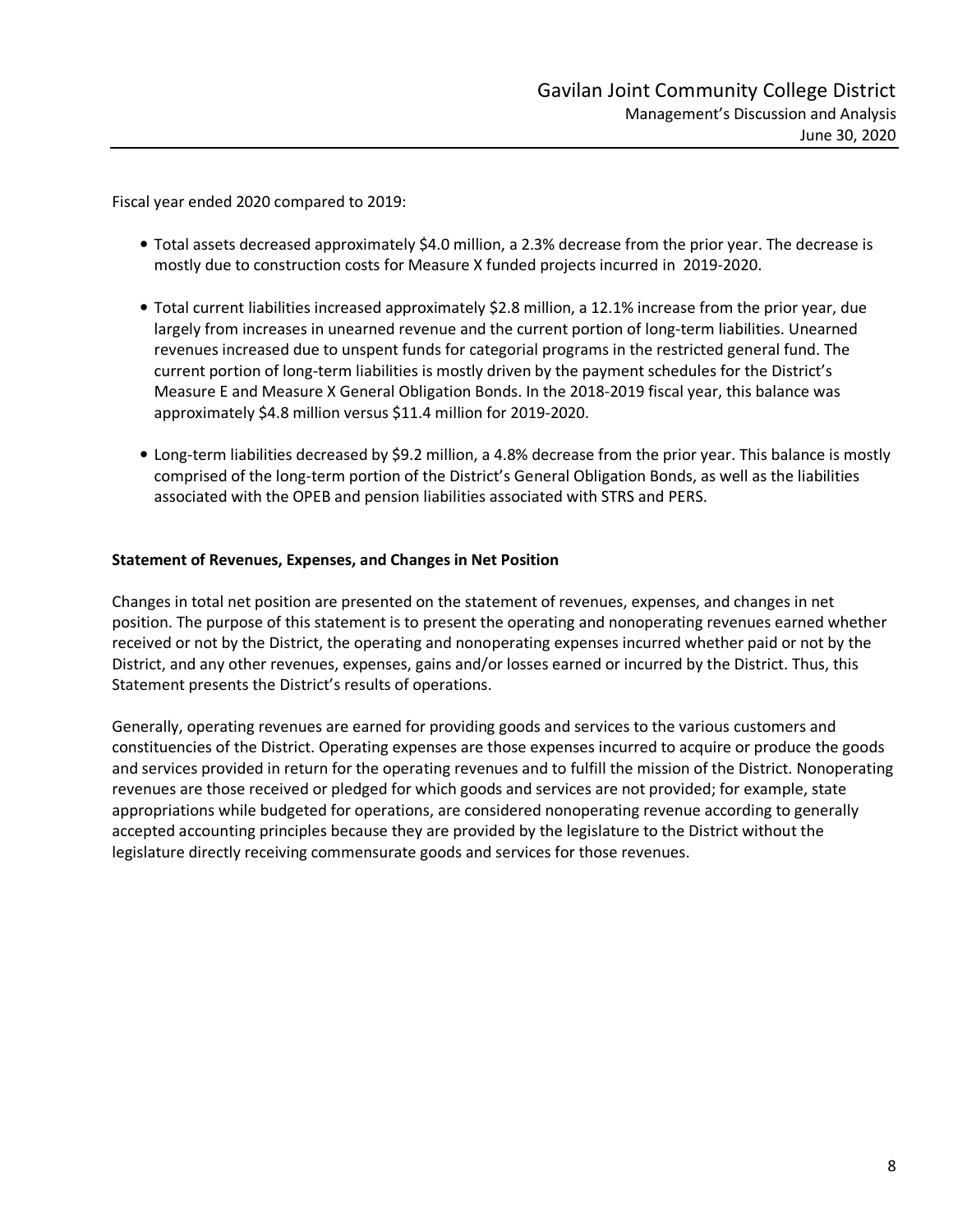### **Table 2**

|                                        | 2020                          | 2019                          |                                |
|----------------------------------------|-------------------------------|-------------------------------|--------------------------------|
|                                        |                               |                               |                                |
| <b>Operating Revenues</b>              |                               |                               |                                |
| Tuition and fees, net                  | \$<br>1,845,753<br>14,084,437 | \$<br>2,798,700<br>14,544,930 | \$<br>(952, 947)<br>(460, 493) |
| Grants and contracts, noncapital       |                               |                               |                                |
| Total operating revenues               | 15,930,190                    | 17,343,630                    | (1,413,440)                    |
| <b>Operating Expenses</b>              |                               |                               |                                |
| Salaries and benefits                  | 47,062,539                    | 45,581,226                    | 1,481,313                      |
| Supplies and maintenance               | 10,563,862                    | 9,631,173                     | 932,689                        |
| Student financial aid                  | 8,993,822                     | 7,932,985                     | 1,060,837                      |
| Depreciation                           | 3,892,499                     | 3,306,633                     | 585,866                        |
| <b>Total operating expenses</b>        | 70,512,722                    | 66,452,017                    | 4,060,705                      |
|                                        |                               |                               |                                |
| Loss on Operations                     | (54, 582, 532)                | (49, 108, 387)                | (5,474,145)                    |
| <b>Nonoperating Revenues</b>           |                               |                               |                                |
| State apportionments                   | 7,411,168                     | 1,699,552                     | 5,711,616                      |
| Property taxes                         | 38,607,210                    | 35,408,622                    | 3,198,588                      |
| State and federal financial aid grants | 6,959,928                     | 6,617,558                     | 342,370                        |
| Other state revenues                   | 1,546,906                     | 96,869                        | 1,450,037                      |
| Net interest expense                   | (4,948,814)                   | (4,700,603)                   | (248, 211)                     |
| Other nonoperating revenues            | 1,827,216                     | 1,484,245                     | 342,971                        |
| Total nonoperating revenue             | 51,403,614                    | 40,606,243                    | 10,797,371                     |
| <b>Other Revenues</b>                  |                               |                               |                                |
| Local capital income                   | 23,313                        | 608,883                       | (585, 570)                     |
| Change in Net Position                 | (3, 155, 605)<br>\$           | \$<br>(7,893,261)             | \$<br>4,737,656                |

Fiscal year ended 2020 compared to 2019:

- Salaries and benefits increased by approximately \$1.5 million or 3.3%. The main driver was the increase in the STRS and PERS pension liability, which increased by \$1.6 million or 3.5% during the 2019-2020 year.
- Student aid payments increased by approximately \$1.1 million 13.4%. This was mostly due to the awards disbursed to students funded by the Higher Education Emergency Relief Funds (HEERF) under the CARES Act.
- Total nonoperating revenue increased due to the District receiving property taxes for Measure X in addition to those for Measure E.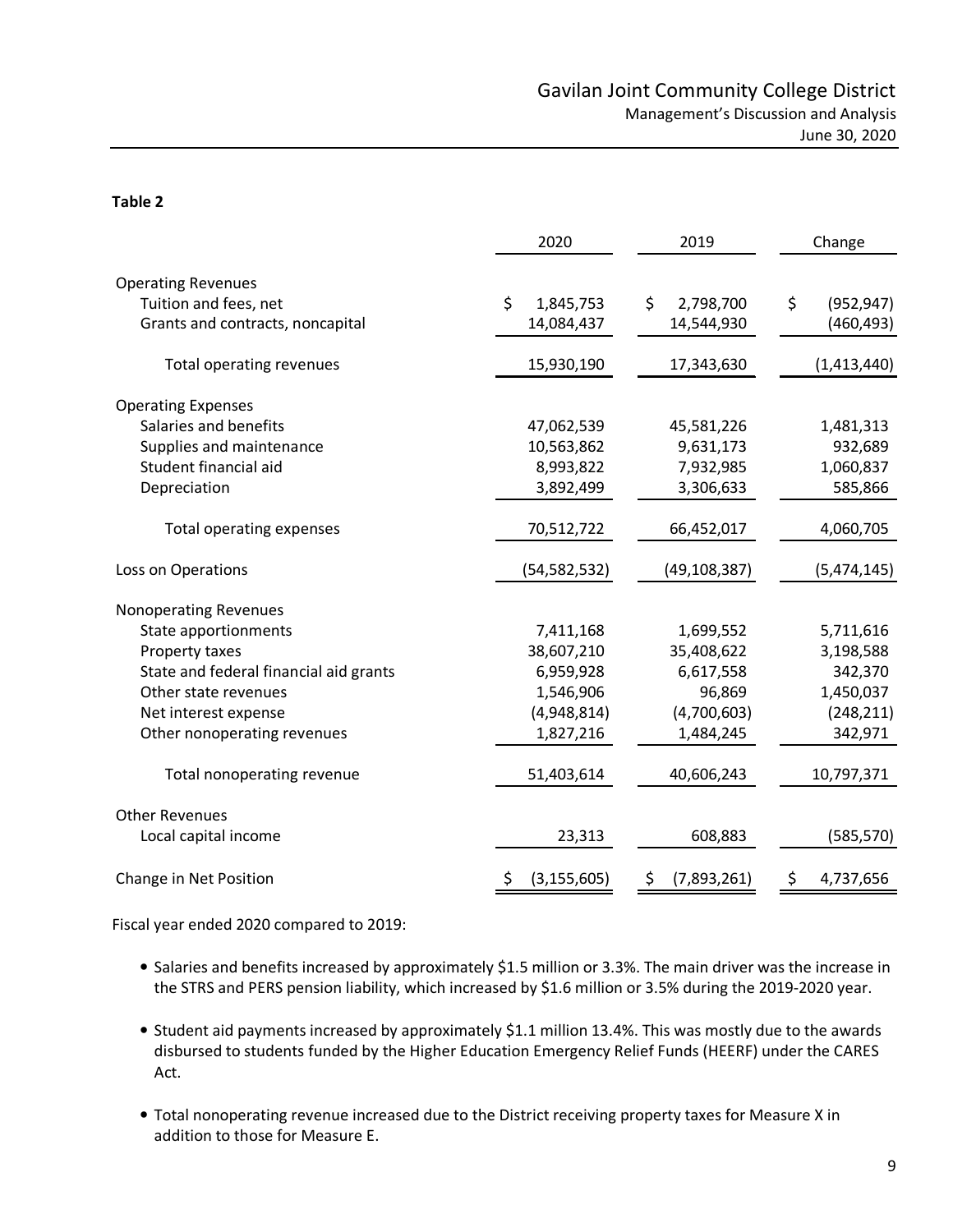In accordance with requirements set forth by the California Community Colleges Chancellor's Office, the District reports operating expenses by object code. Operating expenses by functional classification are as follows:

### **Table 3**

Year ended June 30, 2020:

|                                  |                 | Supplies, Materials,      |               |                      |                  |              |
|----------------------------------|-----------------|---------------------------|---------------|----------------------|------------------|--------------|
|                                  | Salaries and    | and Other                 | Equipment,    |                      |                  |              |
|                                  | Employee        | <b>Operating Expenses</b> | Maintenance,  | Student              |                  |              |
|                                  | <b>Benefits</b> | and Services              | and Repairs   | <b>Financial Aid</b> | Depreciation     | Total        |
|                                  |                 |                           |               |                      |                  |              |
| Instructional activities         | 17,854,578      | Ś.<br>2,475,586           | \$<br>46,752  | \$                   | \$               | \$20,376,916 |
| Academic support                 | 4,125,219       | 712,365                   | 20,981        |                      |                  | 4,858,565    |
| Student services                 | 11,577,585      | 695,166                   | 9,799         |                      |                  | 12,282,550   |
| Plant operations and             |                 |                           |               |                      |                  |              |
| maintenance                      | 1,991,238       | 1,627,409                 | 10,422        |                      |                  | 3,629,069    |
| Instructional support activities | 7,694,367       | 2,623,540                 | 8,065         |                      |                  | 10,325,972   |
| Community services and           |                 |                           |               |                      |                  |              |
| economic development             | 1,502,110       | 1,289,422                 | 733           |                      |                  | 2,792,265    |
| Ancillary services and           |                 |                           |               |                      |                  |              |
| auxiliary operations             | 2,317,442       | 378,824                   | 10,503        |                      |                  | 2,706,769    |
| Physical property and            |                 |                           |               |                      |                  |              |
| related acquisitions             |                 | 293,284                   | 361,011       |                      |                  | 654,295      |
| Student aid                      |                 |                           |               | 8,993,822            |                  | 8,993,822    |
| Unallocated depreciation         |                 |                           |               |                      | 3,892,499        | 3,892,499    |
|                                  |                 |                           |               |                      |                  |              |
| Total                            | 47,062,539      | 10,095,596<br>\$          | \$<br>468,266 | 8,993,822<br>\$      | 3,892,499<br>\$. | \$70,512,722 |

# **Statement of Cash Flows**

The statement of cash flows provides information about cash receipts and cash payments during the fiscal year. This Statement also helps users assess the District's ability to generate positive cash flows, meet obligations as they come due, and the need for external financing.

The statement of cash flows is divided into five parts. The first part reflects operating cash flows and shows the net cash used by operating activities of the District. The second part details cash received for nonoperating, noninvesting, and noncapital financing purposes. The third part shows cash flows from capital and related financing activities and deals with the cash used for the acquisition and construction of capital and related items. The fourth part provides information from investing activities and the amount of interest received. The last section reconciles the net change in cash and cash equivalents to the ending cash and cash equivalents balance reflected on the statement of net position.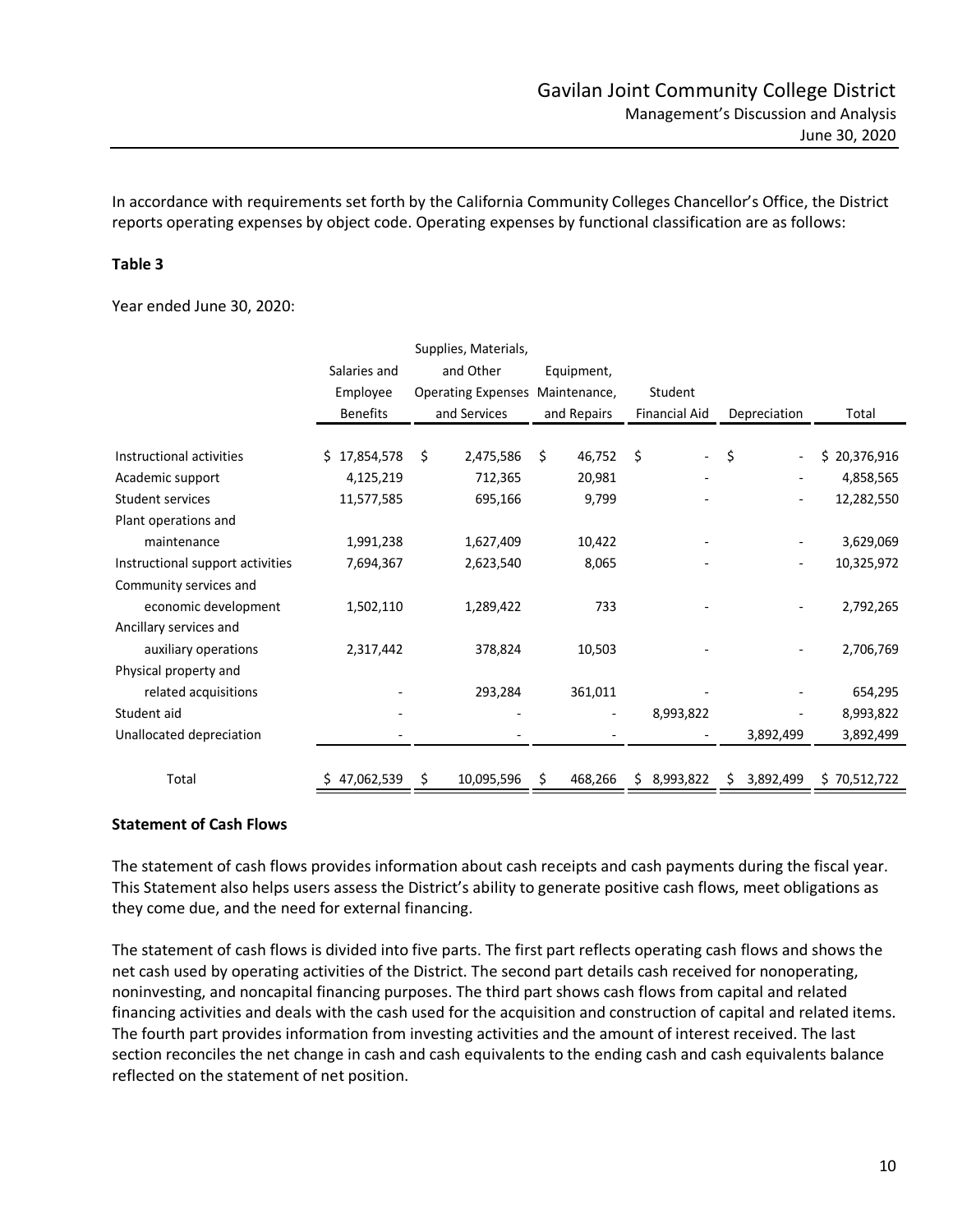### **Statement of Changes in Cash Position**

- Operating activities consist of cash receipts from enrollment fees, grants and contracts, and cash payments for salaries, benefits, supplies, utilities, and other items related to the instructional program.
- Noncapital financing activities are primarily state apportionment and property taxes.
- Capital financing activities consist of purchases of capital assets (land, buildings, and equipment) and bond interest payments and receipts from federal and state grants for capital purposes, as well as property tax revenue for bond repayments.
- Cash from investing activities is interest earned on investments through the Santa Clara County Investment Pool.

### **Table 4**

|                                              | 2020                 | 2019                 | Change             |
|----------------------------------------------|----------------------|----------------------|--------------------|
| <b>Operating Activities</b>                  | (43, 769, 730)<br>S. | (26, 169, 496)<br>S. | (17,600,234)<br>S. |
| Noncapital financing activities              | 35,710,413           | 32,906,283           | 2,804,130          |
| Capital financing activities                 | 5,298,799            | 30,208,913           | (24, 910, 114)     |
| Investing activities                         | 118,803              | 132,436              | (13, 633)          |
| Net Change in Cash and cash equivalents      | (2,641,715)          | 37,078,136           | (39,719,851)       |
| Cash and cash equivalents, Beginning of Year | 49,479,207           | 12,401,071           | 37,078,136         |
| Cash and cash equivalents, End of Year       | 46,837,492           | 49,479,207           | (2,641,715)        |

# **CAPITAL ASSET AND LONG-TERM LIABILITIES**

#### **Capital Assets**

As of June 30, 2020, the District had \$162.5 million in capital assets, less \$39.4 million of accumulated depreciation for net capital assets of \$123.1 million. The District continues to work on the facilities projects that are part of the \$248 million bond program under Measure X. The District spent approximately \$2.8 million on capital assets in 2019-2020, the majority of which relate to bond proceeds. Depreciation charges totaled \$3.9 million in 2019-2020. We present more detailed information regarding our capital assets in Note 6 of the financial statements.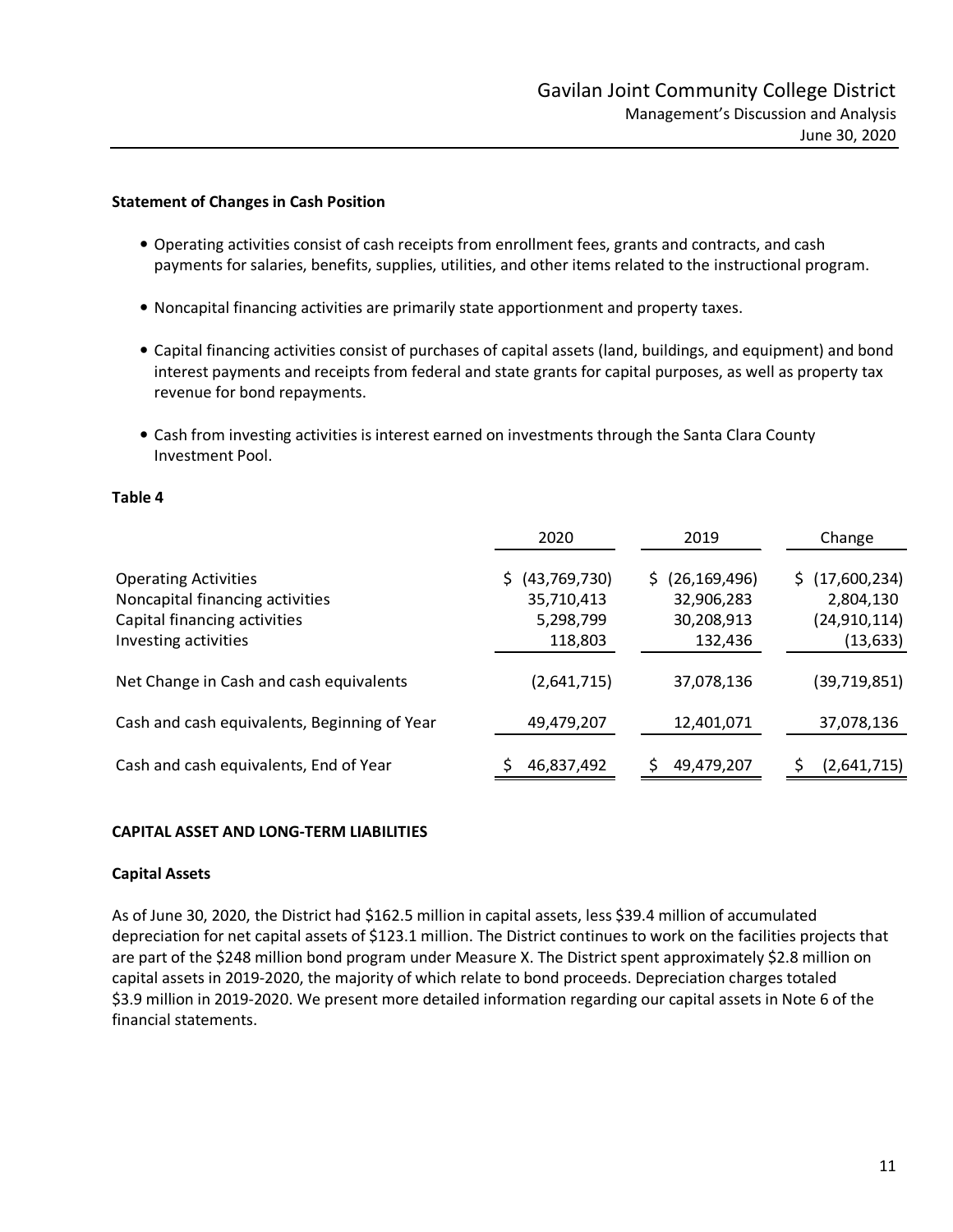|                                                                                                         | (as Restated)<br><b>Balance</b><br><b>Beginning</b><br>of Year | Additions                            | <b>Deletions</b> | <b>Balance</b><br>End<br>of Year        |
|---------------------------------------------------------------------------------------------------------|----------------------------------------------------------------|--------------------------------------|------------------|-----------------------------------------|
| Land and construction in progress<br><b>Buildings and improvements</b><br><b>Equipment and vehicles</b> | 29,189,089<br>S.<br>120,022,584<br>10,502,133                  | \$<br>2,295,497<br>38,508<br>506,965 | \$               | 31,484,586<br>120,061,092<br>11,009,098 |
| Subtotal                                                                                                | 159,713,806                                                    | 2,840,970                            |                  | 162,554,776                             |
| Accumulated depreciation                                                                                | (35, 552, 377)                                                 | (3,892,499)                          |                  | (39,444,876)                            |
|                                                                                                         | \$124,161,429                                                  | (1,051,529)                          | \$               | \$123,109,900                           |

# **Table 5**

# **Long-Term Liabilities including OPEB and Pensions**

At June 30, 2020, the District had \$194.0 million in outstanding long-term liabilities compared to \$196.6 million at June 30, 2019. We present more detailed information regarding out long-term liabilities in Notes 11, 12, and 14 to the financial statements.

# **Table 6**

|                                                                            | Balance<br>Beginning<br>of Year |    | Additions                           | <b>Deletions</b>          | <b>Balance</b><br>End<br>of Year |
|----------------------------------------------------------------------------|---------------------------------|----|-------------------------------------|---------------------------|----------------------------------|
| Long-Term Liabilities<br>Bonds and premiums<br>Other long-term liabilities | \$146,652,540<br>1,912,609      | \$ | $\overline{\phantom{a}}$<br>153,841 | (3,874,303)<br>(200, 199) | \$142,778,237<br>1,866,251       |
| Total                                                                      | \$148,565,149                   | ς  | 153,841                             | (4,074,502)               | \$144,644,488                    |
| Amount due within one year                                                 |                                 |    |                                     |                           | 11,395,199                       |

# **OPEB and Pension Liabilities**

At June 30, 2020, the District has an aggregate other postemployment benefit liability (OPEB) of \$2,721,684 compared to \$3,046,992 at June 30, 2019, a net decrease of \$(325,308) or 10.7%.

At June 30, 2020, the District has an aggregate net pension liability of \$46,625,069 compared to \$45,034,364 at June 30, 2019, a net increase of \$1,590,705 or 3.5%.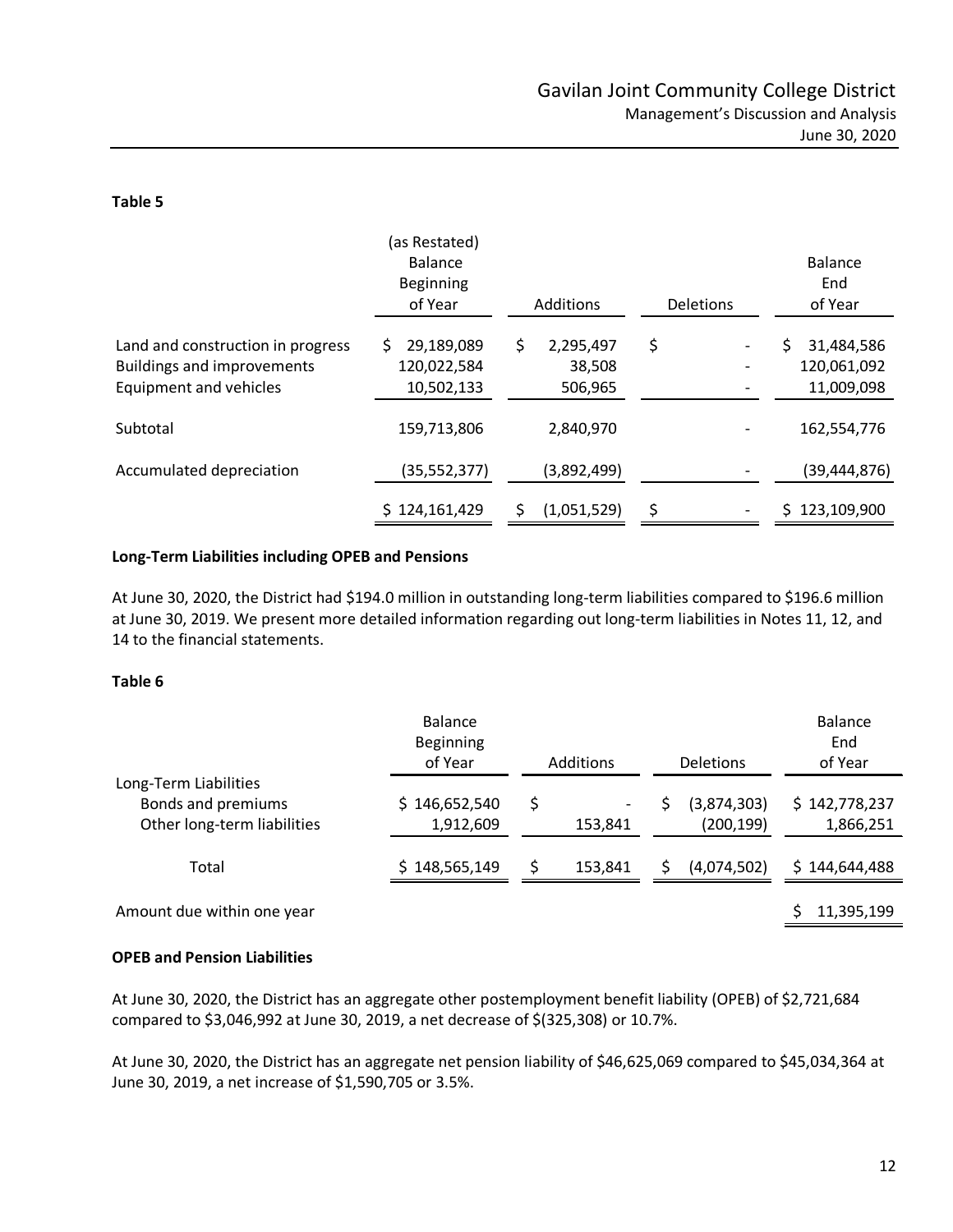# **BUDGETARY HIGHLIGHTS**

Beginning in FY 2018-2019, the State of California adopted a new method for funding California community colleges, referred to as the Student-Centered Funding Formula. The Student-Centered Funding Formula shifts the emphasis of funding from solely on access through full-time equivalent students to a combination of access, equity and student success, with the equity component determined by the number of College Promise and Pell Grants awarded, and the student success component determined, among other aspects, by the number of degrees and certificates awarded. Due to the COVID-19 pandemic, the California Community College Chancellor's Office has authorized use of emergency conditions apportionment protection whereby 2019-2020 first apportionment calculation for FTES will be used for SCFF apportionment calculations for fiscal year 2019-2020, and fiscal year 2020-2021.

At the time the 2019-2020 budget was developed, the following assumptions were made:

- While the District was in Hold Harmless for 18/19, the budget assumes a .52% growth (\$97,996) and 3.26% COLA (\$1,080,592) for 2019/20.
- The District budgeted a balanced budget with an ending balance of \$3,225,632 or 8.76% reserve
- In 2016/17, the District had 5,321 FTES; in 2017/18 it had 4,706 FTES; in 2018/19 it had 5,345 FTES. The District budgeted 5,201 FTES for 19/20. The District has been able to shift FTES between years to stabilize funding. The District plans to offset lost enrollment due to employment gains with increasing population within the District's boundaries.

# **ECONOMIC FACTORS**

- The financial position of the District is closely tied to that of the State of California. The District receives about 90% of its unrestricted general fund revenues through state apportionments, local property taxes including redevelopment agency allocations, the Education Protection Account (EPA) and student paid enrollment fees which make up the District's general apportionment, the main funding support for California community colleges.
- There are concerns for community colleges in that the condition of the state's budget depends on many volatile and unpredictable economic conditions. The primary factor is the one-time HEERF funding, and the re-opening of district locations post-pandemic. This uncertainty coupled with the expectation of Cost of Living Adjustments (COLAs) remaining low in the foreseeable future, growth of Full Time Equivalent Students remaining tenuous, continuing cost increases related to pension obligations, and the Student Centered Funding Formula adding additional funding volatility and uncertainty necessitates a cautious approach to budget forecasts.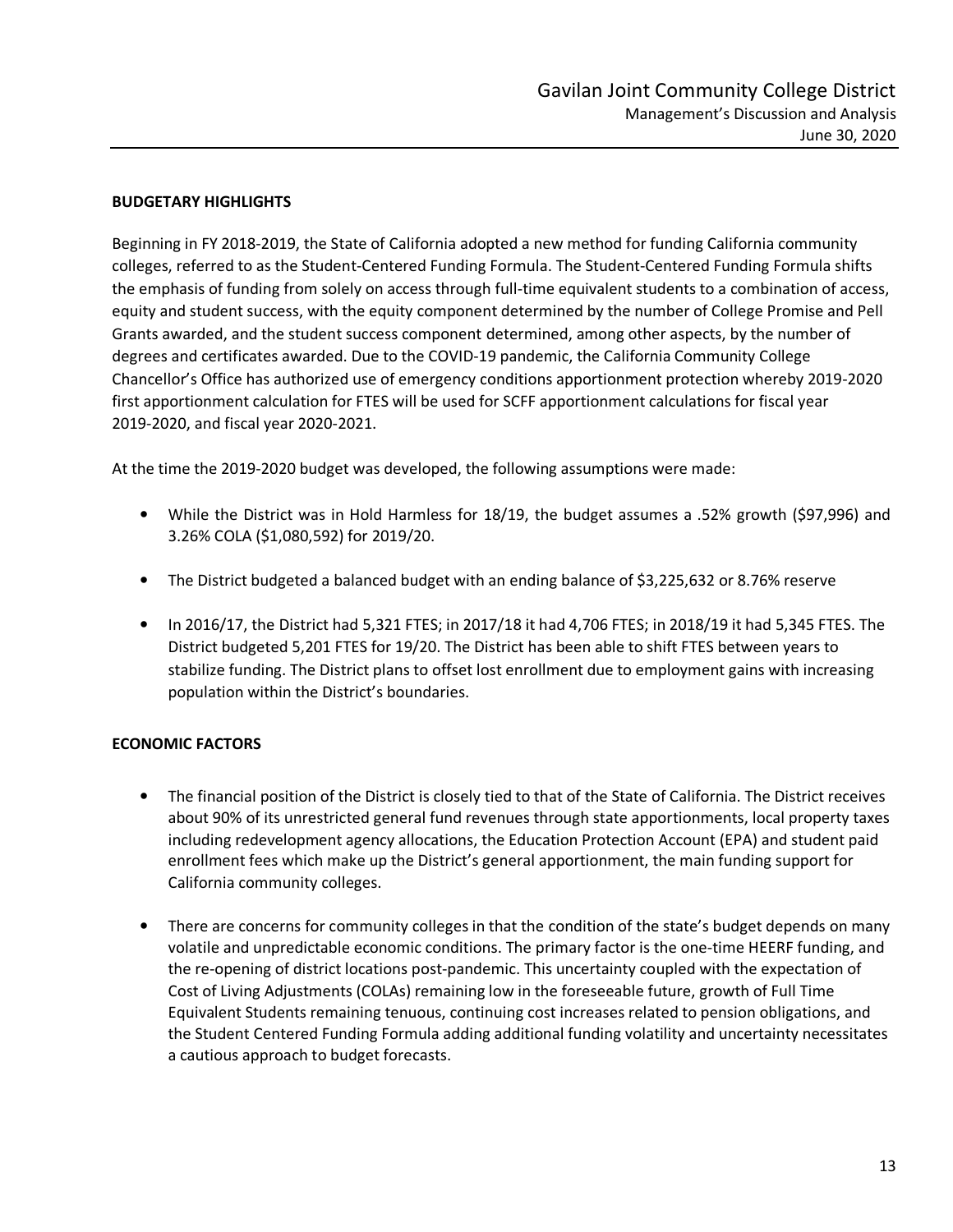• Management continues to closely monitor the state budget information and operating costs of the District and will maintain a close watch over resources to ensure financial stability and retain reserve levels required by Board Policy and recommended by the State Chancellor's Office.

# **CONTACTING THE DISTRICT'S FINANCIAL MANAGEMENT**

This financial report is designed to provide our citizens, taxpayers, students, and investors and creditors with a general overview of the District's finances and to show the District's accountability for the money it receives. If you have questions about this report or need any additional financial information, contact Gavilan Joint Community College District, attention Dr. Kathleen Rose, Superintendent/President, 5055 Santa Teresa Blvd., Gilroy California 95050 or email at krose@gavilan.edu.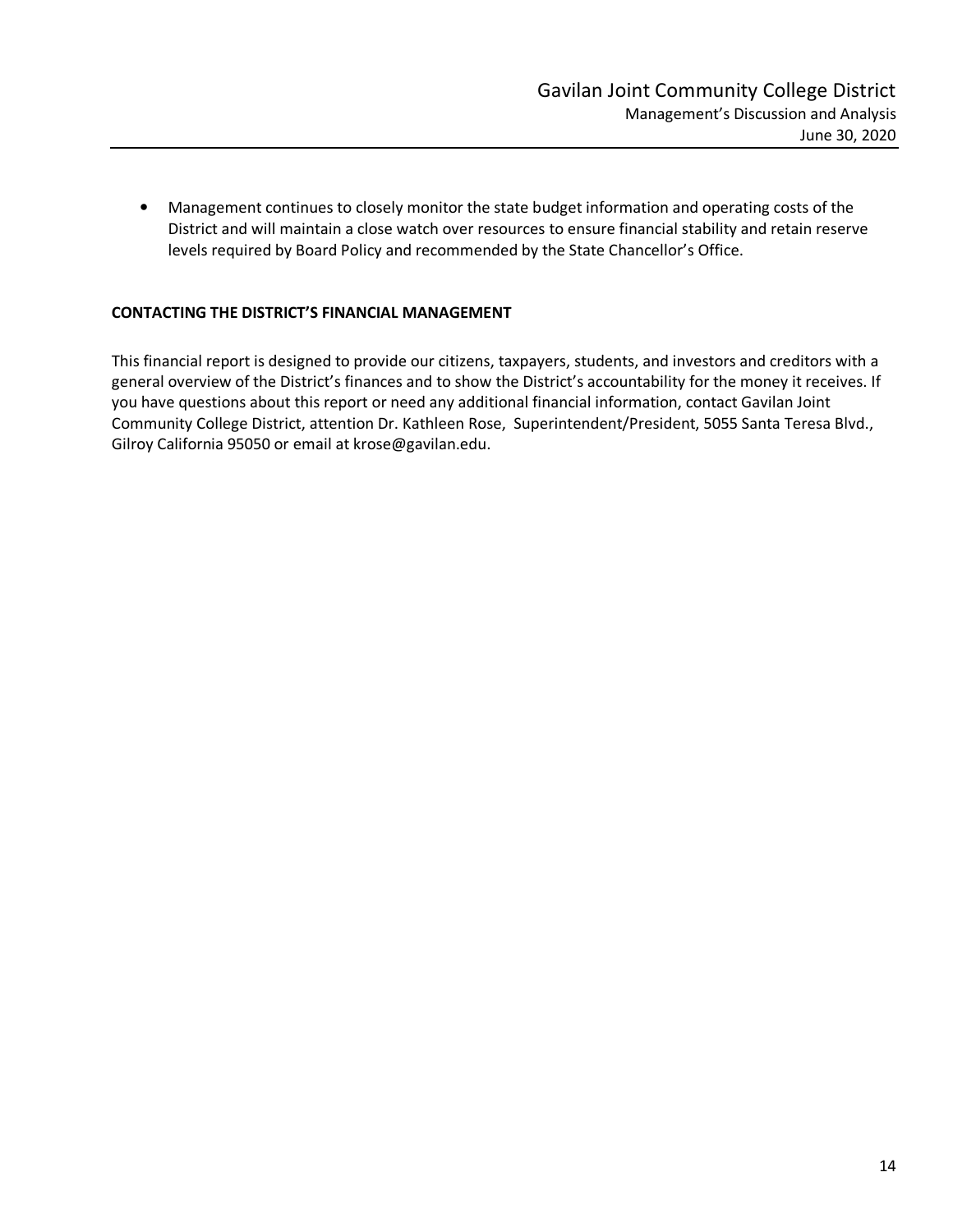### Assets

| <b>Current Assets</b>                                                          |                 |
|--------------------------------------------------------------------------------|-----------------|
| Cash and cash equivalents                                                      | Ś<br>46,837,492 |
| Accounts receivable, net                                                       | 3,615,455       |
| Lease purchase receivable due within one year                                  | 22,525          |
| <b>Total current assets</b>                                                    | 50,475,472      |
| <b>Noncurrent Assets</b>                                                       |                 |
| Lease purchase receivable due in more than one year                            | 382,921         |
| Nondepreciable capital assets                                                  | 31,484,586      |
| Depreciable capital assets, net of depreciation                                | 91,625,314      |
| <b>Total noncurrent assets</b>                                                 | 123,492,821     |
| <b>Total assets</b>                                                            | 173,968,293     |
| Deferred Outflows of Resources                                                 |                 |
| Deferred charges on refunding                                                  | 5,879,418       |
| Deferred outflows of resources related to pensions                             | 10,969,447      |
| Deferred outflows of resources related to other postemployment benefits (OPEB) | 203,872         |
| Total deferred outflows of resources                                           | 17,052,737      |
| Liabilities                                                                    |                 |
| <b>Current Liabilities</b>                                                     |                 |
| Accounts payable                                                               | 4,721,429       |
| Interest payable                                                               | 2,692,987       |
| <b>Current loans</b>                                                           | 4,000,000       |
| Unearned revenue                                                               | 3,286,916       |
| Long-term liabilities other than OPEB and pensions                             |                 |
| due within one year                                                            | 11,395,199      |
| <b>Total current liabilities</b>                                               | 26,096,531      |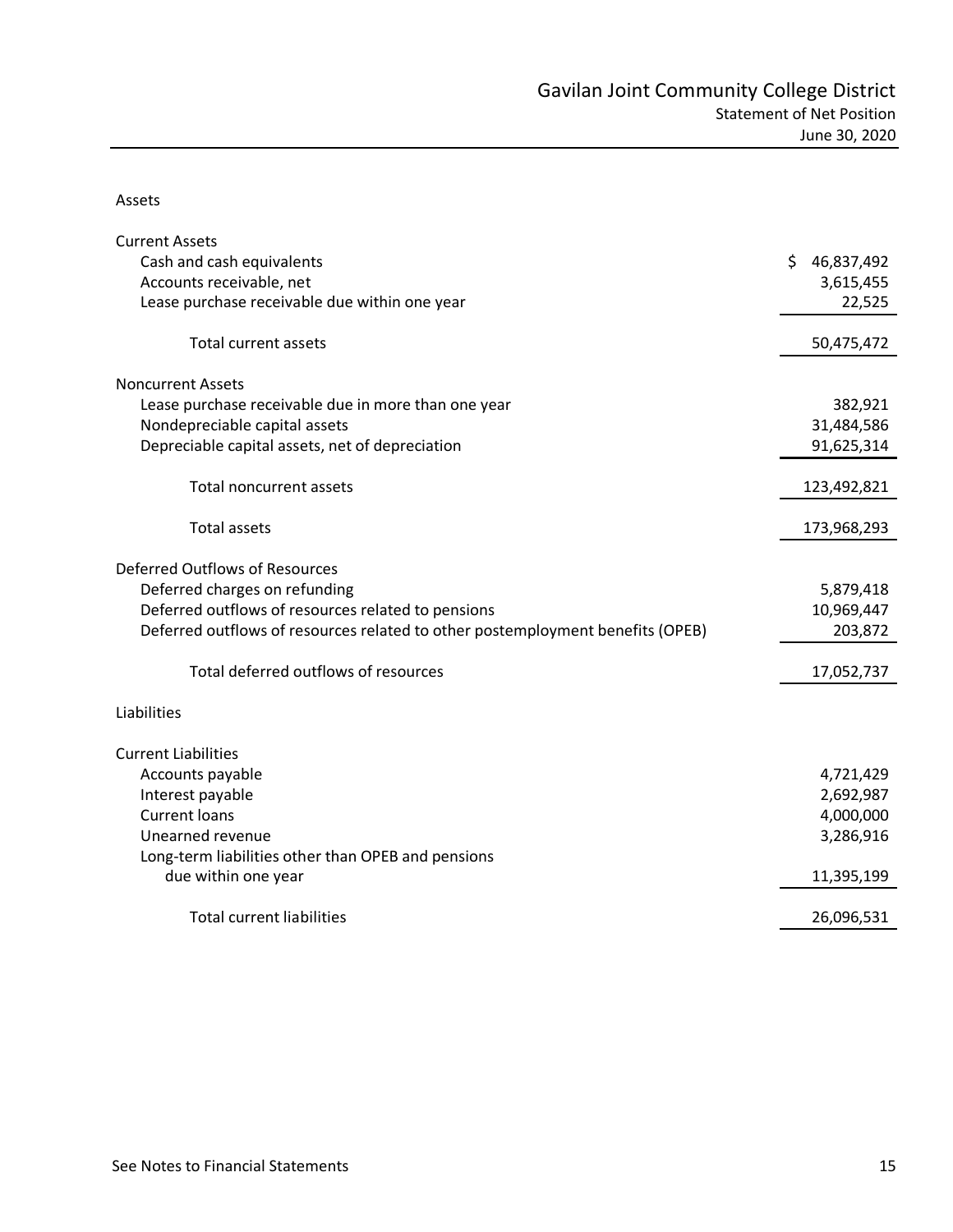| <b>Noncurrent Liabilities</b>                                |                |
|--------------------------------------------------------------|----------------|
| Long-term liabilities other than OPEB and pensions           |                |
| due in more than one year                                    | \$133,249,289  |
| Aggregate net other postemployment benefits (OPEB) liability | 2,721,684      |
| Aggregate net pension liability                              | 46,625,069     |
| <b>Total noncurrent liabilities</b>                          | 182,596,042    |
| <b>Total liabilities</b>                                     | 208,692,573    |
| Deferred Inflows of Resources                                |                |
| Deferred inflows of resources related to pensions            | 2,749,032      |
| Deferred inflows of resources related to OPEB                | 420,018        |
| Total deferred inflows of resources                          | 3,169,050      |
| <b>Net Position</b>                                          |                |
| Net investment in capital assets                             | 3,502,618      |
| Restricted for                                               |                |
| Debt service                                                 | 12,563,003     |
| Unrestricted (deficit)                                       | (36,906,214)   |
| Total net position                                           | (20, 840, 593) |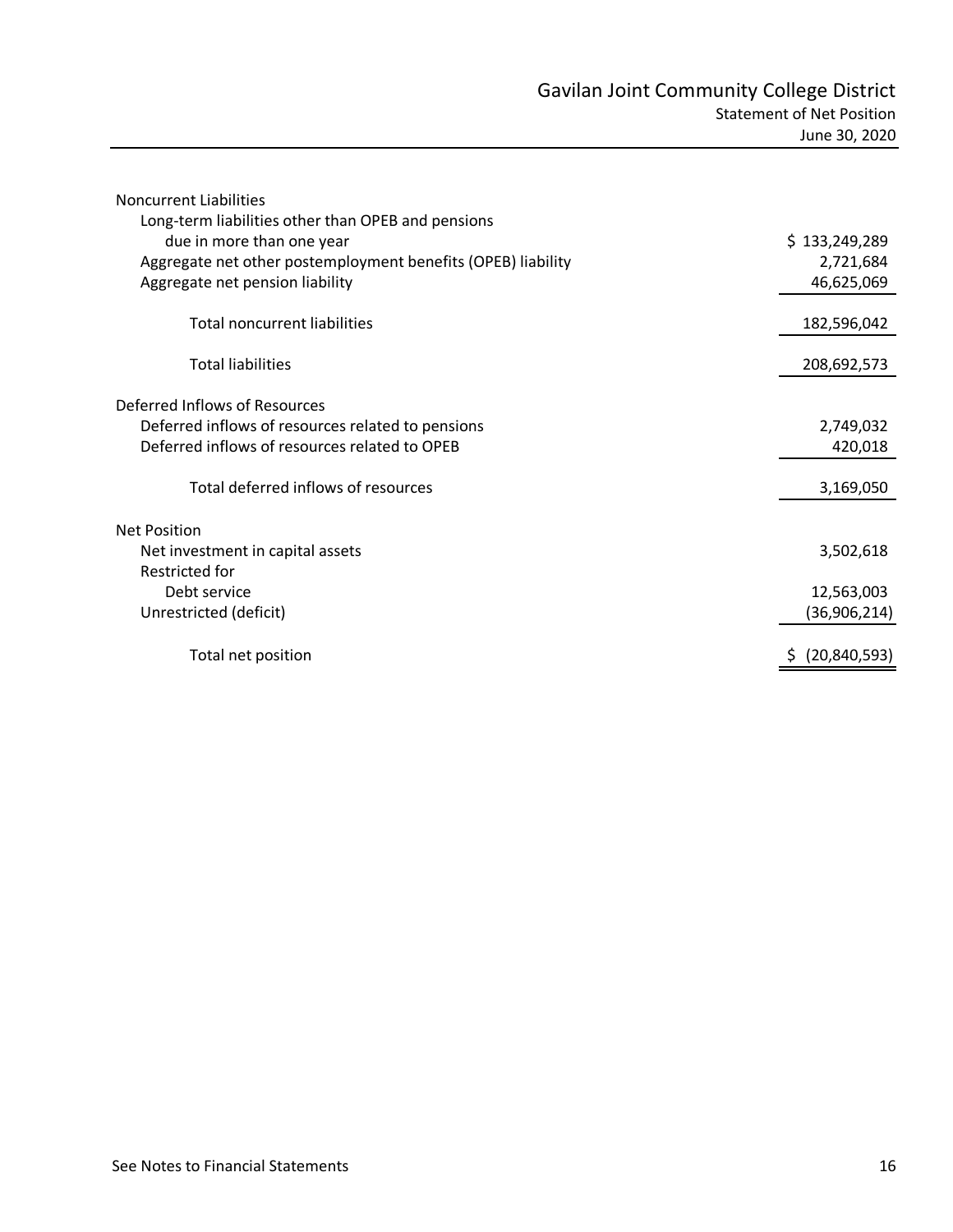# Gavilan Joint Community College District

Statement of Revenues, Expenses, and Changes in Net Position

Year Ended June 30, 2020

| <b>Operating Revenues</b>                                            |                 |
|----------------------------------------------------------------------|-----------------|
| Student tuition and fees                                             | \$<br>4,212,932 |
| Less scholarship discount and allowance                              | (2,367,179)     |
| Net tuition and fees                                                 | 1,845,753       |
|                                                                      |                 |
| Grants and Contracts, Noncapital                                     |                 |
| Federal                                                              | 3,525,680       |
| <b>State</b>                                                         | 10,020,330      |
| Local                                                                | 538,427         |
| Total grants and contracts, noncapital                               | 14,084,437      |
| Total operating revenues                                             | 15,930,190      |
|                                                                      |                 |
| <b>Operating Expenses</b>                                            |                 |
| <b>Salaries</b>                                                      | 28,106,616      |
| <b>Employee benefits</b>                                             | 18,955,923      |
| Supplies, materials, and other operating expenses and services       | 10,095,596      |
| Equipment, maintenance, and repairs                                  | 468,266         |
| Student financial aid                                                | 8,993,822       |
| Depreciation                                                         | 3,892,499       |
| Total operating expenses                                             | 70,512,722      |
| <b>Operating Loss</b>                                                | (54, 582, 532)  |
|                                                                      |                 |
| Nonoperating Revenues (Expenses)<br>State apportionments, noncapital | 7,411,168       |
| Local property taxes, levied for general purposes                    | 23,252,903      |
| Taxes levied for other specific purposes                             | 15,354,307      |
| Federal financial aid grants, noncapital                             | 6,122,633       |
| State financial aid grants, noncapital                               | 837,295         |
| State taxes and other revenues                                       | 1,546,906       |
| Investment income                                                    | 171,118         |
| Interest expense on capital related debt                             | (5,632,040)     |
|                                                                      |                 |
| Investment income on capital asset-related debt, net                 | 512,108         |
| Other nonoperating revenues                                          | 1,827,216       |
| Total nonoperating revenues (expenses)                               | 51,403,614      |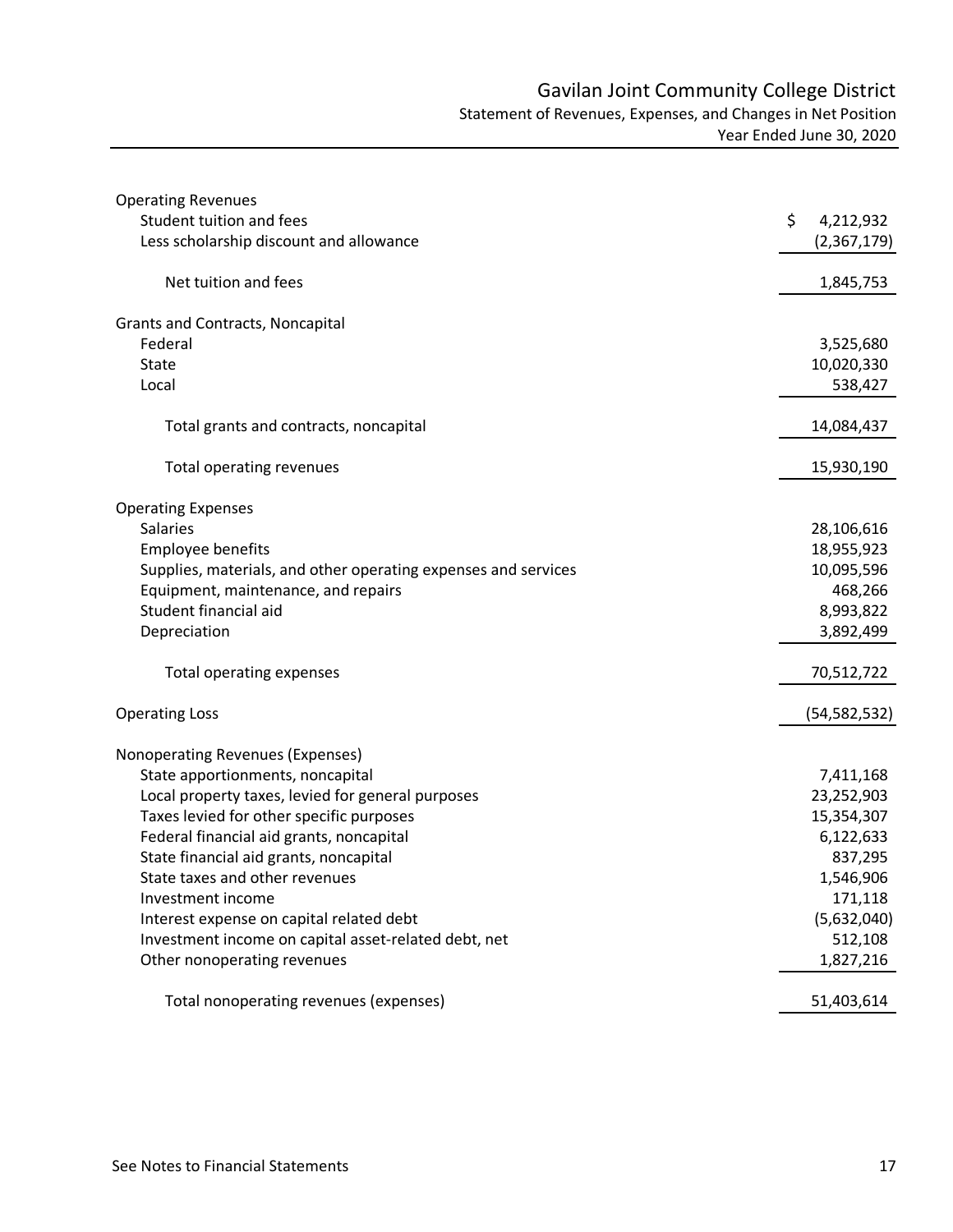# Gavilan Joint Community College District

Statement of Revenues, Expenses and Changes in Net Position Year Ended June 30, 2020

| Loss before other revenues                                 | (3, 178, 918)  |
|------------------------------------------------------------|----------------|
| <b>Other Revenues</b><br>Local revenues, capital           | 23,313         |
| Change in Net Position                                     | (3, 155, 605)  |
| Net Position, Beginning of Year, as restated (see Note 16) | (17,684,988)   |
| Net Position, End of Year                                  | (20, 840, 593) |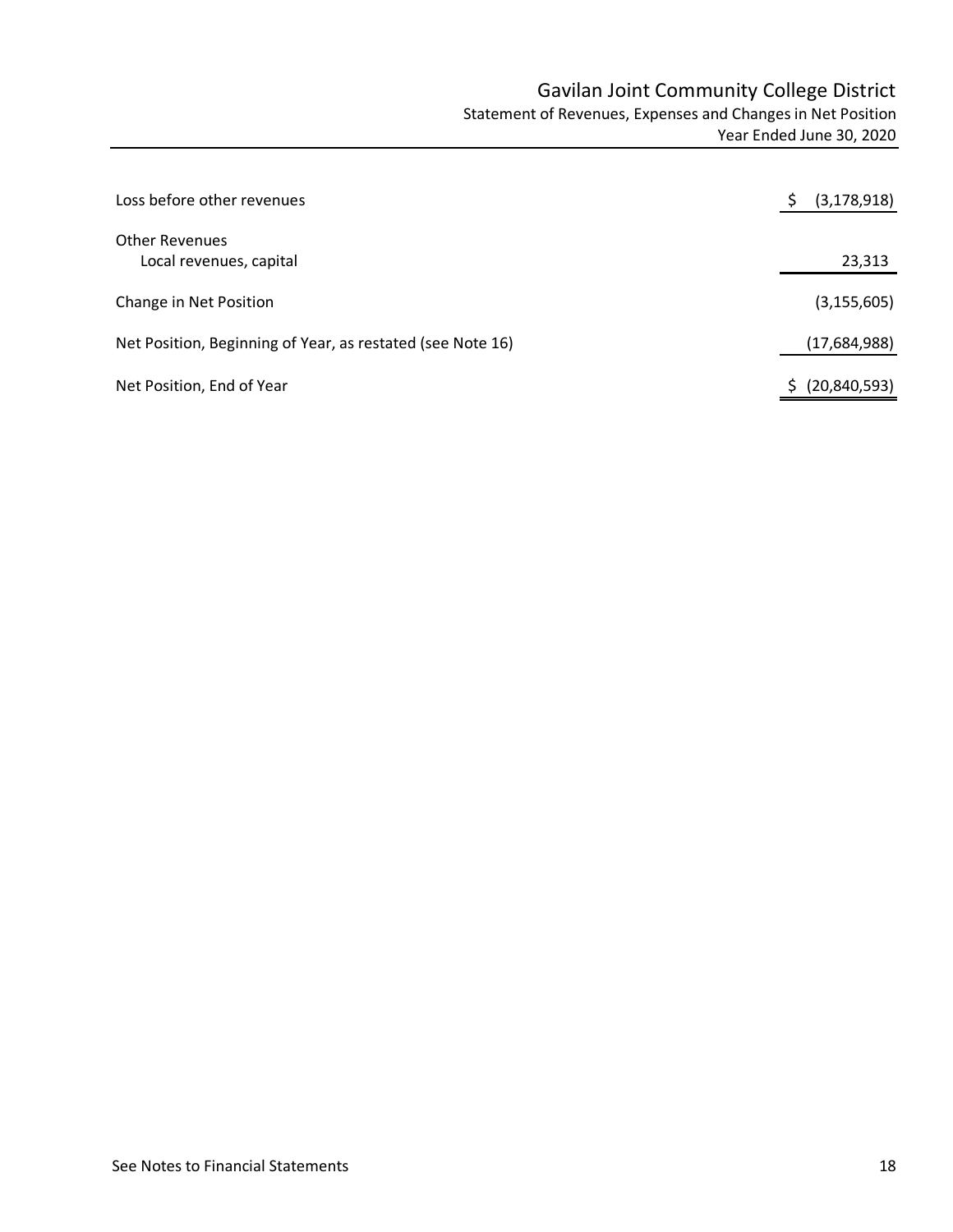| <b>Operating Activities</b>                         |                  |
|-----------------------------------------------------|------------------|
| Tuition and fees                                    | \$<br>2,616,846  |
| Grants and contracts, noncapital                    | 16,610,447       |
| Payments to or on behalf of employees               | (40, 897, 085)   |
| Payments to vendors for supplies and services       | (13, 106, 116)   |
| Payments to students for scholarships and grants    | (8,993,822)      |
| Net Cash Flows from Operating Activities            | (43, 769, 730)   |
| <b>Noncapital Financing Activities</b>              |                  |
| State apportionments                                | 7,411,168        |
| Federal and State financial aid grants and loans    | 6,959,928        |
| Property taxes - nondebt related                    | 23,252,903       |
| State taxes and other apportionments                | 1,286,347        |
| Proceeds from tax revenue anticipation notes        | 9,980,000        |
| Principal payment on tax revenue anticipation notes | (13, 359, 396)   |
| Other nonoperating                                  | 179,463          |
| Net Cash Flows from Noncapital Financing Activities | 35,710,413       |
| <b>Capital Financing Activities</b>                 |                  |
| Purchase of capital assets                          | (2,436,696)      |
| Proceeds from lease receivable                      | 22,525           |
| Local revenue, capital projects                     | 23,313           |
| Property taxes - related to capital debt            | 15,354,307       |
| Principal paid on capital debt                      | (2,915,000)      |
| Interest paid on capital debt                       | (5, 261, 758)    |
| Interest received on capital asset-related debt     | 512,108          |
| Net Cash Flows from Capital Financing Activities    | 5,298,799        |
| <b>Investing Activities</b>                         |                  |
| Interest received from investments                  | 118,803          |
| Net Change in Cash and Cash Equivalents             | (2,641,715)      |
| Cash and Cash Equivalents, Beginning of Year        | 49,479,207       |
| Cash and Cash Equivalents, End of Year              | \$<br>46,837,492 |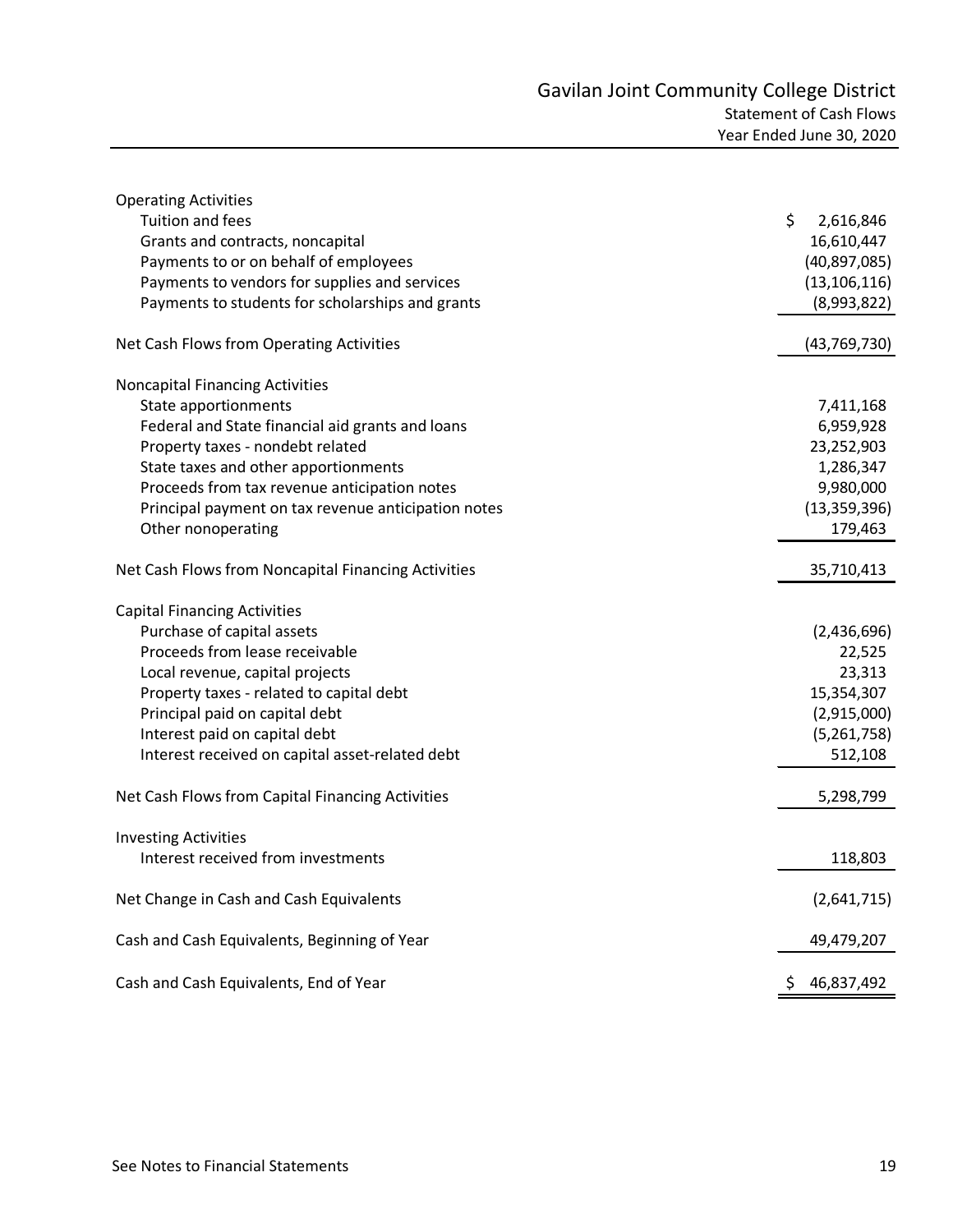# Gavilan Joint Community College District Statement of Cash Flows Year Ended June 30, 2020

| Reconciliation of net operating loss to net cash flows from operating activities |                      |
|----------------------------------------------------------------------------------|----------------------|
| <b>Operating loss</b>                                                            | \$<br>(54, 582, 532) |
| Adjustments to reconcile operating loss to net cash flows from                   |                      |
| operating activities                                                             |                      |
| Depreciation expense                                                             | 3,892,499            |
| Changes in assets, deferred outflows, liabilities, and deferred inflows          |                      |
| Receivables, net                                                                 | 2,034,041            |
| Prepaid expenses                                                                 | 301,196              |
| Deferred outflows of resources related to pensions                               | 3,275,928            |
| Deferred outflows of resources related to OPEB                                   | (72, 644)            |
| Accounts payable and accrued liabilities                                         | (2,835,719)          |
| Unearned revenue                                                                 | 1,346,412            |
| Compensated absences and early retirement incentive                              | (46, 358)            |
| Deferred inflows of resources related to pensions                                | 1,470,770            |
| Deferred inflows of resources related to OPEB                                    | 264,180              |
| Aggregate net pension liability                                                  | 1,590,705            |
| Aggregate net OPEB liability                                                     | (325, 308)           |
|                                                                                  |                      |
| Total adjustments                                                                | 10,895,702           |
| Net Cash Flows from Operating Activities                                         | (43,686,830)         |
|                                                                                  |                      |
| Cash and Cash Equivalents Consist of the Following                               |                      |
| Cash on hand and in banks                                                        | \$<br>3,717,818      |
| Cash in county treasury                                                          | 43,119,674           |
|                                                                                  |                      |
| Total cash and cash equivalents                                                  | \$<br>46,837,492     |
| <b>Noncash Transactions</b>                                                      |                      |
| Amortization of debt premium                                                     | \$<br>959,303        |
| Amortization of deferred charges on refunding                                    | \$<br>627,286        |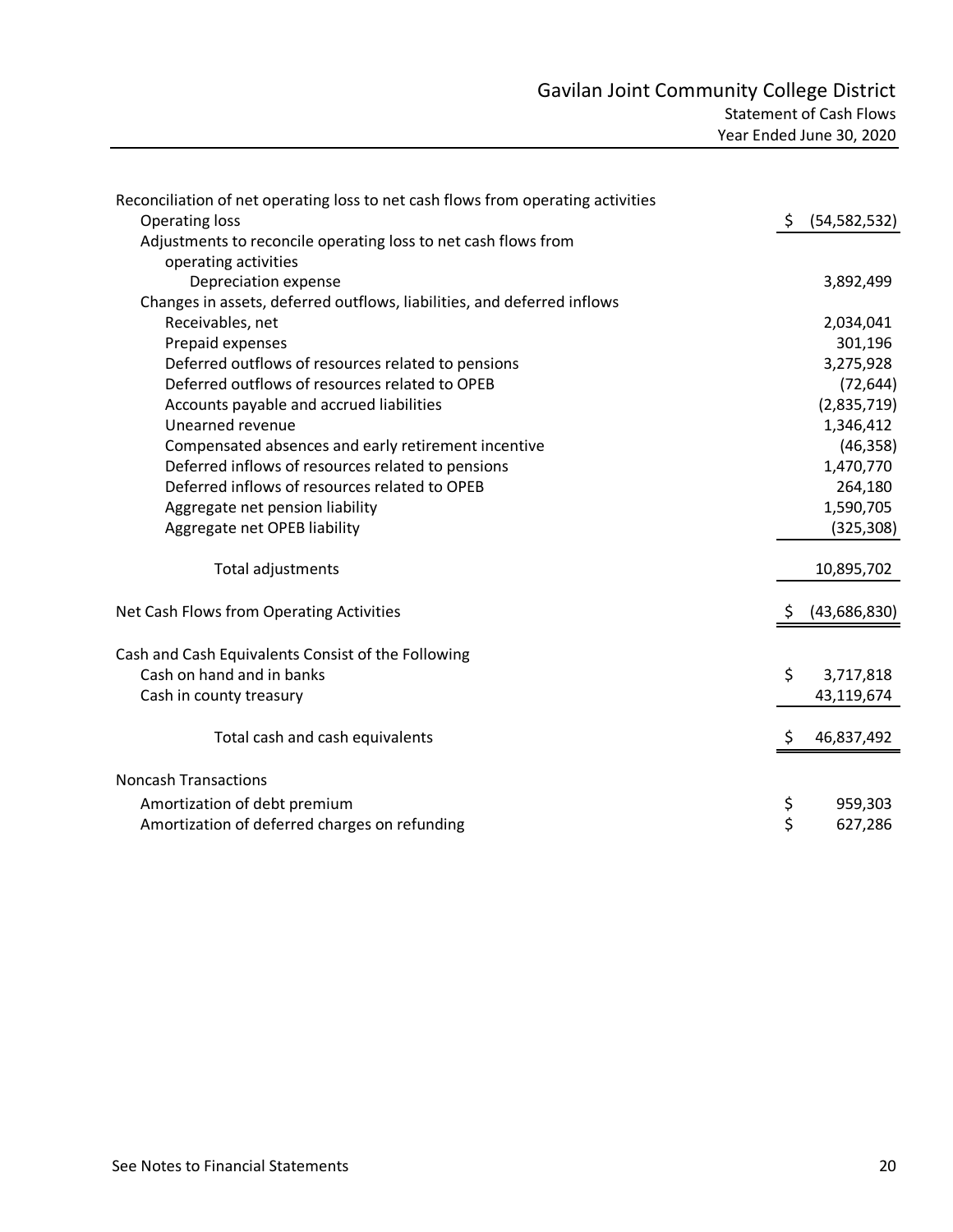Gavilan Joint Community College District Fiduciary Funds Statement of Net Position June 30, 2020

|                                     | Trust<br>Funds |
|-------------------------------------|----------------|
| Assets<br>Cash and cash equivalents | \$<br>242,651  |
| Accounts receivable                 | 77             |
| <b>Total assets</b>                 | 242,728        |
| Liabilities<br>Accounts payable     | 30,713         |
| <b>Net Position</b>                 |                |
| Restricted                          | 212,015        |
| Total net position                  | 212,015<br>\$  |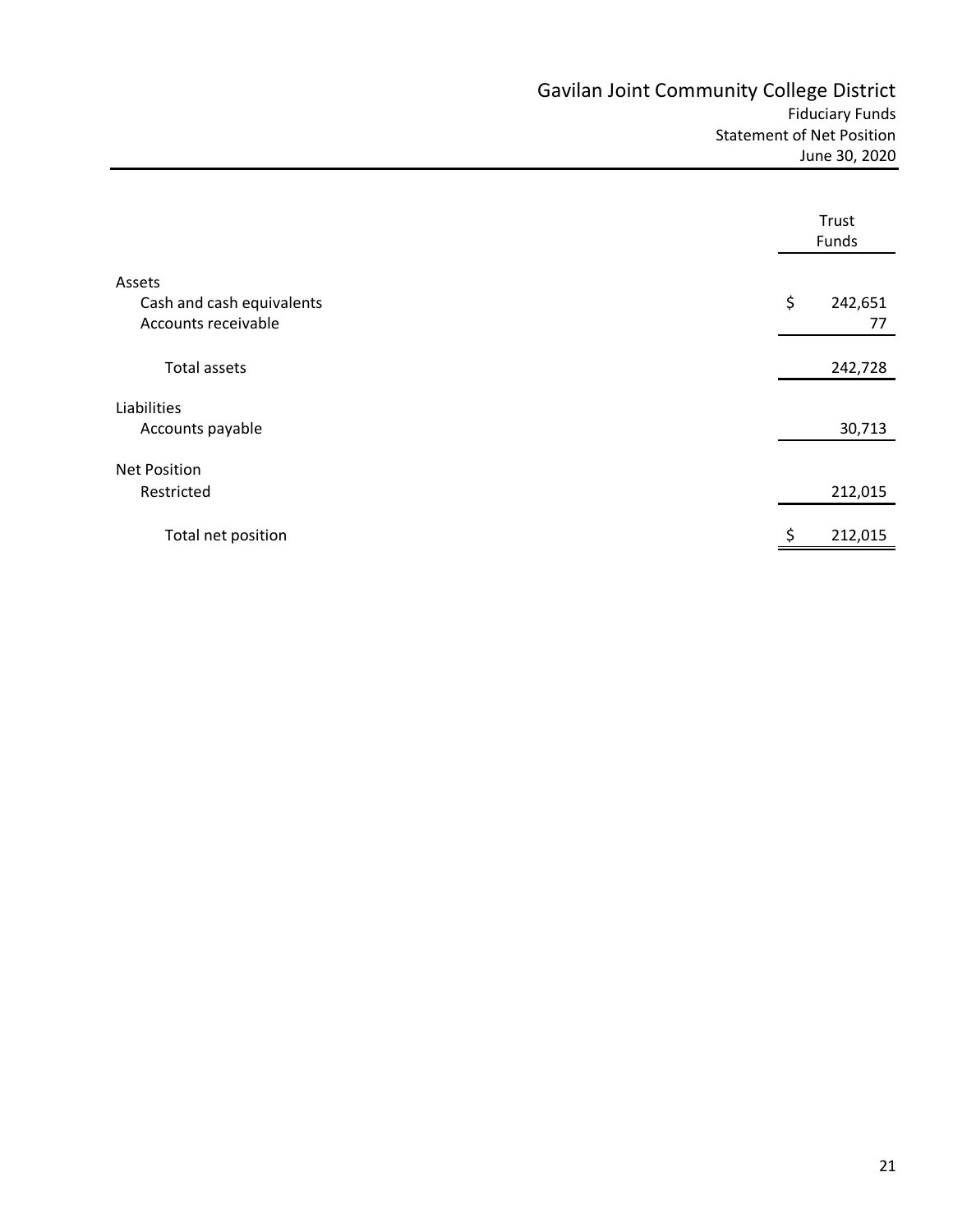Gavilan Joint Community College District Fiduciary Funds Statement of Changes in Net Position June 30, 2020

|                                     | Trust<br>Funds |            |
|-------------------------------------|----------------|------------|
| Additions                           |                |            |
| Local revenues                      | \$             | 11,981     |
| Deductions                          |                |            |
| Books and supplies                  |                | 12,843     |
| Services and operating expenditures |                | 36,075     |
| Other uses - student aid            |                | 130,365    |
| <b>Total deductions</b>             |                | 179,283    |
| Change in Net Position              |                | (167, 302) |
| Net Position - Beginning of Year    |                | 379,317    |
| Net Position - Ending of Year       | \$             | 212,015    |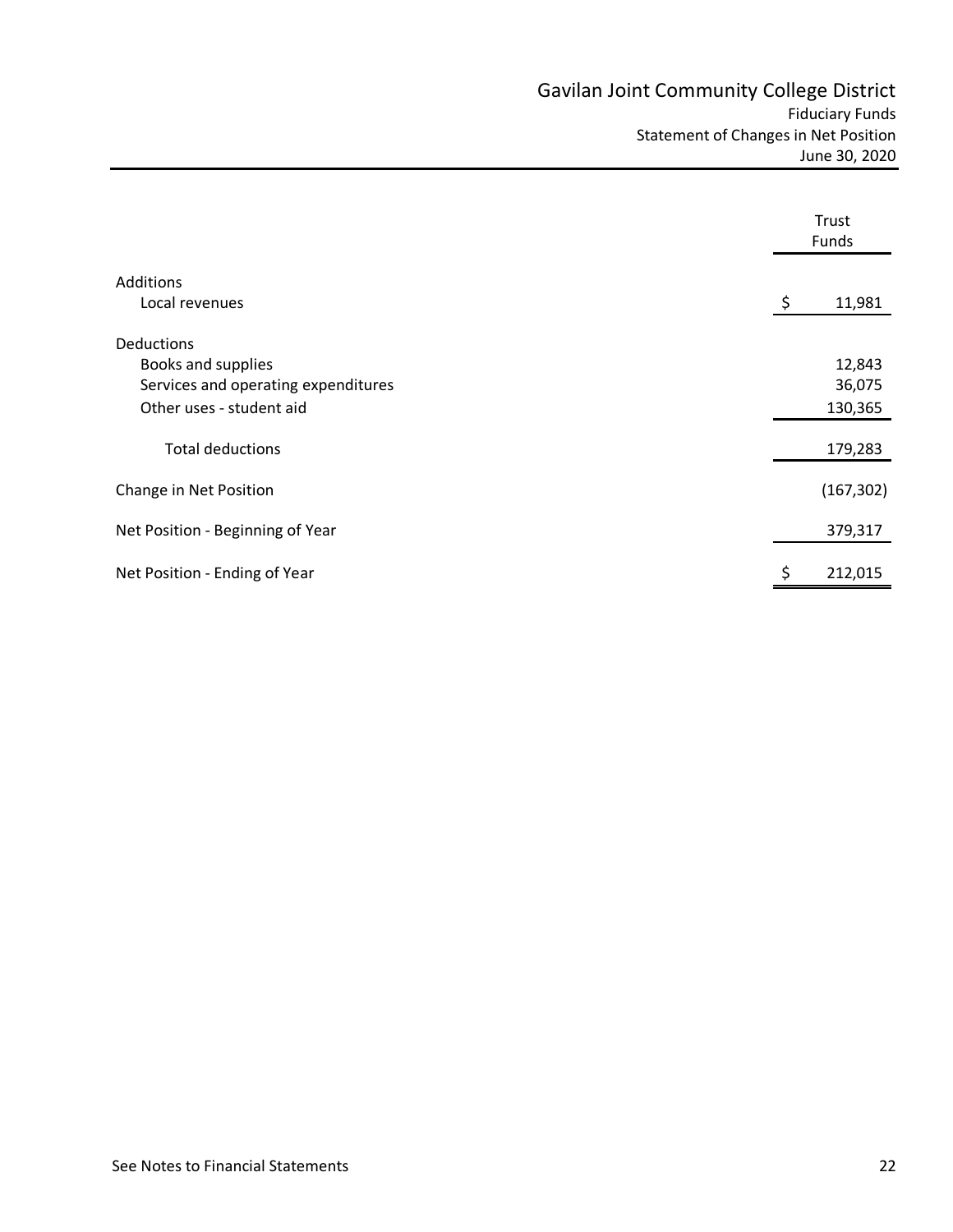# **Note 1 - Organization**

Gavilan College was originally established as San Benito County Junior College in 1919. Gavilan Joint Community College District (the District) was established in 1963 as a political subdivision of the State of California and is a comprehensive, public, two-year institution offering educational services to residents of the surrounding area. The District operates under a locally elected seven-member Board of Trustees form of government, which establishes the policies and procedures by which the District operates. The Board must approve the annual budgets for the General Fund, special revenue funds, and capital project funds, but these budgets are managed at the department level. Currently, the District operates two college(s) and six campuses/centers located within Santa Clara County. While the District is a political subdivision of the State of California, it is legally separate and is independent of other state and local governments, and it is not a component unit of the state in accordance with the provisions of Governmental Accounting Standards Board (GASB) Statement No. 61. The District is classified as a Public Educational Institution under Internal Revenue Code Section 115 and is, therefore, exempt from federal taxes.

# **Note 2 - Summary of Significant Accounting Policies**

# **Financial Reporting Entity**

The District has adopted accounting policies to determine whether certain organizations, for which the District is not financially accountable, should be reported as component units based on the nature and significance of their relationship with the District. The three components used to determine the presentation are: providing a "direct benefit", the "environment and ability to access/influence reporting", and the "significance" criterion. As defined by accounting principles generally accepted in the United States of America and established by the Governmental Accounting Standards Board, the financial reporting entity consists of the District.

The District has analyzed the financial and accountability relationship with the Gavilan College Educational Foundation (the Foundation) in conjunction with GASB Statement No. 61 criteria. The Foundation is a separate, not for profit organization, and the District does provide and receive direct benefits to and from the Foundations. However, it has been determined that all criteria under GASB Statement No. 61 has not been met to require inclusion of the Foundation's financial statements into the District's annual report. Information on the Foundation may be requested through the Foundation office.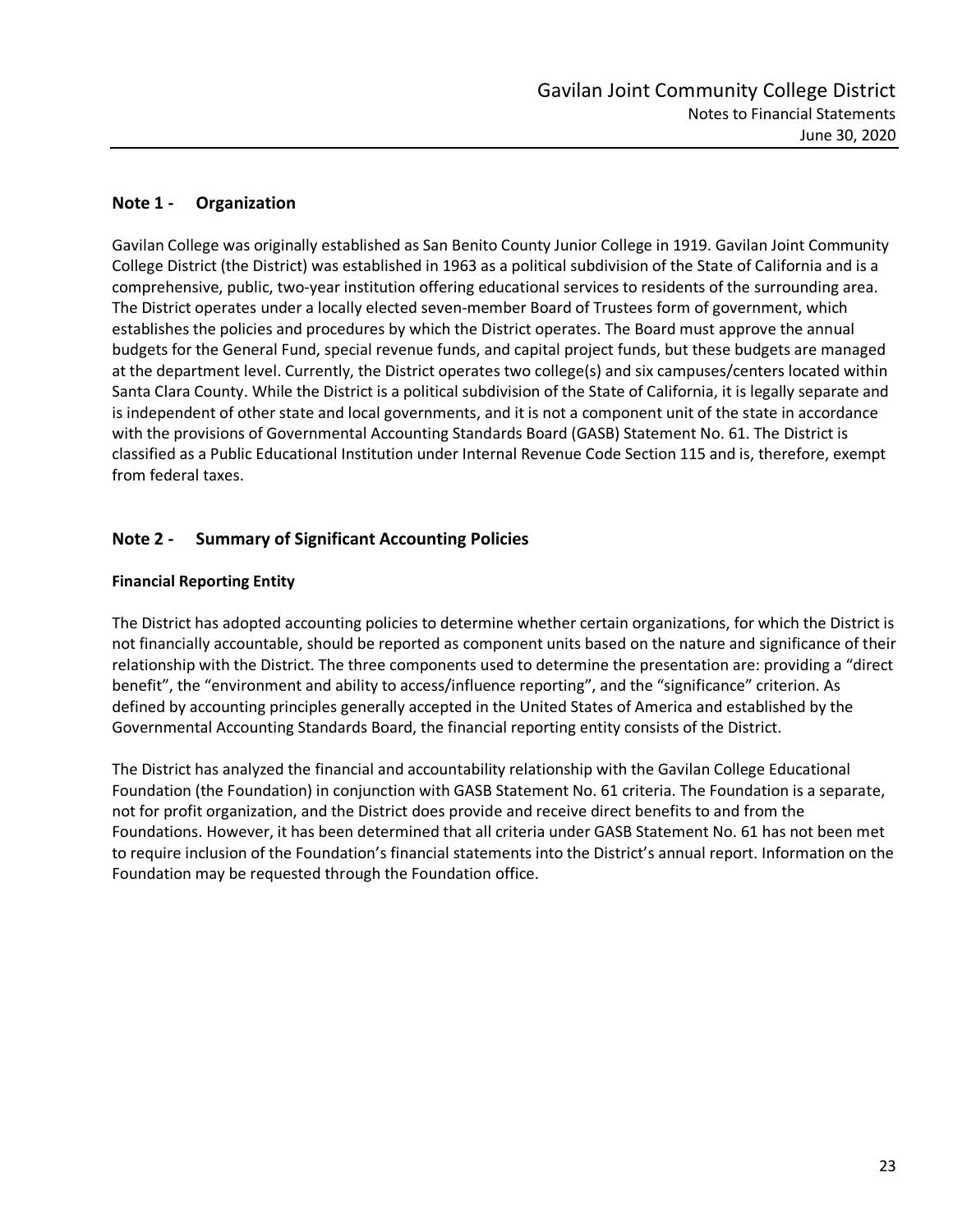# **Basis of Accounting - Measurement Focus and Financial Statement Presentation**

For financial reporting purposes, the District is considered a special-purpose government engaged only in business-type activities as defined by GASB Statements No. 34 and No. 35 as amended by GASB Statements No. 37, No. 38, No. 39, and No. 61. This presentation provides a comprehensive government-wide perspective of the District's assets, liabilities, activities, and cash flows and replaces the fund group perspective previously required. Fiduciary activities, with the exception of the Student Financial Aid Fund, are excluded from the basic financial statements. Accordingly, the District's financial statements have been presented using the economic resources measurement focus and the accrual basis of accounting. The significant accounting policies followed by the District in preparing these financial statements are in accordance with accounting principles generally accepted in the United States of America as prescribed by GASB. Additionally, the District's policies comply with the California Community Colleges Chancellor's Office Budget and Accounting Manual. Under the accrual basis, revenues are recognized when earned, and expenses are recorded when an obligation has been incurred. All material intra-agency and intra-fund transactions have been eliminated.

Revenue resulting from exchange transactions, in which each party gives and receives essentially equal value, is recorded on the accrual basis when the exchange takes place. For the District, operating revenues consist primarily of student fees, noncapital grants, and contracts.

Nonexchange transactions, in which the District receives value without directly giving equal value in return, include state apportionments, property taxes, federal and state grants, and donations. Property tax revenue is recognized in the fiscal year received. State apportionment revenue is earned based upon criteria set forth from the Community Colleges Chancellor's Office and includes reporting of full-time equivalent students (FTES) attendance. The corresponding apportionment revenue is recognized in the period the FTES are generated. Revenue from federal and state grants are recognized in the fiscal year in which all eligibility requirements have been satisfied. Eligibility requirements may include time and/or purpose requirements.

Operating expenses are costs incurred to provide instructional services including support costs, auxiliary services, and depreciation of capital assets. All other expenses not meeting this definition are reported as nonoperating. Expenses are recorded on the accrual basis as they are incurred, when goods are received, or services are rendered.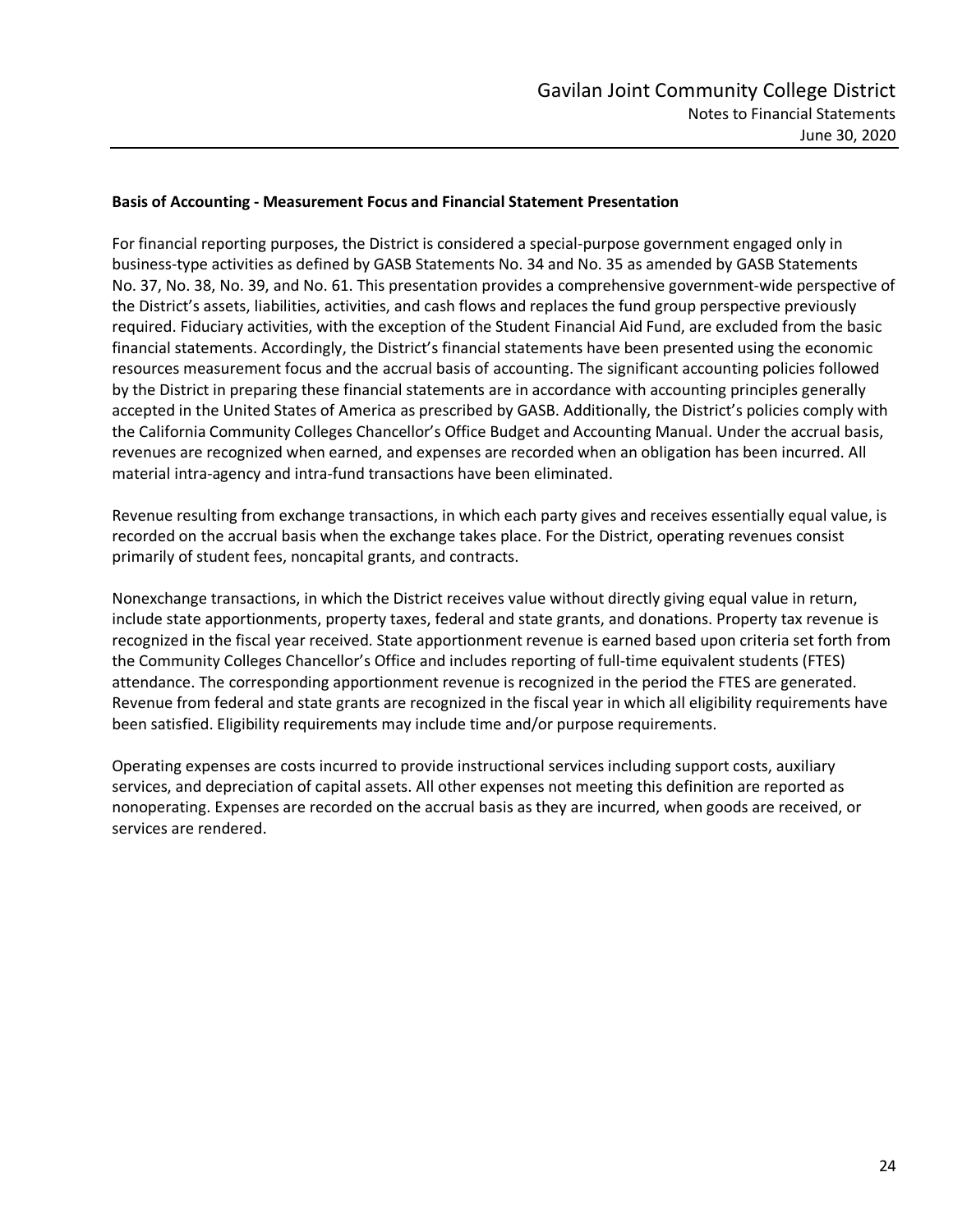The financial statements are presented in accordance with the reporting model as prescribed in GASB Statement No. 34, *Basic Financial Statements and Management's Discussion and Analysis for State and Local Governments*, and GASB Statement No. 35, *Basic Financial Statements and Management's Discussion and Analysis for Public Colleges and Universities*, as amended by GASB Statements No. 37, No. 38, No. 39, and No. 61. The businesstype activities model followed by the District requires the following components of the District's financial statements:

- Management's Discussion and Analysis
- Basic Financial Statements for the District as a whole including:
	- Statement of Net Position Primary Government
	- Statement of Revenues, Expenses, and Changes in Net Position Primary Government
	- Statement of Cash Flows Primary Government
	- Financial Statements for the Fiduciary Funds including:
		- Statement of Fiduciary Net Position
		- Statement of Changes in Fiduciary Net Position
- Notes to the Financial Statements

# **Cash and Cash Equivalents**

The District's cash and cash equivalents are considered to be cash on hand, demand deposits, and short-term investments with original maturities of three months or less from the date of acquisition. Cash equivalents also include cash with county treasury balances for purposes of the statement of cash flows.

# **Accounts Receivable**

Accounts receivable include amounts due from the federal, state and/or local governments, or private sources, in connection with reimbursement of allowable expenditures made pursuant to the District's grants and contracts. Accounts receivable also consist of tuition and fee charges to students and auxiliary enterprise services provided to students, faculty, and staff, the majority of each residing in the State of California. The District has recorded an allowance for uncollectible accounts. This allowance is based upon management's estimates and analysis. The allowance was estimated at \$298,031 for the year ended June 30, 2020.

# **Capital Assets and Depreciation**

Capital assets are long-lived assets of the District as a whole and include land, construction in progress, buildings, leasehold improvements, and equipment. The District maintains an initial unit cost capitalization threshold of \$5,000 and an estimated useful life greater than one year. Assets are recorded at historical cost, or estimated historical cost, when purchased or constructed. The District does not possess any infrastructure. Donated capital assets are recorded at acquisition value at the date of donation. Improvements to buildings and land that significantly increase the value or extend the useful life of the asset are capitalized; the costs of routine maintenance and repairs that do not add to the value of the asset or materially extend an asset's life are charged as an operating expense in the year in which the expense was incurred. Major outlays for capital improvements are capitalized as construction in progress as the projects are constructed.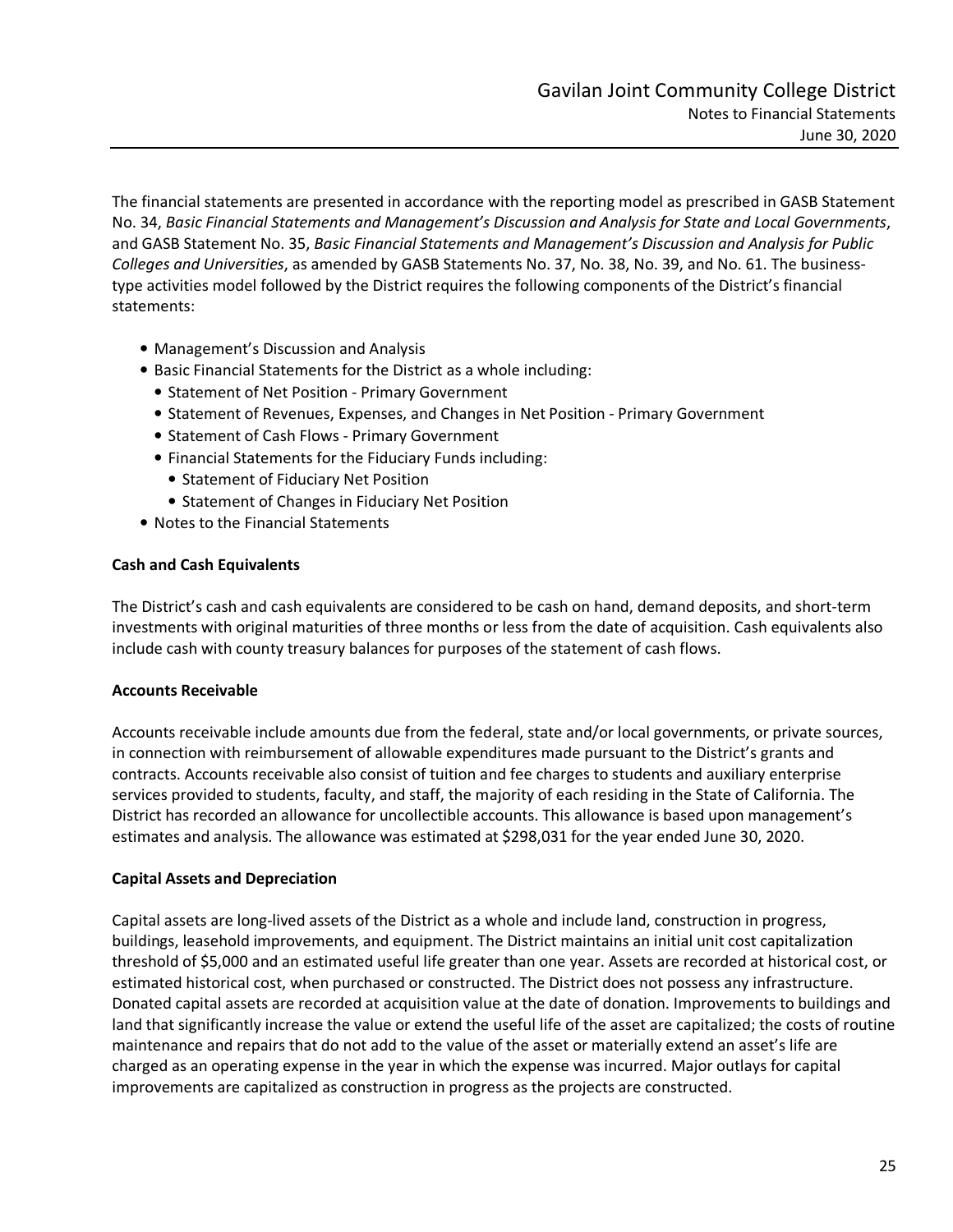Depreciation of capital assets is computed and recorded utilizing the straight-line method. Estimated useful lives of the various classes of depreciable capital assets are as follows: buildings, 25 to 50 years; improvements, 20 to 50 years; equipment, 5 to 20 years; and vehicles, 5 to 10 years.

# **Accrued Liabilities and Long-Term Liabilities**

All payables, accrued liabilities, and long-term liabilities are reported in the government-wide financial statements.

# **Compensated Absences**

Accumulated unpaid employee vacation benefits are accrued as a liability as the benefits are earned. The entire compensated absence liability is reported on the government-wide financial statements. The current portion of unpaid compensated absences is recognized upon the occurrence of relevant events such as employee resignation and retirements that occur prior to year end that have not yet been paid within the fund from which the employees who have accumulated the leave are paid. The liability for this benefit is reported on the government-wide financial statements.

Sick leave is accumulated without limit for each employee based upon negotiated contracts. Leave with pay is provided when employees are absent for health reasons; however, the employees do not gain a vested right to accumulated sick leave. Employees are never paid for any sick leave balance at termination of employment or any other time. Therefore, the value of accumulated sick leave is not recognized as a liability in the District's financial statements. However, retirement credit for unused sick leave is applicable to all classified members who retire after January 1, 1999. At retirement, each member will receive .004 year of service credit for each day of unused sick leave. Retirement credit for unused sick leave is applicable to all academic employees and is determined by dividing the number of unused sick days by the number of base service days required to complete the last school year, if employed full time.

# **Debt Premiums and Issuance Costs**

Debt premiums are amortized over the life of the bonds using the straight-line method, which approximates the effective interest method. Issuance costs are recognized in the period that the bonds are issued.

# **Deferred Outflows/Inflows of Resources**

In addition to assets, the statement of net position also reports deferred outflows of resources. This separate financial statement element represents a consumption of net position that applies to a future period and so will not be recognized as an expense until then. The District reports deferred outflows of resources for deferred charges on refunding of debt, OPEB related items, and pension related items. The deferred charges on refunding resulted from the difference between the carrying value of the refunded debt and its reacquisition price. The amount is deferred and amortized over the shorter of the life of the refunded or refunding debt.

In addition to liabilities, the statement of net position reports a separate section for deferred inflows of resources. This separate financial statement element represents an acquisition of net position that applies to a future period and so will not be recognized as revenue until then. The District reports deferred inflows of resources for OPEB and pension related items.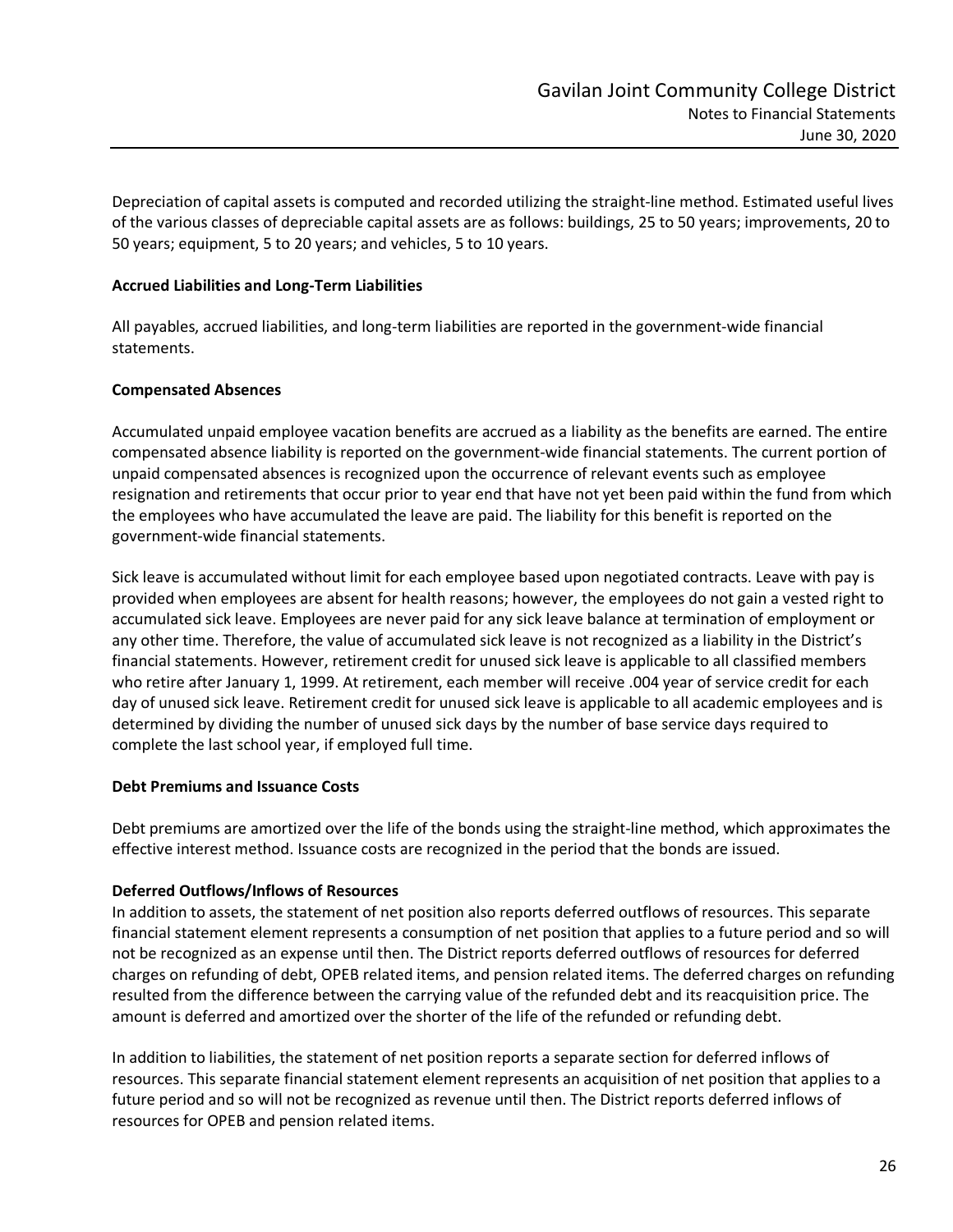# **Pensions**

For purposes of measuring the net pension liability, deferred outflows/inflows of resources related to pensions, and pension expense, information about the fiduciary net position of the California State Teachers Retirement System (CalSTRS) and the California Public Employees' Retirement System (CalPERS) plan for schools (Plans) and additions to/deductions from the Plans' fiduciary net position have been determined on the same basis as they are reported by CalSTRS and CalPERS. For this purpose, benefit payments (including refunds of employee contributions) are recognized when due and payable in accordance with the benefit terms. Member contributions are recognized in the period in which they are earned. Investments are reported at fair value. The aggregate net pension liability attributable to the governmental activities will be paid by the fund in which the employee worked.

# **Postemployment Benefits Other Than Pensions (OPEB)**

For purposes of measuring the net OPEB liability, deferred outflows/inflows of resources related to OPEB, and OPEB expense, information about the fiduciary net position of the District OPEB Plan and CalSTRS Medicare Premium Payment (MPP) Program and additions to/deductions from fiduciary net position have been determined on the same basis as they are reported by the District OPEB Plan and MPP. For this purpose, the District OPEB Plan and MPP recognizes benefit payments when due and payable in accordance with the benefit terms. Investments are reported at fair value, except for money market investments and participating interestearning investment contracts that have a maturity at the time of purchase of one year or less, which are reported at cost. The aggregate net OPEB liability attributable to the governmental activities will be paid primarily by the General Fund.

# **Unearned Revenue**

Unearned revenues arise when resources are received by the District before it has a legal claim to them, such as when certain grants are received prior to the occurrence of qualifying expenditures. In the subsequent periods, when the District has a legal claim to the resources, the liability for unearned revenue is removed from the balance sheet and the revenue is recognized. Unearned revenue primarily includes (1) amounts received for tuition and fees prior to the end of the fiscal year that are related to the subsequent fiscal year and (2) amounts received from federal and state grants received before the eligibility requirements are met.

# **Noncurrent Liabilities**

Noncurrent liabilities include general obligation and lease revenue bonds, compensated absences, early retirement incentive, the aggregate net OPEB liability, and the aggregate net pension liability with maturities greater than one year.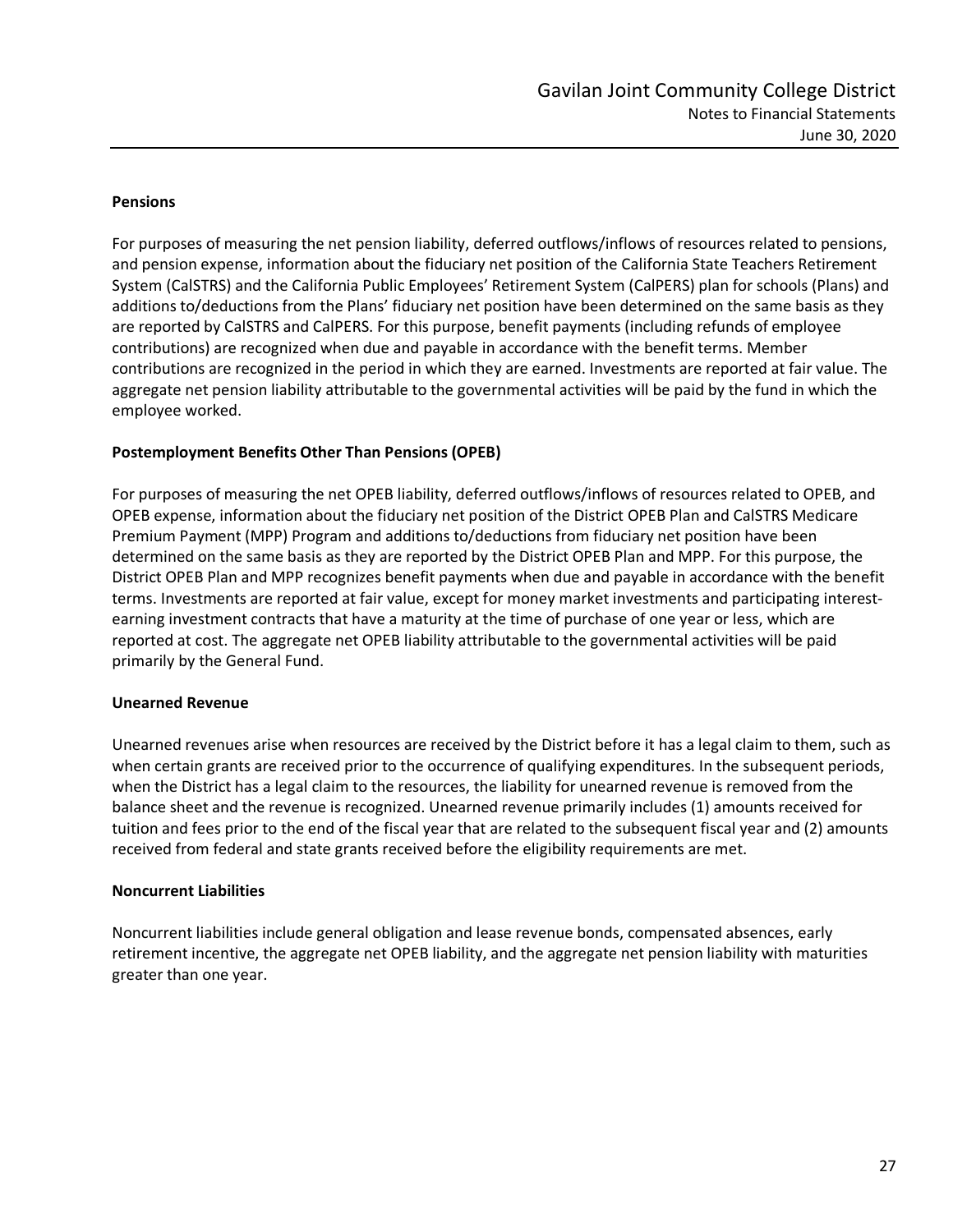# **Net Position**

Net position represents the difference between assets and deferred outflows of resources, and liabilities and deferred inflows of resources. Net position related to net investment in capital assets consists of capital assets, net of accumulated depreciation, reduced by the outstanding balances of any borrowings used for the acquisition, construction, or improvement of those assets. Net position is reported as restricted when there are limitations imposed on their use either through the enabling legislation adopted by the District or through external restrictions imposed by creditors, grantors, or laws or regulations of other governments. The District first applies restricted resources when an expense is incurred for purposes for which both restricted and unrestricted net position is available. The government-wide financial statements report \$12,563,003 of restricted net position.

### **Operating Revenues and Expenses**

**Classification of Revenues** - The District has classified its revenues as either operating or nonoperating. Certain significant revenue streams relied upon for operation are classified as nonoperating as defined by GASB Statements No. 34 and No. 35. Classifications are as follows:

**Operating revenues** - Operating revenues include activities that have the characteristics of exchange transactions such as student tuition and fees, net of scholarship discounts and allowances, federal, state, and local grants and contracts.

**Nonoperating revenues** - Nonoperating revenues include activities that have the characteristics of nonexchange transactions such as state apportionments, property taxes, investment income, gifts and contributions, and other revenue sources defined in GASB Statements No. 34 and No. 35.

**Classification of Expenses** - Nearly all of the District's expenses are from exchange transactions and are classified as either operating or nonoperating according to the following criteria:

**Operating expenses** - Operating expenses are necessary costs to provide the services of the District and include employee salaries and benefits, supplies, operating expenses, and student financial aid.

**Nonoperating expenses** - Nonoperating expenses include interest expense and other expenses not directly related to the services of the District.

#### **State Apportionments**

Certain current year apportionments from the state are based on financial and statistical information of the previous year. Any corrections due to the recalculation of the apportionment are made in February of the subsequent year. When known and measurable, these recalculations and corrections are accrued in the year in which the FTES are generated.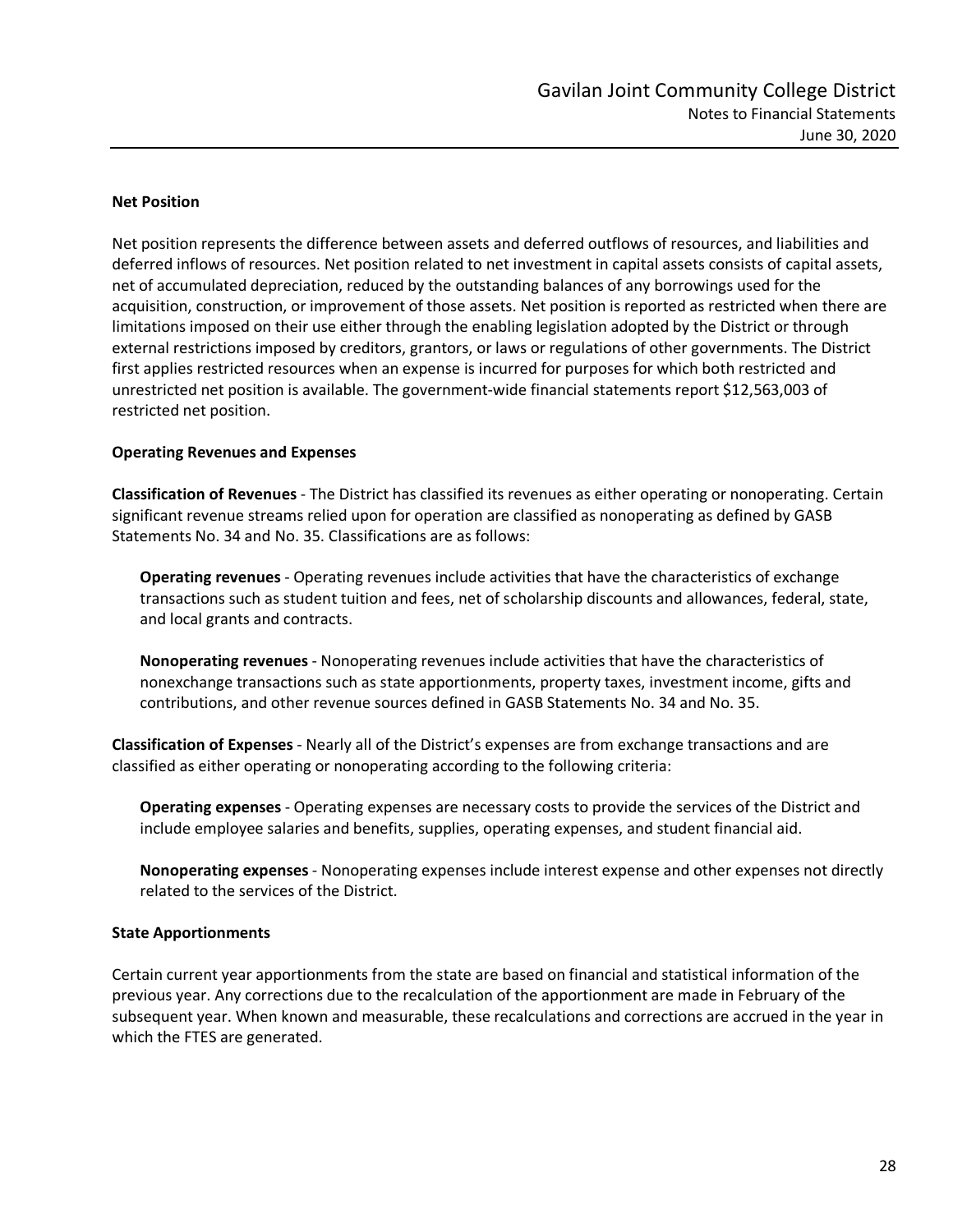# **Property Taxes**

Secured property taxes attach as an enforceable lien on property as of January 1. The County Assessor is responsible for assessment of all taxable real property. Taxes are payable in two installments on November 1 and February 1 and become delinquent on December 10 and April 10, respectively. Unsecured property taxes are payable in one installment on or before August 31. The County of Santa Clara bills and collects the taxes on behalf of the District. Local property tax revenues are recorded when received.

The voters of the District passed General Obligation Bonds in 2002 and 2018 for the acquisition, construction, and remodeling of certain District property. As a result of the passage of the Bond, property taxes are assessed on the property within the District specifically for the repayment of the debt incurred. The taxes are assessed, billed, and collected as noted above and remitted to the District when collected.

# **Scholarships, Discounts, and Allowances**

Student tuition and fee revenue is reported net of scholarships, discounts, and allowances. Fee waivers approved by the Board of Governors are included within the scholarships, discounts, and allowances in the statement of revenues, expenses, and changes in net position. Scholarship discounts and allowances represent the difference between stated charges for enrollment fees and the amount that is paid by students or third parties making payments on the students' behalf.

# **Federal Financial Assistance Programs**

The District participates in federally funded Pell Grants, Federal Supplemental Educational Opportunity Grants (FSEOG) Grants, Direct Loans, and Federal Work-Study programs, as well as other programs funded by the federal government. Financial aid to students is either reported as operating expenses or scholarship allowances, which reduce revenues. The amount reported as operating expense represents the portion of aid that was provided to the student in the form of cash. Scholarship allowances represent the portion of aid provided to students in the form of reduced tuition. These programs are audited in accordance with Title 2 U.S. Code of Federal Regulations (CFR) Part 200, *Uniform Administrative Requirements, Cost Principles, and Audit Requirements for Federal Awards*.

# **Estimates**

The preparation of the financial statements in conformity with accounting principles generally accepted in the United States of America requires management to make estimates and assumptions that affect the amounts reported in the financial statements and accompanying notes. Actual results may differ from those estimates.

# **Interfund Activity**

Interfund transfers and interfund receivables and payables are eliminated during the consolidation process in the Primary Government and Fiduciary Funds' financial statements, respectively.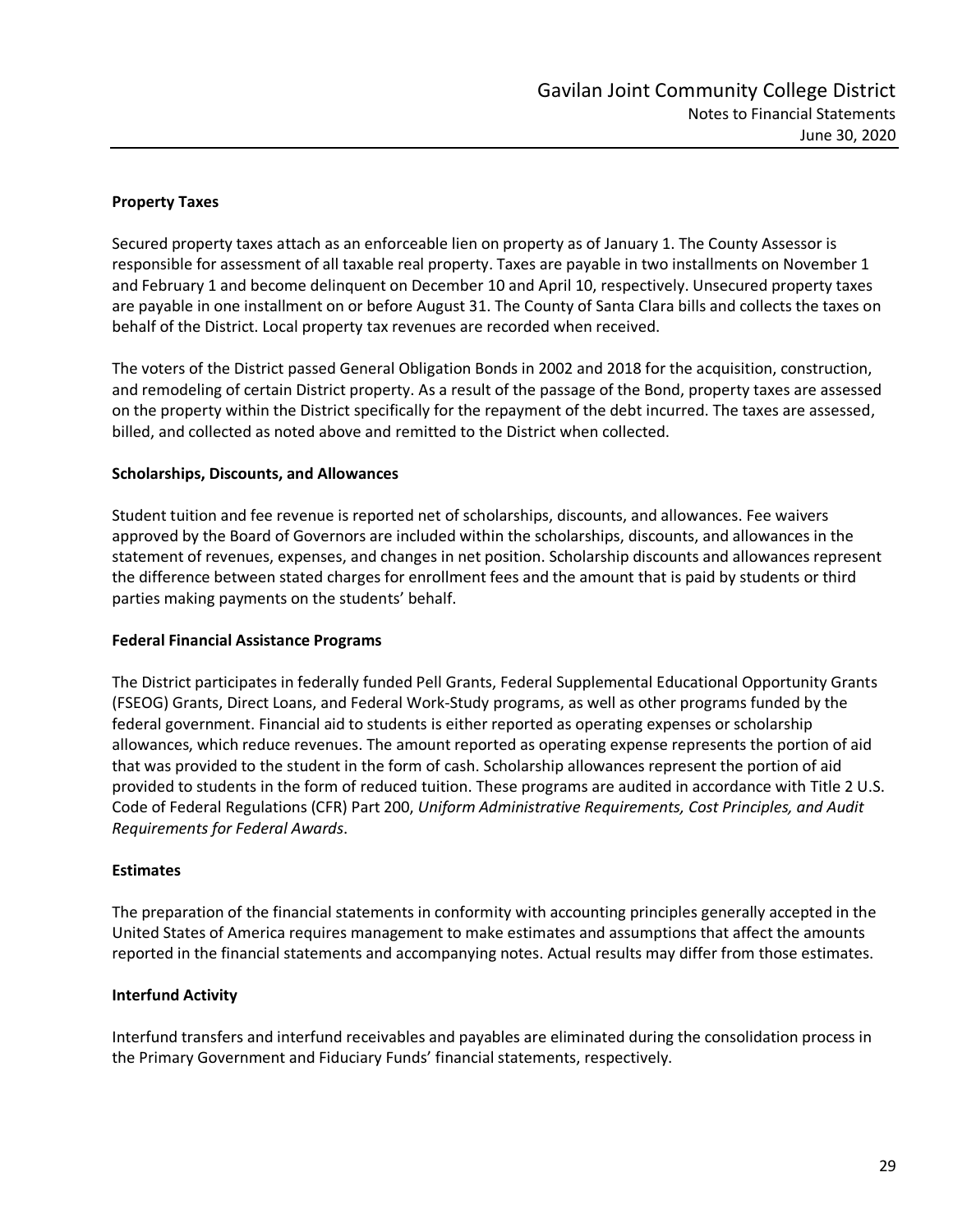# **Change in Accounting Principles**

In May 2020, the GASB issued Statement No. 95, *Postponement of the Effective Dates of Certain Authoritative Guidance*. The primary objective of this Statement is to provide temporary relief to governments and other stakeholders in light of the COVID-19 pandemic. That objective is accomplished by postponing the effective dates of certain provisions in Statements and Implementation Guides that first became effective or are scheduled to become effective for periods beginning after June 15, 2018, and later.

The effective dates of certain provisions contained in the following pronouncements are postponed by one year:

- Statement No. 83, Certain Asset Retirement Obligations
- Statement No. 84, Fiduciary Activities
- Statement No. 88, Certain Disclosures Related to Debt, including Direct Borrowings and Direct Placements
- Statement No. 89, Accounting for Interest Cost Incurred before the End of a Construction Period
- Statement No. 90, Majority Equity Interests
- Statement No. 91, Conduit Debt Obligations
- Statement No. 92, *Omnibus 2020*
- Statement No. 93, Replacement of Interbank Offered Rates
- Implementation Guide No. 2017-3, Accounting and Financial Reporting for Postemployment Benefits Other Than Pensions (and Certain Issues Related to OPEB Plan Reporting)
- Implementation Guide No. 2018-1, Implementation Guidance Update—2018
- Implementation Guide No. 2019-1, Implementation Guidance Update—2019
- Implementation Guide No. 2019-2, *Fiduciary Activities*

The effective dates of the following pronouncements are postponed by 18 months:

- Statement No. 87, *Leases*
- Implementation Guide No. 2019-3, *Leases*

The provisions of this Statement have been implemented as of June 30, 2020, with the exception of Statement No. 88, Certain Disclosures Related to Debt, including Direct Borrowings and Direct Placements, and Statement No. 89, Accounting for Interest Cost Incurred before the End of a Construction Period. The District has already implemented these standards prior to the current year.

# **New Accounting Pronouncements**

In January 2017, the GASB issued Statement No. 84, *Fiduciary Activities*. The objective of this Statement is to improve guidance regarding the identification of fiduciary activities for accounting and financial reporting purposes and how those activities should be reported.

This Statement establishes criteria for identifying fiduciary activities of all state and local governments. The focus of the criteria generally is on (1) whether a government is controlling the assets of the fiduciary activity and (2) the beneficiaries with whom a fiduciary relationship exists. Separate criteria are included to identify fiduciary component units and postemployment benefit arrangements that are fiduciary activities.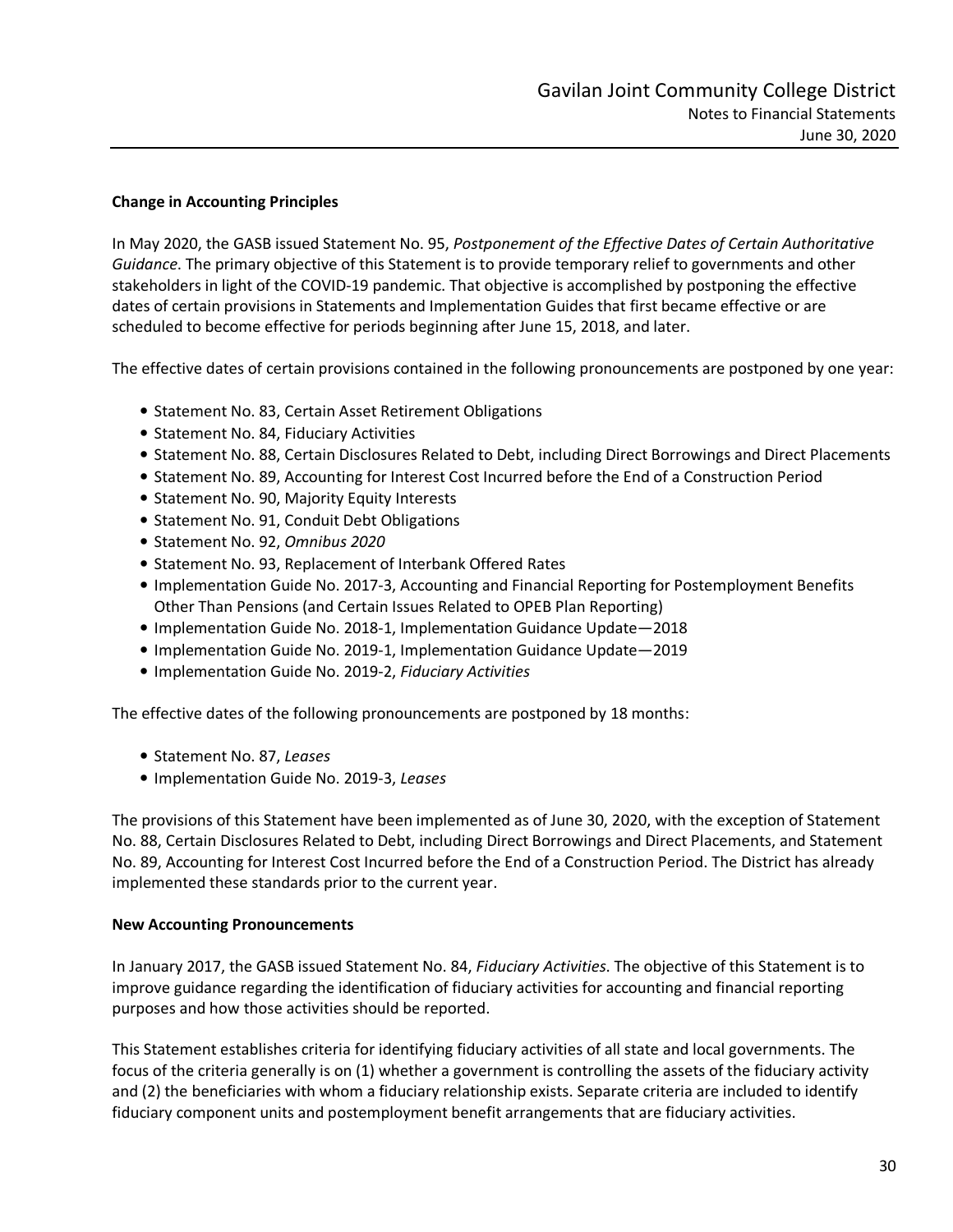As a result of the implementation of GASB No. 95, the requirements of this Statement are effective for the reporting periods beginning after December 15, 2019. Early implementation is encouraged. The effects of this change on the District's financial statements have not yet been determined.

In June 2017, the GASB issued Statement No. 87, *Leases*. The objective of this Statement is to better meet the information needs of financial statement users by improving accounting and financial reporting for leases by governments. This Statement increases the usefulness of governments' financial statements by requiring recognition of certain lease assets and liabilities for leases that previously were classified as operating leases and recognized as inflows of resources or outflows of resources based on the payment provisions of the contract. It establishes a single model for lease accounting based on the foundational principle that leases are financings of the right to use an underlying asset. Under this Statement, a lessee is required to recognize a lease liability and an intangible right-to-use lease asset, and a lessor is required to recognize a lease receivable and a deferred inflow of resources, thereby enhancing the relevance and consistency of information about governments' leasing activities.

As a result of the implementation of GASB No. 95, the requirements of this Statement are effective for the reporting periods beginning after June 15, 2021. Early implementation is encouraged. The effects of this change on the District's financial statements have not yet been determined.

In August 2018, the GASB issued Statement 90, *Majority Equity Interests – An Amendment of GASB Statements No. 14 and No. 60*. The primary objectives of this Statement are to improve the consistency and comparability of reporting a government's majority equity interest in a legally separate organization and to improve the relevance of financial statement information for certain component units. It defines a majority equity interest and specifies that a majority equity interest in a legally separate organization should be reported as an investment if a government's holding of the equity interest meets the definition of an investment. A majority equity interest that meets the definition of an investment should be measured using the equity method, unless it is held by a special-purpose government engaged only in fiduciary activities, a fiduciary fund, or an endowment (including permanent and term endowments) or permanent fund. Those governments and funds should measure the majority equity interest at fair value.

For all other holdings of a majority equity interest in a legally separate organization, a government should report the legally separate organization as a component unit, and the government or fund that holds the equity interest should report an asset related to the majority equity interest using the equity method. This Statement establishes that ownership of a majority equity interest in a legally separate organization results in the government being financially accountable for the legally separate organization and, therefore, the government should report that organization as a component unit.

This Statement also requires that a component unit in which a government has a 100% equity interest account for its assets, deferred outflows of resources, liabilities, and deferred inflows of resources at acquisition value at the date the government acquired a 100% equity interest in the component unit. Transactions presented in flows statements of the component unit in that circumstance should include only transactions that occurred subsequent to the acquisition.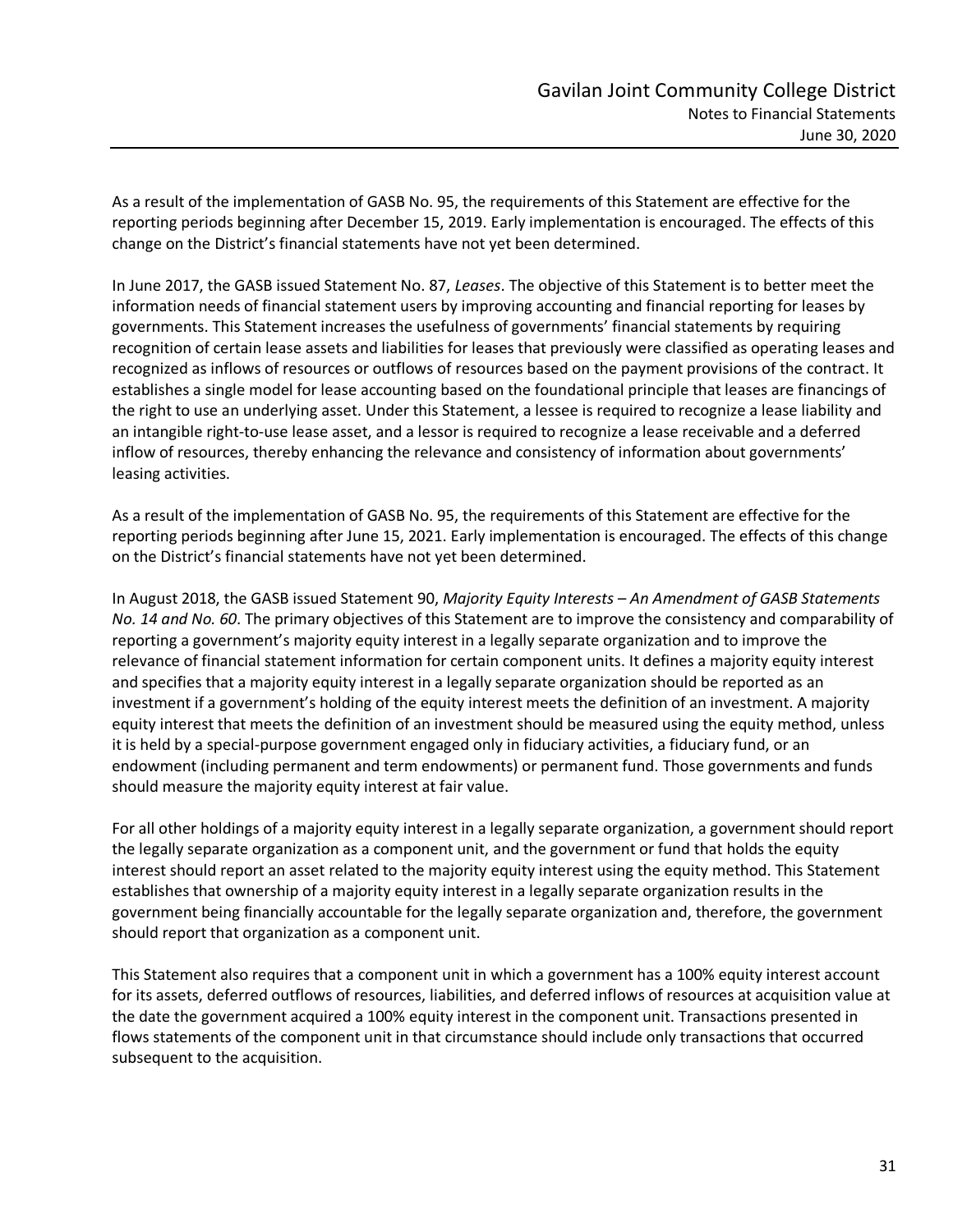As a result of the implementation of GASB No. 95, the requirements of this Statement are effective for reporting periods beginning after December 15, 2019. Earlier application is encouraged. The requirements of this Statement should be applied prospectively. The effects of this change on the District's financial statements have not yet been determined.

In May 2019, the GASB issued Statement No. 91, *Conduit Debt Obligations*. The primary objectives of this Statement are to provide a single method of reporting conduit debt obligations by issuers and eliminate diversity in practice associated with (1) commitments extended by issuers, (2) arrangements associated with conduit debt obligations, and (3) related note disclosures. This Statement achieves those objectives by clarifying the existing definition of a conduit debt obligation; establishing that a conduit debt obligation is not a liability of the issuer; establishing standards for accounting and financial reporting of additional commitments and voluntary commitments extended by issuers and arrangements associated with conduit debt obligations; and improving required note disclosures.

A conduit debt obligation is defined as a debt instrument having all of the following characteristics:

- There are at least three parties involved: (1) an issuer, (2) a third-party obligor, and (3) a debt holder or a debt trustee.
- The issuer and the third-party obligor are not within the same financial reporting entity.
- The debt obligation is not a parity bond of the issuer, nor is it cross-collateralized with other debt of the issuer.
- The third-party obligor or its agent, not the issuer, ultimately receives the proceeds from the debt issuance.
- The third-party obligor, not the issuer, is primarily obligated for the payment of all amounts associated with the debt obligation (debt service payments).

All conduit debt obligations involve the issuer making a limited commitment. Some issuers extend additional commitments or voluntary commitments to support debt service in the event the third party is, or will be, unable to do so.

An issuer should not recognize a conduit debt obligation as a liability. However, an issuer should recognize a liability associated with an additional commitment or a voluntary commitment to support debt service if certain recognition criteria are met. As long as a conduit debt obligation is outstanding, an issuer that has made an additional commitment should evaluate at least annually whether those criteria are met. An issuer that has made only a limited commitment should evaluate whether those criteria are met when an event occurs that causes the issuer to reevaluate its willingness or ability to support the obligor's debt service through a voluntary commitment.

This Statement also addresses arrangements—often characterized as leases—that are associated with conduit debt obligations. In those arrangements, capital assets are constructed or acquired with the proceeds of a conduit debt obligation and used by third-party obligors in the course of their activities. Payments from thirdparty obligors are intended to cover and coincide with debt service payments. During those arrangements, issuers retain the titles to the capital assets. Those titles may or may not pass to the obligors at the end of the arrangements.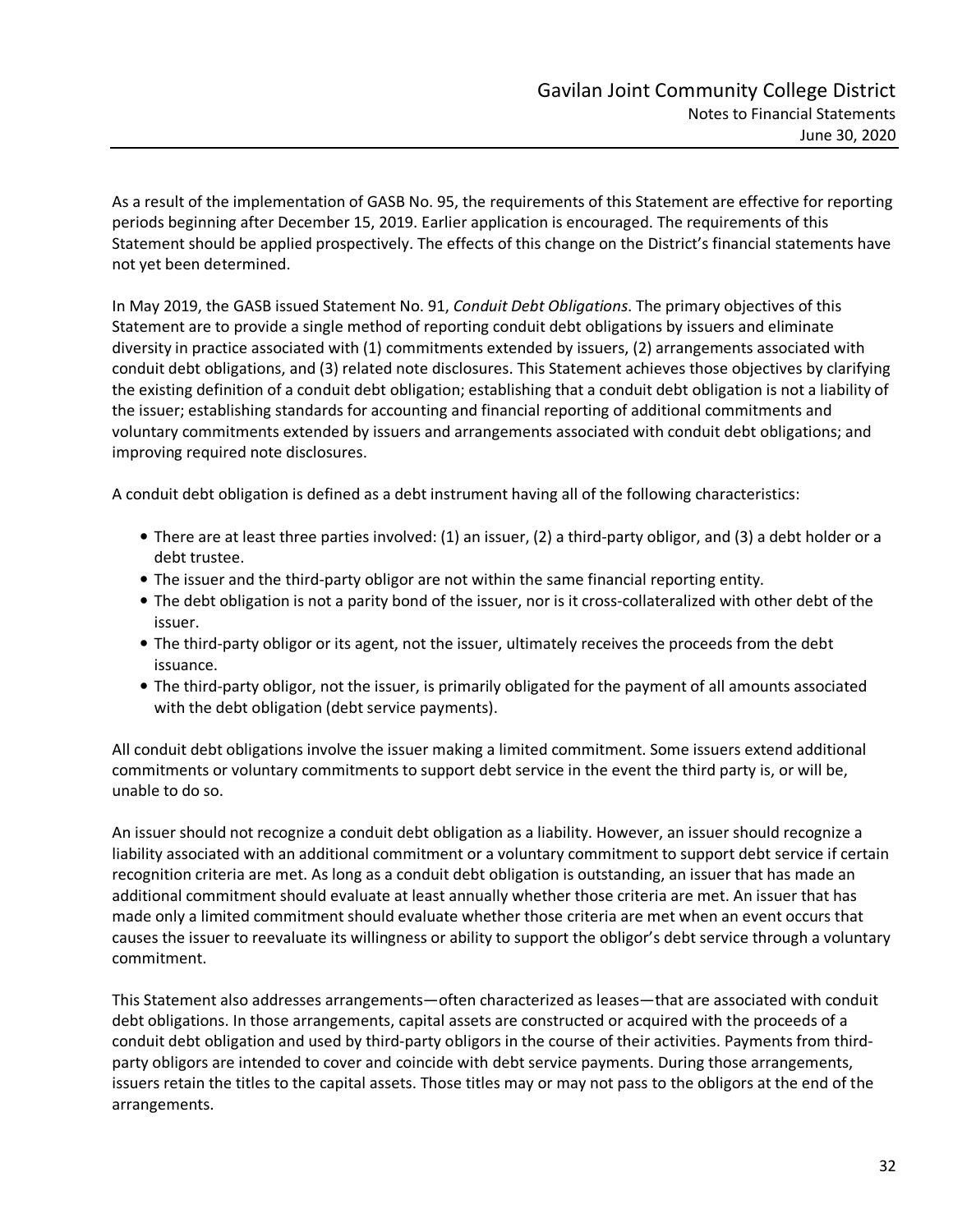Issuers should not report those arrangements as leases, nor should they recognize a liability for the related conduit debt obligations or a receivable for the payments related to those arrangements. In addition, the following provisions apply:

- If the title passes to the third-party obligor at the end of the arrangement, an issuer should not recognize a capital asset.
- If the title does not pass to the third-party obligor and the third party has exclusive use of the entire capital asset during the arrangement, the issuer should not recognize a capital asset until the arrangement ends.
- If the title does not pass to the third-party obligor and the third party has exclusive use of only portions of the capital asset during the arrangement, the issuer, at the inception of the arrangement, should recognize the entire capital asset and a deferred inflow of resources. The deferred inflow of resources should be reduced, and an inflow recognized, in a systematic and rational manner over the term of the arrangement.

This Statement requires issuers to disclose general information about their conduit debt obligations, organized by type of commitment, including the aggregate outstanding principal amount of the issuers' conduit debt obligations and a description of each type of commitment. Issuers that recognize liabilities related to supporting the debt service of conduit debt obligations also should disclose information about the amount recognized and how the liabilities changed during the reporting period.

As a result of the implementation of GASB No. 95, the requirements of this Statement are effective for the reporting periods beginning after December 15, 2021. Early implementation is encouraged. The effects of this change on the District's financial statements have not yet been determined.

In January 2020, the GASB issued Statement No. 92, *Omnibus 2020*. The objectives of this statement are to enhance comparability in accounting and financial reporting and to improve the consistency of authoritative literature by addressing practice issues that have been identified during implementation and application of certain GASB Statements. This Statement addresses a variety of topics and includes specific provisions about the following:

- The effective date of Statement No. 87, *Leases*, and Implementation Guide No. 2019-3, *Leases*, for interim financial reporting
- Reporting of intra-entity transfers of assets between a primary government employer and a component unit defined benefit pension plan or defined benefit other postemployment benefit (OPEB) plan
- The applicability of Statement No. 73, Accounting and Financial Reporting for Pensions and Related Assets That Are Not within the Scope of GASB Statement No. 68, and Amendments to Certain Provisions of GASB Statements 76 and 68, as amended, and No. 74, Financial Reporting for Postemployment Benefit Plans Other Than Pension Plans, as amended, to reporting assets accumulated for postemployment benefits
- The applicability of certain requirements of Statement No. 84, *Fiduciary Activities*, to postemployment benefit arrangements
- Measurement of liabilities (and assets, if any) related to asset retirement obligations (AROs) in a government acquisition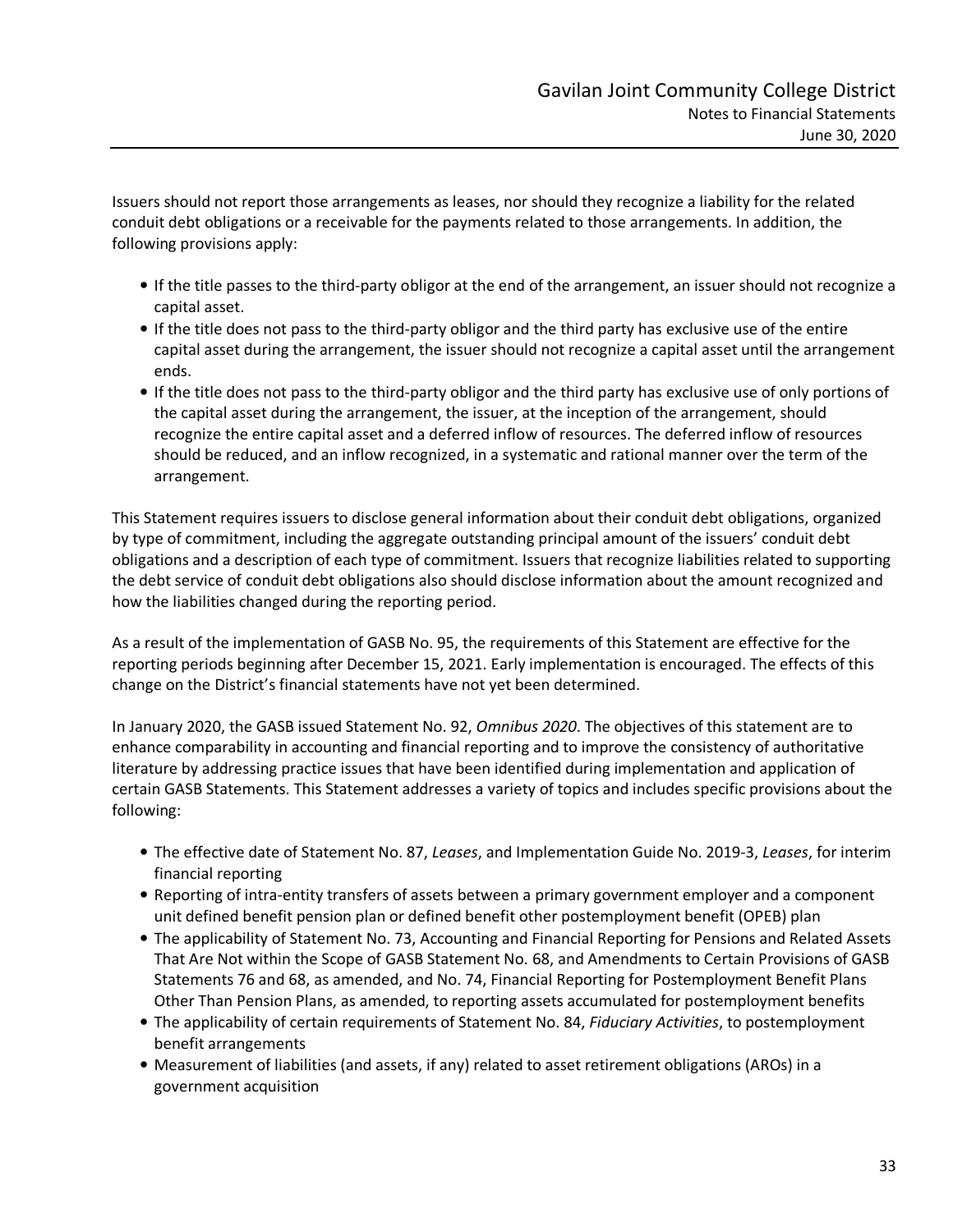- Reporting by public entity risk pools for amounts that are recoverable from reinsurers or excess insurers
- Reference to nonrecurring fair value measurements of assets or liabilities in authoritative literature
- Terminology used to refer to derivative instruments

As a result of the implementation of GASB No. 95, the requirements of this Statement are effective as follows:

- The requirements related to the effective date of Statement 87 and Implementation Guide 2019-3, reinsurance recoveries, and terminology used to refer to derivative instruments are effective upon issuance.
- The requirements related to intra-entity transfers of assets and those related to the applicability of Statements 73 and 74 are effective for fiscal years beginning after June 15, 2021.
- The requirements related to application of Statement 84 to postemployment benefit arrangements and those related to nonrecurring fair value measurements of assets or liabilities are effective for reporting periods beginning after June 15, 2021.
- The requirements related to the measurement of liabilities (and assets, if any) associated with AROs in a government acquisition are effective for government acquisitions occurring in reporting periods beginning after June 15, 2021.

Early implementation is encouraged. The effects of this change on the District's financial statements have not yet been determined.

In March 2020, the GASB issued Statement No. 93, *Replacement of Interbank Offered Rates*. The objective of this Statement is to address those and other accounting and financial reporting implications that result from the replacement of an IBOR (Interbank Offered Rate). This Statement achieves that objective by:

- Providing exceptions for certain hedging derivative instruments to the hedge accounting termination provisions when an IBOR is replaced as the reference rate of the hedging derivative instrument's variable payment
- Clarifying the hedge accounting termination provisions when a hedged item is amended to replace the reference rate
- Clarifying that the uncertainty related to the continued availability of IBORs does not, by itself, affect the assessment of whether the occurrence of a hedged expected transaction is probable
- Removing LIBOR as an appropriate benchmark interest rate for the qualitative evaluation of the effectiveness of an interest rate swap
- Identifying a Secured Overnight Financing Rate and the Effective Federal Funds Rate as appropriate benchmark interest rates for the qualitative evaluation of the effectiveness of an interest rate swap
- Clarifying the definition of reference rate, as it is used in Statement 53, as amended
- Providing an exception to the lease modifications guidance in Statement 87, as amended, for certain lease contracts that are amended solely to replace an IBOR as the rate upon which variable payments depend.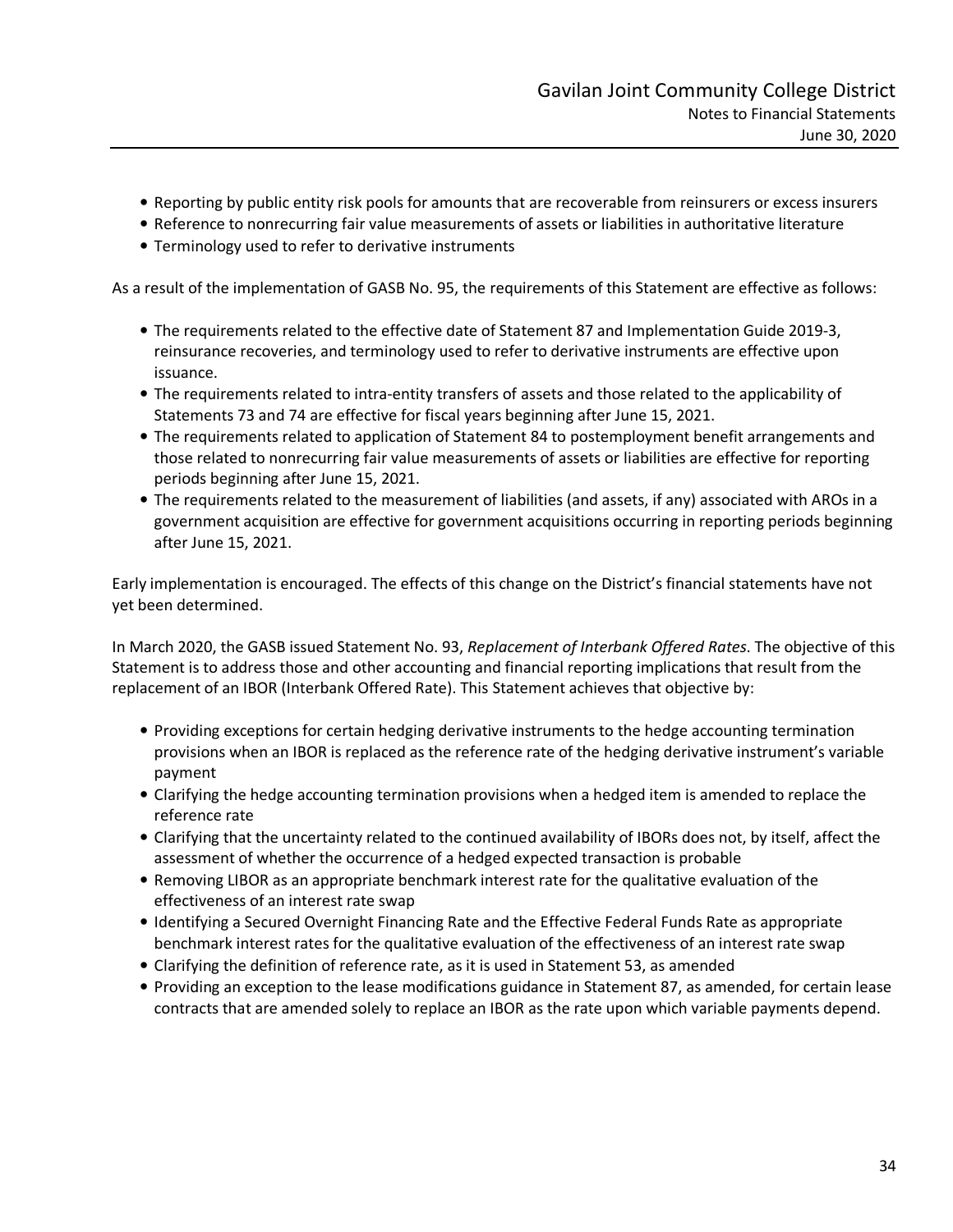As a result of the implementation of GASB No. 95, the removal of LIBOR as an appropriate benchmark interest rate (paragraph 11b) is effective for reporting periods ending after December 31, 2021. Paragraph 13 and 14 related to lease modifications is effective for reporting periods beginning after June 15, 2021. All other requirements of this Statement are effective for reporting periods beginning after June 15, 2020. Early implementation is encouraged. The effects of this change on the District's financial statements have not yet been determined.

In March 2020, the GASB issued Statement No. 94, *Public-Private and Public-Public Partnerships and Availability Payment Arrangements*. The primary objective of this Statement is to improve financial reporting by addressing issues related to public-private and public-public partnership arrangements (PPPs). As used in this Statement, a PPP is an arrangement in which a government (the transferor) contracts with an operator (a governmental or nongovernmental entity) to provide public services by conveying control of the right to operate or use a nonfinancial asset, such as infrastructure or other capital asset (the underlying PPP asset), for a period of time in an exchange or exchange-like transaction. Some PPPs meet the definition of a service concession arrangement (SCA), which the Board defines in this Statement as a PPP in which (1) the operator collects and is compensated by fees from third parties; (2) the transferor determines or has the ability to modify or approve which services the operator is required to provide, to whom the operator is required to provide the services, and the prices or rates that can be charged for the services; and (3) the transferor is entitled to significant residual interest in the service utility of the underlying PPP asset at the end of the arrangement.

This Statement also provides guidance for accounting and financial reporting for availability payment arrangements (APAs). As defined in this Statement, an APA is an arrangement in which a government compensates an operator for services that may include designing, constructing, financing, maintaining, or operating an underlying nonfinancial asset for a period of time in an exchange or exchange-like transaction.

The requirements of this Statement are effective for fiscal years beginning after June 15, 2022, and all reporting periods thereafter. Earlier application is encouraged. The effects of this change on the District's financial statements have not yet been determined.

In May 2020, the GASB issued Statement No. 96, *Subscription-Based Information Technology Arrangements*. This Statement provides guidance on the accounting and financial reporting for subscription-based information technology arrangements (SBITAs) for government end users (governments). This Statement (1) defines a SBITA; (2) establishes that a SBITA results in a right-to-use subscription asset—an intangible asset—and a corresponding subscription liability; (3) provides the capitalization criteria for outlays other than subscription payments, including implementation costs of a SBITA; and (4) requires note disclosures regarding a SBITA. To the extent relevant, the standards for SBITAs are based on the standards established in Statement No. 87, Leases, as amended.

A SBITA is defined as a contract that conveys control of the right to use another party's (a SBITA vendor's) information technology (IT) software, alone or in combination with tangible capital assets (the underlying IT assets), as specified in the contract for a period of time in an exchange or exchange-like transaction.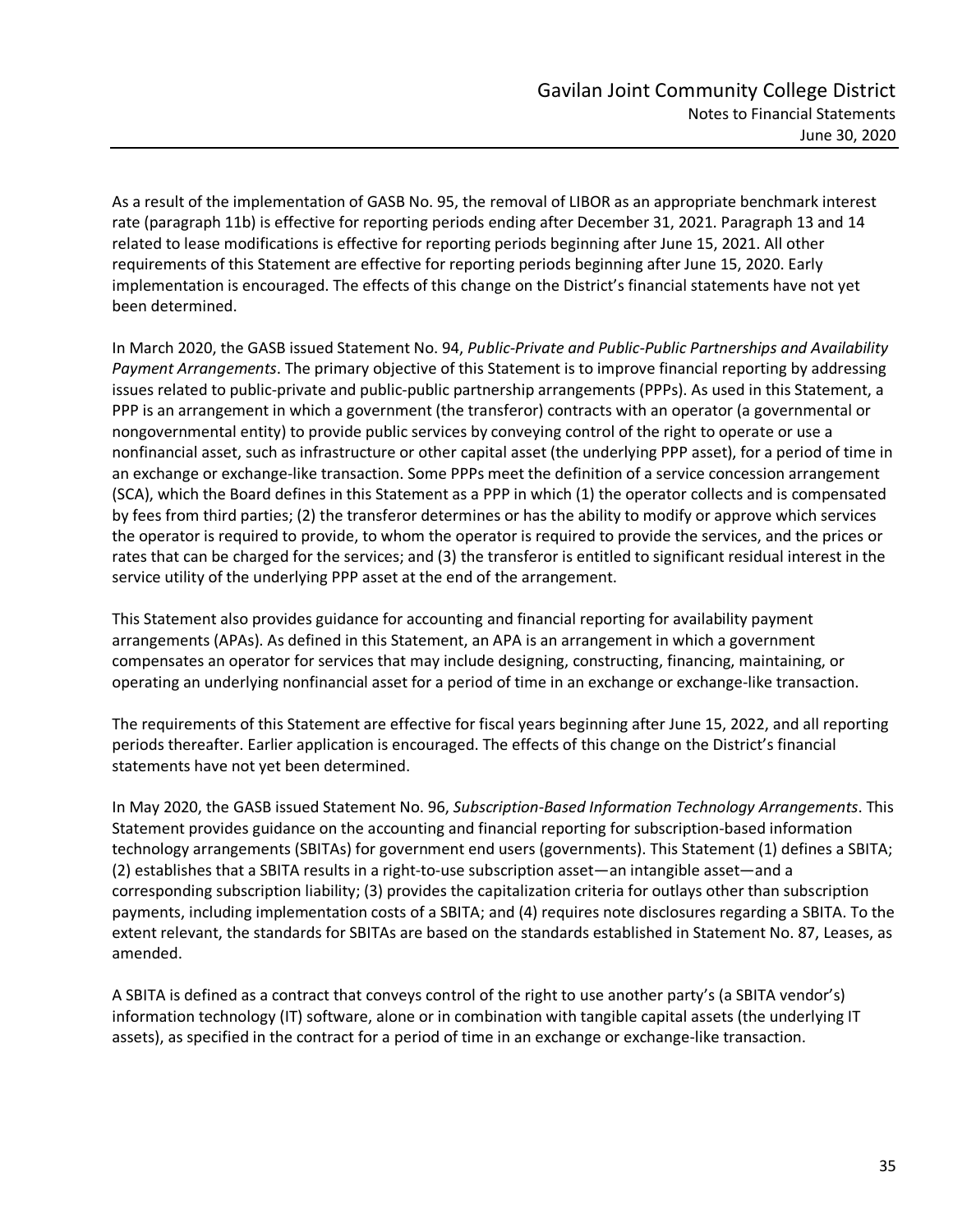The requirements of this Statement are effective for fiscal years beginning after June 15, 2022, and all reporting periods thereafter. Earlier application is encouraged. The effects of this change on the District's financial statements have not yet been determined.

In June 2020, the GASB issued Statement No. 97, *Certain Component Unit Criteria, and Accounting and Financial Reporting for Internal Revenue Code Section 457 Deferred Compensation Plans—an amendment of GASB Statements No. 14 and No. 84, and a supersession of GASB Statement No. 32*. The primary objectives of this Statement are to (1) increase consistency and comparability related to the reporting of fiduciary component units in circumstances in which a potential component unit does not have a governing board and the primary government performs the duties that a governing board typically would perform; (2) mitigate costs associated with the reporting of certain defined contribution pension plans, defined contribution other postemployment benefit (OPEB) plans, and employee benefit plans other than pension plans or OPEB plans (other employee benefit plans) as fiduciary component units in fiduciary fund financial statements; and (3) enhance the relevance, consistency, and comparability of the accounting and financial reporting for Internal Revenue Code (IRC) Section 457 deferred compensation plans (Section 457 plans) that meet the definition of a pension plan and for benefits provided through those plans.

The requirements of this Statement that (1) exempt primary governments that perform the duties that a governing board typically performs from treating the absence of a governing board the same as the appointment of a voting majority of a governing board in determining whether they are financially accountable for defined contribution pension plans, defined contribution OPEB plans, or other employee benefit plans and (2) limit the applicability of the financial burden criterion in paragraph 7 of Statement 84 to defined benefit pension plans and defined benefit OPEB plans that are administered through trusts that meet the criteria in paragraph 3 of Statement 67 or paragraph 3 of Statement 74, respectively, are effective immediately.

The requirements of this Statement that are related to the accounting and financial reporting for Section 457 plans are effective for fiscal years beginning after June 15, 2021. For purposes of determining whether a primary government is financially accountable for a potential component unit, the requirements of this Statement that provide that for all other arrangements, the absence of a governing board be treated the same as the appointment of a voting majority of a governing board if the primary government performs the duties that a governing board typically would perform, are effective for reporting periods beginning after June 15, 2021. Earlier application of those requirements is encouraged and permitted by requirement as specified within this Statement.

The Board considered the effective dates for the requirements of this Statement in light of the COVID-19 pandemic and in concert with Statement No. 95, *Postponement of the Effective Dates of Certain Authoritative Guidance*. The effects of this change on the District's financial statements have not yet been determined.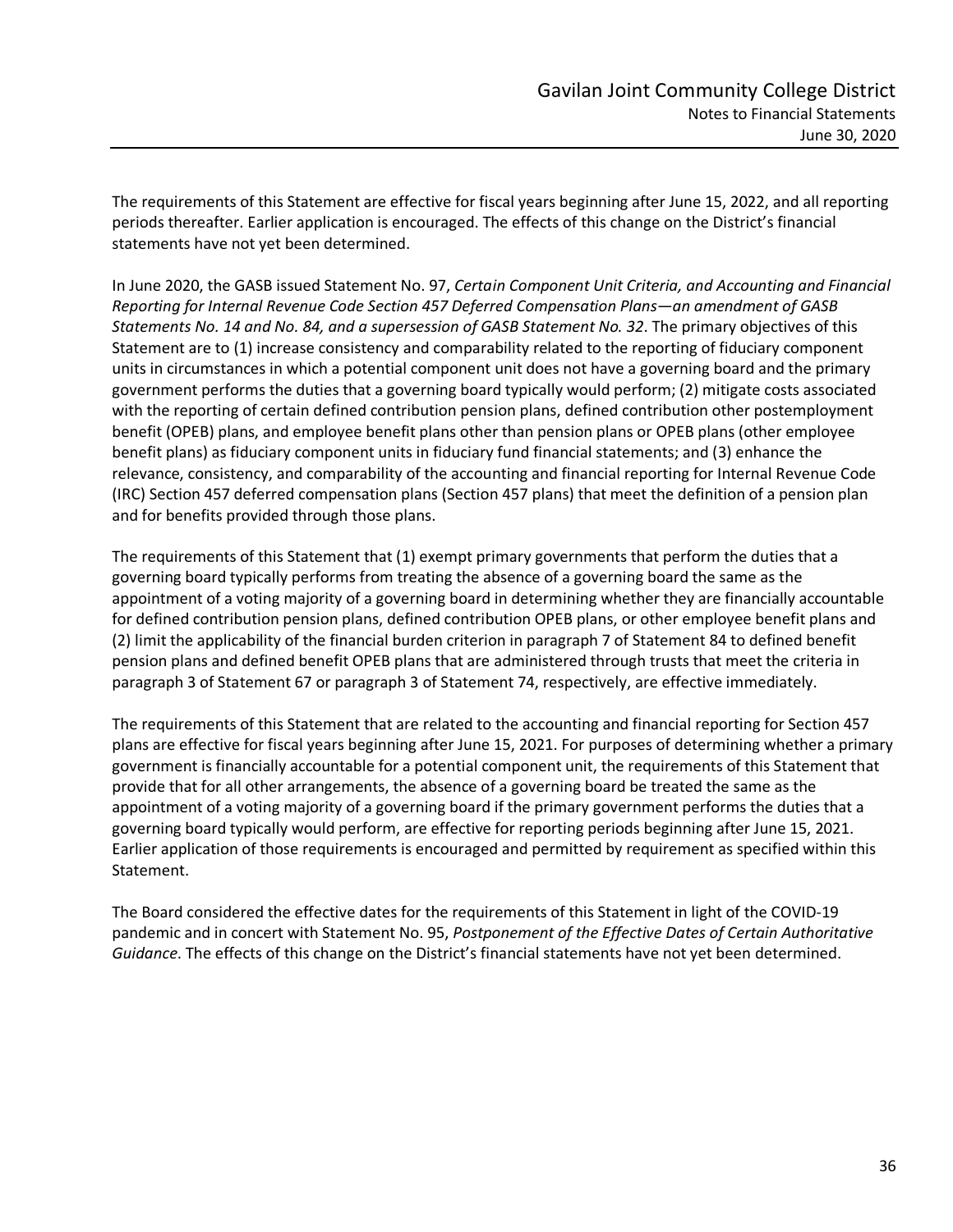# **Note 3 - Deposits and Investments**

### **Policies and Practices**

The District is authorized under California Government Code to make direct investments in local agency bonds, notes, or warrants within the state; U.S. Treasury instruments; registered state warrants or treasury notes; securities of the U.S. Government, or its agencies; bankers acceptances; commercial paper; certificates of deposit placed with commercial banks and/or savings and loan companies; repurchase or reverse repurchase agreements; medium term corporate notes; shares of beneficial interest issued by diversified management companies, certificates of participation, obligations with first priority security; and collateralized mortgage obligations.

### Investment in County Treasury

In accordance with the *Budget and Accounting Manual*, the District maintains substantially all of its cash in the County Treasury as part of the common investment pool. The District is considered to be the involuntary participant in an external investment pool. The fair value of the District's investment in the pool is reported in the accompanying financial statements at amounts based upon the District's pro-rata share of the fair value provided by the County Treasurer for the entire portfolio (in relation to the amortized cost of that portfolio). The balance available for withdrawal is based on the accounting records maintained by the County Treasurer, which is recorded on the amortized cost basis.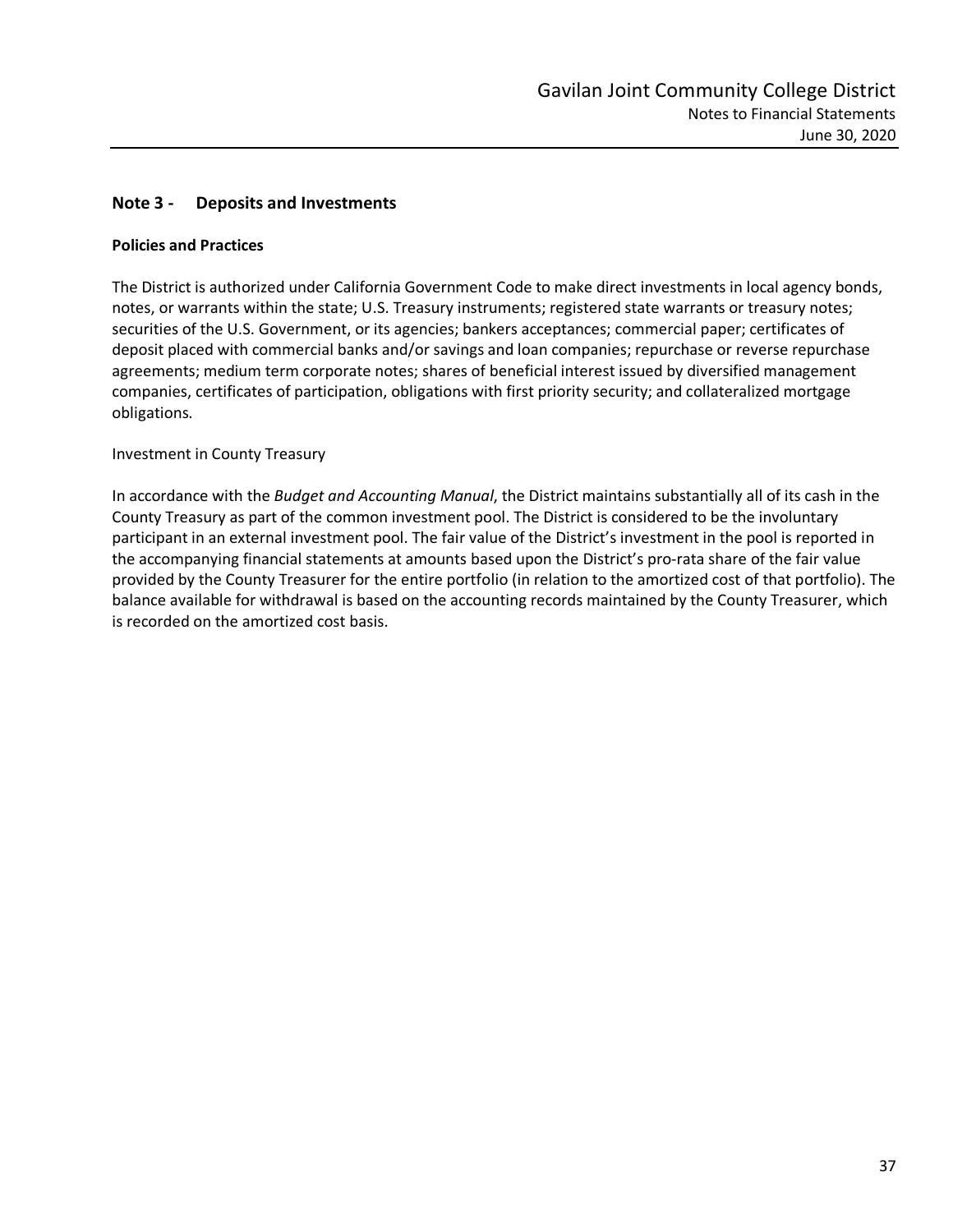### **General Authorizations**

Limitations as they relate to interest rate risk, credit risk, and concentration of credit risk are indicated in the schedules below:

| Authorized<br><b>Investment Type</b>    | Maximum<br>Remaining<br>Maturity | Maximum<br>Percentage<br>of Portfolio | Maximum<br>Investment<br>in One Issuer |
|-----------------------------------------|----------------------------------|---------------------------------------|----------------------------------------|
|                                         |                                  |                                       |                                        |
| Local Agency Bonds, Notes, Warrants     | 5 years                          | None                                  | None                                   |
| Registered State Bonds, Notes, Warrants | 5 years                          | None                                  | None                                   |
| U.S. Treasury Obligations               | 5 years                          | None                                  | None                                   |
| U.S. Agency Securities                  | 5 years                          | None                                  | None                                   |
| <b>Banker's Acceptance</b>              | 180 days                         | 40%                                   | 30%                                    |
| <b>Commercial Paper</b>                 | 270 days                         | 25%                                   | 10%                                    |
| Negotiable Certificates of Deposit      | 5 years                          | 30%                                   | None                                   |
| <b>Repurchase Agreements</b>            | 1 year                           | None                                  | None                                   |
| Reverse Repurchase Agreements           | 92 days                          | 20% of base                           | None                                   |
| Medium-Term Corporate Notes             | 5 years                          | 30%                                   | None                                   |
| <b>Mutual Funds</b>                     | N/A                              | 20%                                   | 10%                                    |
| Money Market Mutual Funds               | N/A                              | 20%                                   | 10%                                    |
| Mortgage Pass-Through Securities        | 5 years                          | 20%                                   | None                                   |
| <b>County Pooled Investment Funds</b>   | N/A                              | None                                  | None                                   |
| Local Agency Investment Fund (LAIF)     | N/A                              | None                                  | None                                   |
| Joint Powers Authority Pools            | N/A                              | None                                  | None                                   |

### **Authorized Under Debt Agreements**

Investments of debt proceeds held by bond trustees are governed by provisions of the debt agreements rather than the general provisions of the California Government Code. These provisions allow for the acquisition of investment agreements with maturities of up to 30 years.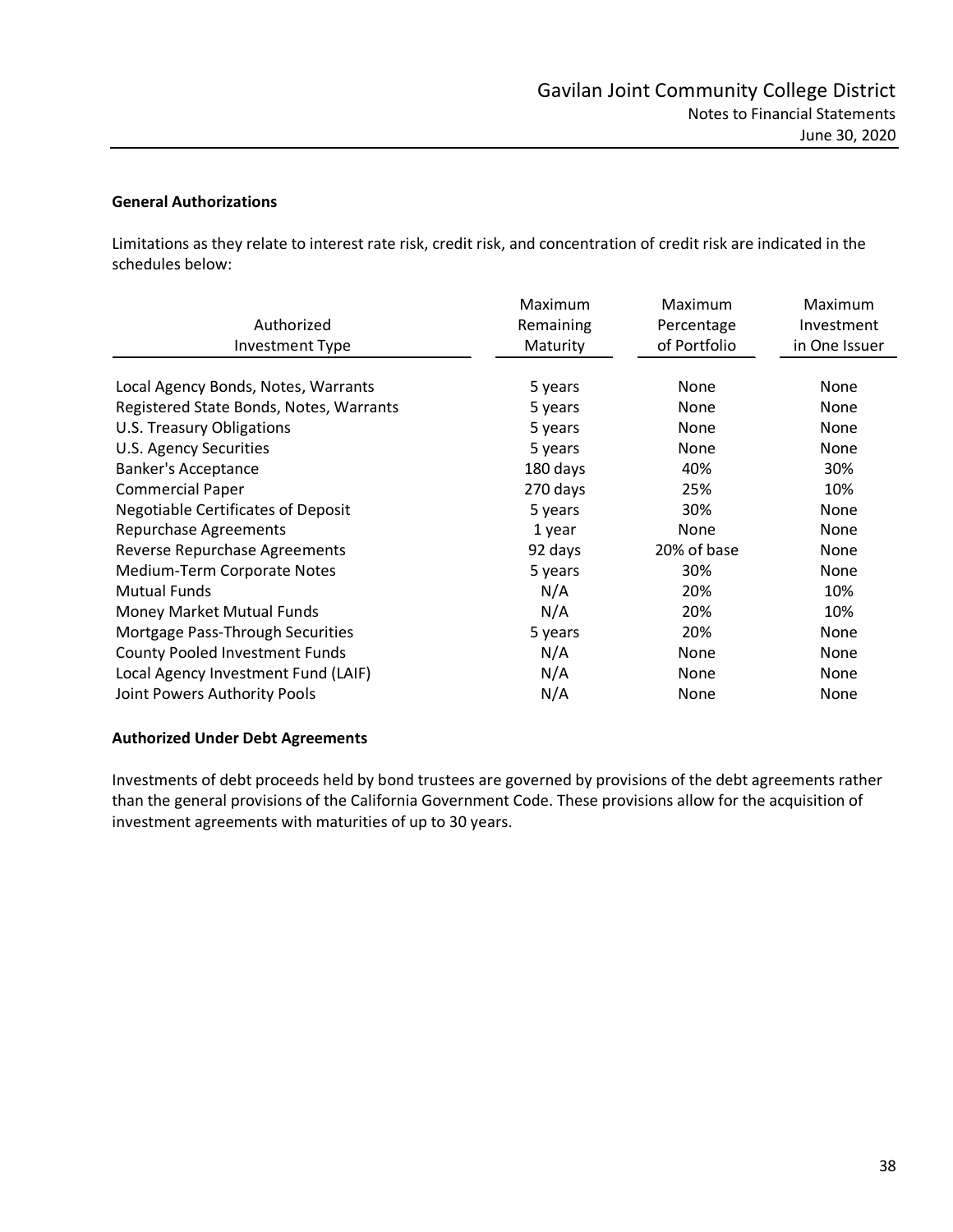#### **Summary of Deposits and Investments**

Deposits and investments as of June 30, 2020, consist of the following:

| Primary government<br>Fiduciary funds | Ś  | 46,837,492<br>242,651 |
|---------------------------------------|----|-----------------------|
| Total deposits and investments        |    | 47,080,143            |
| Cash on hand and in banks             | \$ | 3,971,311             |
| Cash in revolving                     |    | 27,700                |
| Cash with fiscal agent                |    | 8,968                 |
| Cash in county investment pool        |    | 43,072,164            |
| Total deposits and investments        |    | 47,080,143            |

#### **Interest Rate Risk and Credit Risk**

Interest rate risk is the risk that changes in market interest rates will adversely affect the fair value of an investment. Generally, the longer the maturity of an investment, the greater the sensitivity of its fair value to changes in market interest rates. District regulations require that funds that are not required for the immediate need of the District may be invested in the County Treasurer's Investment Pool, State's Local Agency Investment Fund (LAIF), or in other investments as permitted by Government Code Sections 53601, 53635, 53534, and 53648. These investments are restricted to invest in time deposits, U.S. Government Securities, state registered warrants, notes or bonds, State Treasurer's investment pool, bankers' acceptance notes, commercial paper, negotiable certificated of deposit, and repurchase or reverse repurchase agreements. The District manages its exposure to interest rate risk by investing in the Santa Clara County Investment Pool. Credit risk is the risk that an issuer of an investment will not fulfill its obligation to the holder of the investment. This is measured by the assignment of a rating by a nationally recognized statistical rating organization.

|                                    |            | Weighted    |         |
|------------------------------------|------------|-------------|---------|
|                                    |            | Average     | Average |
|                                    | Reported   | Days        | Credit  |
| Investment Type                    | Value      | to Maturity | Rating  |
| Santa Clara County Investment Pool | 43,072,164 | 517         | Aaa     |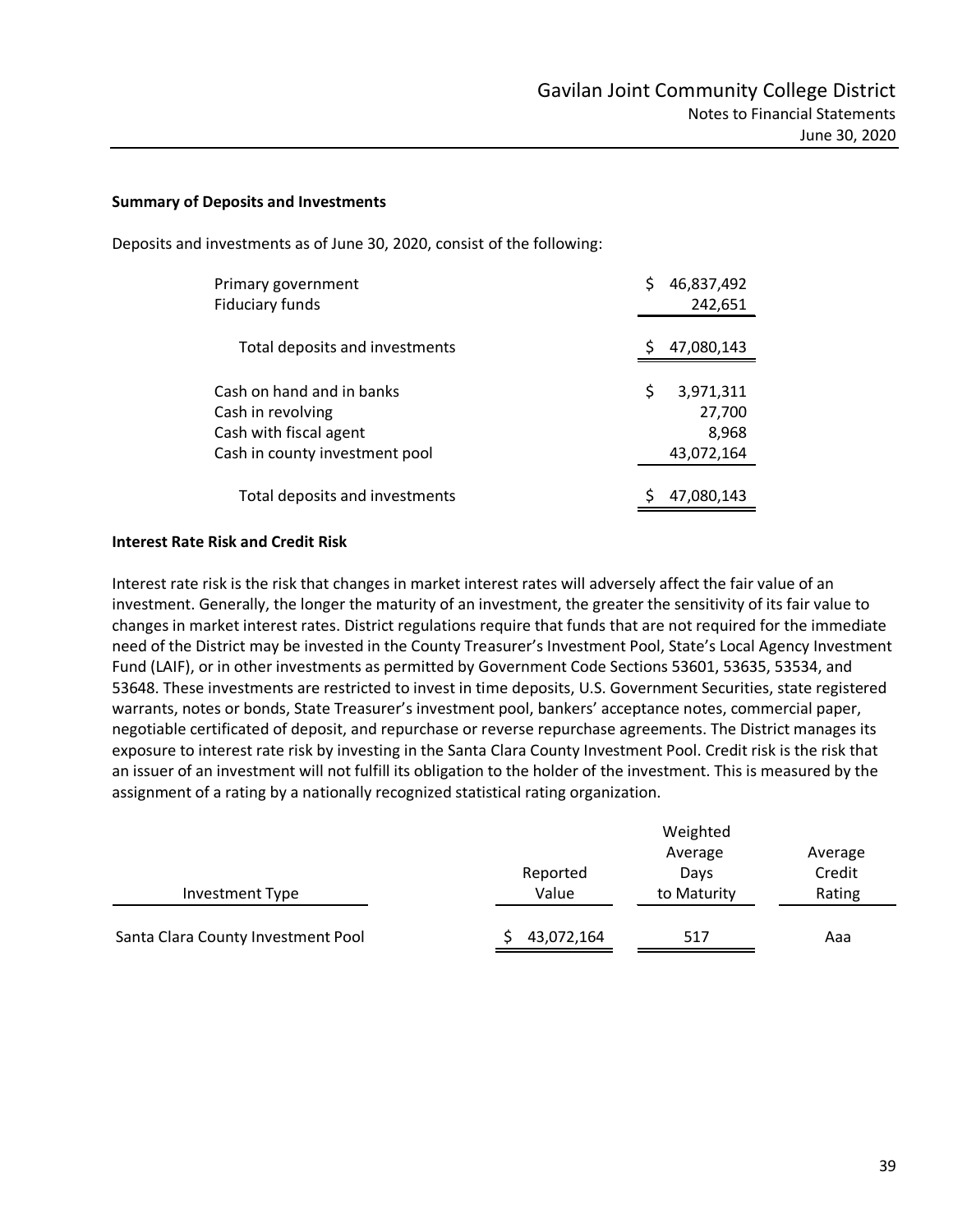# **Custodial Credit Risk – Deposits**

This is the risk that in the event of a bank failure, the District's deposits may not be returned to it. The District does not have a policy for custodial credit risk for deposits. However, the California Government Code requires that a financial institution secure deposits made by state or local governmental units by pledging securities in an undivided collateral pool held by a depository regulated under state law (unless so waived by the governmental unit). The market value of the pledged securities in the collateral pool must equal at least 110% of the total amount deposited by the public agency. California law also allows financial institutions to secure public deposits by pledging first trust deed mortgage notes having a value of 150% of the secured public deposits and letters of credit issued by the Federal Home Loan Bank of San Francisco having a value of 105% of the secured deposits. As of June 30, 2020, the District's bank balance of \$791,534 was exposed to custodial credit risk because it was uninsured and collateralized with securities held by the pledging financial institution's trust department or agent, but not in the name of the District.

# **Note 4 - Accounts Receivable**

Accounts receivable at June 30, 2020, consisted of the following:

|                                              | Primary<br>Government |                    |  |  |
|----------------------------------------------|-----------------------|--------------------|--|--|
| <b>Federal Government</b><br>Categorical aid | \$                    | 1,119,485          |  |  |
| <b>State Government</b>                      |                       |                    |  |  |
| Categorical aid                              |                       | 111,867            |  |  |
| Lottery                                      |                       | 260,559            |  |  |
| <b>Local Sources</b>                         |                       |                    |  |  |
| Interest                                     |                       | 135,665            |  |  |
| <b>Student receivables</b>                   |                       | 340,126            |  |  |
| Other local sources                          |                       | 1,945,784          |  |  |
| Total                                        |                       | 3,913,486          |  |  |
| Less allowance for bad debt                  |                       | (298, 031)         |  |  |
| Total receivables, net                       |                       | 3,615,455          |  |  |
|                                              |                       | Fiduciary<br>Funds |  |  |
| <b>Local Sources</b><br>Interest             |                       | 77                 |  |  |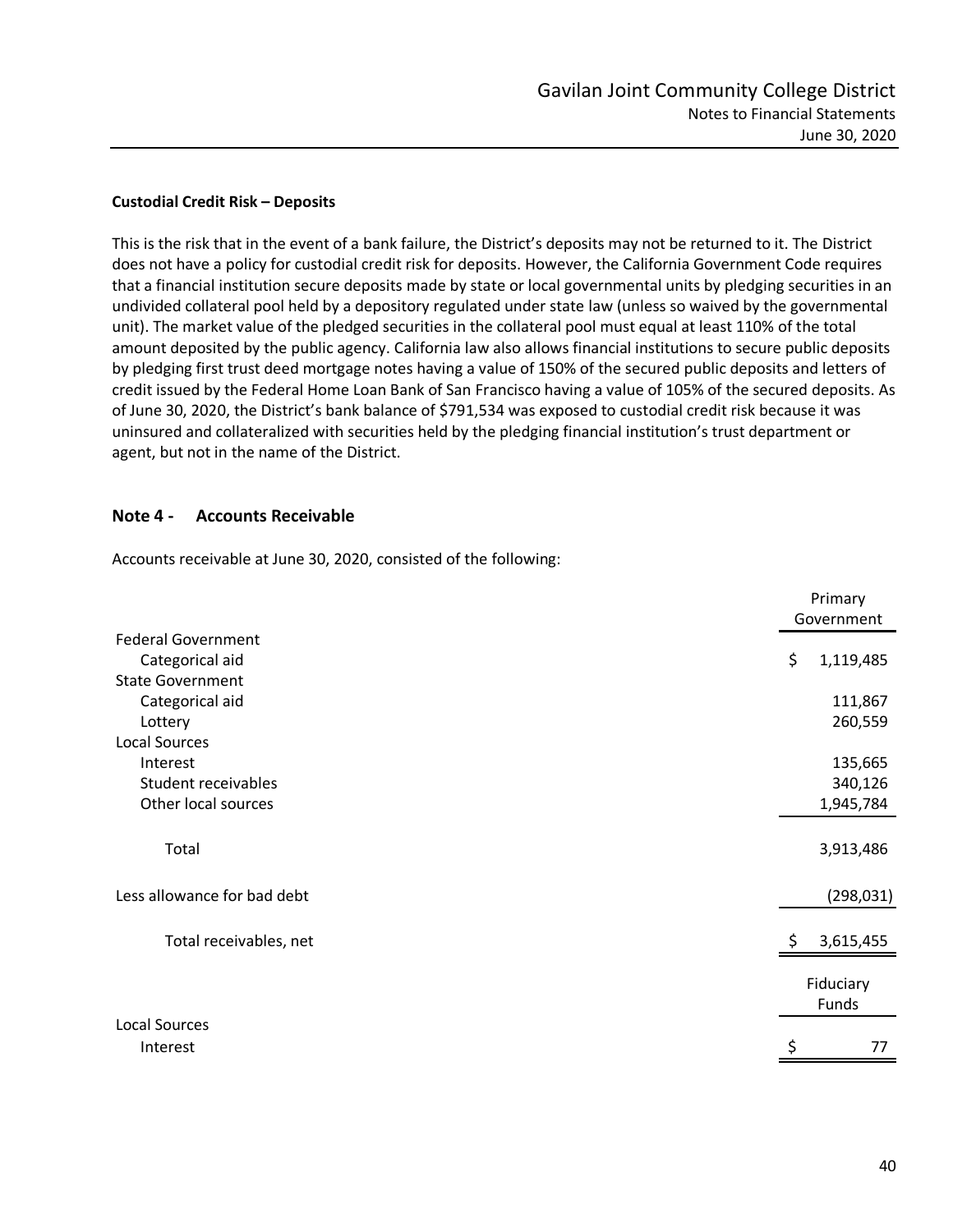# **Note 5 - Lease-Purchase Receivable**

In November 2013, the District sold portables to Gilroy Unified School District at fair market value under a lease purchase agreement. Payments of \$22,525 are due annually over a 25-year period. Future payments will be received as follows:

|             | Primary<br>Government |
|-------------|-----------------------|
|             |                       |
| 2021        | \$<br>22,525          |
| 2022        | 22,525                |
| 2023        | 22,525                |
| 2024        | 22,525                |
| 2025        | 22,525                |
| 2026 - 2030 | 112,625               |
| 2031 - 2035 | 112,625               |
| 2036 - 2038 | 67,571                |
|             |                       |
| Total       | \$<br>405,446         |
|             |                       |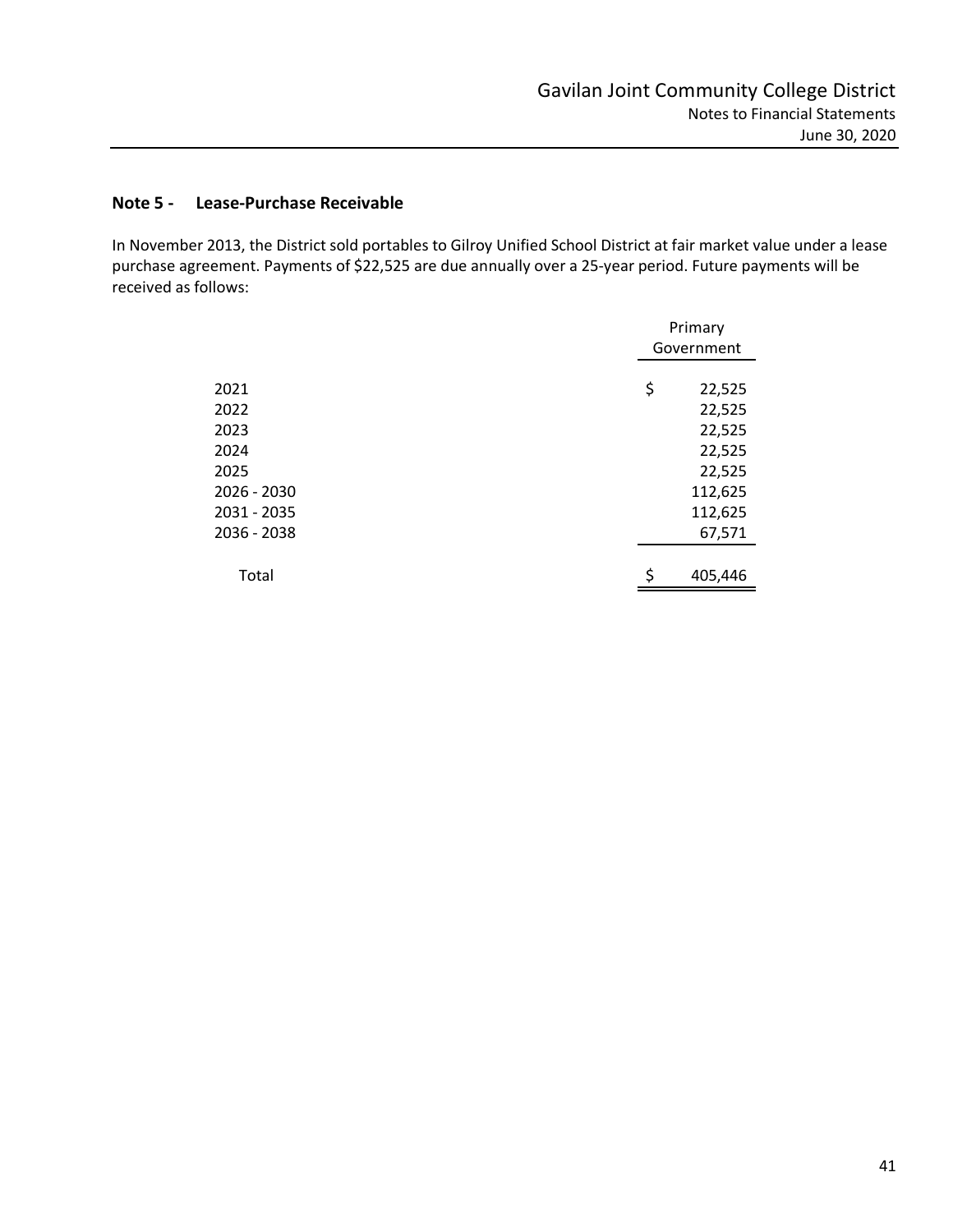# **Note 6 - Capital Assets**

Capital asset activity for the District for the fiscal year ended June 30, 2020, was as follows:

| Restated         |                                                                                           |                                                                       |                  |
|------------------|-------------------------------------------------------------------------------------------|-----------------------------------------------------------------------|------------------|
| <b>Balance</b>   |                                                                                           |                                                                       | <b>Balance</b>   |
| July 1, 2019     | Additions                                                                                 | <b>Deductions</b>                                                     | June 30, 2020    |
|                  |                                                                                           |                                                                       |                  |
|                  |                                                                                           |                                                                       |                  |
| Ś.<br>28,354,202 |                                                                                           | \$                                                                    | 28,354,202<br>\$ |
| 834,887          | 2,295,497                                                                                 |                                                                       | 3,130,384        |
|                  |                                                                                           |                                                                       |                  |
| 29,189,089       | 2,295,497                                                                                 |                                                                       | 31,484,586       |
|                  |                                                                                           |                                                                       |                  |
|                  |                                                                                           |                                                                       | 15,645,849       |
|                  |                                                                                           |                                                                       | 104,415,243      |
|                  |                                                                                           |                                                                       | 11,009,098       |
|                  |                                                                                           |                                                                       |                  |
|                  |                                                                                           |                                                                       |                  |
| 130,524,717      | 545,473                                                                                   |                                                                       | 131,070,190      |
| 159,713,806      | 2,840,970                                                                                 |                                                                       | 162,554,776      |
|                  |                                                                                           |                                                                       |                  |
|                  |                                                                                           |                                                                       |                  |
|                  |                                                                                           |                                                                       | (2,319,298)      |
|                  |                                                                                           |                                                                       | (27, 301, 895)   |
|                  |                                                                                           |                                                                       | (9,823,683)      |
| (35, 552, 377)   | (3,892,499)                                                                               |                                                                       | (39, 444, 876)   |
| \$124,161,429    | (1,051,529)                                                                               | \$                                                                    | \$123,109,900    |
|                  | 15,645,849<br>104,376,735<br>10,502,133<br>(1, 564, 337)<br>(25, 312, 301)<br>(8,675,739) | \$<br>38,508<br>506,965<br>(754, 961)<br>(1,989,594)<br>(1, 147, 944) |                  |

Depreciation expense for the year was \$3,892,499.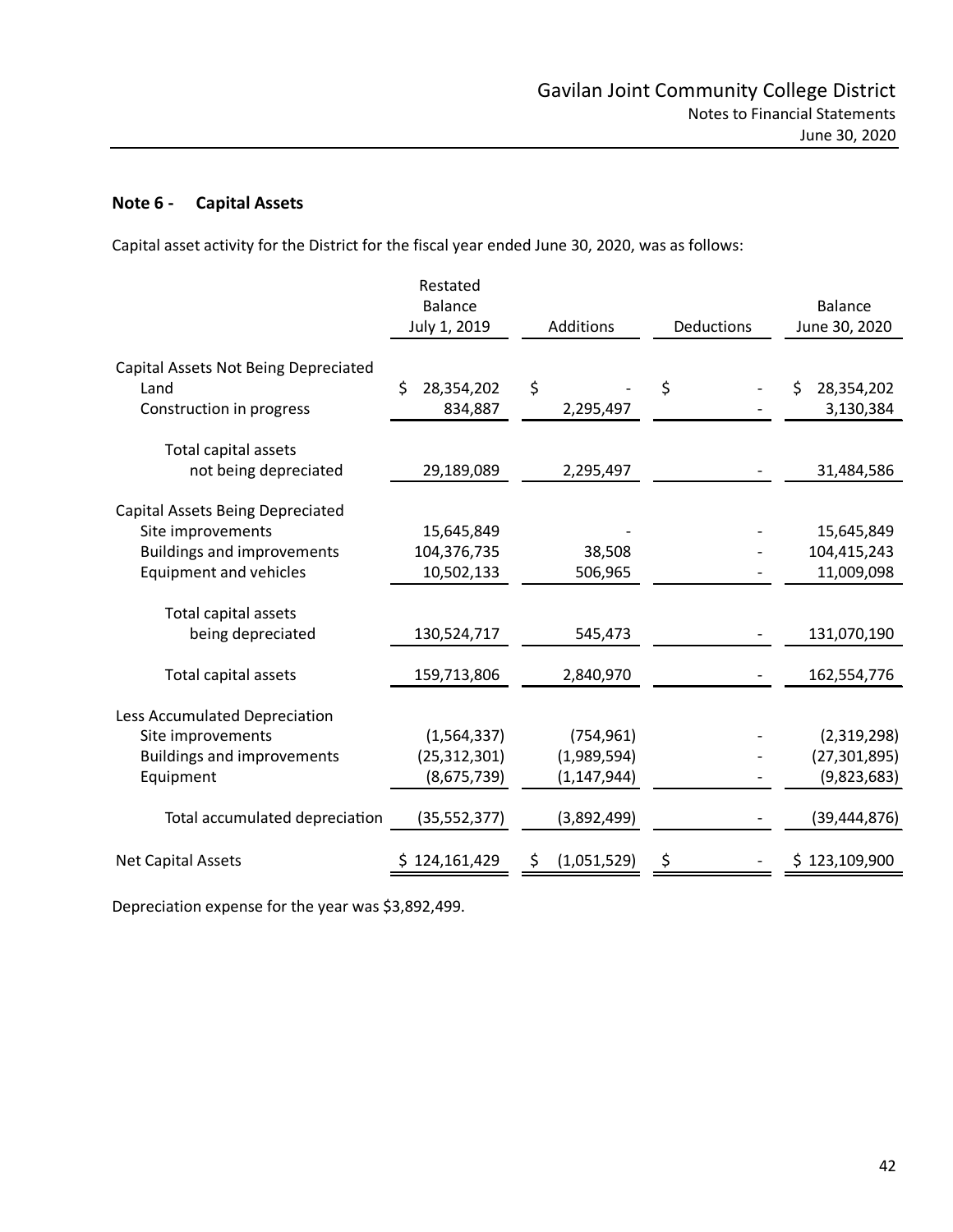### **Note 7 - Accounts Payable**

Accounts payable at June 30, 2020, consisted of the following:

|                                                                     |    | Primary<br>Government                        |  |  |
|---------------------------------------------------------------------|----|----------------------------------------------|--|--|
| Accrued payroll<br>Apportionment<br>Construction<br>Vendor payables |    | 680,564<br>2,279,181<br>482,080<br>1,279,604 |  |  |
| Total                                                               | S. | 4,721,429                                    |  |  |
|                                                                     |    | Fiduciary<br>Funds                           |  |  |
| Vendor payables                                                     | \$ | 30,713                                       |  |  |

# **Note 8 - Tax Revenue Anticipation Notes (TRANS)**

Tax revenue anticipation notes are short-term debt instruments issued to eliminate cash flow deficiencies arising from timing of revenue receipts and expense disbursements. TRAN activity for the District for the fiscal year ended June 30, 2020, was as follows:

|                                                          | Balance<br>July 1, 2019 |                                                                   | Additions<br>Deductions     |  |                              | <b>Balance</b><br>June 30, 2020 |           |  |
|----------------------------------------------------------|-------------------------|-------------------------------------------------------------------|-----------------------------|--|------------------------------|---------------------------------|-----------|--|
| 2018 2.98% TRANS<br>2019 2.00% TRANS<br>2020 2.09% TRANS |                         | 7,379,396<br>$\overline{\phantom{a}}$<br>$\overline{\phantom{a}}$ | -<br>5,980,000<br>4,000,000 |  | (7, 379, 396)<br>(5,980,000) |                                 | 4,000,000 |  |
| Total                                                    |                         | 7,379,396                                                         | 9,980,000                   |  | (13, 359, 396)               |                                 | 4,000,000 |  |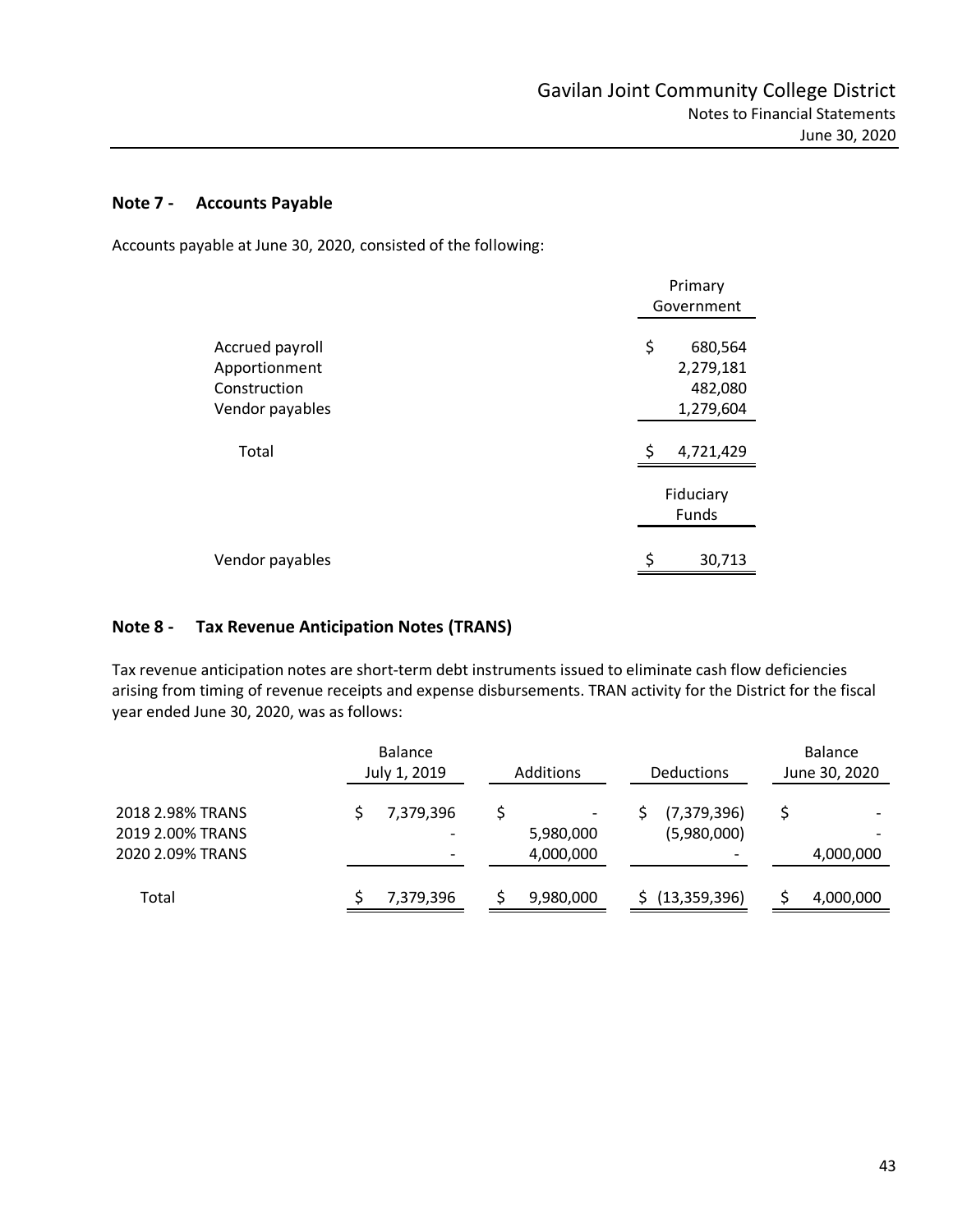#### **Note 9 - Unearned Revenue**

Unearned revenue at June 30, 2020, consisted of the following:

|                                                             | Primary<br>Government                  |
|-------------------------------------------------------------|----------------------------------------|
| State categorical aid<br><b>Student fees</b><br>Other local | 1,695,335<br>S<br>329,252<br>1,262,329 |
| Total                                                       | 3,286,916                              |

### **Note 10 - Interfund Transactions**

#### **Interfund Receivables and Payables (Due To/Due From)**

Interfund receivable and payable balances arise from interfund transactions and are recorded by all funds affected in the period in which transactions are executed. Interfund activity within the governmental funds and fiduciary funds has been eliminated respectively in the consolidation process of the basic financial statements. Balances owing between the primary government and the fiduciary funds are not eliminated in the consolidation process. As of June 30, 2020, there were no amounts owed between the primary government and the fiduciary funds.

### **Interfund Operating Transfers**

Operating transfers between funds of the District are used to (1) move revenues from the fund that statute or budget requires to collect them to the fund that statute or budget requires to expend them, (2) move receipts restricted to debt service from the funds collecting the receipts to the debt service fund as debt service payments become due, and (3) use restricted revenues collected in the General Fund to finance various programs accounted for in other funds in accordance with budgetary authorizations. Operating transfers within the funds of the District have been eliminated in the consolidation process. Transfers between the primary government and the fiduciary funds are not eliminated in the consolidation process. During the 2019-2020 fiscal year, there were no amounts transferred between the primary government and the fiduciary funds.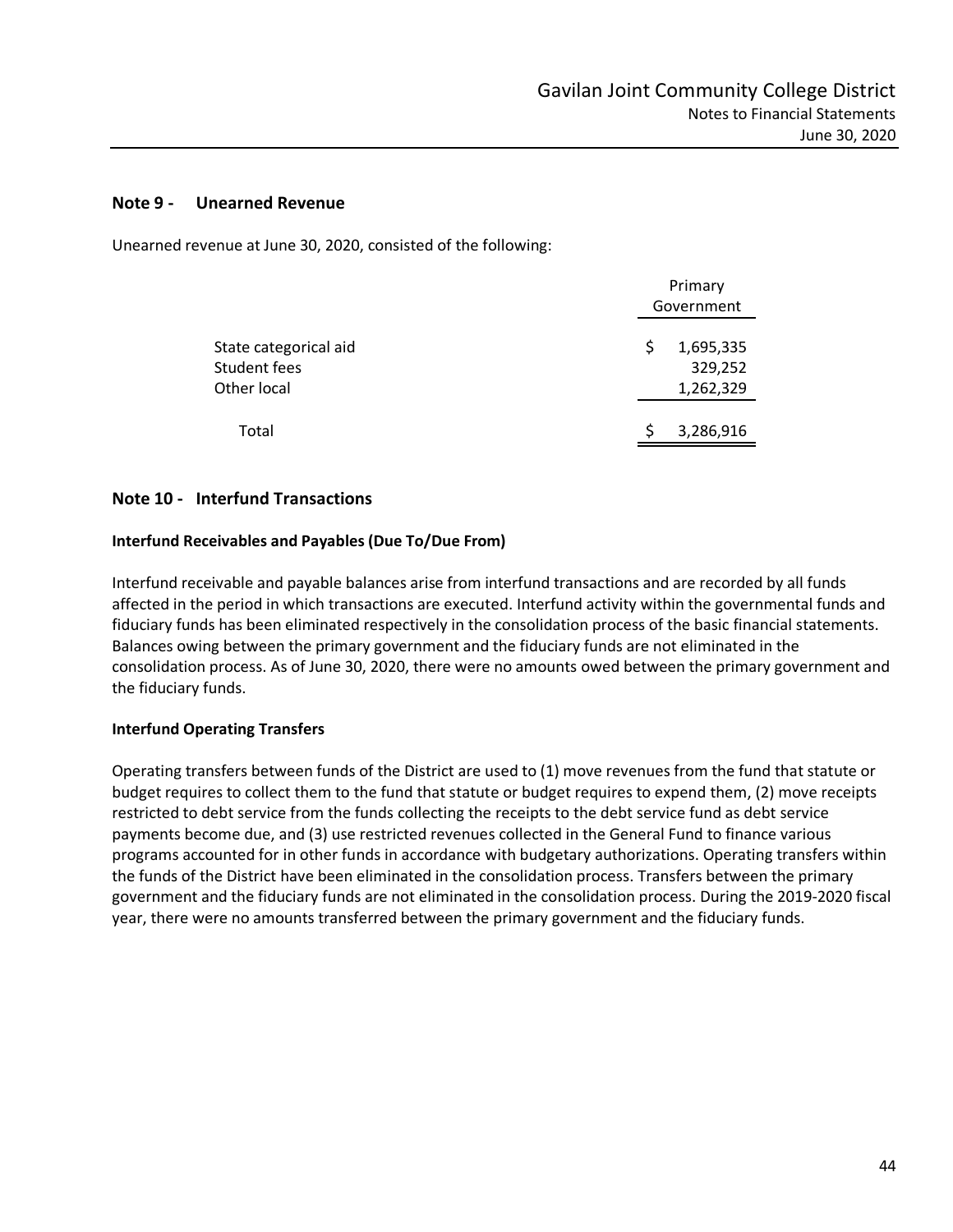# **Note 11 - Long-Term Liabilities other than OPEB and Pensions**

#### **Summary**

The changes in the District's long-term liabilities other than OPEB and pensions during the 2020 fiscal year consisted of the following:

|                                           | <b>Balance</b><br>July 1, 2019 |    | Additions | <b>Deductions</b> | <b>Balance</b><br>June 30, 2020 | Due in<br>One Year |
|-------------------------------------------|--------------------------------|----|-----------|-------------------|---------------------------------|--------------------|
| Long Term Liabilities                     |                                |    |           |                   |                                 |                    |
| General obligation bonds - 2004 Election  |                                |    |           |                   |                                 |                    |
| General obligation bonds, Series D        | Ś.<br>770,000                  | Ś. |           | Ś.<br>(210,000)   | Ś.<br>560,000                   | Š.<br>255,000      |
| General obligation refunding bonds, 2012A | 8,855,000                      |    |           | (1,095,000)       | 7,760,000                       | 1,235,000          |
| General obligation refunding bonds, 2012B | 10,830,000                     |    |           | (105,000)         | 10,725,000                      | 110,000            |
| General obligation refunding bonds, 2015  | 41,460,000                     |    |           | (820,000)         | 40,640,000                      | 940,000            |
| General obligation refunding bonds, 2017  | 26,820,000                     |    |           | (435,000)         | 26,385,000                      | 450,000            |
| General obligation bonds - 2018 Election  |                                |    |           |                   |                                 |                    |
| General obligation bonds, Series A        | 26,600,000                     |    |           |                   | 26,600,000                      | 4,275,000          |
| General obligation bonds, Series A-1      | 11,400,000                     |    |           |                   | 11,400,000                      | 3,675,000          |
| 2016 Lease revenue bonds                  | 7,175,000                      |    |           | (250,000)         | 6,925,000                       | 255,000            |
| Unamortized debt premium                  | 12,742,540                     |    |           | (959, 303)        | 11,783,237                      |                    |
| Compensated absences                      | 911,613                        |    | 153,841   |                   | 1,065,454                       |                    |
| Early retirement incentive                | 1,000,996                      |    |           | (200, 199)        | 800,797                         | 200,199            |
| Total                                     | 148,565,149                    |    | 153,841   | \$ (4,074,502)    | 144,644,488<br>S.               | \$11,395,199       |

### **Description of Debt**

Payments on the general obligation bonds are to be made by the Bond Interest and Redemption Fund with local property tax collections. The compensated absences liability will be paid by the fund for which the employee worked. The early retirement incentive will be paid by the General Fund. The lease revenue bonds will be paid by the Measure X GO Bond Fund.

### **Bonded Debt**

### **2002 General Obligation Bonds – Measure E**

On March 2, 2004, the District voters authorized the issuance and sale of general obligation bonds totaling \$108,000,000. Proceeds from the sale of the bonds will be used to finance the construction, acquisition, and modernization of certain property and District facilities.

In May 2011, the District issued \$28,000,000 of General Obligation Bonds, Election of 2004, Series D. The Bonds mature through August 2021. Interest ranges from 2.00% to 5.75% payable semi-annually on February 1 and August 1.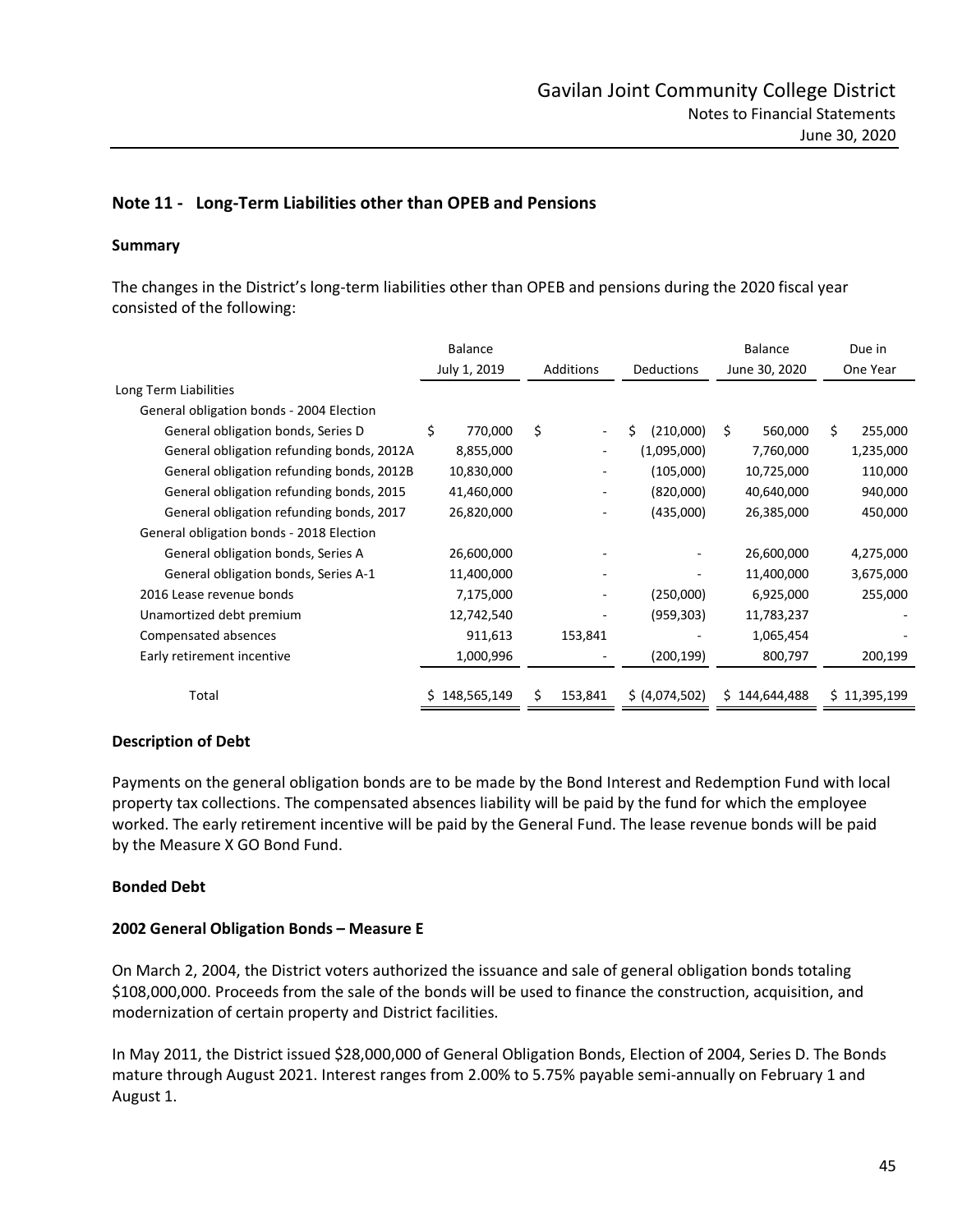In April 2012, the District issued \$12,120,000 of General Obligation Refunding Bonds, 2012 Series A and \$11,800,000 of General Obligation Refunding Bonds, 2012 Series B. The Bonds were issued to partially refund the 2004 Series A General Obligation Bonds and to pay the costs of issuance associated with the Bonds. The 2012 Series A and Series B Refunding Bonds mature through August 2024 and August 2028, respectively. Interest ranges from 2.00% to 4.00% payable semi-annually on February 1 and August 1.

In August 2015, the District issued \$42,320,000 of General Obligation Refunding Bonds, 2015 Series C. The Bonds were issued to partially refund the District's outstanding General Obligation Bonds, 2004 Series C and to pay the costs of issuance associated with the Bonds. The Bonds mature through August 2032. Interest rates range from 3.00% to 5.00% payable semi-annually on February 1 and August 1.

In December 2017, the District issued \$27,045,000 of 2017 General Obligation Refunding Bonds. The Bonds were issued to partially refund the District's outstanding General Obligation Bonds, 2004 Series A and 2004 Series D Bonds, and to pay the costs of issuance associated with the Bonds. The Bonds mature through August 2035. Interest rates range from 2.00% to 5.00% payable semi-annually on February 1 and August 1.

# **2018 General Obligation Bonds – Measure X**

On November 6, 2018, the District voters authorized the issuance and sale of general obligation bonds totaling \$248,000,000. Proceeds from the sale of the bonds will be used to finance the construction, acquisition, and modernization of certain property and District facilities.

In April 2019, the District issued \$26,600,000 of General Obligation Bonds, 2018 Series A, and \$11,400,000 of General Obligation Bonds, 2018 Series A-1. The Bonds were issued to finance or to reimburse expenditures made for the acquisition, construction, modernization, and equipping of District sites and facilities; retire all of the District's 2017 Lease Agreements; make certain regularly scheduled lease payments with respect to the District's Series 2016A Lease Revenue Bonds as they become due; and pay the costs of issuing the Bonds. The 2018 Series A and Series A-1 Bonds mature through August 2035 and August 2025, respectively. Interest rates range from 2.47% to 4.00% payable semi-annually on March 1 and September 1.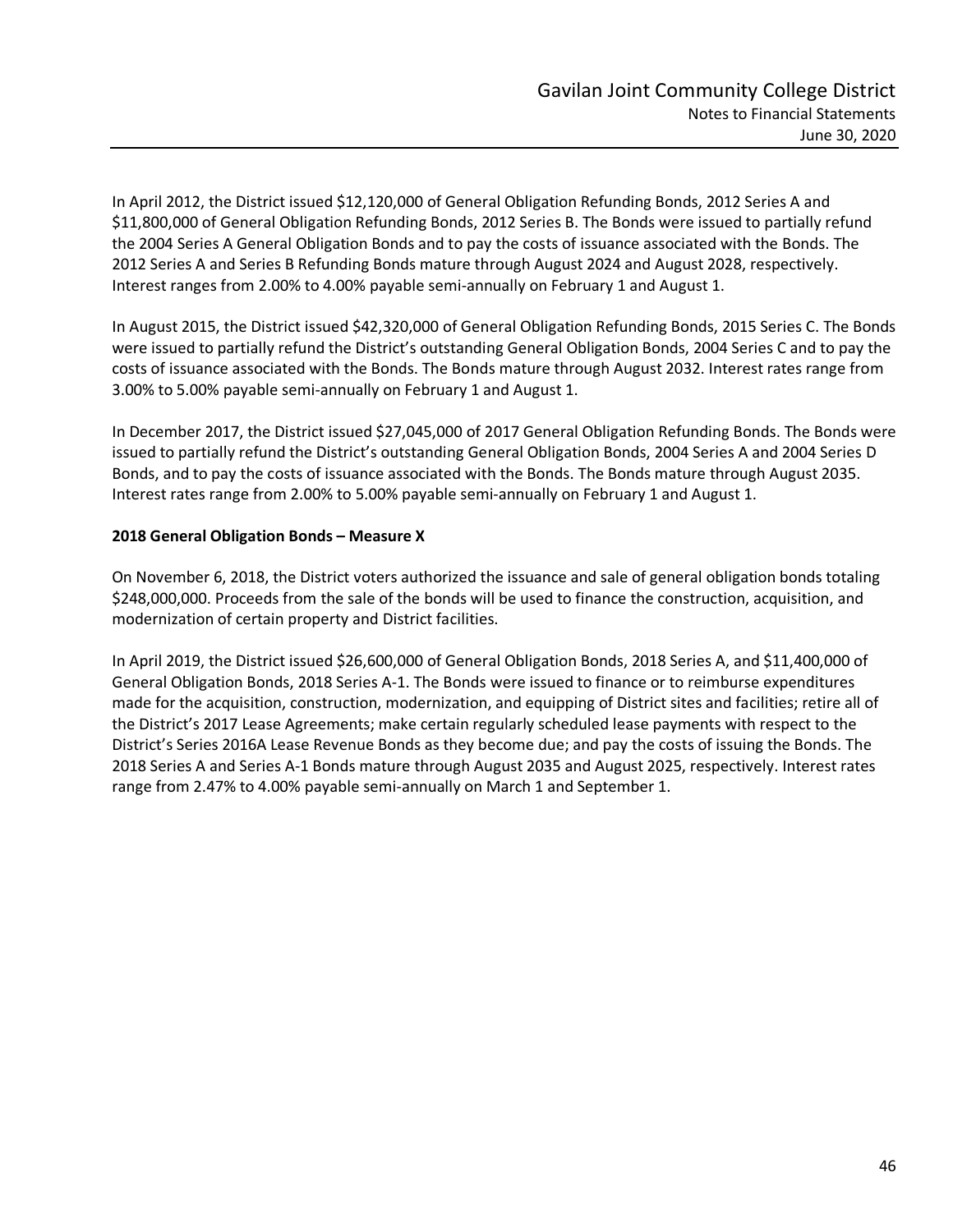## **Debt Maturity**

# **General Obligation Bonds**

| <b>Issue</b> | Maturity | Interest    |   | Original     |    | <b>Bonds</b><br>Outstanding |        |        |                 |    | <b>Bonds</b><br>Outstanding |
|--------------|----------|-------------|---|--------------|----|-----------------------------|--------|--------|-----------------|----|-----------------------------|
| Date         | Date     | Rate        |   | <b>Issue</b> |    | July 1, 2019                | Issued |        | Redeemed        |    | June 30, 2020               |
| 5/2011       | 8/1/2021 | 2.00%-5.75% | S | 28.000.000   | Ś. | 770.000                     | \$     | $\sim$ | \$<br>(210,000) | \$ | 560,000                     |
| 4/2012       | 8/1/2024 | 2.00%-4.00% |   | 12.120.000   |    | 8.855.000                   |        | ۰      | (1,095,000)     |    | 7,760,000                   |
| 4/2012       | 8/1/2028 | 2.00%-3.00% |   | 11,800,000   |    | 10,830,000                  |        |        | (105,000)       |    | 10,725,000                  |
| 8/2015       | 8/1/2032 | 3.00%-5.00% |   | 42,320,000   |    | 41,460,000                  |        |        | (820,000)       |    | 40,640,000                  |
| 12/2017      | 8/1/2035 | 2.00%-5.00% |   | 27,045,000   |    | 26,820,000                  |        |        | (435,000)       |    | 26,385,000                  |
| 4/2019       | 8/1/2035 | 4.00%       |   | 26,600,000   |    | 26,600,000                  |        |        | ۰.              |    | 26,600,000                  |
| 4/2019       | 8/1/2025 | 2.45%-2.85% |   | 11,400,000   |    | 11,400,000                  |        |        |                 |    | 11,400,000                  |
|              |          |             |   |              |    |                             |        |        |                 |    |                             |
|              |          |             |   |              |    | 126,735,000                 | \$     | $\sim$ | (2,665,000)     | Ś. | 124.070.000                 |

# **Debt Service Requirements to Maturity**

The 2004 Election General Obligation Bonds, Series D mature through 2022 as follows:

| <b>Fiscal Year</b> | Principal | Current<br>Interest to<br>Maturity | Total |                 |  |                    |
|--------------------|-----------|------------------------------------|-------|-----------------|--|--------------------|
| 2021<br>2022       |           | 255,000<br>305,000                 |       | 23,788<br>8,388 |  | 278,788<br>313,388 |
| Total              |           | 560,000                            |       | 32,176          |  | 592,176            |

The 2012 General Obligation Refunding Bonds, Series A mature through 2025 as follows:

| <b>Fiscal Year</b> | Principal       |               | Total |           |  |
|--------------------|-----------------|---------------|-------|-----------|--|
| 2021               | \$<br>1,235,000 | \$<br>357,125 | \$    | 1,592,125 |  |
| 2022               | 1,385,000       | 291,625       |       | 1,676,625 |  |
| 2023               | 1,550,000       | 218,250       |       | 1,768,250 |  |
| 2024               | 1,725,000       | 136,375       |       | 1,861,375 |  |
| 2025               | 1,865,000       | 46,625        |       | 1,911,625 |  |
| Total              | 7,760,000       | 1,050,000     | Ś     | 8,810,000 |  |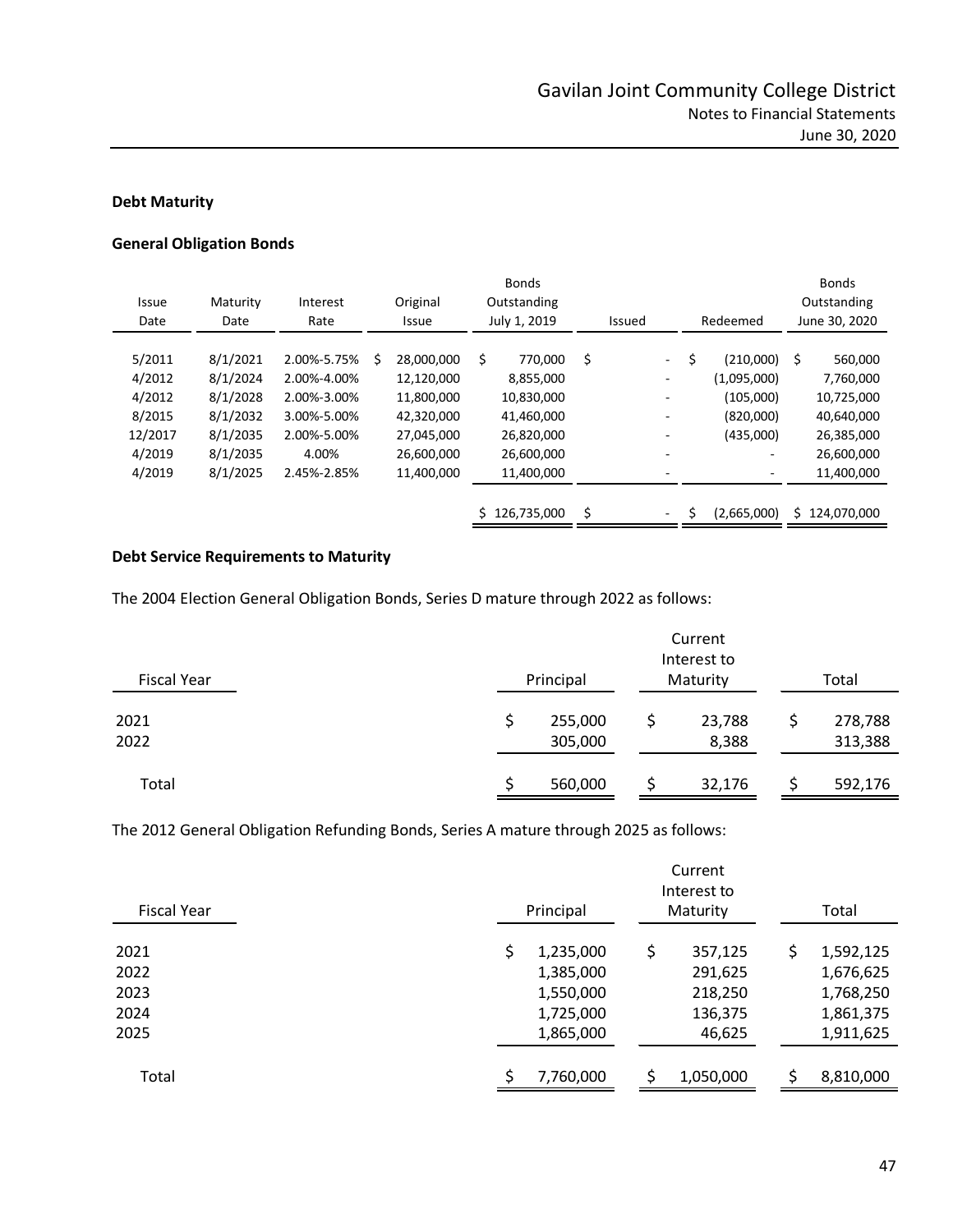The 2012 General Obligation Refunding Bonds, Series B mature through 2029 as follows:

| <b>Fiscal Year</b> | Current<br>Interest to<br>Principal<br>Total<br>Maturity |                |                 |  |  |  |  |
|--------------------|----------------------------------------------------------|----------------|-----------------|--|--|--|--|
| 2021               | \$<br>110,000                                            | \$<br>372,050  | \$<br>482,050   |  |  |  |  |
| 2022               | 115,000                                                  | 368,675        | 483,675         |  |  |  |  |
| 2023               | 115,000                                                  | 365,225        | 480,225         |  |  |  |  |
| 2024               | 120,000                                                  | 361,700        | 481,700         |  |  |  |  |
| 2025               | 125,000                                                  | 358,025        | 483,025         |  |  |  |  |
| 2026-2029          | 10,140,000                                               | 759,213        | 10,899,213      |  |  |  |  |
| Total              | 10,725,000<br>S                                          | 2,584,888<br>ς | 13,309,888<br>ς |  |  |  |  |

The 2015 General Obligation Refunding Bonds mature through 2033 as follows:

| <b>Fiscal Year</b> | Principal     | Current<br>Interest to<br>Maturity |                 |  |  |  |
|--------------------|---------------|------------------------------------|-----------------|--|--|--|
| 2021               | \$<br>940,000 | \$<br>2,008,500                    | \$<br>2,948,500 |  |  |  |
| 2022               | 1,070,000     | 1,958,250                          | 3,028,250       |  |  |  |
| 2023               | 1,210,000     | 1,901,250                          | 3,111,250       |  |  |  |
| 2024               | 1,365,000     | 1,836,875                          | 3,201,875       |  |  |  |
| 2025               | 1,575,000     | 1,763,375                          | 3,338,375       |  |  |  |
| 2026-2030          | 13,730,000    | 7,335,750                          | 21,065,750      |  |  |  |
| 2031-2033          | 20,750,000    | 1,614,500                          | 22,364,500      |  |  |  |
| Total              | 40,640,000    | Ś<br>18,418,500                    | ς<br>59,058,500 |  |  |  |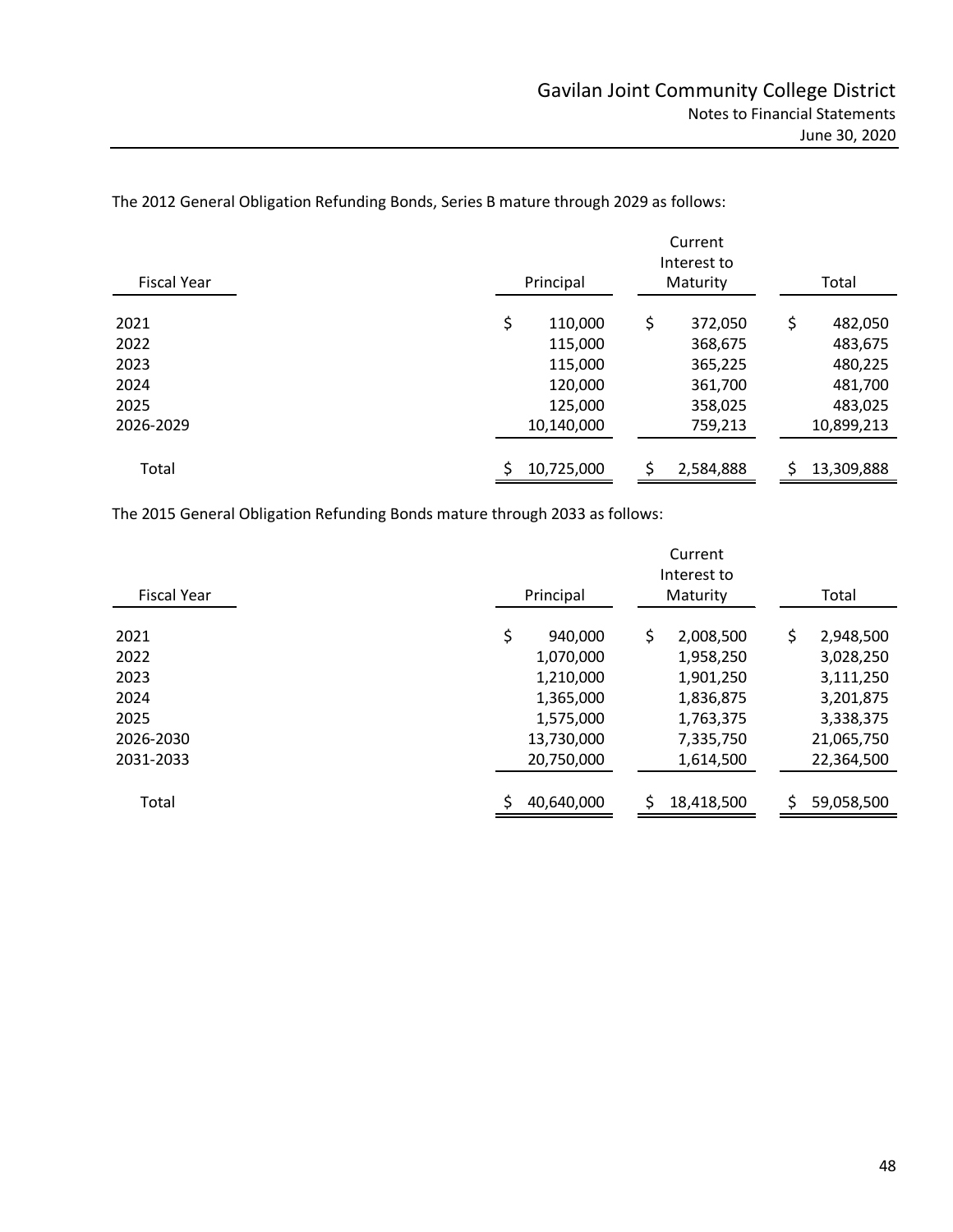The 2017 General Obligation Refunding Bonds mature through 2036 as follows:

|                    |                 | Current<br>Interest to |                 |  |
|--------------------|-----------------|------------------------|-----------------|--|
| <b>Fiscal Year</b> | Principal       | Maturity               |                 |  |
| 2021               | \$<br>450,000   | \$<br>1,092,675        | \$<br>1,542,675 |  |
| 2022               | 470,000         | 1,074,275              | 1,544,275       |  |
| 2023               | 855,000         | 1,047,775              | 1,902,775       |  |
| 2024               | 930,000         | 1,012,075              | 1,942,075       |  |
| 2025               | 1,010,000       | 968,225                | 1,978,225       |  |
| 2026-2030          | 6,530,000       | 3,952,675              | 10,482,675      |  |
| 2031-2035          | 13,805,000      | 1,984,063              | 15,789,063      |  |
| 2036               | 2,335,000       | 35,025                 | 2,370,025       |  |
| Total              | ς<br>26,385,000 | ς<br>11,166,788        | ς<br>37,551,788 |  |

The 2018 Election General Obligation Bonds, Series A mature through 2036 as follows:

|                    |                          | Current<br>Interest to |                 |
|--------------------|--------------------------|------------------------|-----------------|
| <b>Fiscal Year</b> | Principal                | Maturity               | Total           |
| 2021               | \$<br>4,275,000          | \$<br>978,500          | \$<br>5,253,500 |
| 2022               | 5,100,000                | 791,000                | 5,891,000       |
| 2023               | $\overline{\phantom{0}}$ | 689,000                | 689,000         |
| 2024               |                          | 689,000                | 689,000         |
| 2025               |                          | 689,000                | 689,000         |
| 2026-2030          | 5,430,000                | 3,023,800              | 8,453,800       |
| 2031-2035          | 9,460,000                | 1,468,000              | 10,928,000      |
| 2036               | 2,335,000                | 46,700                 | 2,381,700       |
| Total              | 26,600,000               | ς<br>8,375,000         | Ś<br>34,975,000 |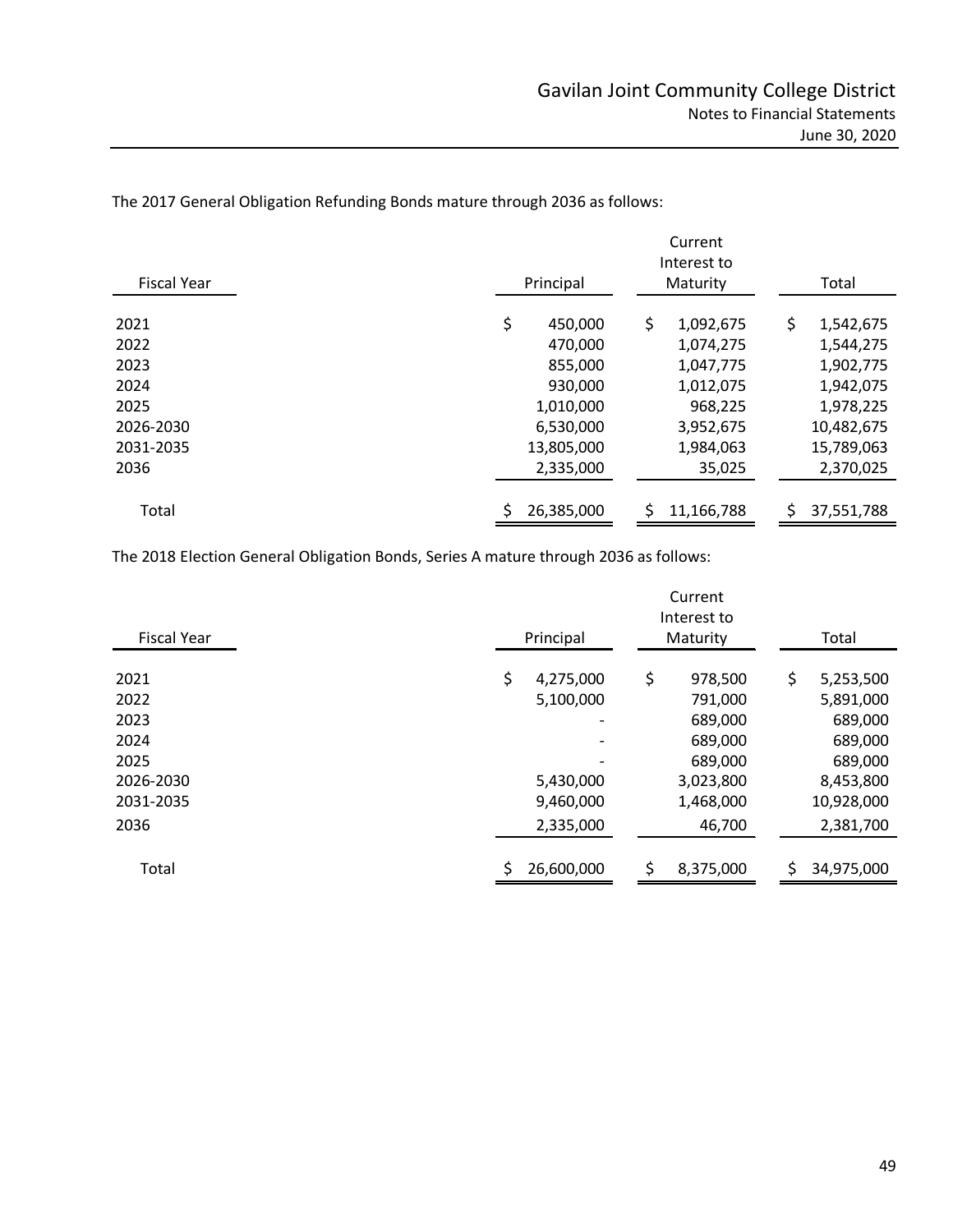| <b>Fiscal Year</b> | Principal      | Current<br>Interest to<br>Maturity<br>Total |         |    |            |  |  |
|--------------------|----------------|---------------------------------------------|---------|----|------------|--|--|
| 2021               | 3,675,000<br>Ş | \$                                          | 243,729 | \$ | 3,918,729  |  |  |
| 2022               | 3,675,000      |                                             | 153,325 |    | 3,828,325  |  |  |
| 2023               | 1,025,000      |                                             | 95,391  |    | 1,120,391  |  |  |
| 2024               | 1,010,000      |                                             | 69,245  |    | 1,079,245  |  |  |
| 2025               | 1,010,000      |                                             | 42,328  |    | 1,052,328  |  |  |
| 2026               | 1,005,000      |                                             | 14,321  |    | 1,019,321  |  |  |
| Total              | 11,400,000     | ς                                           | 618,339 | ς  | 12,018,339 |  |  |

The 2018 Election General Obligation Bonds, Series A-1 mature through 2026 as follows:

### **2016 Lease Revenue Bonds**

In August 2016, the District issued Lease Revenue Bonds in the amount of \$7,415,000. The Bonds were issued to finance certain public capital improvements for the District, purchase an issuance policy for deposit into a debt service reserve fund for the Bonds, and to pay the costs associated with the issuance of the Bonds. The District is obligated to make lease payments to the California Community Colleges Financing Authority pursuant to a Lease/Purchase Agreement. The bonds are secured by pledged revenues for (a) all amounts payable by the District pursuant to the lease, including the lease payments, as well as extensions and renewals of the term thereof, if any, including therein all amounts realized upon the enforcement of the Lease and all payments to be made thereunder (including prepayments); (b) any proceeds of Bonds originally deposited with U.S. National Bank Association and all moneys deposited and held from time to time by U.S. National Bank Association in the funds, accounts and sub-accounts established under the Indenture; (c) investment income with respect to any moneys held by U.S. National Bank Association in the funds, accounts and sub-accounts established under the Indenture. The Bonds mature through June 2041 and bear interest rate ranging from 2.00% to 3.00%.

The 2016 Lease Revenue Bonds mature through 2041 as follows:

| <b>Fiscal Year</b> | Principal     |    | Current<br>Interest to<br>Maturity | Total |  |           |  |  |  |  |
|--------------------|---------------|----|------------------------------------|-------|--|-----------|--|--|--|--|
| 2021               | \$<br>255,000 | \$ | 185,625                            | \$    |  | 440,625   |  |  |  |  |
| 2022               | 265,000       |    | 177,975                            |       |  | 442,975   |  |  |  |  |
| 2023               | 270,000       |    | 170,025                            |       |  | 440,025   |  |  |  |  |
| 2024               | 275,000       |    | 164,625                            |       |  | 439,625   |  |  |  |  |
| 2025               | 280,000       |    | 159,125                            |       |  | 439,125   |  |  |  |  |
| 2026-2030          | 1,495,000     |    | 706,763                            |       |  | 2,201,763 |  |  |  |  |
| 2031-2035          | 1,695,000     |    | 512,450                            |       |  | 2,207,450 |  |  |  |  |
| 2036-2040          | 1,960,000     |    | 244,350                            |       |  | 2,204,350 |  |  |  |  |
| 2041               | 430,000       |    | 12,900                             |       |  | 442,900   |  |  |  |  |
| Total              | 6,925,000     | ς  | 2,333,838                          | Ś     |  | 9,258,838 |  |  |  |  |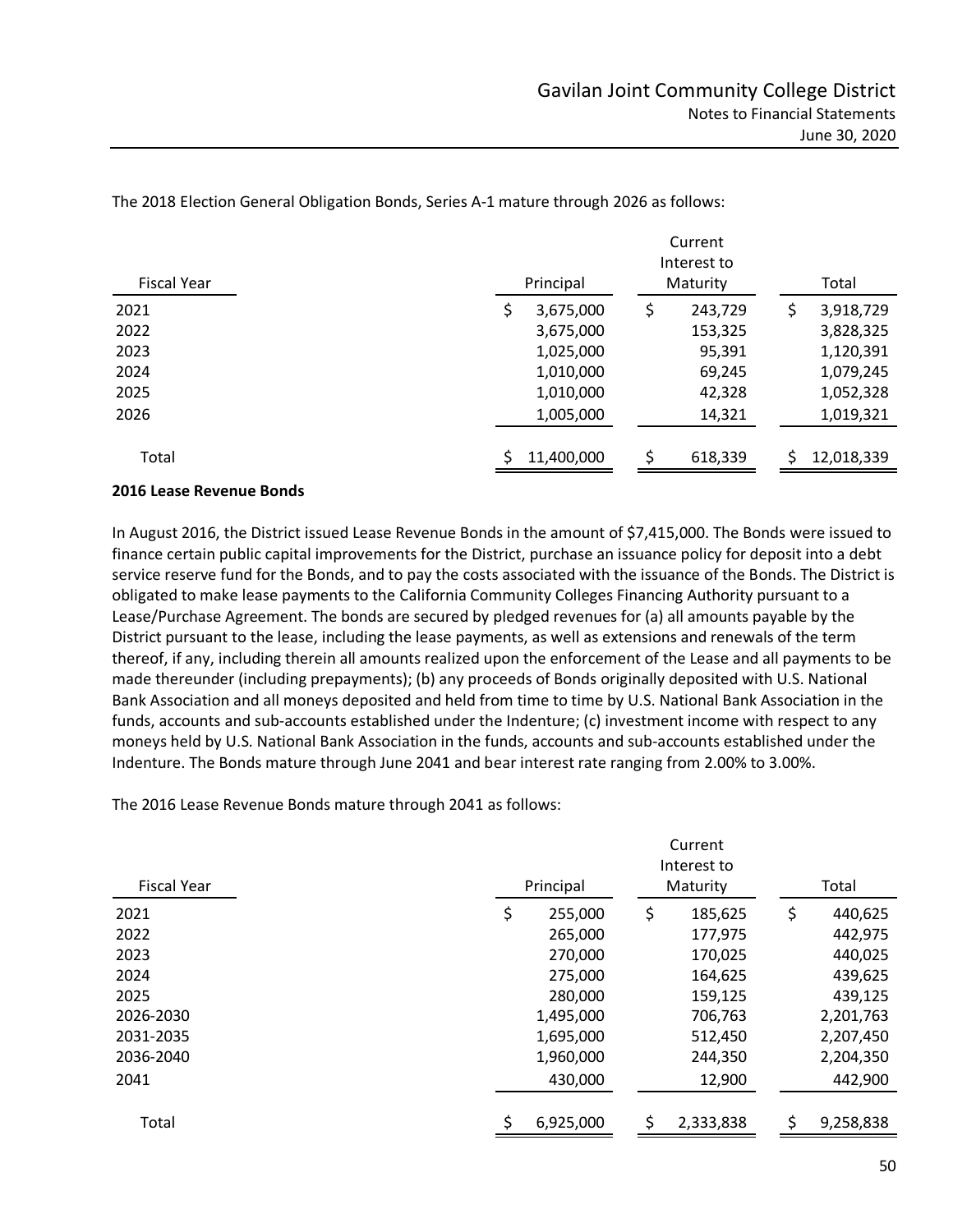### **Compensated Absences**

At June 30, 2020, the liability for compensated absences was \$1,065,454.

# **Early Retirement Incentive**

In 2019, The Board of Trustees approved the District's Supplemental Early Retirement Plan (SERP). Each participating employee was at least 60 years of age, worked full time for at least 10 years, and the SERP was based on a one-time payment of 65% of the employee's last annual salary. The benefits will be paid through annuities by the District. At June 30, 2020, the liability for the SERP was \$800,797 and will be paid through the 2023-2024 fiscal year in accordance with the following schedule:

| <b>Fiscal Year</b>           |    |                                          |
|------------------------------|----|------------------------------------------|
| 2021<br>2022<br>2023<br>2024 | \$ | 200,199<br>200,199<br>200,199<br>200,200 |
|                              |    |                                          |
| Total                        | Ś  | 800,797                                  |

# **Note 12 - Aggregate Net Other Postemployment Benefit (OPEB) Liability**

For the fiscal year ended June 30, 2020, the District reported a net OPEB liability, deferred outflows of resources, deferred inflows of resources, and OPEB expense for the following plans:

| OPEB Plan                                        | Aggregate<br>Net OPEB<br>Liability |  | Deferred<br><b>Outflows</b><br>of Resources |  | Deferred<br><b>Inflows</b><br>of Resources |  | <b>OPEB</b><br>Expense |
|--------------------------------------------------|------------------------------------|--|---------------------------------------------|--|--------------------------------------------|--|------------------------|
| District Plan<br><b>Medicare Premium Payment</b> | 2,549,423                          |  | 203,872                                     |  | 420,018                                    |  | (306,033)              |
| (MPP) Program                                    | 172,261                            |  | $\overline{\phantom{0}}$                    |  | $\overline{\phantom{a}}$                   |  | (3, 272)               |
| Total                                            | 2,721,684                          |  | 203,872                                     |  | 420.018                                    |  | (309,305)              |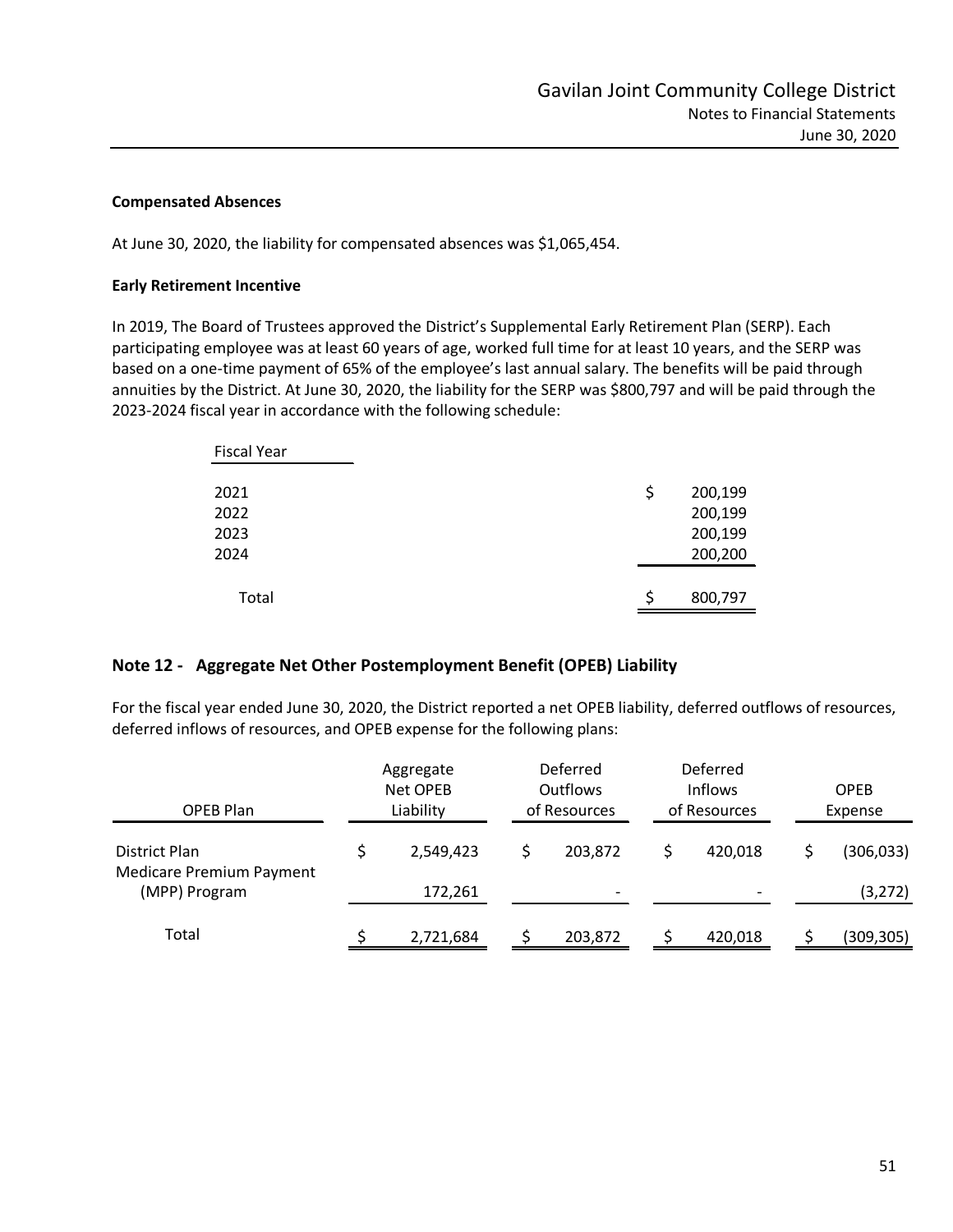The details of each plan are as follows:

#### **District Plan**

#### **Plan Administration**

The District's governing board administers the Postemployment Benefits Plan (the Plan). The Plan is an agent multiple-employer defined retiree healthcare plan administered by the California Community College League Retiree Health Benefits JPA (the League), which acts as a common investment and administrative agent for its participating member employers. The League issues a publicly available financial reports that can be requested on the League's website at: https://ccleague.org/district-services/retiree-health-benefits-jpa.

#### **Plan Membership**

At June 30, 2019, the valuation date, the Plan membership consisted of the following:

| Active employees | 226 |
|------------------|-----|
|                  | 342 |

### **Benefits Provided**

The Plan provides medical, dental and vision insurance benefits to eligible retirees and their spouses. Benefits are provided through a third-party insurer, and the full cost of benefits is covered by the Plan. The District's governing board has the authority to establish and amend the benefit terms as contained within the negotiated labor agreements.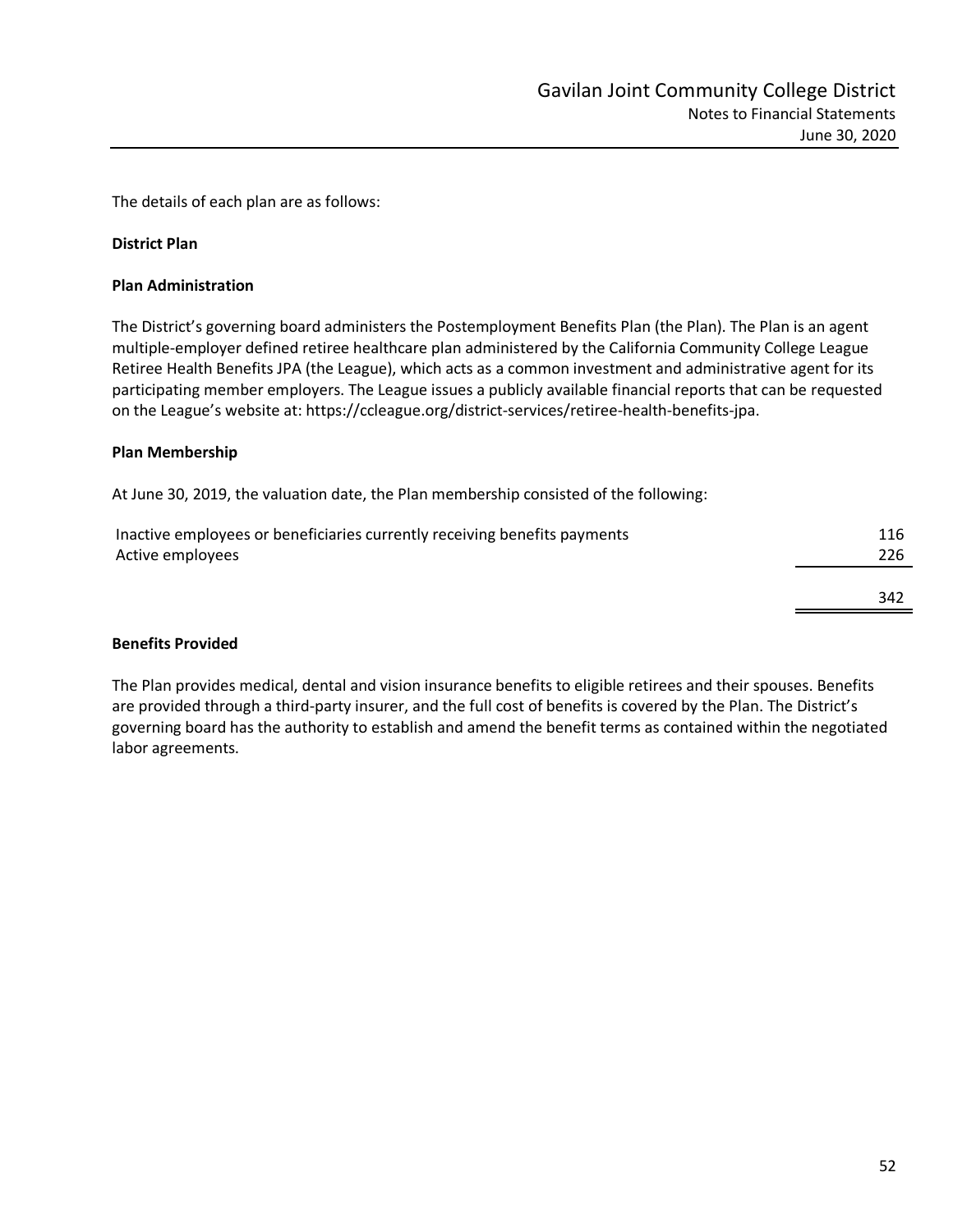# **Contributions**

The contribution requirements of the Plan members and the District are established and may be amended by the District, the Gavilan College Faculty Association (GCFA), the local California Service Employees Association (CSEA), and unrepresented groups. Voluntary contributions based on projected pay-as-you-go financing requirements, and any additional amounts to prefund benefits with the District, GCFA, CSEA, and the unrepresented groups are based on availability of funds. For the measurement period of June 30, 2020, the District contributed \$857,708 to the Plan, of which \$607,708 was used for current premiums and \$250,000 was used to fund the OPEB Trust.

### **Investment**

### **Investment Policy**

The Plan's policy in regard to the allocation of invested assets is established and may be amended by the governing board by a majority vote of its members. It is the policy of the District to pursue an investment strategy that reduces risks through the prudent diversification for the portfolio across a broad selection of distinct asset classes. The Plan's investment policy discourages the use of cash equivalents, expect for liquidity purposes, and aims to refrain from dramatically shifting asset class allocation over short time spans. The following was the governing board's adopted asset allocation policy as of June 30, 2020:

| Target<br>Allocation |
|----------------------|
| 9.0%                 |
| 39.0%                |
| 41.0%                |
| 3.0%                 |
| 8.0%                 |
|                      |

### **Rate of Return**

For the year ended June 30, 2020, the annual money-weighted rate of return on investments, net of investment expense was 4.34%. The money-weighted rate of return expresses investment performance, net of investment expense, adjusted for the changing amounts actually invested.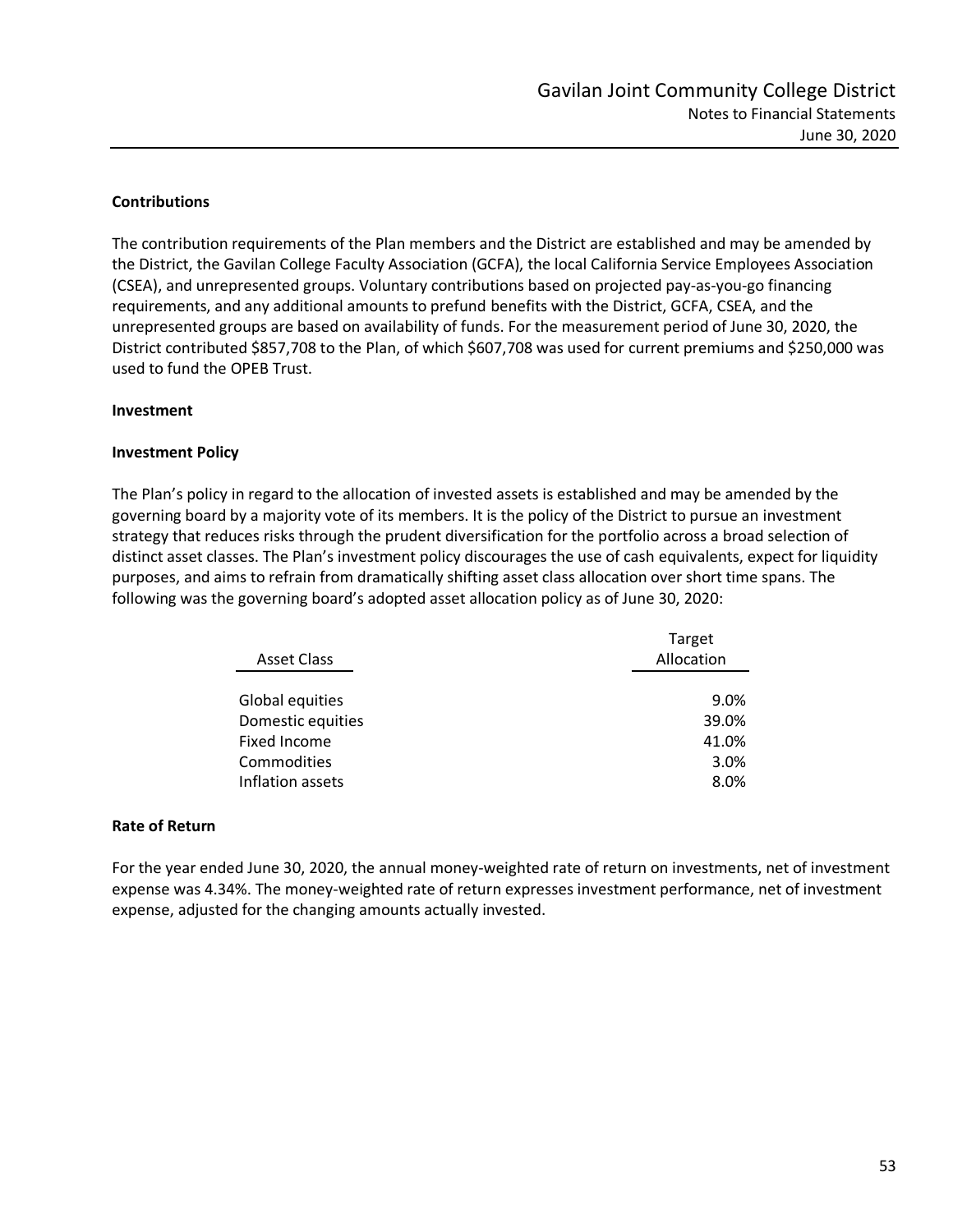### **Net OPEB Liability of the District**

The District's net OPEB liability of \$2,549,423 was measured as of June 30, 2020, and the net OPEB liability used to calculate the net OPEB liability was determined by an actuarial valuation as of that date. The components of the net OPEB liability of the District at June 30, 2020, were as follows:

| <b>Total OPEB liability</b><br>Plan fiduciary net position              | 9,181,868<br>6,632,445 |
|-------------------------------------------------------------------------|------------------------|
| Net OPEB liability                                                      | 2,549,423              |
| Plan fiduciary net position as a percentage of the total OPEB liability | 72.23%                 |

#### **Actuarial Assumptions**

The total OPEB liability as of June 30, 2020 was determined by applying updated procedures to the financial reporting actuarial valuation as of June 30, 2019 and rolling forward the total OPEB liability to June 30, 2020. The following assumptions were applied to all periods included in the measurement, unless otherwise specified:

| Inflation                   | 2.50 percent                   |
|-----------------------------|--------------------------------|
| Salary increases            | 3.00 percent                   |
| Discount rate               | 7.00 percent                   |
| Healthcare cost trend rates | 6.00 percent, decreasing to an |
|                             | ultimate rate of 5.00 percent  |

The discount rate was based on using a building-block method in which future real rates of return (expected returns, net of OPEB plan investment expense and inflation) are developed for each major asset class.

Mortality rates were based on the most recent experience study for the CalPERS pension plan. Mortality rates vary by age and sex. (Unisex mortality rates are not often used as individual OPEB benefits do not depend on the mortality table used.) If employees die prior to retirement, past contributions are available to fund benefits for employees who live to retirement. After retirement, death results in benefit termination or reduction. Although higher mortality rates reduce service costs, the mortality assumption is not likely to vary from employer to employer.

The actuarial assumptions used in the June 30, 2019 valuation were based on the results of an actual experience study for the period July 1, 2018 to June 30, 2019.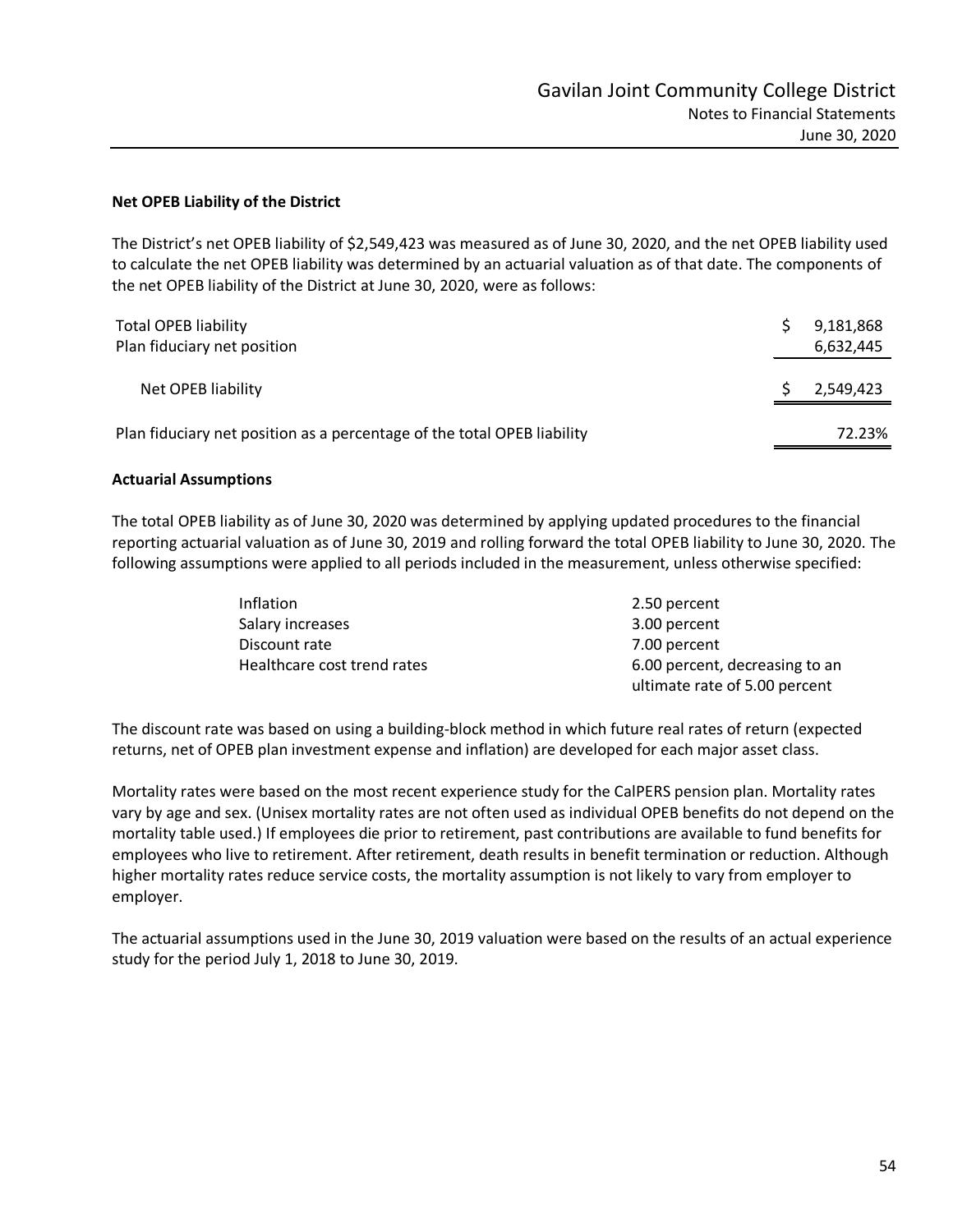The long-term expected rate of return on OPEB plan investments was determined using a building-block method in which best-estimate ranges of expected future real rates of return (expected returns, net of investment expense and inflation) are developed for each major asset class. These ranges are combined to produce the long-term expected rate of return by weighting the expected future real rates of return by the target asset allocation percentage and by adding expected inflation. Best estimates of arithmetic real rates of return for each major asset class included in the target asset allocation as of June 30, 2019, (see the discussion of the Plan's investment policy) are summarized in the following table:

| Long-Term            |
|----------------------|
| <b>Expected Real</b> |
| Rate of Return       |
|                      |
| 5.25%                |
| 4.25%                |
| 2.25%                |
| 1.75%                |
| 1.50%                |
|                      |

# **Discount Rate**

The discount rate used to measure the total OPEB liability was 7.00%. The projection of cash flows used to determine the discount rate assumed that the District contributions will be made at rates equal to the actuarially determined contribution rates. Based on those assumptions, the OPEB plan's fiduciary net position was projected to be available to make all projected OPEB payments for current active and inactive employees. Therefore, the long-term expected rate of return on OPEB plan investments was applied to all periods of projected benefit payments to determine the total OPEB lability.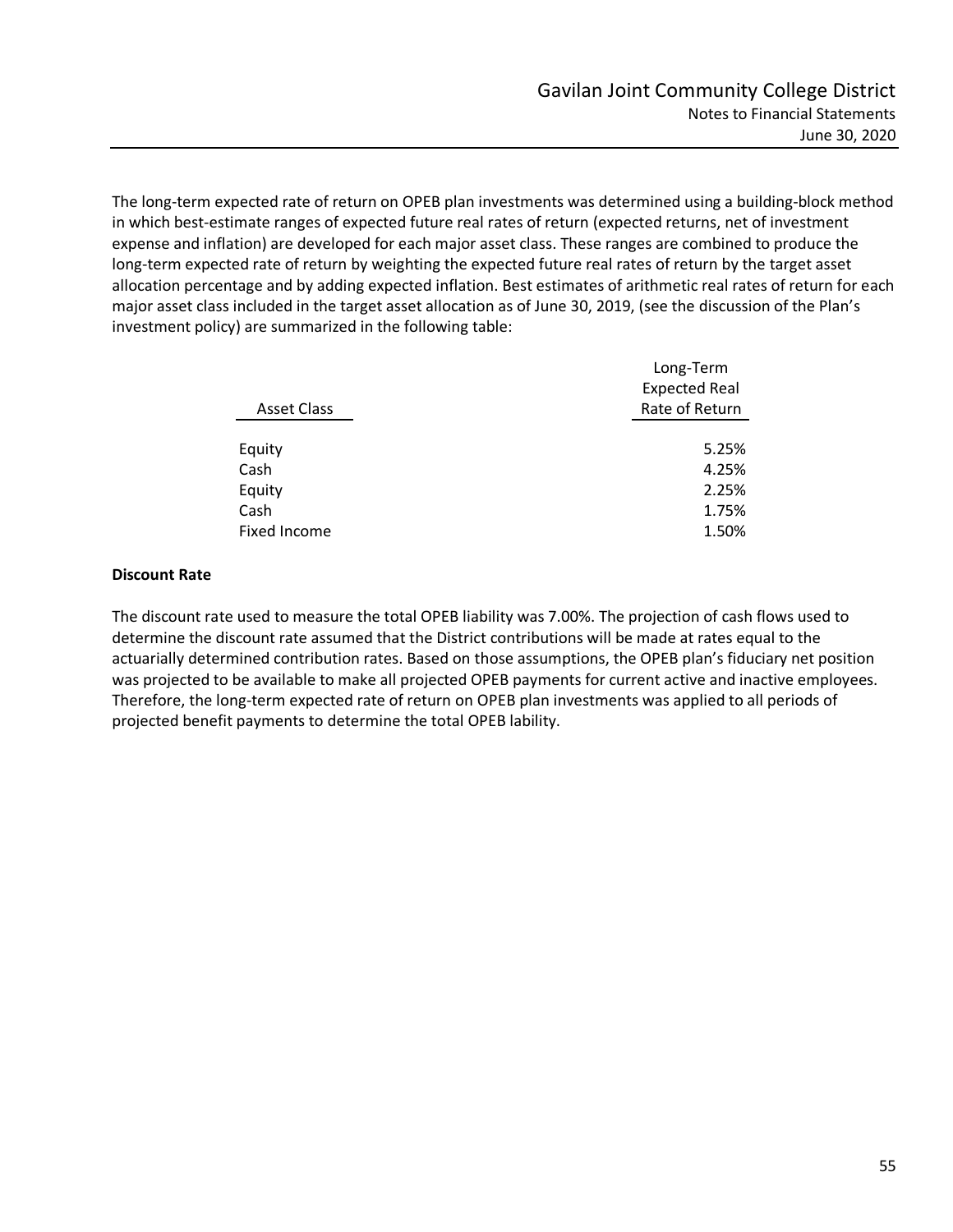### **Changes in the Net OPEB Liability**

|                                                   | Increase (Decrease) |                                       |   |                                              |  |    |                                      |
|---------------------------------------------------|---------------------|---------------------------------------|---|----------------------------------------------|--|----|--------------------------------------|
|                                                   |                     | <b>Total OPEB</b><br>Liability<br>(a) |   | Plan Fiduciary<br><b>Net Position</b><br>(b) |  |    | Net OPEB<br>Liability<br>$(a) - (b)$ |
| Balance, June 30, 2019                            |                     | 9,403,370                             | S | 6,356,378                                    |  | -Ş | 3,046,992                            |
| Service cost                                      |                     | 369,880                               |   |                                              |  |    | 369,880                              |
| Interest                                          |                     | 654,615                               |   |                                              |  |    | 654,615                              |
| Contributions - employer                          |                     |                                       |   | 857,708                                      |  |    | (857,708)                            |
| Difference between expected and actual experience |                     | (388, 289)                            |   |                                              |  |    | (388, 289)                           |
| Net investment income                             |                     |                                       |   | 285,515                                      |  |    | (285, 515)                           |
| Benefit payments                                  |                     | (857,708)                             |   | (857, 708)                                   |  |    |                                      |
| Administrative expense                            |                     |                                       |   | (9, 448)                                     |  |    | 9,448                                |
| Net change in total OPEB liability                |                     | (221, 502)                            |   | 276,067                                      |  |    | (497, 569)                           |
| Balance, June 30, 2020                            |                     | 9,181,868                             |   | 6,632,445                                    |  |    | 2,549,423                            |

There were no changes in benefit terms or changes of assumptions since the previous valuation.

### **Sensitivity of the Net OPEB Liability to Changes in the Discount Rate**

The following presents the net OPEB liability of the District, as well as what the District's net OPEB liability would be if it were calculated using a discount rate that is one percent lower or higher than the current rate:

| Discount Rate                                                               |  | Net OPEB<br>Liability               |  |  |  |
|-----------------------------------------------------------------------------|--|-------------------------------------|--|--|--|
| 1% decrease (6.00%)<br>Current discount rate (7.00%)<br>1% increase (8.00%) |  | 3,246,679<br>2.549.423<br>1,924,946 |  |  |  |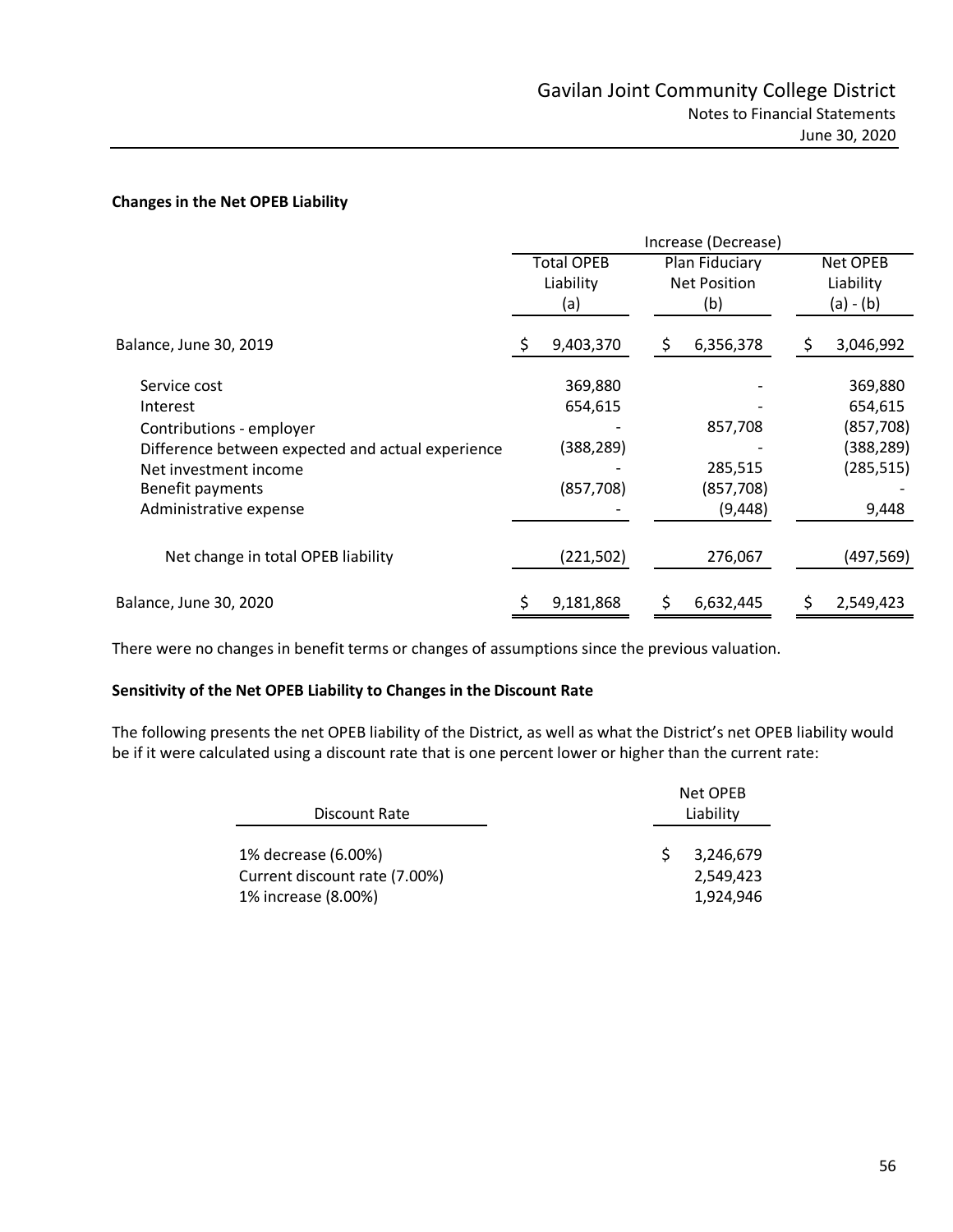### **Sensitivity of the Net OPEB Liability to Changes in the Healthcare Cost Trend Rates**

The following presents the net OPEB liability of the District, as well as what the District's net OPEB liability would be if it were calculated using healthcare cost trend rates that are one percent lower or higher than the current healthcare costs trend rates:

| <b>Healthcare Cost Trend Rates</b>                                                                                                                   |  |                                     |
|------------------------------------------------------------------------------------------------------------------------------------------------------|--|-------------------------------------|
| 1% decrease (5.00% decreasing to 4.00%)<br>Current healthcare cost trend rate (6.00% decreasing to 5.00%)<br>1% increase (7.00% decreasing to 6.00%) |  | 1,791,931<br>2.549.423<br>3,421,460 |

#### **OPEB Expense, Deferred Outflows of Resources, and Deferred Inflows of Resources Related to OPEB**

For the year ended June 30, 2020, the District recognized OPEB expense of \$(306,033).

|                                                                                                                                      | Deferred Outflows<br>of Resources | Deferred Inflows<br>of Resources |  |                   |
|--------------------------------------------------------------------------------------------------------------------------------------|-----------------------------------|----------------------------------|--|-------------------|
| Differences between expected and actual experience<br>Changes of assumptions<br>Net difference between projected and actual earnings |                                   | 98.421                           |  | 332,819<br>87,199 |
| on OPEB plan investments                                                                                                             |                                   | 105,451                          |  |                   |
| Total                                                                                                                                |                                   | 203,872                          |  | 420,018           |

The deferred outflows and inflows of resources will be amortized over a closed five-year period and will be recognized in OPEB expense as follows:

| Year Ended<br>June 30, | Deferred<br>Outflows/(Inflows)<br>of Resources |
|------------------------|------------------------------------------------|
| 2021                   | \$<br>17,823                                   |
| 2022                   | 17,823                                         |
| 2023                   | 49,205                                         |
| 2024                   | 31,822                                         |
|                        | 116,673                                        |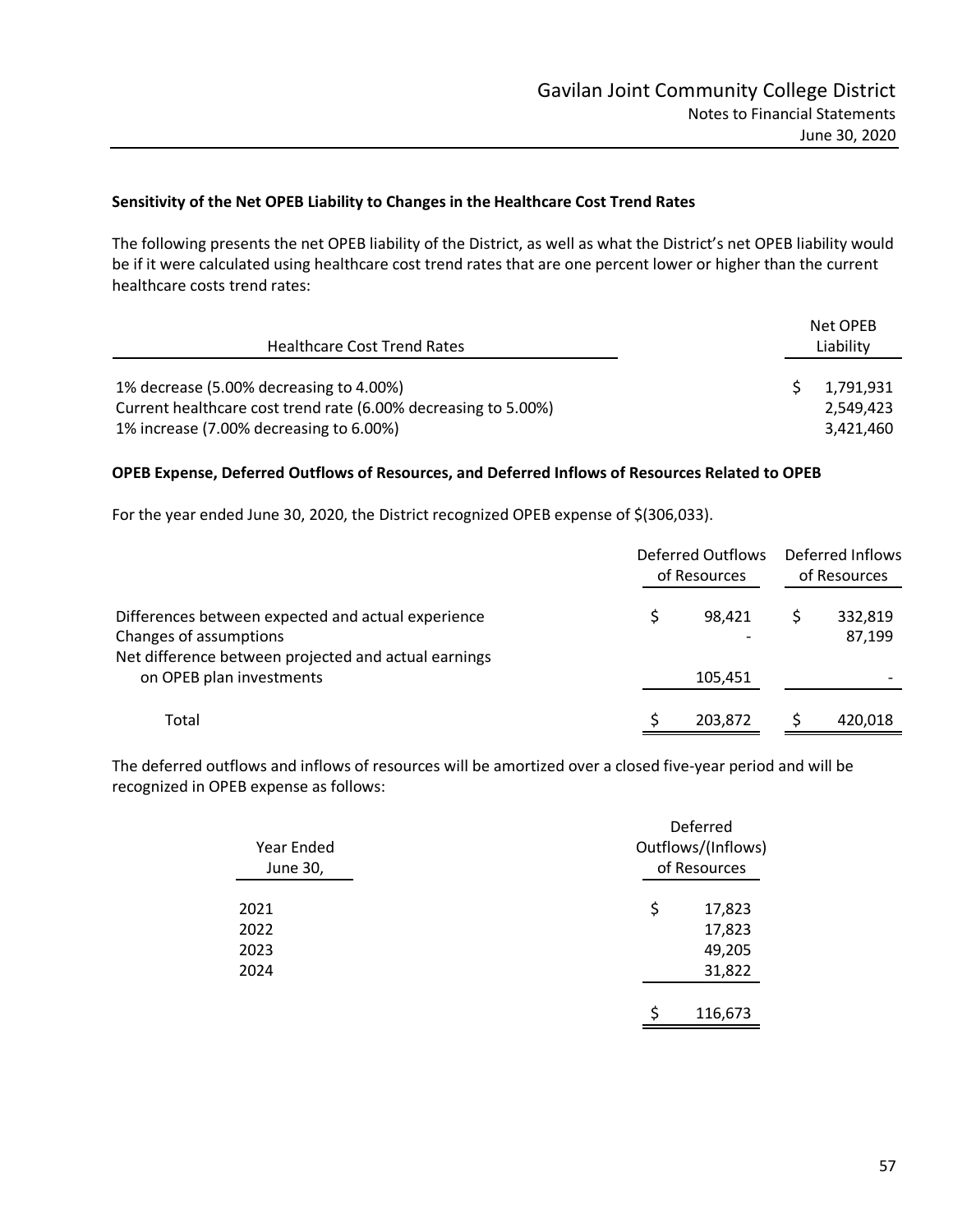| Year Ended<br>June 30,                             | Deferred<br>(Inflows)<br>of Resources                                            |
|----------------------------------------------------|----------------------------------------------------------------------------------|
| 2021<br>2022<br>2023<br>2024<br>2025<br>Thereafter | \$<br>(55, 470)<br>(55, 470)<br>(55, 470)<br>(55, 470)<br>(55, 470)<br>(55, 469) |
|                                                    | Ś<br>(332, 819)                                                                  |

The deferred inflows of resources related to differences between expected and actual experience will be amortized over a closed seven-year period and will be recognized in OPEB expense as follows:

#### **Medicare Premium Payment (MPP) Program**

#### **Plan Description**

The Medicare Premium Payment (MPP) Program is administered by the California State Teachers' Retirement System (CalSTRS). The MPP Program is a cost-sharing multiple-employer other postemployment benefit plan (OPEB) established pursuant to Chapter 1032, Statutes 2000 (SB 1435). CalSTRS administers the MPP Program through the Teachers' Health Benefits Fund (THBF).

A full description of the MPP Program regarding benefit provisions, assumptions (for funding, but not accounting purposes), and membership information is listed in the June 30, 2018 annual actuarial valuation report, Medicare Premium Payment Program Actuarial Valuation. This report and CalSTRS audited financial information are publicly available reports that can be found on the CalSTRS website under Publications at: http://www.calstrs.com/member-publications.

#### **Benefits Provided**

The MPP Program pays Medicare Part A premiums and Medicare Parts A and B late enrollment surcharges for eligible members of the State Teachers Retirement Plan (STRP) Defined Benefit (DB) Program who were retired or began receiving a disability allowance prior to July 1, 2012 and were not eligible for premium free Medicare Part A. The payments are made directly to the Centers for Medicare and Medicaid Services (CMS) on a monthly basis.

The MPP Program is closed to new entrants as members who retire after July 1, 2012, are not eligible for coverage under the MPP Program.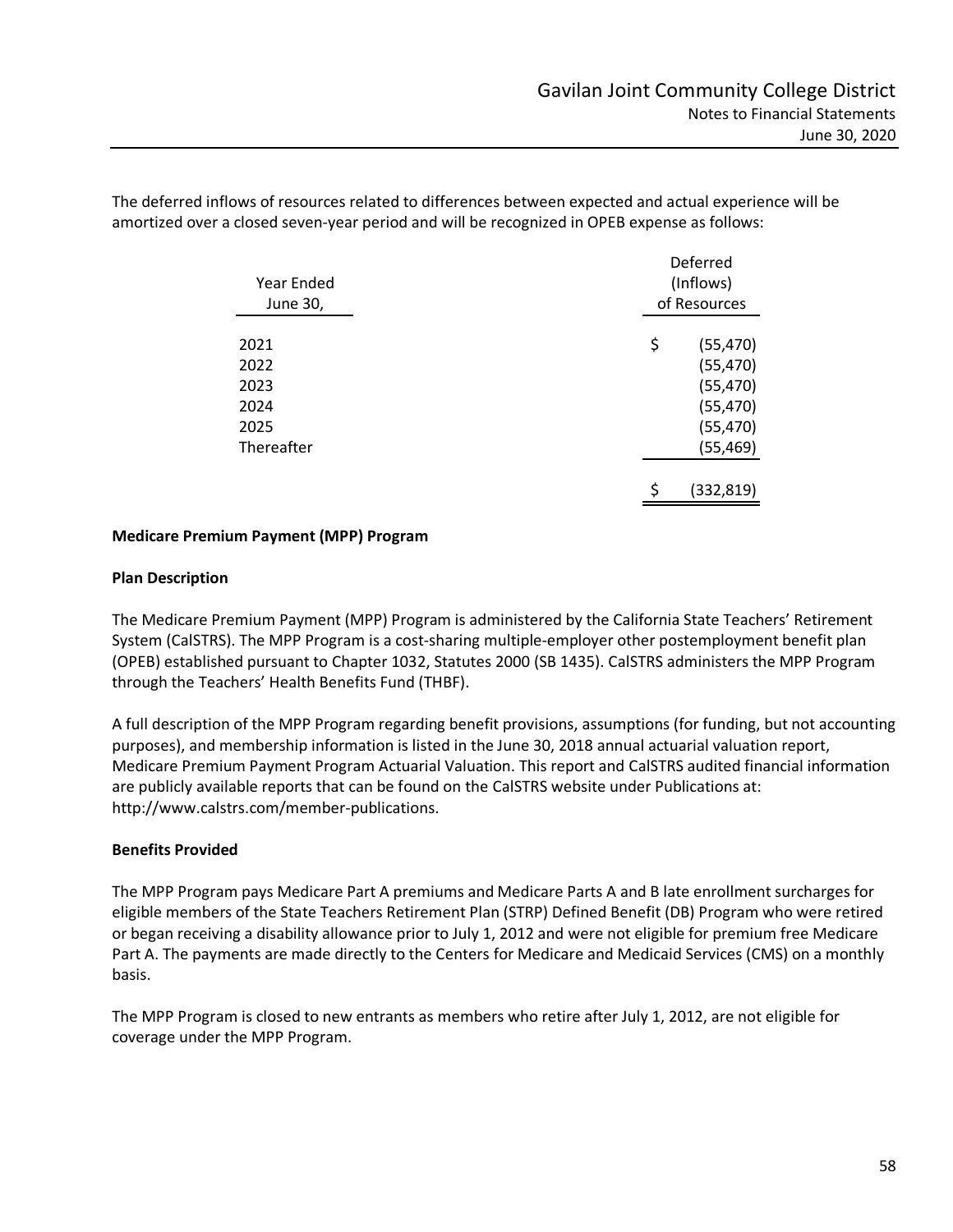The MPP Program is funded on a pay-as-you go basis from a portion of monthly District contributions. In accordance with California Education Code Section 25930, contributions that would otherwise be credited to the DB Program each month are instead credited to the MPP Program to fund monthly program and administrative costs. Total redirections to the MPP Program are monitored to ensure that total incurred costs do not exceed the amount initially identified as the cost of the program.

# **Net OPEB Liability and OPEB Expense**

At June 30, 2020, the District reported a liability of \$172,261 for its proportionate share of the net OPEB liability for the MPP Program. The net OPEB liability was measured as of June 30, 2019, and the total OPEB liability used to calculate the net OPEB liability was determined by an actuarial valuation as of June 30, 2018. The District's proportion of the net OPEB liability was based on a projection of the District's long-term share of contributions to the OPEB Plan relative to the projected contributions of all participating entities, actuarially determined. The District's proportionate share for the measurement periods of June 30, 2019 and June 30, 2018, was 0.0463% and 0.0459%, respectively, resulting in a net increase in the proportionate share of 0.0004%.

For the year ended June 30, 2020, the District recognized OPEB expense of \$(3,272).

# **Actuarial Methods and Assumptions**

The June 30, 2019 total OPEB liability was determined by applying update procedures to the financial reporting actuarial valuation as of June 30, 2018, and rolling forward the total OPEB liability to June 30, 2019, using the assumptions listed in the following table:

| <b>Measurement Date</b>                 | June 30, 2019        | June 30, 2018        |
|-----------------------------------------|----------------------|----------------------|
| <b>Valuation Date</b>                   | June 30, 2018        | June 30, 2017        |
|                                         | July 1, 2010 through | July 1, 2010 through |
| <b>Experience Study</b>                 | June 30, 2015        | June 30, 2015        |
| <b>Actuarial Cost Method</b>            | Entry age normal     | Entry age normal     |
| Investment Rate of Return               | 3.50%                | 3.87%                |
| Medicare Part A Premium Cost Trend Rate | 3.70%                | 3.70%                |
| Medicare Part B Premium Cost Trend Rate | 4.10%                | 4.10%                |

For the valuation as of June 30, 2018, CalSTRS uses a generational mortality assumption, which involves the use of a base mortality table and projection scales to reflect expected annual reductions in mortality rates at each age, resulting in increases in life expectancies each year into the future. The base mortality tables are CalSTRS custom tables derived to best fit the patterns of mortality among its members. The projection scale was set equal to 110% of the ultimate improvement factor from the Mortality Improvement Scale (MP 2016) table, issued by the Society of Actuaries.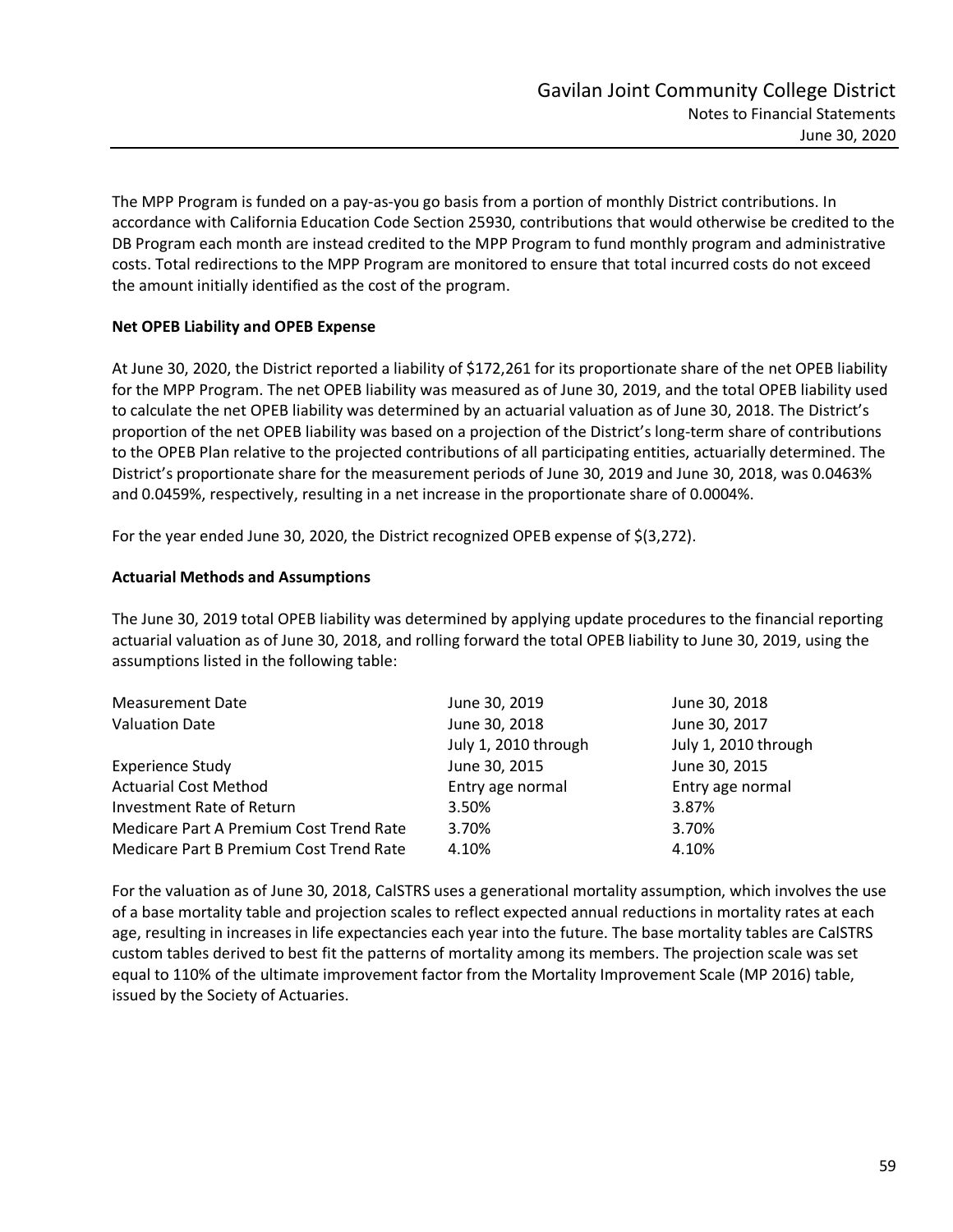Assumptions were made about future participation (enrollment) into the MPP Program because CalSTRS is unable to determine which members not currently participating meet all eligibility criteria for enrollment in the future. Assumed enrollment rates were derived based on past experience and are stratified by age with the probability of enrollment diminishing as the members' age increases. This estimated enrollment rate was then applied to the population of members who may meet criteria necessary for eligibility and are not currently enrolled in the MPP Program. Based on this, the estimated number of future enrollments used in the financial reporting valuation was 380 or an average of 0.23% of the potentially eligible population (165,422).

The MPP Program is funded on a pay-as-you-go basis with contributions generally being made at the same time and in the same amount as benefit payments and expenses coming due. Any funds within the MPP Program as of June 30, 2019, were to manage differences between estimated and actual amounts to be paid and were invested in the Surplus Money Investment Fund, which is a pooled investment program administered by the State Treasurer.

# **Discount Rate**

The discount rate used to measure the total OPEB liability as of June 30, 2019, is 3.50%. As MPP Program is funded on a pay-as-you-go basis as previously noted, the OPEB Plan's fiduciary net position was not projected to be sufficient to make projected future benefit payments. Therefore, a discount rate of 3.50%, which is the Bond Buyer 20-Bond GO Index from Bondbuyer.com as of June 30, 2019, was applied to all periods of projected benefit payments to measure the total OPEB liability. The discount rate decreased 0.37% from 3.87% as of June 30, 2018.

### **Sensitivity of the District's Proportionate Share of the Net OPEB Liability to Changes in the Discount Rate**

The following presents the District's proportionate share of the net OPEB liability calculated using the current discount rate, as well as what the net pension liability would be if it were calculated using a discount rate that is one percent lower or higher than the current rate:

|                                                                             | Net OPEB |                               |  |  |
|-----------------------------------------------------------------------------|----------|-------------------------------|--|--|
| Discount Rate                                                               |          | Liability                     |  |  |
| 1% decrease (2.50%)<br>Current discount rate (3.50%)<br>1% increase (4.50%) |          | 187,976<br>172,261<br>157,812 |  |  |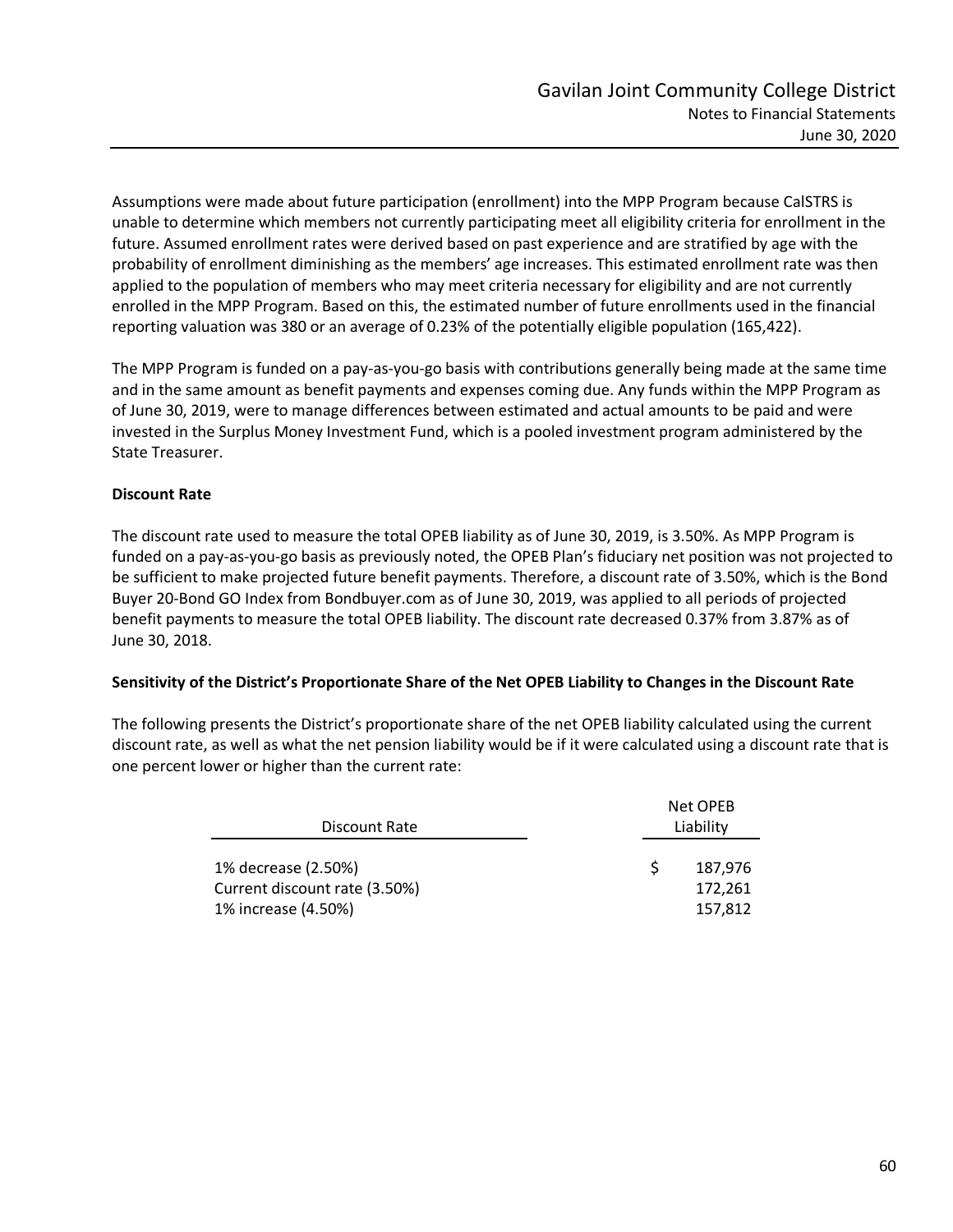# **Sensitivity of the District's Proportionate Share of the Net OPEB Liability to Changes in the Medicare Costs Trend Rates**

The following presents the District's proportionate share of the net OPEB liability calculated using the current Medicare costs trend rates, as well as what the net pension liability would be if it were calculated using the Medicare costs trend rates that are one percent lower or higher than the current rate:

| <b>Medicare Costs Trend Rates</b>                                | Net OPEB<br>Liability |  |  |
|------------------------------------------------------------------|-----------------------|--|--|
| 1% decrease (2.7% Part A and 3.1% Part B)                        | 161.460               |  |  |
| Current Medicare costs trend rates (3.7% Part A and 4.1% Part B) | 172.261               |  |  |
| 1% increase (4.7% Part A and 5.1% Part B)                        | 193.835               |  |  |

# **Note 13 - Joint Powers Authority Risk Pools**

The District participates in two Joint Powers Agreement (JPA) entities: the Statewide Association of Community Colleges Joint Powers Authority (SWACCJPA) and the Northern California Community College Pool (NCCCP).

SWACCJPA provides excess property and general liability excess coverages up to \$250,000,000 and \$25,000,000, respectively. The District is self-insured for claims up to \$10,000.

NCCCP provides coverage up to the statutory limits for workers' compensation claim. The District is no selfinsured for workers' compensation claims.

Each JPA is governed by a board consisting of a representative from each member district. The governing board controls the operations of its JPA, including the selection of management and the approval of operating budgets independent of any influence by the members beyond their representation on the governing boards.

Each JPA is independently accountable for its fiscal matters. Budgets are not subject to any approval other than that of the respective governing boards. Member districts share surpluses and deficits proportionately to their participation in the JPA.

The relationships between Gavilan Joint Community College District and the JPAs are such that none of the JPAs is a component unit of the District for financial reporting purposes.

Separate financial statements for each JPA may be obtained from the respective entity.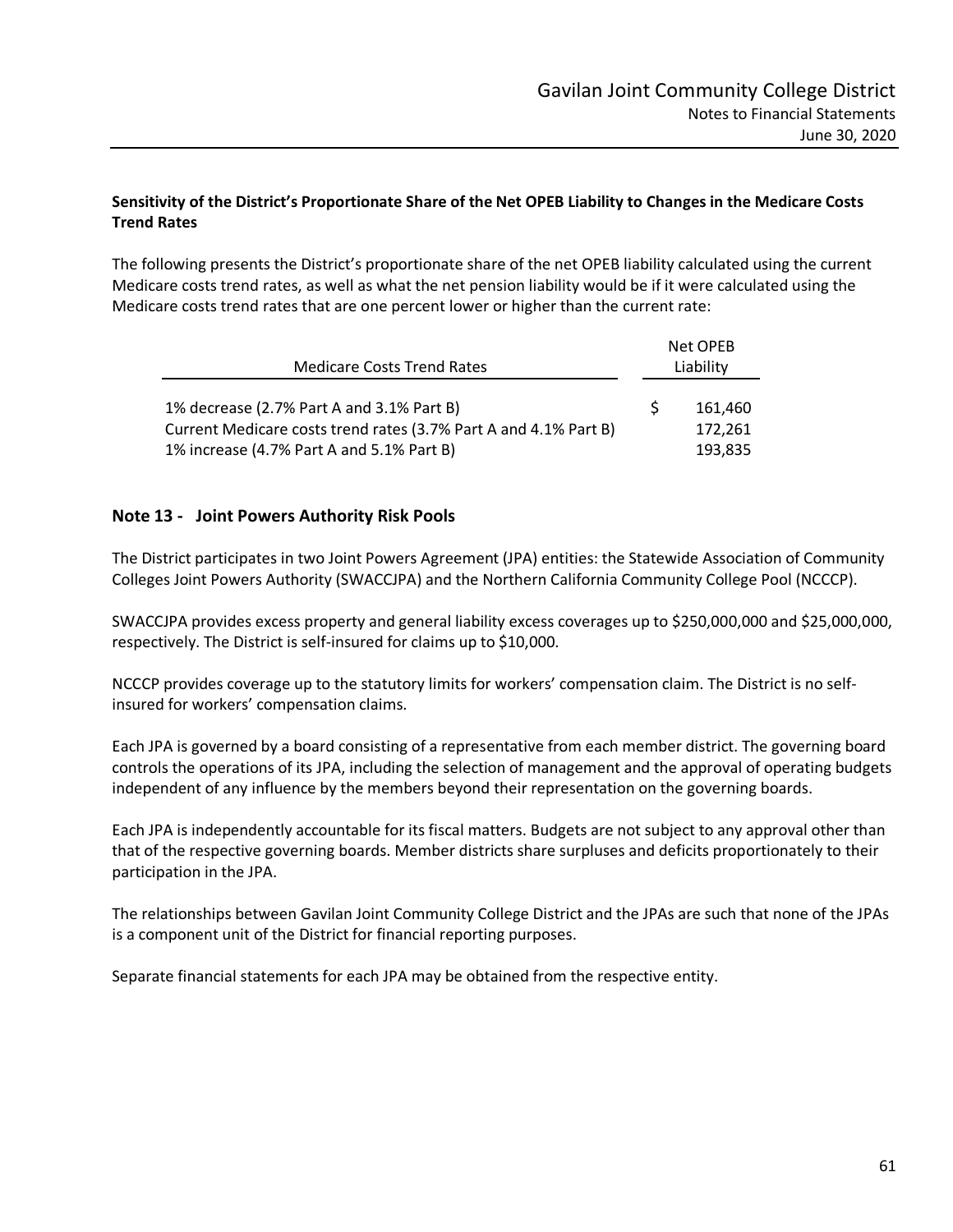# **Note 14 - Employee Retirement Systems**

Qualified employees are covered under multiple-employer defined benefit pension plans maintained by agencies of the State of California. Academic employees are members of California State Teachers' Retirement System (CalSTRS) and classified employees are members of California Public Employees' Retirement System (CalPERS).

For the fiscal year ended June 30, 2020, the District reported its proportionate share of net pension liabilities, deferred outflows of resources, deferred inflows of resources, and pension expense for each of the above plans as follows:

| <b>Pension Plan</b>              | Aggregate Net<br>Pension Liability |  | Deferred Outflows<br>of Resources |  | Deferred Inflows<br>of Resources | <b>Pension Expense</b> |
|----------------------------------|------------------------------------|--|-----------------------------------|--|----------------------------------|------------------------|
| <b>CalSTRS</b><br><b>CalPERS</b> | 23,616,411<br>23,008,658           |  | 5,484,731<br>5,484,716            |  | 2,471,870<br>277,162             | 2,817,657<br>4,187,554 |
| Total                            | 46,625,069                         |  | 10,969,447                        |  | 2,749,032                        | 7,005,211              |

The details of each plan are as follows:

### **California State Teachers' Retirement System (CalSTRS)**

#### **Plan Description**

The District contributes to the State Teachers' Retirement Plan (STRP) administered by CalSTRS. STRP is a costsharing multiple-employer public employee retirement system defined benefit pension plan. Benefit provisions are established by state statutes, as legislatively amended, within the State Teachers' Retirement Law.

A full description of the pension plan regarding benefit provisions, assumptions (for funding, but not accounting purposes), and membership information is listed in the June 30, 2018, annual actuarial valuation report, Defined Benefit Program Actuarial Valuation. This report and CalSTRS audited financial information are publicly available reports that can be found on the CalSTRS website under Publications at: http://www.calstrs.com/memberpublications.

### **Benefits Provided**

The STRP provides retirement, disability, and survivor benefits to beneficiaries. Benefits are based on members' final compensation, age, and years of service credit. Members hired on or before December 31, 2012, with five years of credited service are eligible for the normal retirement benefit at age 60. Members hired on or after January 1, 2013, with five years of credited service are eligible for the normal retirement benefit at age 62. The normal retirement benefit is equal to 2.0% of final compensation for each year of credited service.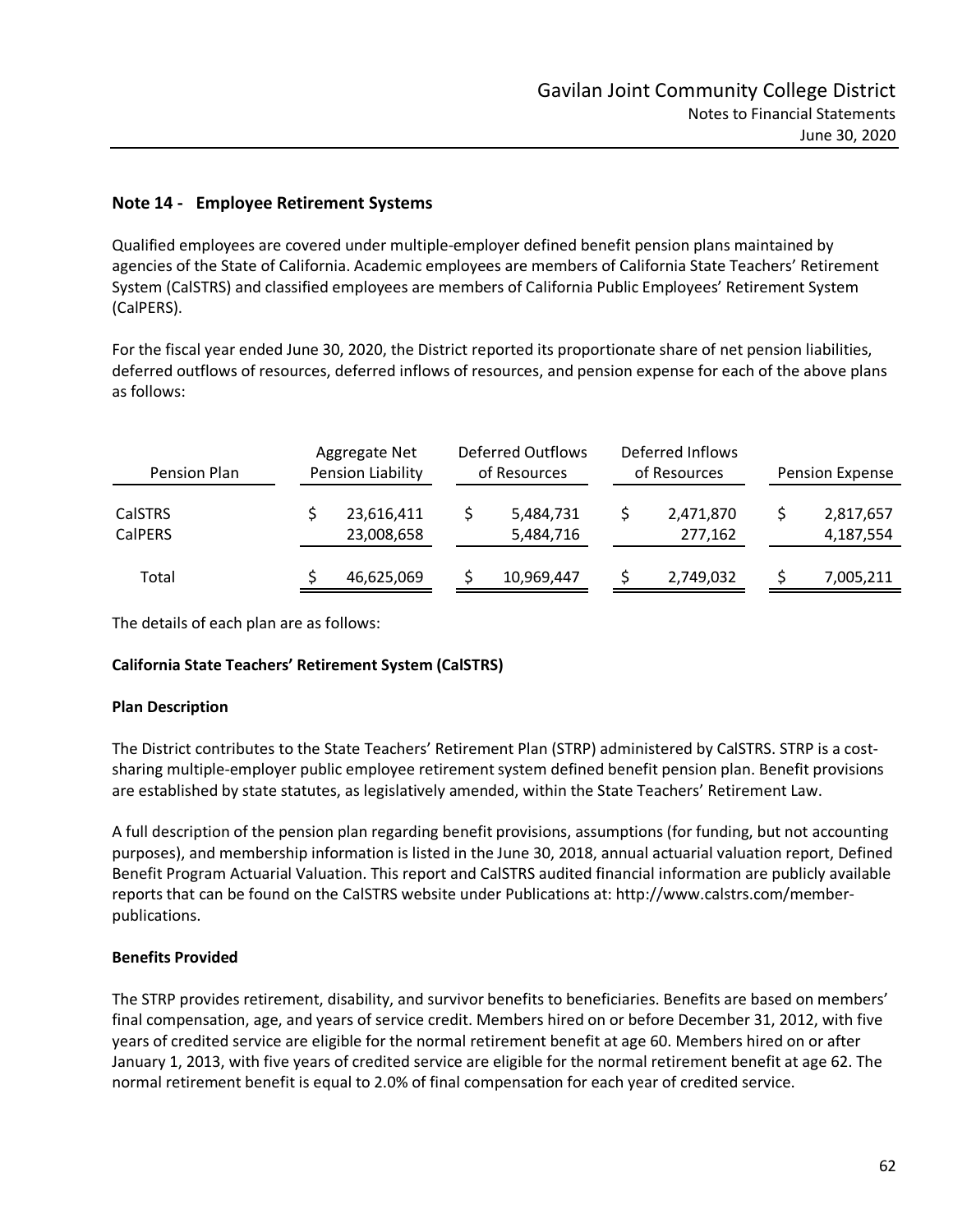The STRP is comprised of four programs: Defined Benefit Program, Defined Benefit Supplement Program, Cash Balance Benefit Program, and Replacement Benefits Program. The STRP holds assets for the exclusive purpose of providing benefits to members and beneficiaries of these programs. CalSTRS also uses plan assets to defray reasonable expenses of administering the STRP. Although CalSTRS is the administrator of the STRP, the state is the sponsor of the STRP and obligor of the trust. In addition, the state is both an employer and nonemployer contributing entity to the STRP.

The District contributes exclusively to the STRP Defined Benefit Program, thus disclosures are not included for the other plans.

The STRP provisions and benefits in effect at June 30, 2020, are summarized as follows:

|                                                           |                                                                     | <b>STRP Defined Benefit Program</b> |  |  |
|-----------------------------------------------------------|---------------------------------------------------------------------|-------------------------------------|--|--|
| Hire date                                                 | On or before<br>On or after<br>December 31, 2012<br>January 1, 2013 |                                     |  |  |
| Benefit formula                                           | 2% at 60                                                            | 2% at 62                            |  |  |
| Benefit vesting schedule                                  | 5 years of service                                                  | 5 years of service                  |  |  |
| Benefit payments                                          | Monthly for life                                                    | Monthly for life                    |  |  |
| Retirement age                                            | 60                                                                  | 62                                  |  |  |
| Monthly benefits as a percentage of eligible compensation | $2.0\% - 2.4\%$                                                     | $2.0\% - 2.4\%$                     |  |  |
| Required employee contribution rate                       | 10.25%                                                              | 10.205%                             |  |  |
| Required employer contribution rate                       | 17.10%                                                              | 17.10%                              |  |  |
| Required State contribution rate                          | 10.328%                                                             | 10.328%                             |  |  |

### **Contributions**

Required member, District, and State of California contribution rates are set by the California Legislature and Governor and detailed in Teachers' Retirement Law. The contribution rates are expressed as a level percentage of payroll using the entry age normal actuarial method. In accordance with AB 1469, employer contributions into the CalSTRS will be increasing to a total of 19.1% of applicable member earnings phased over a seven-year period. The contribution rates for each plan for the year ended June 30, 2020, are presented above, and the District's total contributions were \$2,224,844.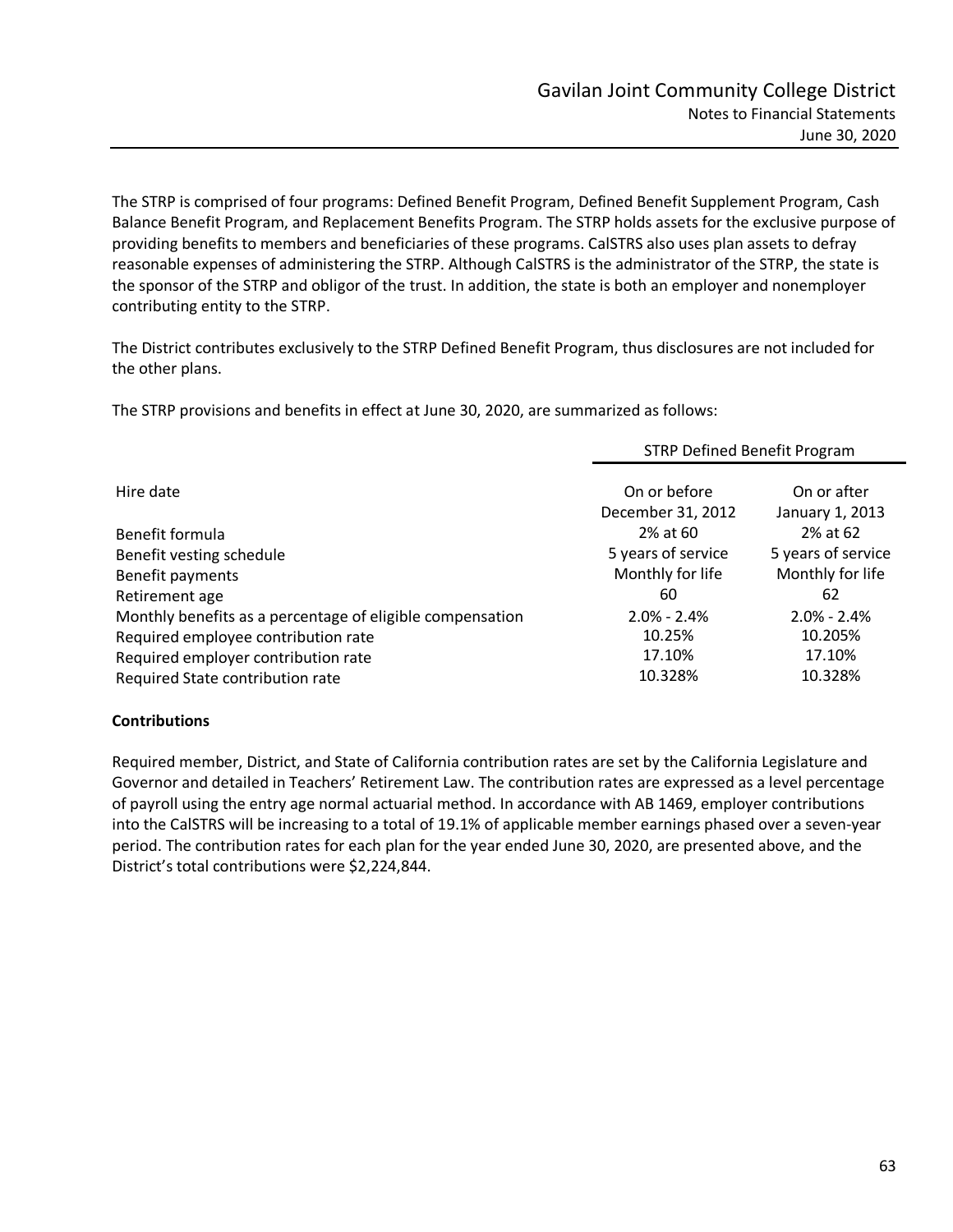# **Pension Liabilities, Pension Expense, Deferred Outflows of Resources, and Deferred Inflows of Resources Related to Pensions**

At June 30, 2020, the District reported a liability for its proportionate share of the net pension liability that reflected a reduction for state pension support provided to the District. The amount recognized by the District as its proportionate share of the net pension liability, the related state support, and the total portion of the net pension liability that was associated with the District were as follows:

| Total net pension liability, including State share                                |            |
|-----------------------------------------------------------------------------------|------------|
| District's proportionate share of net pension liability                           | 23,616,411 |
| State's proportionate share of net pension liability associated with the District | 12.884.329 |
|                                                                                   |            |
| Total                                                                             | 36.500.740 |

The net pension liability was measured as of June 30, 2019. The District's proportion of the net pension liability was based on a projection of the District's long-term share of contributions to the pension plan relative to the projected contributions of all participating college districts and the state, actuarially determined. The District's proportionate share for the measurement periods of June 30, 2019 and June 30, 2018, was 0.0261% and 0.0255%, respectively, resulting in a net increase in the proportionate share of 0.0006%.

For the year ended June 30, 2020, the District recognized pension expense of \$2,817,657. In addition, the District recognized pension expense and revenue of \$1,918,754 for support provided by the state. At June 30, 2020, the District reported deferred outflows of resources and deferred inflows of resources related to pensions from the following sources:

|                                                                                                                        | Deferred Outflows<br>of Resources |           | Deferred Inflows<br>of Resources |           |
|------------------------------------------------------------------------------------------------------------------------|-----------------------------------|-----------|----------------------------------|-----------|
| Pension contributions subsequent to measurement date                                                                   | \$                                | 2,224,844 | S                                |           |
| Change in proportion and differences between contributions<br>made and District's proportionate share of contributions |                                   | 213,308   |                                  | 896,677   |
| Differences between projected and actual earnings on<br>pension plan investments                                       |                                   |           |                                  | 909.711   |
| Differences between expected and actual experience in<br>the measurement of the total pension liability                |                                   | 59,619    |                                  | 665,482   |
| Changes of assumptions                                                                                                 |                                   | 2,986,960 |                                  |           |
| Total                                                                                                                  |                                   | 5,484,731 |                                  | 2,471,870 |

The deferred outflows of resources related to pensions resulting from District contributions subsequent to the measurement date will be recognized as a reduction of the net pension liability in the subsequent fiscal year.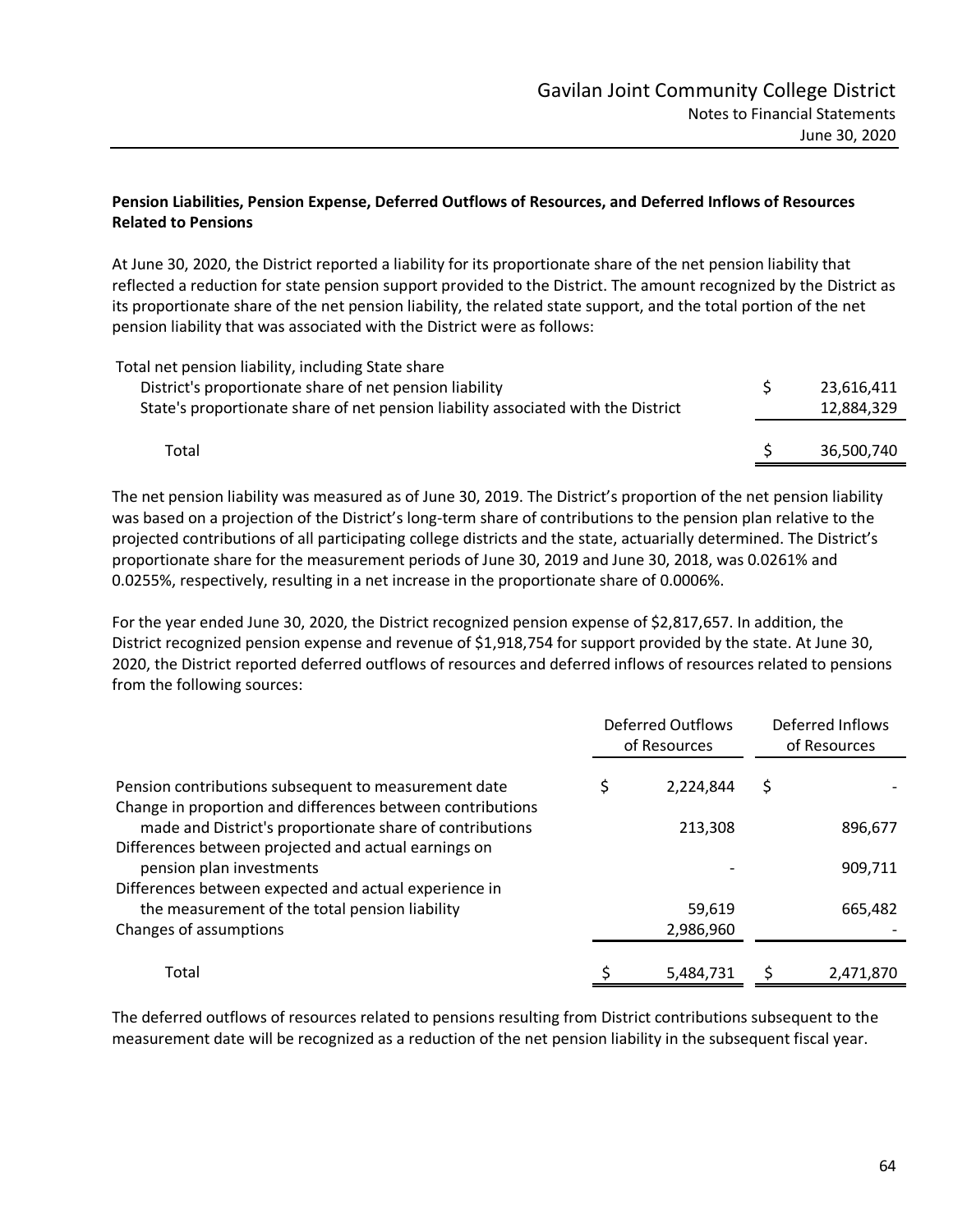The deferred outflows/(inflows) of resources related to the difference between projected and actual earning on pension plan investments will be amortized over a closed five-year period and will be recognized in pension expense as follows:

| Year Ended<br>June 30,       | Deferred<br>Outflows/(Inflows)<br>of Resources |                                                |  |
|------------------------------|------------------------------------------------|------------------------------------------------|--|
| 2021<br>2022<br>2023<br>2024 | \$                                             | (91,760)<br>(722, 204)<br>(149, 940)<br>54,193 |  |
| Total                        | \$                                             | (909, 711)                                     |  |

The deferred outflows/(inflows) of resources related to the change in proportion and differences between contributions made and District's proportionate share of contributions, differences between expected and actual experience in the measurement of the total pension liability, and changes of assumptions will be amortized over the Expected Average Remaining Service Life (EARSL) of all members that are provided benefits (active, inactive, and retirees) as of the beginning of the measurement period. The EARSL for the measurement period is seven years and will be recognized in pension expense as follows:

| Year Ended<br>June 30,                             | Deferred<br>Outflows/(Inflows)<br>of Resources |                                                                     |  |
|----------------------------------------------------|------------------------------------------------|---------------------------------------------------------------------|--|
| 2021<br>2022<br>2023<br>2024<br>2025<br>Thereafter | \$                                             | 450,963<br>450,963<br>500,254<br>545,315<br>(216, 332)<br>(33, 435) |  |
| Total                                              |                                                | 1,697,728                                                           |  |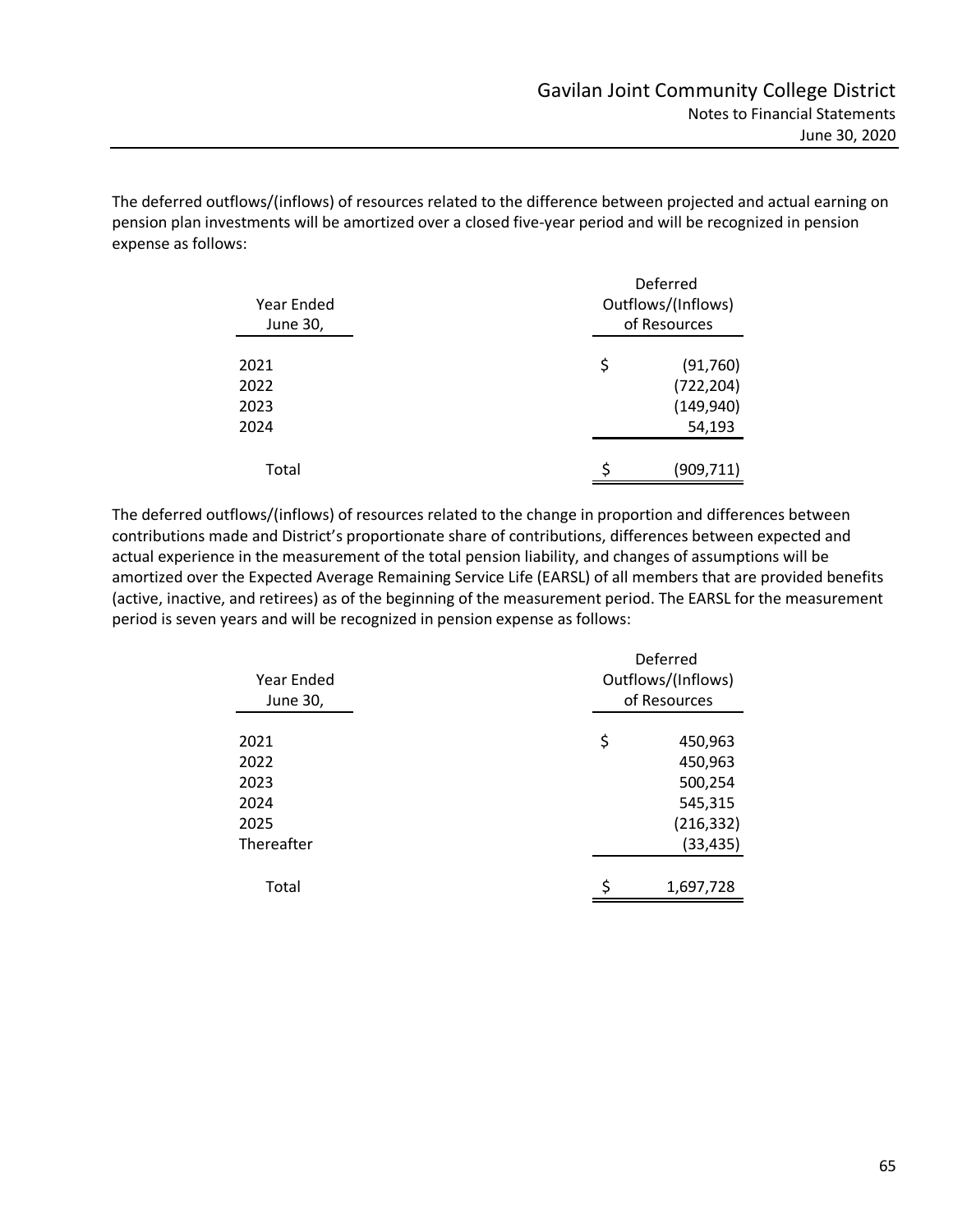#### **Actuarial Methods and Assumptions**

Total pension liability for STRP was determined by applying updated procedures to the financial reporting actuarial valuation as of June 30, 2018, and rolling forward the total pension liability to June 30, 2019. The financial reporting actuarial valuation as of June 30, 2018, used the following methods and assumptions, applied to all prior periods included in the measurement:

| Valuation date            | June 30, 2018                      |
|---------------------------|------------------------------------|
| Measurement date          | June 30, 2019                      |
| Experience study          | July 1, 2010 through June 30, 2015 |
| Actuarial cost method     | Entry age normal                   |
| Discount rate             | 7.10%                              |
| Investment rate of return | 7.10%                              |
| Consumer price inflation  | 2.75%                              |
| Wage growth               | 3.50%                              |

CalSTRS uses a generational mortality assumption, which involves the use of a base mortality table and projection scales to reflect expected annual reductions in mortality rates at each age, resulting in increases in life expectancies each year into the future. The base mortality tables are CalSTRS custom tables derived to best fit the patterns of mortality among its members. The projection scale was set equal to 110% of the ultimate improvement factor from the Mortality Improvement Scale (MP-2016) table, issued by the Society of Actuaries.

The long-term expected rate of return on pension plan investments was determined using a building-block method in which best estimate ranges of expected future real rates of return (expected returns, net of pension plan investment expense and inflation) are developed for each major asset class. The best estimate ranges were developed using capital market assumptions from CalSTRS general investment consultant (Pension Consulting Alliance-PCA) as an input to the process. The actuarial investment rate of return assumption was adopted by the board in February 2017 in conjunction with the most recent experience study. For each future valuation, CalSTRS consulting actuary (Milliman) reviews the return assumption for reasonableness based on the most current capital market assumptions. Best estimates of 20-year geometrically-linked real rates of return and the assumed asset allocation for each major asset class for the year ended June 30, 2019, are summarized in the following table:

|                            | <b>Assumed Asset</b> | Long-Term<br><b>Expected Real</b> |  |  |
|----------------------------|----------------------|-----------------------------------|--|--|
| <b>Asset Class</b>         | Allocation           | Rate of Return                    |  |  |
| Global equity              | 47%                  | 4.80%                             |  |  |
| Fixed income               | 12%                  | 1.30%                             |  |  |
| Real estate                | 13%                  | 3.60%                             |  |  |
| Private equity             | 13%                  | 6.30%                             |  |  |
| Risk mitigating strategies | 9%                   | 1.80%                             |  |  |
| Inflation sensitive        | 4%                   | 3.30%                             |  |  |
| Cash/liquidity             | 2%                   | $-0.40%$                          |  |  |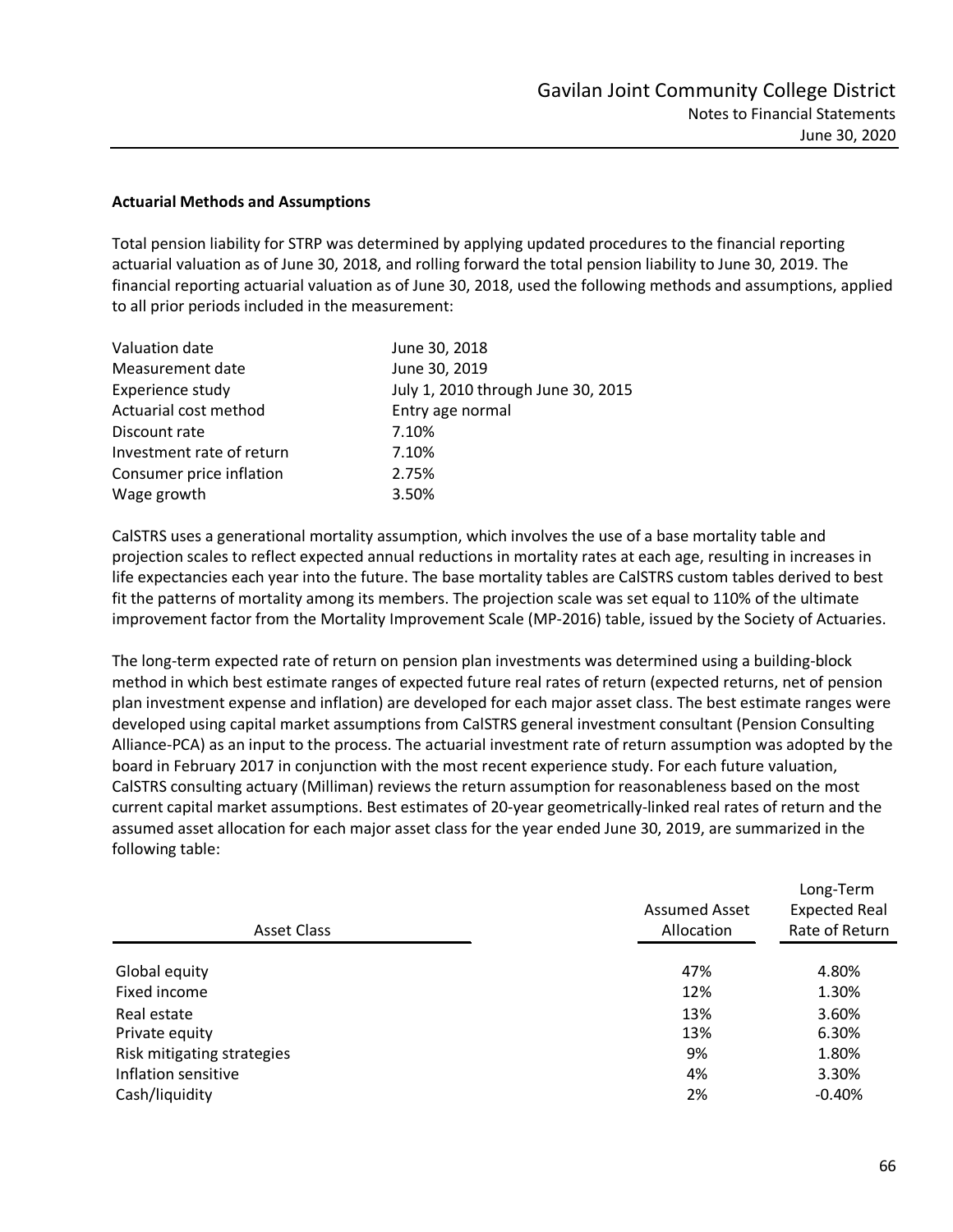# **Discount Rate**

The discount rate used to measure the total pension liability was 7.10%. The projection of cash flows used to determine the discount rate assumed the contributions from plan members and employers will be made at statutory contribution rates. Projected inflows from investment earnings were calculated using the long-term assumed investment rate of return (7.10%) and assuming that contributions, benefit payments, and administrative expense occurred midyear. Based on these assumptions, the STRP's fiduciary net position was projected to be available to make all projected future benefit payments to current plan members. Therefore, the long-term assumed investment rate of return was applied to all periods of projected benefit payments to determine total pension liability.

The following presents the District's proportionate share of the net pension liability calculated using the current discount rate, as well as what the net pension liability would be if it were calculated using a discount rate that is one percent lower or higher than the current rate:

| Discount Rate                                        | <b>Net Pension</b><br>Liability |  |
|------------------------------------------------------|---------------------------------|--|
| 1% decrease (6.10%)<br>Current discount rate (7.10%) | \$35,166,791<br>23,616,411      |  |
| 1% increase (8.10%)                                  | 14,038,946                      |  |

# **California Public Employees' Retirement System (CalPERS)**

### **Plan Description**

Qualified employees are eligible to participate in the School Employer Pool (SEP) under CalPERS, a cost-sharing multiple-employer public employee retirement system defined benefit pension plan administered by CalPERS. Benefit provisions are established by state statutes, as legislatively amended, within the Public Employees' Retirement Law.

A full description of the pension plan regarding benefit provisions, assumptions (for funding, but not accounting purposes), and membership information is listed in the June 30, 2018, annual actuarial valuation report, and the Schools Pool Actuarial Valuation. This report and CalPERS audited financial information are publicly available reports that can be found on the CalPERS website under Forms and Publications at: https://www.calpers.ca.gov/page/forms-publications.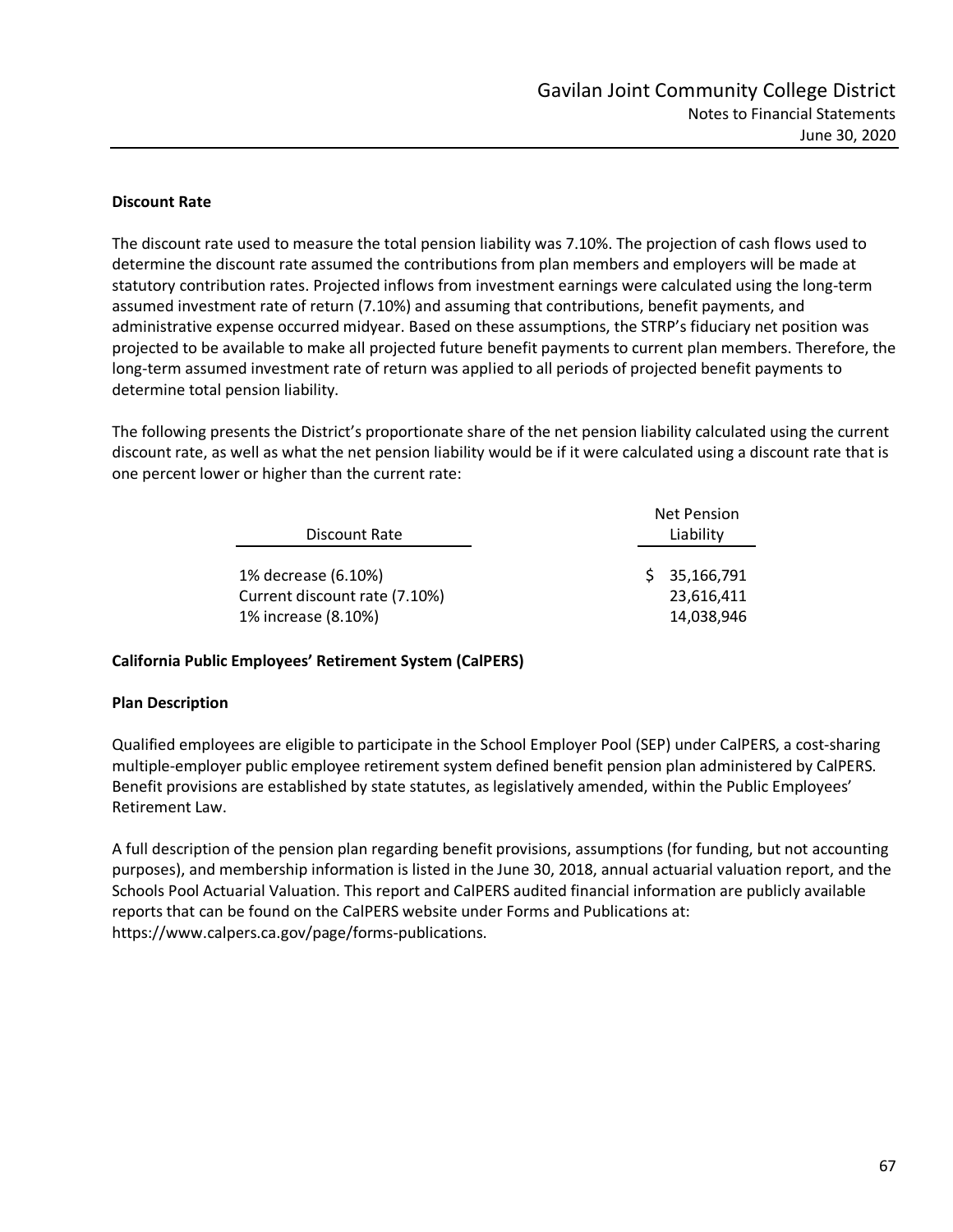### **Benefits Provided**

CalPERS provides service retirement and disability benefits, annual cost of living adjustments, and death benefits to plan members who must be public employees and beneficiaries. Benefits are based on years of service credit, a benefit factor, and the member's final compensation. Members hired on or before December 31, 2012, with five years of total service are eligible to retire at age 50 with statutorily reduced benefits. Members hired on or after January 1, 2013, with five years of total service are eligible to retire at age 52 with statutorily reduced benefits. All members are eligible for non-duty disability benefits after five years of service. The Basic Death Benefit is paid to any member's beneficiary if the member dies while actively employed. An employee's eligible survivor may receive the 1957 Survivor Benefit if the member dies while actively employed, is at least age 50 (or age 52 for members hired on or after January 1, 2013), and has at least five years of credited service. The cost of living adjustments for each plan are applied as specified by the Public Employees' Retirement Law.

The CalPERS provisions and benefits in effect at June 30, 2020, are summarized as follows:

|                                                           | School Employer Pool (CalPERS)    |                                |  |
|-----------------------------------------------------------|-----------------------------------|--------------------------------|--|
| Hire date                                                 | On or before<br>December 31, 2012 | On or after<br>January 1, 2013 |  |
| Benefit formula                                           | 2% at 55                          | 2% at 62                       |  |
| Benefit vesting schedule                                  | 5 years of service                | 5 years of service             |  |
| Benefit payments                                          | Monthly for life                  | Monthly for life               |  |
| Retirement age                                            | 55                                | 62                             |  |
| Monthly benefits as a percentage of eligible compensation | $1.1\% - 2.5\%$                   | $1.0\% - 2.5\%$                |  |
| Required employee contribution rate                       | 7.00%                             | 7.00%                          |  |
| Required employer contribution rate                       | 19.721%                           | 19.721%                        |  |

### **Contributions**

Section 20814(c) of the California Public Employees' Retirement Law requires that the employer contribution rates for all public employers be determined on an annual basis by the actuary and shall be effective on July 1 following notice of a change in the rate. Total plan contributions are calculated through the CalPERS annual actuarial valuation process. The actuarially determined rate is the estimated amount necessary to finance the costs of benefits earned by employees during the year, with an additional amount to finance any unfunded accrued liability. The District is required to contribute the difference between the actuarially determined rate and the contribution rate of employees. The contribution rates are expressed as a percentage of annual payroll. The contribution rates for each plan for the year ended June 30, 2020, are presented above, and the total District contributions were \$2,143,875.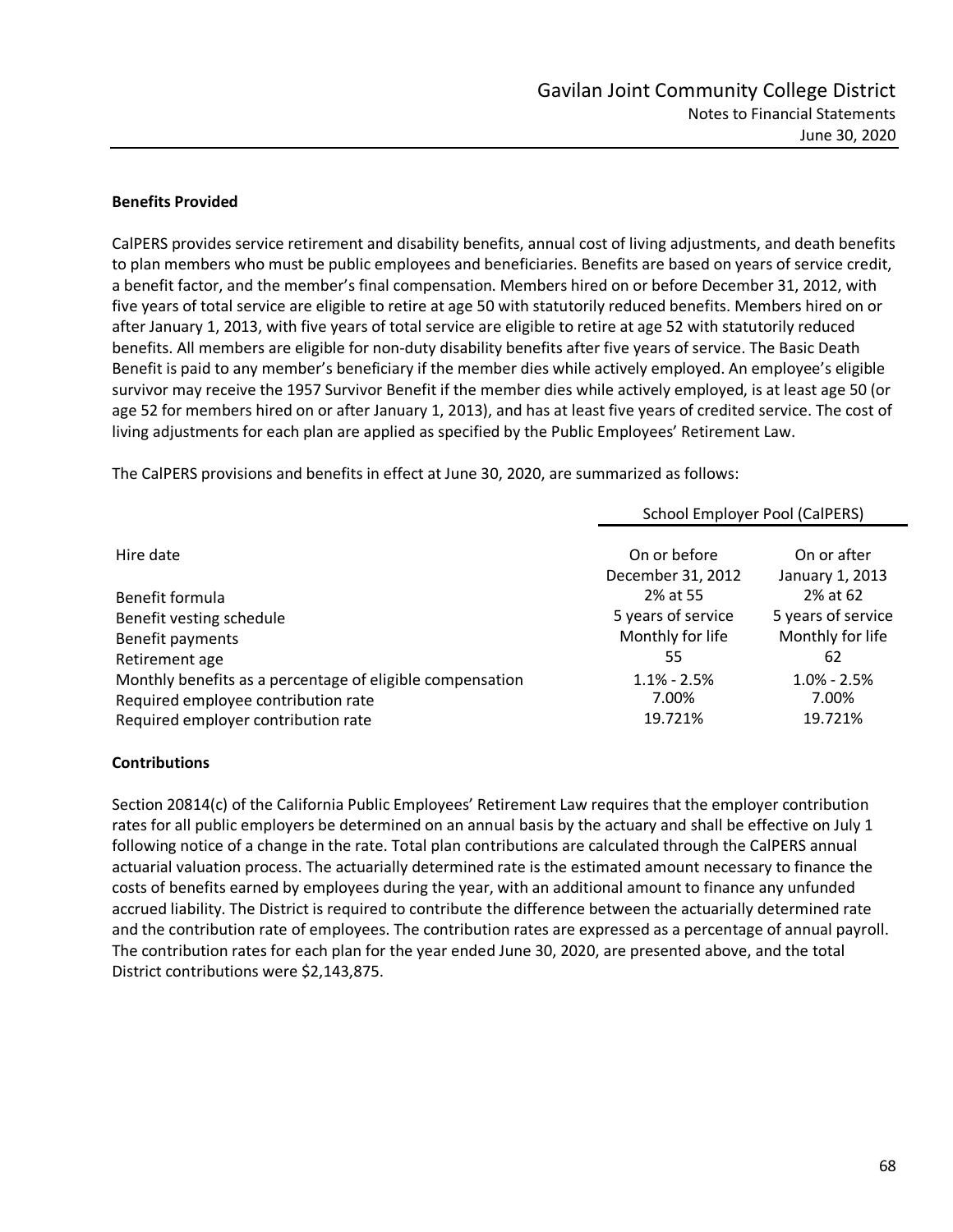# **Pension Liabilities, Pension Expense, Deferred Outflows of Resources, and Deferred Inflows of Resources Related to Pensions**

As of June 30, 2020, the District reported net pension liabilities for its proportionate share of the CalPERS net pension liability totaling \$23,008,658. The net pension liability was measured as of June 30, 2019. The District's proportion of the net pension liability was based on a projection of the District's long-term share of contributions to the pension plan relative to the projected contributions of all participating college districts, actuarially determined. The District's proportionate share for the measurement periods of June 30, 2019 and June 30, 2018, was 0.0789% and 0.0793%, respectively, resulting in a net decrease in the proportionate share of 0.0004%.

For the year ended June 30, 2020, the District recognized pension expense of \$4,187,554. At June 30, 2020, the District reported deferred outflows of resources and deferred inflows of resources related to pensions from the following sources:

|                                                            | Deferred Outflows<br>of Resources |           | Deferred Inflows<br>of Resources |         |
|------------------------------------------------------------|-----------------------------------|-----------|----------------------------------|---------|
|                                                            |                                   |           |                                  |         |
| Pension contributions subsequent to measurement date       |                                   | 2,143,875 | S                                |         |
| Change in proportion and differences between contributions |                                   |           |                                  |         |
| made and District's proportionate share of contributions   |                                   | 574.205   |                                  | 63,751  |
| Differences between projected and actual earnings on       |                                   |           |                                  |         |
| pension plan investments                                   |                                   |           |                                  | 213,411 |
| Differences between expected and actual experience in      |                                   |           |                                  |         |
| the measurement of the total pension liability             |                                   | 1,671,353 |                                  |         |
| Changes of assumptions                                     |                                   | 1,095,283 |                                  |         |
|                                                            |                                   |           |                                  |         |
| Total                                                      |                                   | 5,484,716 |                                  | 277,162 |

The deferred outflow of resources related to pensions resulting from District contributions subsequent to the measurement date will be recognized as a reduction of the net pension liability in the subsequent fiscal year.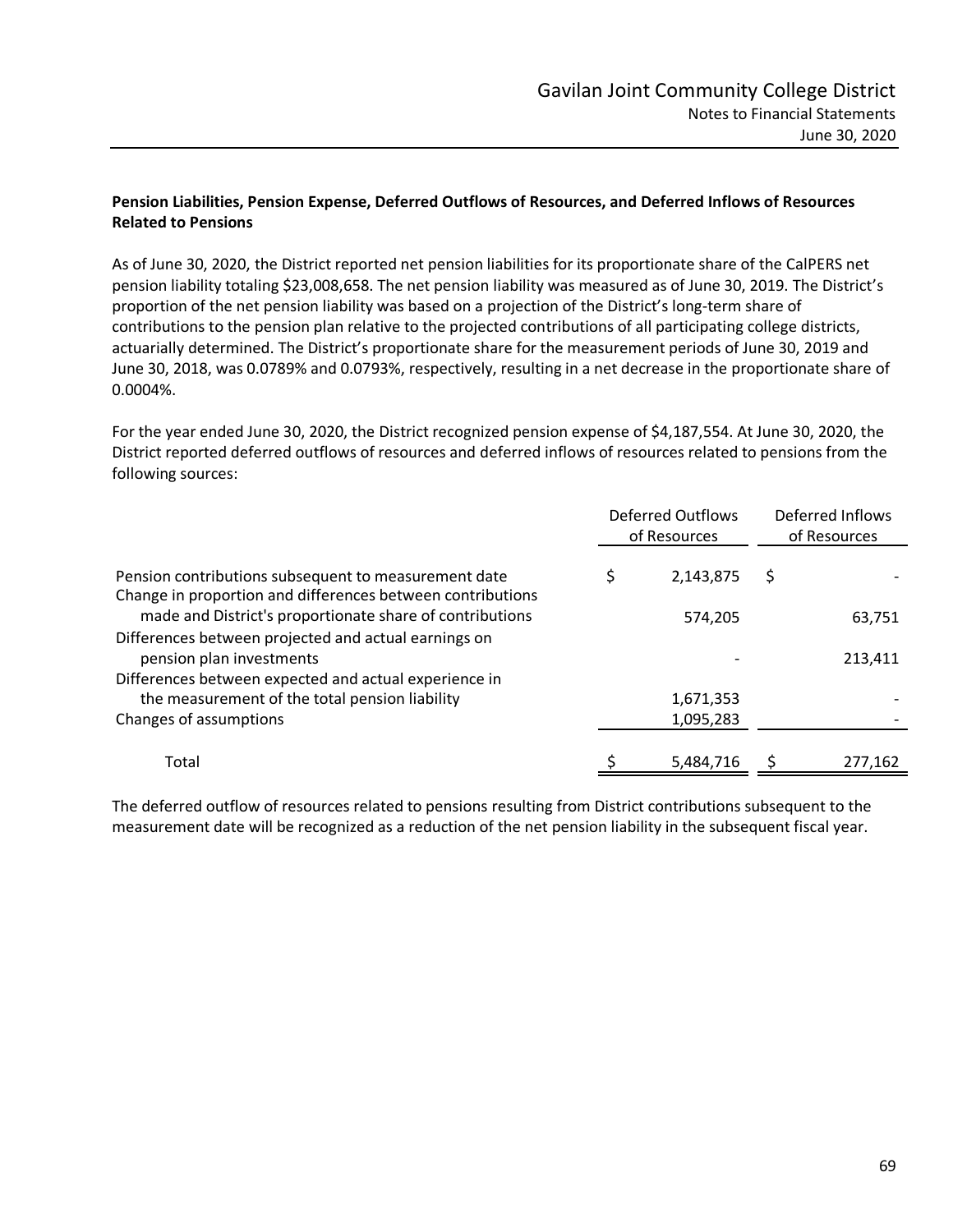The deferred outflows/(inflows) of resources related to the difference between projected and actual earnings on pension plan investments will be amortized over a closed five-year period and will be recognized in pension expense as follows:

| Year Ended<br>June 30,       | Deferred<br>Outflows/(Inflows)<br>of Resources     |
|------------------------------|----------------------------------------------------|
| 2021<br>2022<br>2023<br>2024 | \$<br>210,658<br>(420, 785)<br>(63, 764)<br>60,480 |
| Total                        | \$<br>(213, 411)                                   |

The deferred outflows/(inflows) of resources related to the change in proportion and differences between contributions made and District's proportionate share of contributions, differences between expected and actual experience in the measurement of the total pension liability, and changes of assumptions will be amortized over the Expected Average Remaining Service Life (EARSL) of all members that are provided benefits (active, inactive, and retirees) as of the beginning of the measurement period. The EARSL for the measurement period is 4.1 years and will be recognized in pension expense as follows:

| Year Ended<br>June 30, | Deferred<br>Outflows/(Inflows)<br>of Resources |                      |  |  |  |  |
|------------------------|------------------------------------------------|----------------------|--|--|--|--|
| 2021<br>2022           | \$                                             | 2,013,016<br>990,415 |  |  |  |  |
| 2023<br>2024           |                                                | 248,780<br>24,879    |  |  |  |  |
| Total                  | Ś                                              | 3,277,090            |  |  |  |  |
|                        |                                                |                      |  |  |  |  |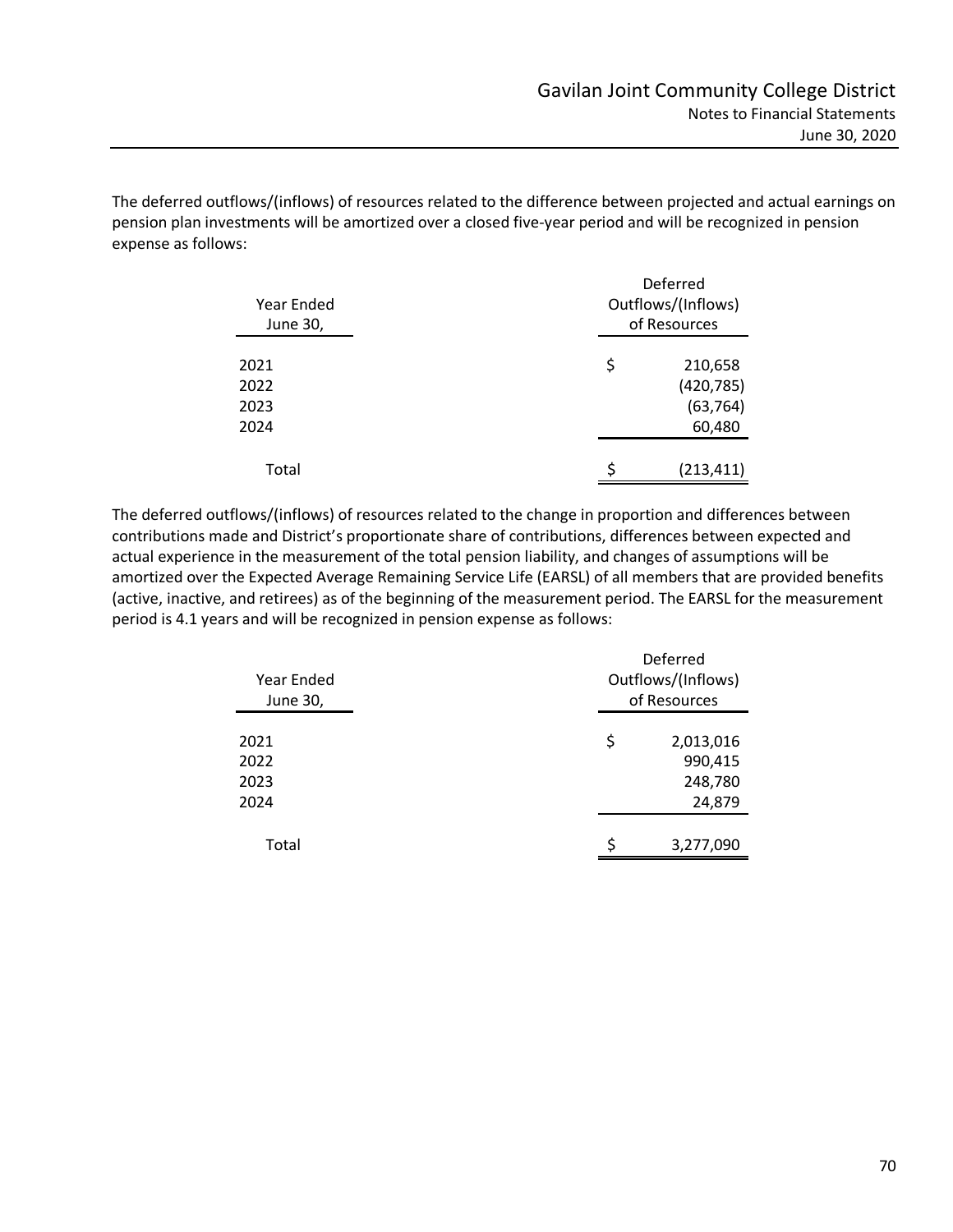#### **Actuarial Methods and Assumptions**

Total pension liability for the SEP was determined by applying updated procedures to the financial reporting actuarial valuation as of June 30, 2018, and rolling forward the total pension liability to June 30, 2019. The financial reporting actuarial valuation as of June 30, 2018, used the following methods and assumptions, applied to all prior periods included in the measurement:

| Valuation date            | June 30, 2018                      |
|---------------------------|------------------------------------|
| Measurement date          | June 30, 2019                      |
| Experience study          | July 1, 1997 through June 30, 2015 |
| Actuarial cost method     | Entry age normal                   |
| Discount rate             | 7.15%                              |
| Investment rate of return | 7.15%                              |
| Consumer price inflation  | 2.50%                              |
| Wage growth               | Varies by entry age and services   |

The mortality table used was developed based on CalPERS-specific data. The table includes 15 years of mortality improvements using Society of Actuaries 90 percent of Scale MP-2016.

In determining the long-term expected rate of return, CalPERS took into account both short-term and long-term market return expectations, as well as the expected pension fund cash flows. Using historical returns of all the funds' asset classes, expected compound returns were calculated over the short-term (first ten years) and the long-term (11+ years) using a building-block approach. Using the expected nominal returns for both short-term and long-term, the present value of benefits was calculated for each fund. The expected rate of return was set by calculating the rounded single equivalent expected return that arrived at the same present value of benefits for cash flows as the one calculated using both short-term and long-term returns. The expected rate of return was then set equal to the single equivalent rate calculated above and adjusted to account for assumed administrative expenses. The target asset allocation and best estimates of arithmetic real rates of return for each major asset class are summarized in the following table:

| <b>Asset Class</b> | <b>Assumed Asset</b><br>Allocation | Long-Term<br><b>Expected Real</b><br>Rate of Return |
|--------------------|------------------------------------|-----------------------------------------------------|
| Global equity      | 50%                                | 5.98%                                               |
| Fixed income       | 28%                                | 2.62%                                               |
| Inflation assets   | 0%                                 | 1.81%                                               |
| Private equity     | 8%                                 | 7.23%                                               |
| Real assets        | 13%                                | 4.93%                                               |
| Liquidity          | 1%                                 | $-0.92%$                                            |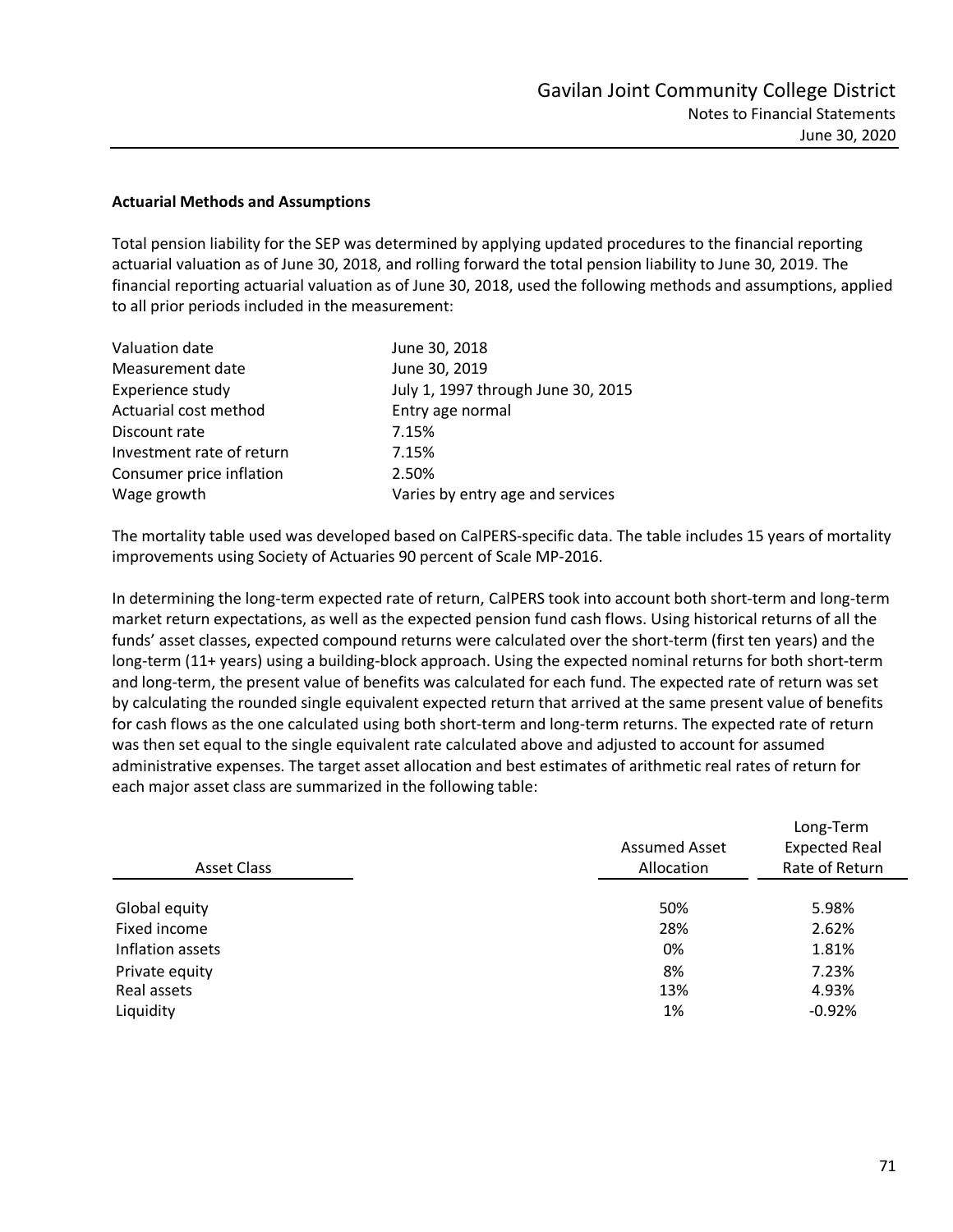## **Discount Rate**

The discount rate used to measure the total pension liability was 7.15%. The projection of cash flows used to determine the discount rate assumed the contributions from plan members and employers will be made at statutory contribution rates. Based on these assumptions, the School Employer Pool fiduciary net position was projected to be available to make all projected future benefit payments to current plan members. Therefore, the long-term assumed investment rate of return was applied to all periods of projected benefit payments to determine total pension liability.

The following presents the District's proportionate share of the net pension liability calculated using the current discount rate, as well as what the net pension liability would be if it were calculated using a discount rate that is one percent lower or higher than the current rate:

| Discount Rate                                                               |   | <b>Net Pension</b><br>Liability        |
|-----------------------------------------------------------------------------|---|----------------------------------------|
| 1% decrease (6.15%)<br>Current discount rate (7.15%)<br>1% increase (8.15%) | S | 33,165,468<br>23,008,658<br>14,582,883 |

## **On Behalf Payments**

The State of California makes contributions to CalSTRS on behalf of the District. These payments consist of state General Fund contributions to CalSTRS for the fiscal year ended June 30, 2020, in the amount of \$1,345,809 (10.328% of annual payroll). Contributions are no longer appropriated in the annual Budget Act for the legislatively mandated benefits to CalPERS. Therefore, there is no on behalf contribution rate for CalPERS. Under accounting principles generally accepted in the United States of America, these amounts are to be reported as revenues and expenditures. Accordingly, these amounts have been recorded in these financial statements.

Senate Bill 90 (Chapter 33, Statutes of 2019), which was signed by the Governor on June 27, 2019, appropriated for an additional 2019-2020 contribution on behalf of school employers of \$1.1 billion for CalSTRS. A proportionate share of these contributions has been recorded in these financial statements.

## **Note 15 - Commitments and Contingencies**

#### **Grants**

The District receives financial assistance from federal and state agencies in the form of grants. The disbursement of funds received under these programs generally requires compliance with terms and conditions specified in the grant agreements and is subject to audit by the grantor agencies. Any disallowed claims resulting from such audits could become a liability of the District. However, in the opinion of management, any such disallowed claims will not have a material adverse effect on the overall financial position of the District at June 30, 2020.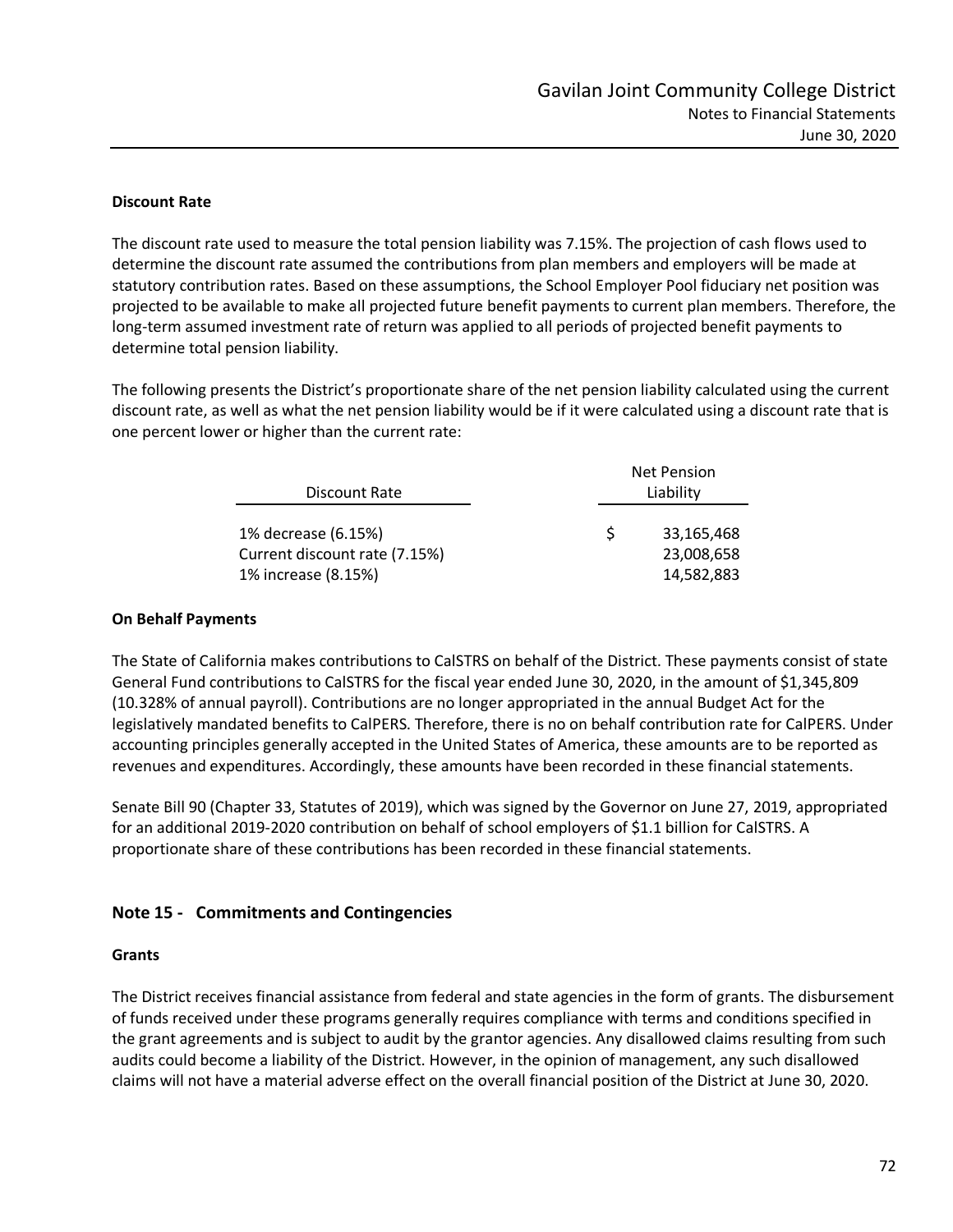#### **Litigation**

The District is involved in various litigation arising from the normal course of business. In the opinion of management and legal counsel, the disposition of all litigation pending is not expected to have a material adverse effect on the overall financial position of the District at June 30, 2020.

#### **Construction Commitments**

As of June 30, 2020, the District had the following commitments with respect to the unfinished capital projects:

| Capital Project                                                                                                  | Remaining<br>Construction<br>Commitment     | Expected<br>Date of<br>Completion |
|------------------------------------------------------------------------------------------------------------------|---------------------------------------------|-----------------------------------|
| San Benito County Campus<br>Site Improvement, Security and Infrastructure<br>Library and Student Resource Center | 59,023,357<br>S<br>38,184,222<br>50,455,725 | 05/31/24<br>07/12/21<br>06/18/25  |
|                                                                                                                  | \$147,663,304                               |                                   |

The projects are funded through a combination of general obligation bonds and capital project apportionments from the California State Chancellor's Office.

## **Note 16 - Restatement of the Prior Year Net Position**

The District's beginning net position has been restated as of July 1, 2019.

The District restated the beginning net position as of July 1, 2019 to correct material misstatements in the accounts receivable, capital asset and accounts payable balances.

| <b>Primary Government</b>                         |                 |
|---------------------------------------------------|-----------------|
| Net Position - Beginning                          | \$ (14,003,089) |
| Restatement of the District's net position due to |                 |
| correction of material misstatements in the       |                 |
| previously issued financial statements:           |                 |
| Overstatement prepaid expenditures                | (126, 191)      |
| Overstatement accounts receivable                 | (385, 395)      |
| Overstatement of capital assets                   | (4,319,505)     |
| Overstatement of accounts payable                 | 1,149,192       |
|                                                   |                 |
| Net Position - Beginning, as Restated             | (17,684,988)    |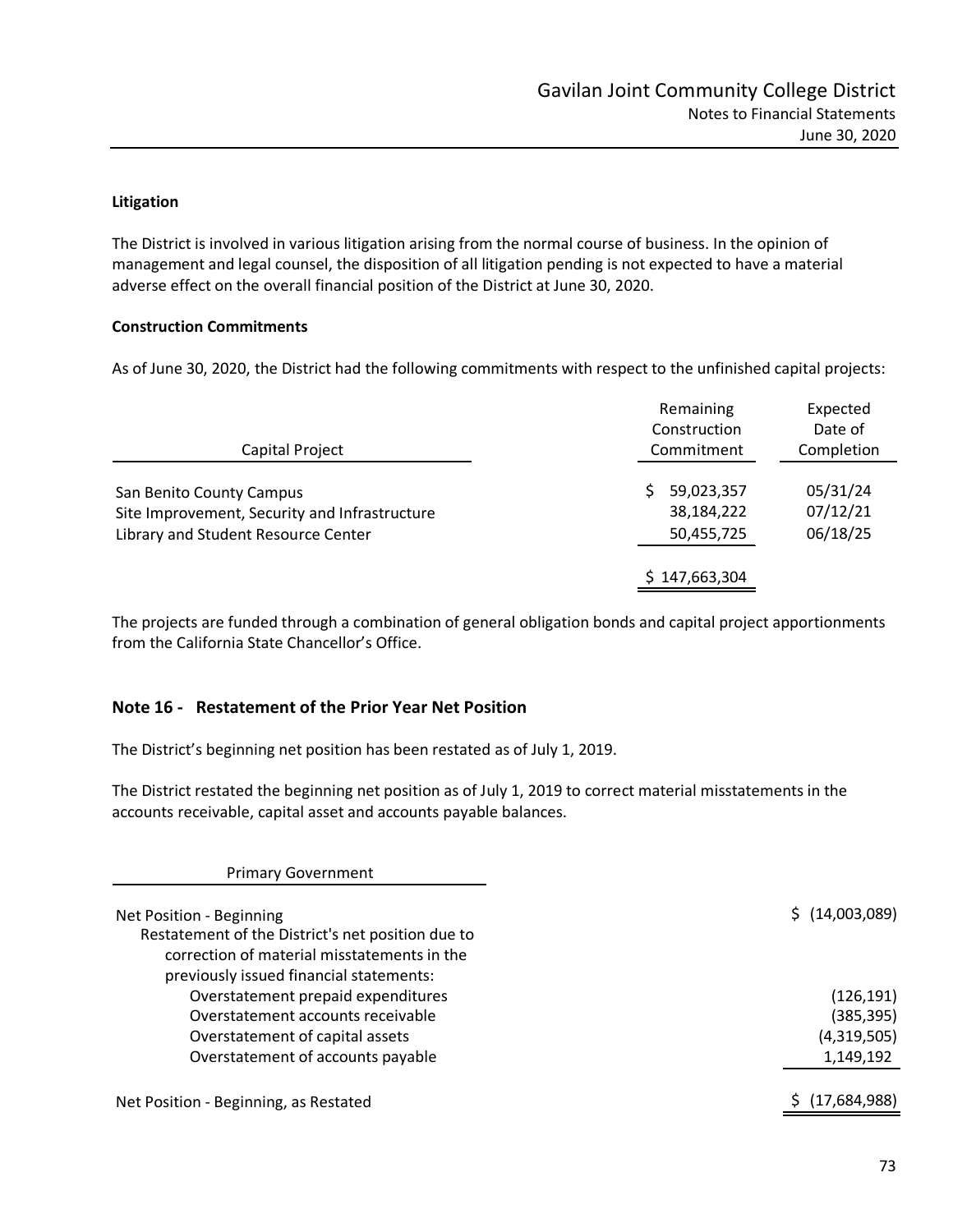These restatements also resulted in the change in net position from the 2018-2019 fiscal year from \$(7,893,261) to \$(11,575,160).

## **Note 17 - Subsequent Events**

Subsequent to year-end, the District has been negatively impacted by the effects of the world-wide coronavirus pandemic. The District is closely monitoring its operations, liquidity, and capital resources and is actively working to minimize the current and future impact of this unprecedented situation. As of the issuance date of these financial statements, the full impact to the District's financial position is not known beyond increased cash flow monitoring due to state apportionment deferrals.

The District issued \$6,415,000 of Tax and Revenue Anticipation Notes dated July 28, 2020. The notes mature on June 30, 2021, and yield 0.34% interest. The notes were sold to supplement cash flows. The District will be responsible for making periodic repayments to the trustee during the term of the TRAN.

On October 1, 2020, the District issued the 2018 General Obligation Bonds Series B and B-1 for \$40,000,000 and \$65,000,000, respectively. The proceeds of the Series B and B-1 bonds will be used to finance the acquisition, construction, modernization, and equipping of District sites and facilities, prepay the California Community College Financing Authority Lease Revenue Bonds, Series 2016A maturing on and after June 1, 2022, and to pay for the costs of issuing the Series B-1 Bonds. The Series B bonds will be repaid by the District through August 1, 2050, with semi-annual interest payments at rates between 2.55% to 4.00%. The Series B-1 bonds will be repaid by the District through August 1, 2050, with semi-annual interest payments at rates between 0.427% to 4.00%.

On October 1, 2020, the District issued the General Obligation Refunding Bonds 2020 for \$15,000,000. The proceeds of the bonds will be used to provide for the advance refund a portion of the District's outstanding 2012 General Obligation Refunding bonds, advance refund a portion of the District's outstanding 2012 General Obligation Refunding Bonds, Series B, and pay for the costs of issuing the 2020 Refunding bonds. The bonds will be repaid by the District through August 1, 2028, with semi-annual interest payments at rates between 0.407% to 1.826%.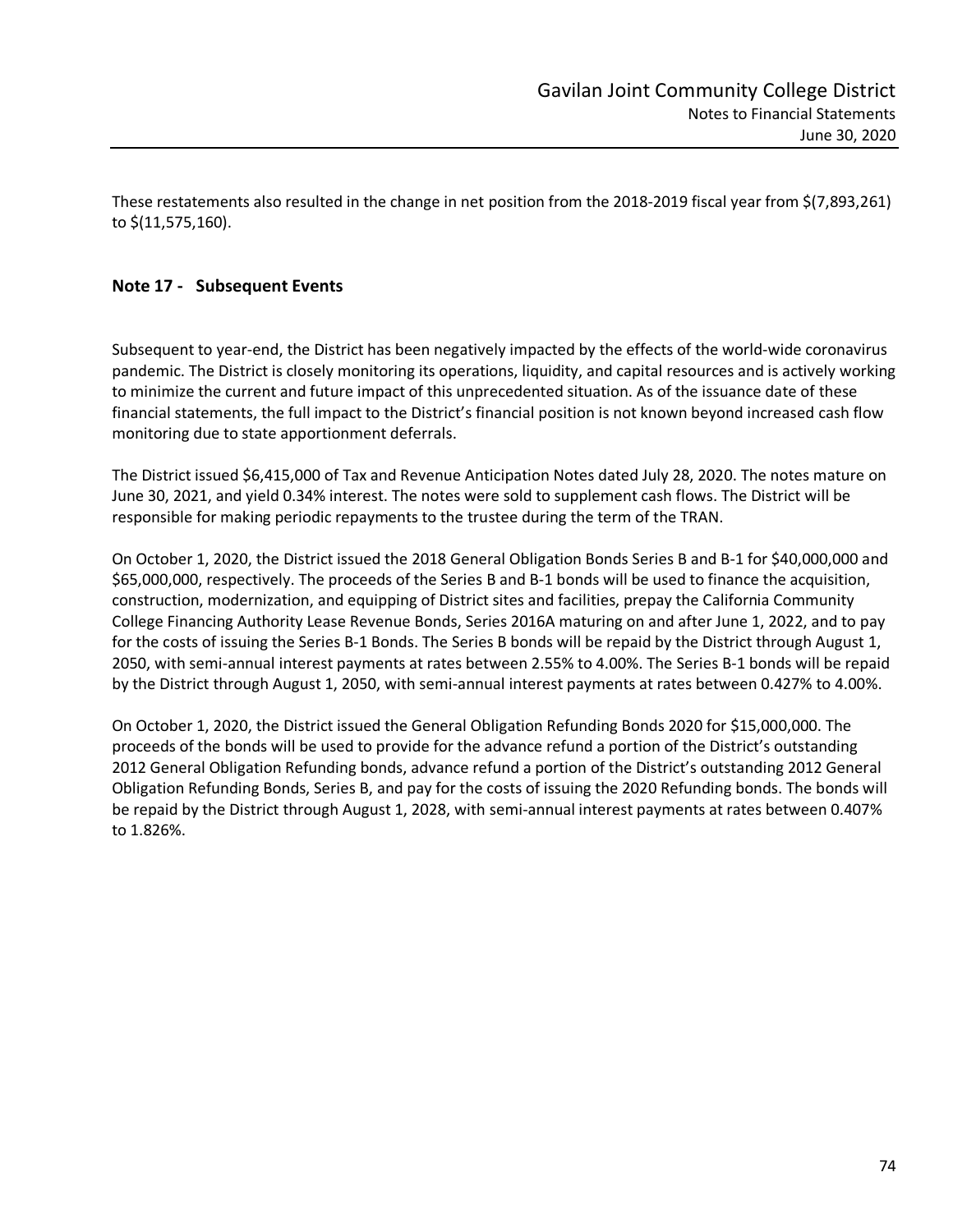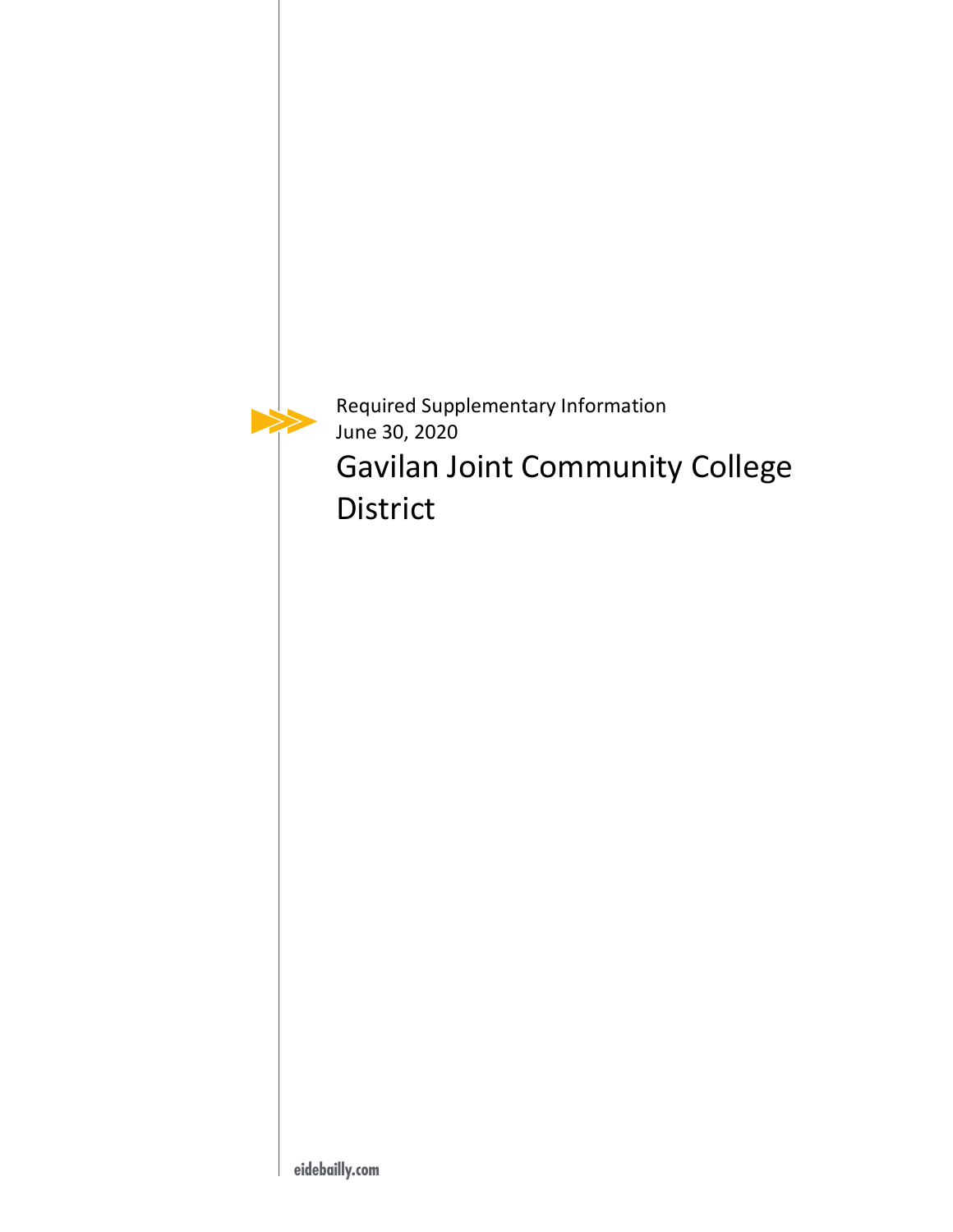## Gavilan Joint Community College District

Schedule of Changes in the District's Net OPEB Liability and Related Ratios

Year Ended June 30, 2020

|                                                    | 2020            | 2019            | 2018 |               |
|----------------------------------------------------|-----------------|-----------------|------|---------------|
| <b>Total OPEB Liability</b>                        |                 |                 |      |               |
| Service cost                                       | \$<br>369,880   | \$<br>341,288   | \$   | 321,697       |
| Interest                                           | 654,615         | 674,127         |      | 629,553       |
| Changes of benefit terms                           |                 | (579, 293)      |      |               |
| Differences between expected and actual experience | (388, 289)      | (145, 333)      |      |               |
| Changes of assumptions                             |                 | 164,035         |      |               |
| Benefit payments                                   | (857, 708)      | (681, 101)      |      | (624, 011)    |
| Net changes in total OPEB liability                | (221, 502)      | (226, 277)      |      | 327,239       |
| <b>Total OPEB liability - beginning</b>            | 9,403,370       | 9,629,647       |      | 8,983,917     |
|                                                    |                 |                 |      |               |
| Total OPEB liability - ending (a)                  | \$<br>9,181,868 | \$<br>9,403,370 | \$   | 9,311,156     |
| Plan Fiduciary Net Position                        |                 |                 |      |               |
| Contributions - employer                           | \$<br>857,708   | \$<br>101,139   | \$   | 1,147,044     |
| Net investment income                              | 285,515         | 437,321         |      | 618,236       |
| Benefit payments                                   | (857,708)       | (2,701,139)     |      | (624, 011)    |
| Administrative expense                             | (9, 448)        | (5,867)         |      |               |
| Net change in plan fiduciary net position          | 276,067         | (2, 168, 546)   |      | 1,141,269     |
| Plan fiduciary net position - beginning            | 6,356,378       | 8,524,924       |      | 6,328,859     |
| Plan fiduciary net position - ending (b)           | 6,632,445       | \$<br>6,356,378 | \$   | 7,470,128     |
| District's net OPEB liability - ending (a) - (b)   | 2,549,423       | \$<br>3,046,992 | \$   | 1,841,028     |
| Plan fiduciary net position as a percentage        |                 |                 |      |               |
| of the total OPEB liability                        | 72.23%          | 67.60%          |      | 80.23%        |
| Covered-employee payroll                           | 18,533,812      | 17,993,992      |      | 16,532,000    |
| District's net OPEB liability as a percentage of   |                 |                 |      |               |
| covered-employee payroll                           | 13.76%          | 16.93%          |      | 11.14%        |
|                                                    |                 |                 |      |               |
| Measurement date                                   | June 30, 2020   | June 30, 2019*  |      | June 30, 2017 |

\* An actuarial determination of the total OPEB liability with a measurement period ending on June 30, 2018 was not prepared. Therefore, the beginning balances for fiscal year 2019 does not agree to the ending balances for fiscal year 2018.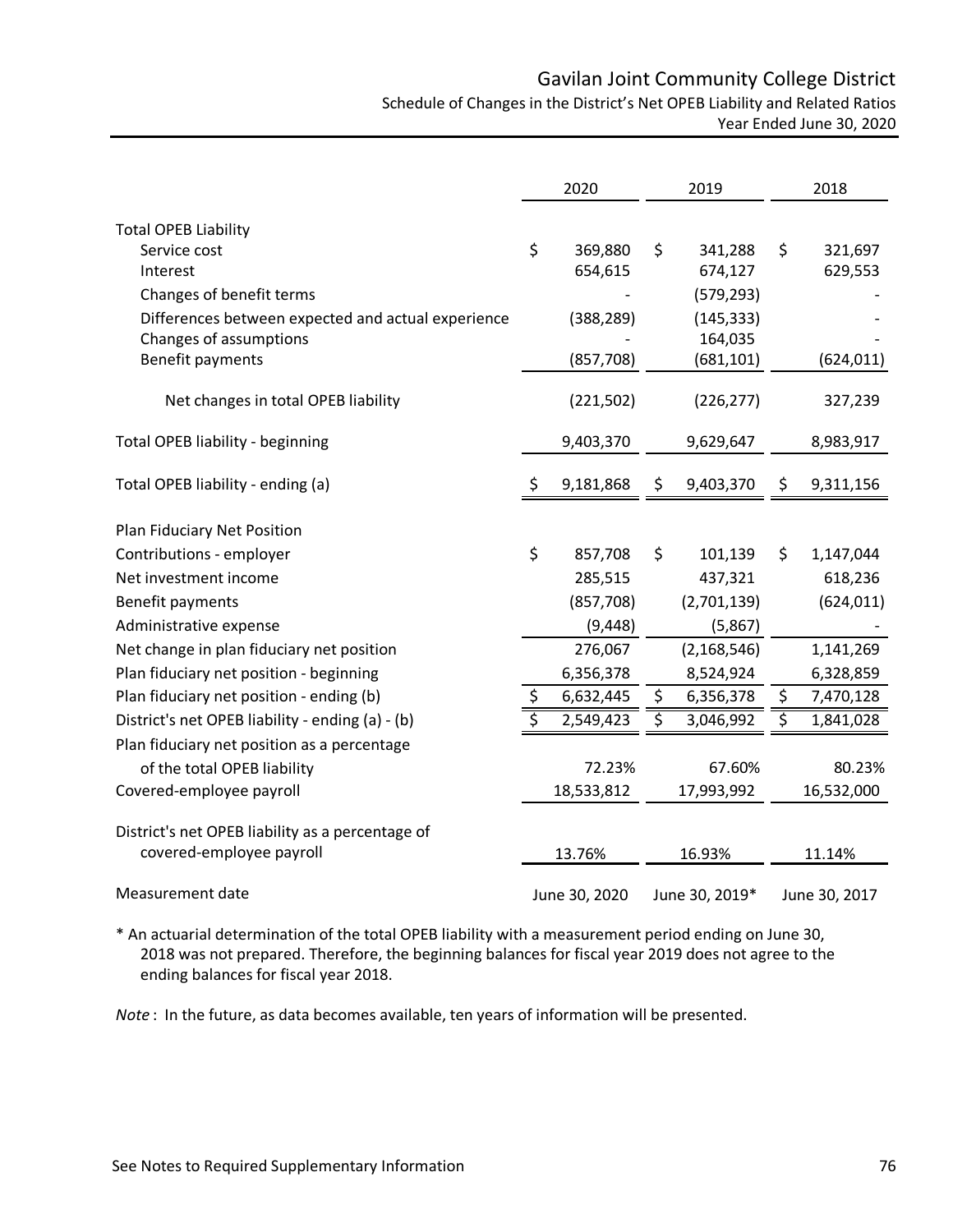## Gavilan Joint Community College District

Schedule of the District's Proportionate Share of the Net OPEB Liability – MPP Program

Year Ended June 30, 2020

|                                                                                                     |                                      | 2020             |    | 2019             |                  | 2018             |  |
|-----------------------------------------------------------------------------------------------------|--------------------------------------|------------------|----|------------------|------------------|------------------|--|
| District's proportion of the net OPEB liability                                                     |                                      | 0.0463%          |    | 0.0459%          |                  | 0.0434%          |  |
| District's proportionate share of the net OPEB liability                                            |                                      | 172,261          | \$ | 175,533          |                  | 191,880          |  |
| District's covered payroll                                                                          | N/A <sup>1</sup><br>N/A <sup>1</sup> |                  |    |                  | N/A <sup>1</sup> |                  |  |
| District's proportionate share of the net OPEB liability as a<br>percentage of it's covered payroll |                                      | N/A <sup>1</sup> |    | N/A <sup>1</sup> |                  | N/A <sup>1</sup> |  |
| Plan fiduciary net position as a percentage of the<br>total OPEB liability                          |                                      | $-0.08%$         |    | $-0.40%$         |                  | 0.01%            |  |
| Measurement date                                                                                    |                                      | June 30, 2019    |    | June 30, 2018    |                  | June 30, 2017    |  |

 $1$ As of June 30, 2012, active members are no longer eligible for future enrollment in the MPP Program; therefore, the covered payroll disclosure is not applicable.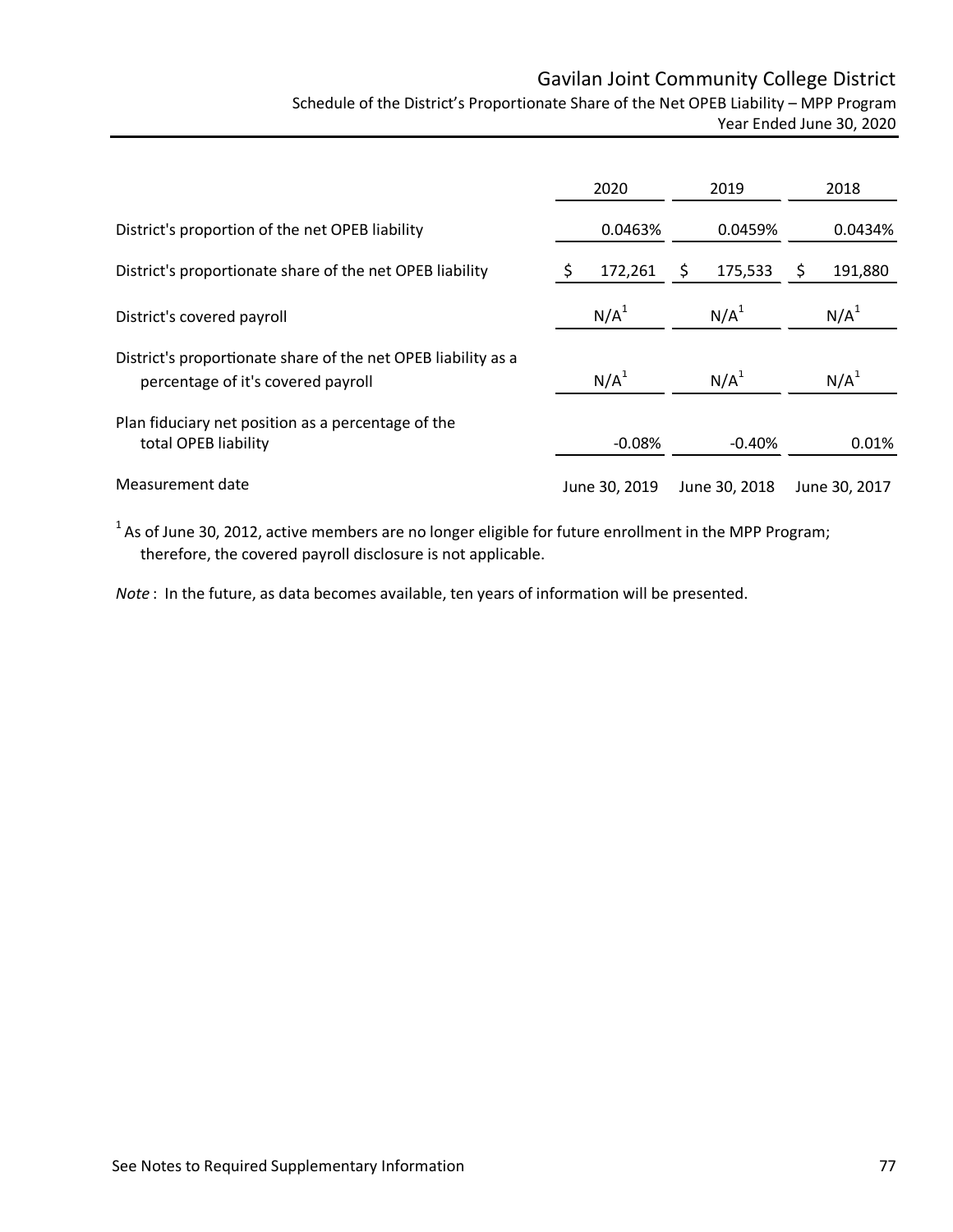## Gavilan Joint Community College District Schedule of the District's Proportionate Share of the Net Pension Liability Year Ended June 30, 2020

20200 2019 2018 2017 2016 2015 **CalSTRS**District's proportion of the net pension liability 0.0261%  $\frac{\%}{\mathrm{m}}$  0.0255% 0.0240% 0.0240% 0.0240% 0.0250% 0.0250% District's proportionate share of the net pension liability  $\lesssim 23,616,411$  \$ 23,895,820 \$ 22,195,200 \$ 19,411,440 \$ 16,157,760 \$ 14,609,250 State's proportionate share of the net pension liabilityassociated with the District 12,884,329<u>9 13,444,491 13,119,823 10,881,561 8,702,245 8,896,441 and Base and Base and Base and Base and Base and</u> Total36,500,740 \$ 37,340,311 36,500,740 \$ 37,340,311 \$ 35,315,023 \$ 30,293,001 \$ 24,860,005 \$ 23,505,691 District's covered payroll \$ 15,101,0699 \$ 13,933,853 \$ 12,811,971 \$ 12,011,603 \$ 11,430,158 \$ 7,708,655 District's proportionate share of the net pension liabilityas a percentage of its covered payroll 156.39% 171.49% 173.24% 161.61% 141.36% 189.52% Plan fiduciary net position as a percentage of thetotal pension liabilityy 73% 71% 69% 70% 74% 77% Measurement date June 30, 2019 June 30, 2018 June 30, 2017 June 30, 2016 June 30, 2015 June 30, 2015 **CalPERS**District's proportion of the net pension liability 0.0789% 0.0793% 0.0690% 0.0704% 0.0729% 0.0726% District's proportionate share of the net pension liability  $\lesssim 23,008,658$ 8 \$ 21,138,544 \$ 16,479,490 \$ 13,904,044 \$ 10,745,532 \$ 8,241,868 District's covered payroll \$ 10,872,9933 \$ 10,380,227 \$ 8,756,034 \$ 8,487,347 \$ 8,155,186 \$ 6,798,379 District's proportionate share of the net pension liabilityas a percentage of its covered payroll 211.61% $\frac{\%}{\mathrm{203.64\%}}$  203.64% 2008.21% 163.82% 163.82% 131.76% 121.23% Plan fiduciary net position as a percentage of thetotal pension liabilityy 70% 71% 72% 74% 79% 83% Measurement date June 30, 2019June 30, 2018 June 30, 2017 June 30, 2016 June 30, 2015 June 30, 2015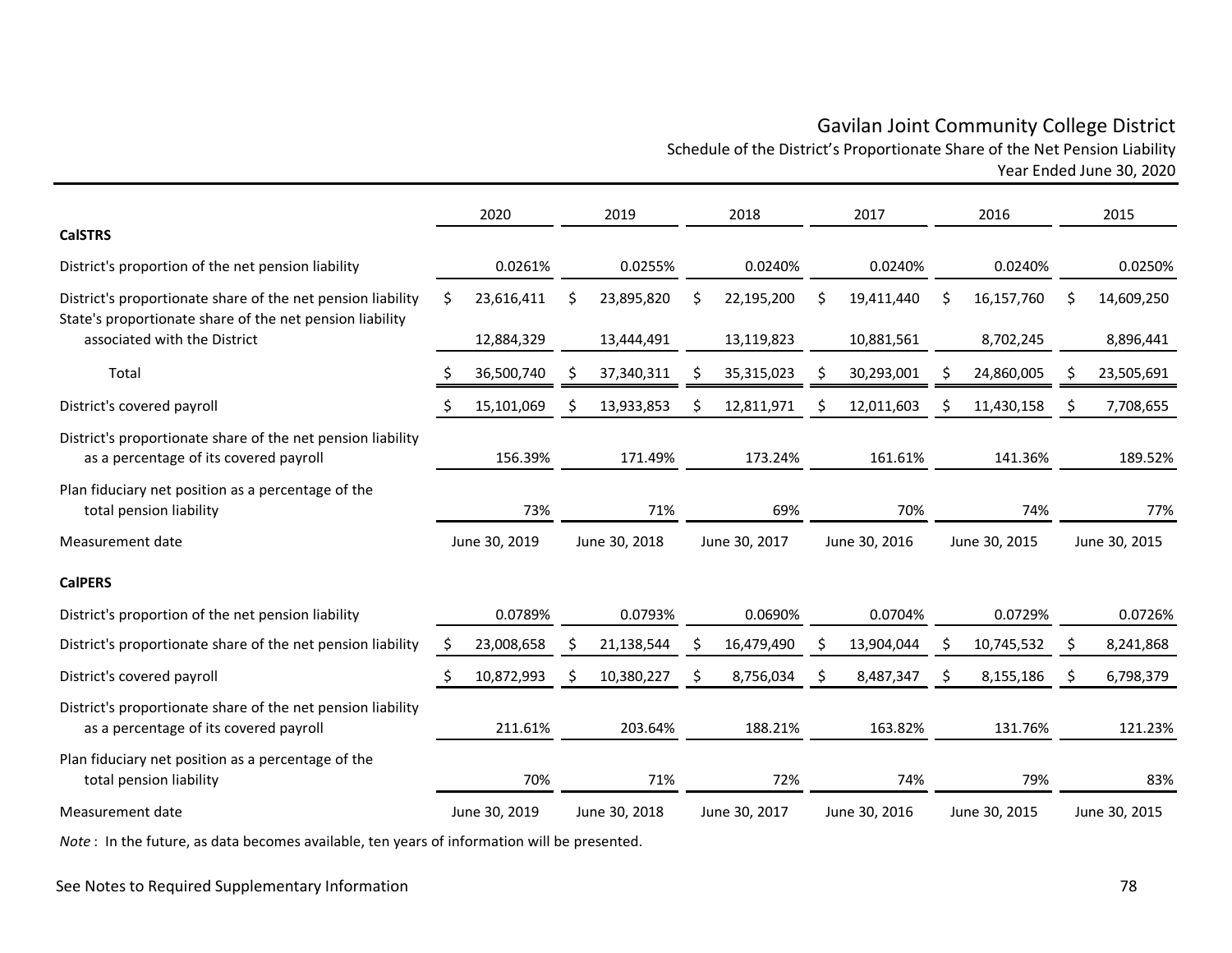## Gavilan Joint Community College District Schedule of the District Contributions Year Ended June 30, 2020

|                                                                         |     | 2020       |     | 2019       |    | 2018       |     | 2017       | 2016             |     | 2015       |
|-------------------------------------------------------------------------|-----|------------|-----|------------|----|------------|-----|------------|------------------|-----|------------|
| <b>CalSTRS</b>                                                          |     |            |     |            |    |            |     |            |                  |     |            |
| Contractually required contribution                                     | \$. | 2,224,844  | Ŝ.  | 2,458,454  | S. | 2,010,655  | S.  | 1,611,746  | \$<br>1,288,845  | S   | 1,014,998  |
| Contributions in relation to the contractually<br>required contribution |     | 2,224,844  |     | 2,458,454  |    | 2,010,655  |     | 1,611,746  | 1,288,845        |     | 1,014,998  |
| Contribution deficiency (excess)                                        |     |            | \$  |            |    |            |     |            |                  |     |            |
| District's covered payroll                                              | S   | 13,010,784 | \$. | 15,101,069 | S. | 13,933,853 | \$. | 12,811,971 | \$<br>12,011,603 | \$. | 11,430,158 |
| Contributions as a percentage of<br>covered payroll                     |     | 17.10%     |     | 16.28%     |    | 14.43%     |     | 12.58%     | 10.73%           |     | 8.88%      |
| <b>CalPERS</b>                                                          |     |            |     |            |    |            |     |            |                  |     |            |
| Contractually required contribution                                     | \$  | 2,143,875  | \$  | 1,963,880  | \$ | 1,612,153  | \$. | 1,216,038  | \$<br>1,005,496  | \$  | 959,947    |
| Contributions in relation to the contractually<br>required contribution |     | 2,143,875  |     | 1,963,880  |    | 1,612,153  |     | 1,216,038  | 1,005,496        |     | 959,947    |
| Contribution deficiency (excess)                                        |     |            |     |            |    |            |     |            |                  |     |            |
| District's covered payroll                                              |     | 10,871,026 | Ŝ.  | 10,872,993 | S. | 10,380,227 | \$  | 8,756,034  | \$<br>8,487,347  | Ŝ.  | 8,155,186  |
| Contributions as a percentage of<br>covered payroll                     |     | 19.721%    |     | 18.062%    |    | 15.531%    |     | 13.888%    | 11.847%          |     | 11.771%    |
|                                                                         |     |            |     |            |    |            |     |            |                  |     |            |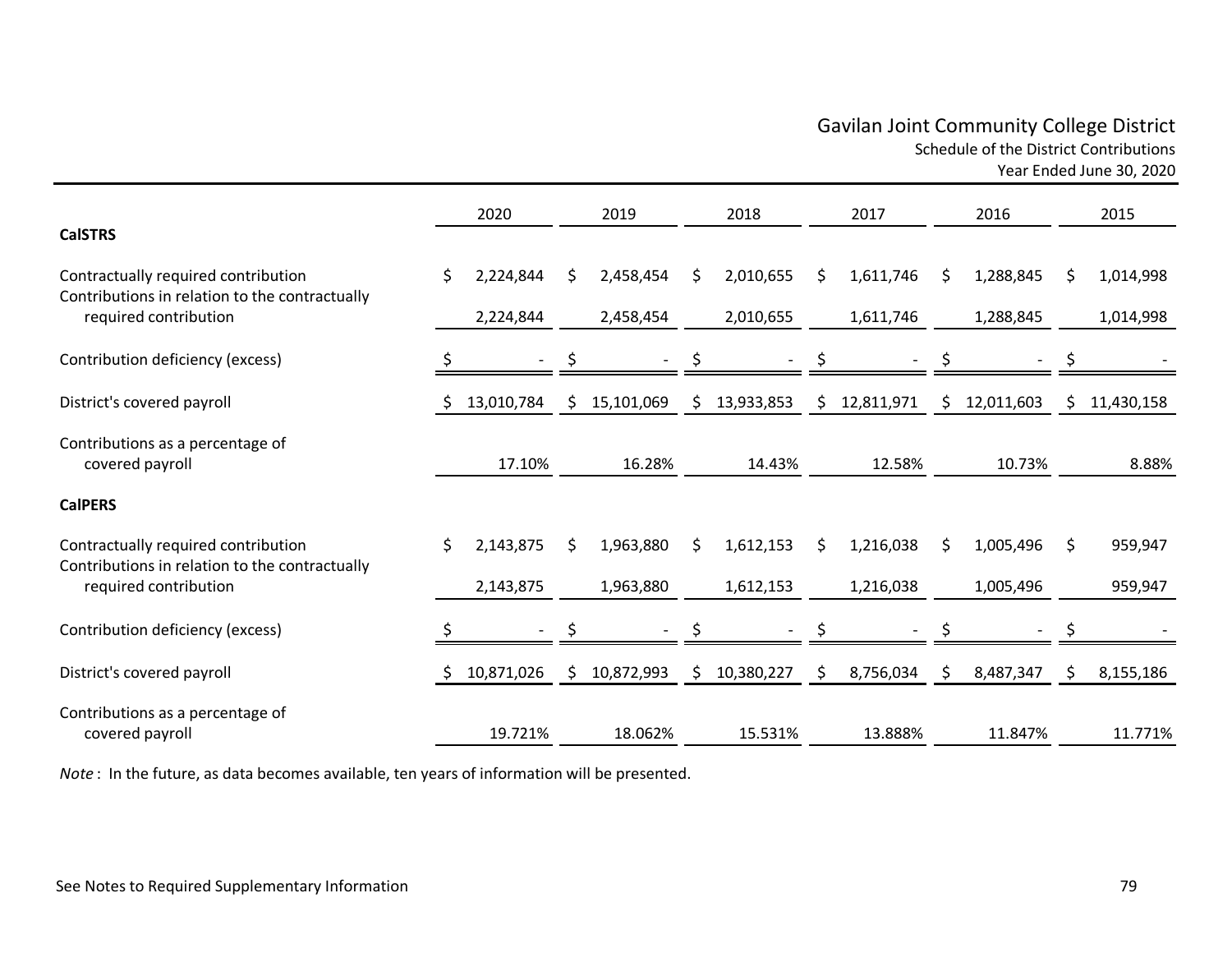#### **Note 1 - Purpose of Schedules**

#### **Schedule of Changes in the District's Net OPEB Liability and Related Ratios**

This schedule presents information on the District's changes in the net OPEB liability, including beginning and ending balances, the Plan's fiduciary net position, and the net OPEB liability. In the future, as data becomes available, ten years of information will be presented.

*Changes in Benefit Terms* - There were no changes in the benefit terms since the previous valuation.

*Changes of Assumptions* – There were no changes of assumptions since the previous valuation.

#### **Schedule of OPEB Investment Returns**

This schedule presents information on the annual money-weighted rate of return on OPEB plan investments. In future years, as data becomes available, ten years of information will be presented.

#### **Schedule of the District's Proportionate Share of the Net OPEB Liability - MPP Program**

This schedule presents information on the District's proportionate share of the net OPEB Liability - MPP Program and the Plans' fiduciary net position. In the future, as data becomes available, ten years of information will be presented.

*Changes in Benefit Terms* - There were no changes in the benefit terms since the previous valuation.

*Changes of Assumptions* - The plan rate of investment return assumption was changed from 3.87% to 3.50% since the previous valuation.

#### **Schedule of the District's Proportionate Share of the Net Pension Liability**

This schedule presents information on the District's proportionate share of the net pension liability (NPL), the Plans' fiduciary net positions and, when applicable, the state's proportionate share of the NPL associated with the District. In the future, as data becomes available, ten years of information will be presented.

*Changes in Benefit Terms* - There were no changes in benefit terms since the previous valuations for both CalSTRS and CalPERS.

*Changes of Assumptions* - There were no changes in economic assumptions since the previous valuations for both CalSTRS and CalPERS.

#### **Schedule of District Contributions**

This schedule presents information on the District's required contribution, the amounts actually contributed, and any excess or deficiency related to the required contribution. In the future, as data becomes available, ten years of information will be presented.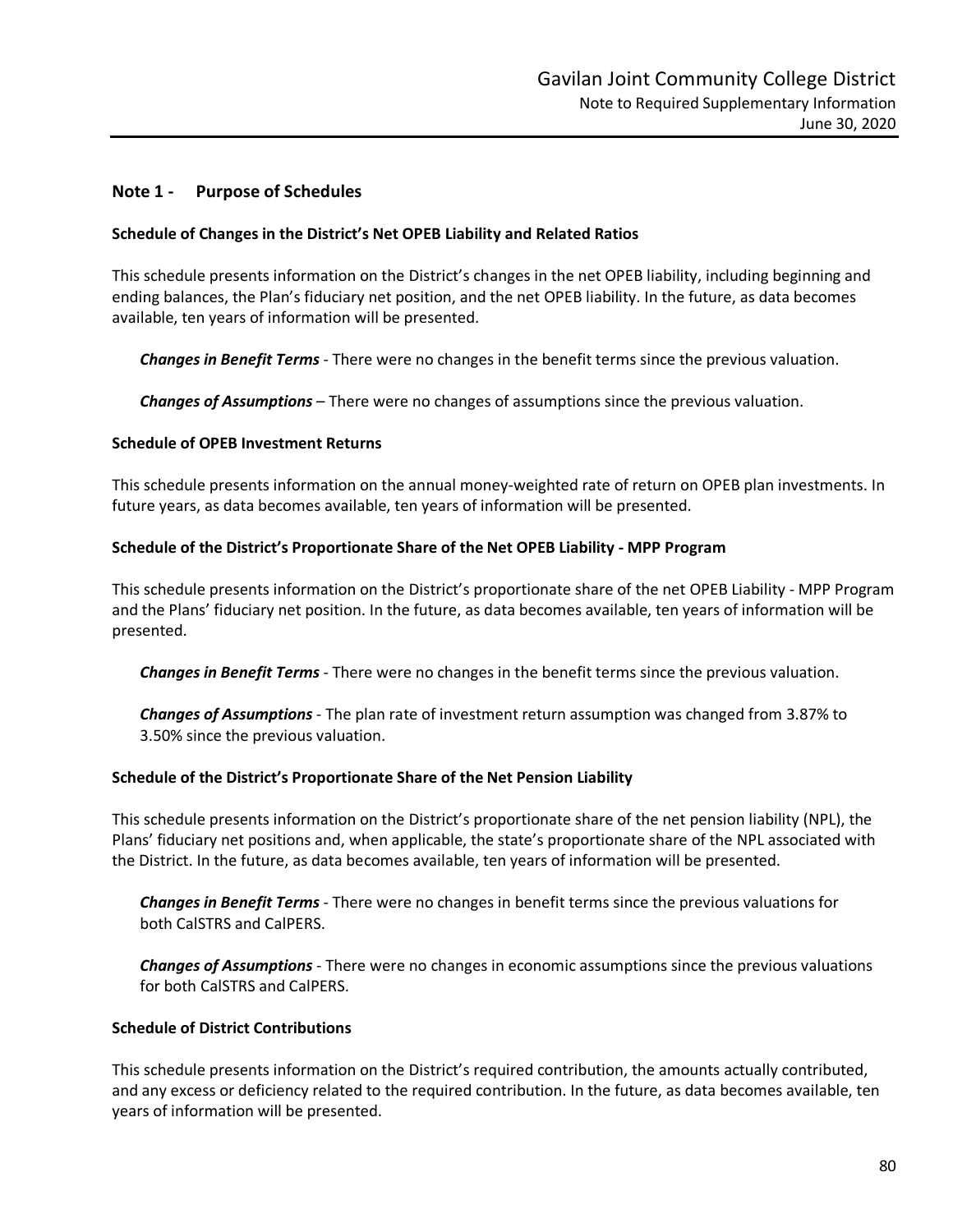Supplementary Information June 30, 2020 Gavilan Joint Community College **District** 

 $\blacktriangleright$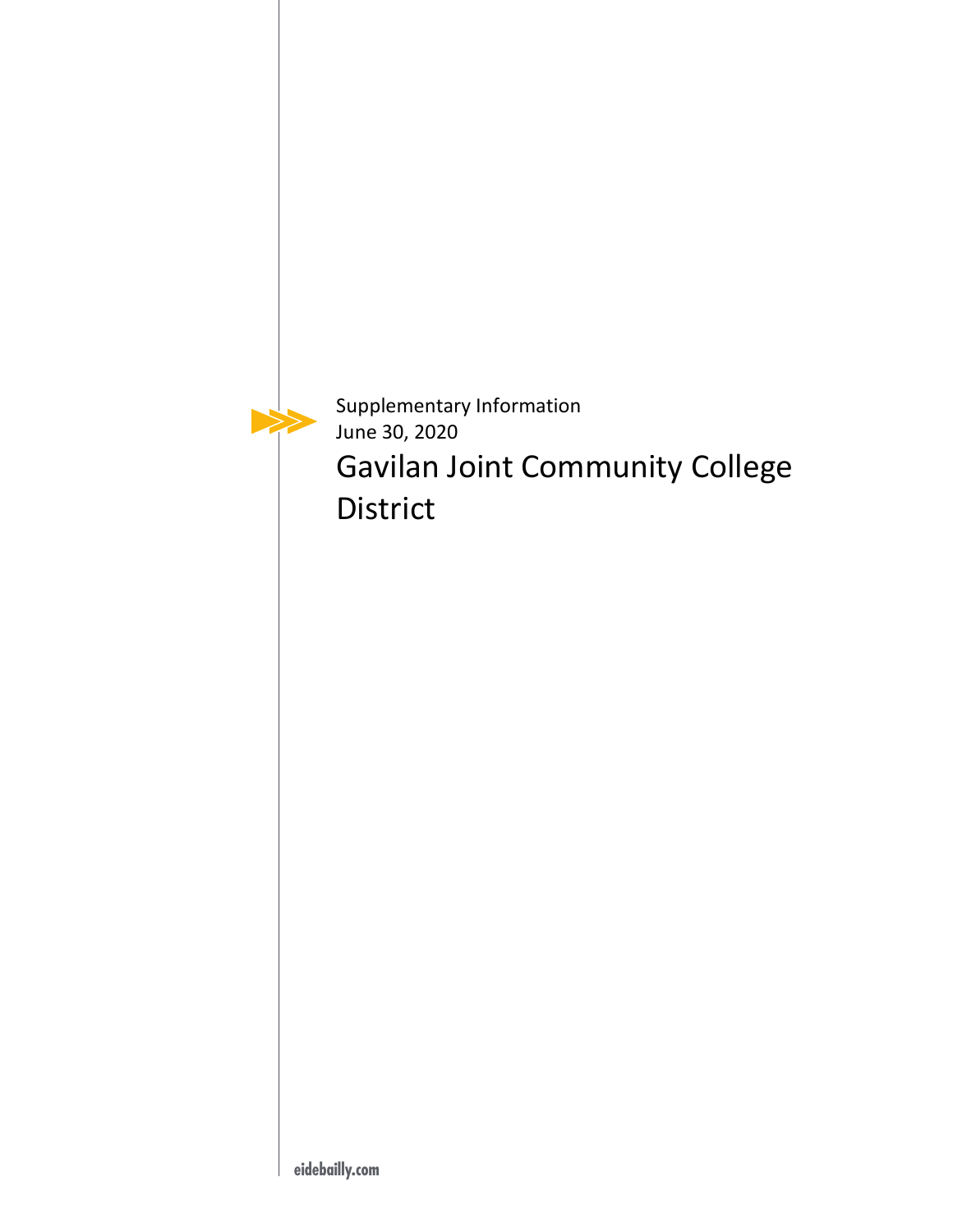Gavilan Joint Community College District was established in 1963. The District's boundaries covers virtually all of San Benito County and the southern portion of Santa Clara County. There were no changes in the boundaries of the District during the current year. The District's college is accredited by the Accrediting Commission for Community and Junior Colleges, Western Association of Schools and Colleges, which is one of six regional associations that accredit public and private schools, colleges, and universities in the United States.

#### **BOARD OF TRUSTEES**

| <b>MEMBER</b>       | <b>OFFICE</b>          | <b>TERM EXPIRES</b> |
|---------------------|------------------------|---------------------|
| <b>Rachel Perez</b> | President              | 2020                |
| Mark Dover          | Vice President         | 2020                |
| Irma C. Gonzalez    | Clerk                  | 2022                |
| Jonathan Brusco     | Trustee                | 2020                |
| Laura Perry, Esq.   | Trustee                | 2022                |
| Jeanie Wallace      | Trustee                | 2022                |
| <b>Edwin Diaz</b>   | Trustee                | 2022                |
| Adam Lopez          | <b>Student Trustee</b> | 2020                |

#### **ADMINISTRATION**

| Dr. Kathleen A. Rose | Superintendent/President                  |
|----------------------|-------------------------------------------|
| Kathleen Moberg      | Vice President of Student Services        |
| Michael Renzi        | Vice President of Administrative Services |
| Denee Pescarmona     | Vice President of Academic Affairs        |

#### **AUXILIARY ORGANIZATION IN GOOD STANDING**

Gavilan College Educational Foundation, established 1994 Master Operating Agreement revised July 1, 2020 Tony Marandos, Board President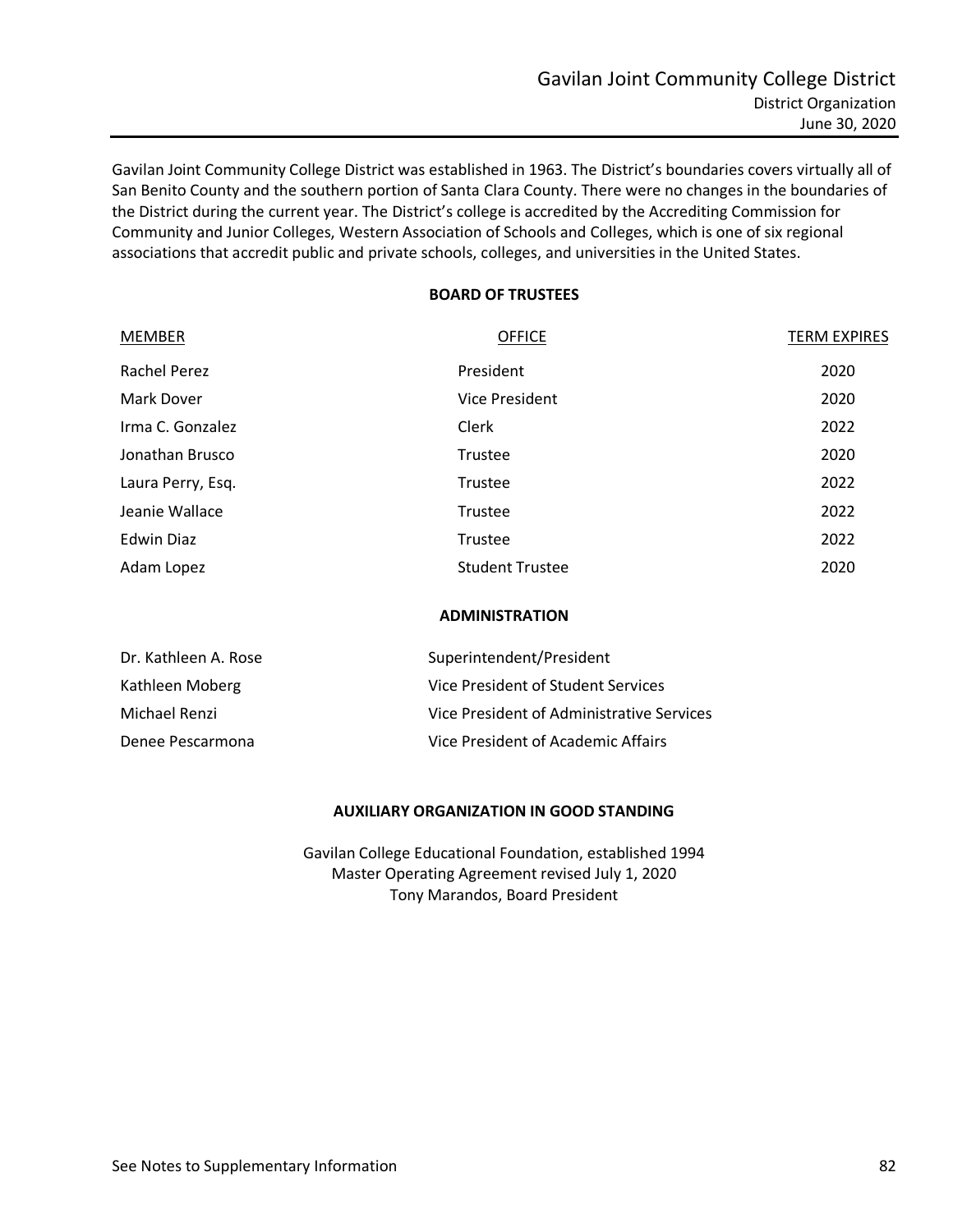# Gavilan Joint Community College District Schedule of Expenditures of Federal Awards

|                                                                                                                                                                |                    | Pass-Through              |                  |
|----------------------------------------------------------------------------------------------------------------------------------------------------------------|--------------------|---------------------------|------------------|
| Federal Grantor/Pass-Through                                                                                                                                   | <b>CFDA</b>        | <b>Entity Identifying</b> | Federal          |
| Grantor/Program or Cluster Title                                                                                                                               | Number             | Number                    | Expenditures     |
| U.S. Department of Education                                                                                                                                   |                    |                           |                  |
| <b>Student Financial Assistance Cluster</b>                                                                                                                    |                    |                           |                  |
| Federal Pell Grant Program                                                                                                                                     | 84.063             |                           | \$.<br>6,000,974 |
| Federal Supplemental Educational Opportunity Grant (FSEOG)                                                                                                     | 84.007             |                           | 119,081          |
| Federal Work-Study Program                                                                                                                                     | 84.033             |                           | 69,871           |
| <b>Federal Direct Loan</b>                                                                                                                                     | 84.268             |                           | 30,273           |
| Subtotal Student Financial Assistance Cluster                                                                                                                  |                    |                           | 6,220,199        |
| <b>TRIO Cluster</b>                                                                                                                                            |                    |                           |                  |
| <b>Student Support Services</b>                                                                                                                                | 84.042A            |                           | 206,193          |
| Subtotal TRIO Cluster                                                                                                                                          |                    |                           | 206,193          |
| <b>STEM III</b>                                                                                                                                                | 84.031C            |                           | 892,628          |
| Title V - Hispanic Serving Institutions                                                                                                                        | 84.031S            |                           | 765,478          |
| Subtotal                                                                                                                                                       |                    |                           | 1,658,106        |
|                                                                                                                                                                |                    |                           |                  |
| COVID-19: Higher Education Emergency Relief Fund (HEERF) - Student Portion<br>COVID-19: Higher Education Emergency Relief Fund (HEERF) - Institutional Portion | 84.425E<br>84.425F |                           | 611,200          |
|                                                                                                                                                                |                    |                           | 237,981          |
| Subtotal                                                                                                                                                       |                    |                           | 849,181          |
| Passed through California Community Colleges Chancellor's Office                                                                                               |                    |                           |                  |
| Career and Technical Education Act, Perkins Title I, Part C                                                                                                    | 84.048             | 20-C01-018                | 46,195           |
| <b>CTE Transitions</b>                                                                                                                                         | 84.048A            | 20-112-018                | 143,529          |
| Subtotal                                                                                                                                                       |                    |                           | 189,724          |
| Passed through California Department of Education                                                                                                              |                    |                           |                  |
| <b>State Vocational Rehabilitation Services</b>                                                                                                                | 84.126A            | 03578                     | 230,950          |
|                                                                                                                                                                |                    |                           |                  |
| Total U.S. Department of Education                                                                                                                             |                    |                           | 9,354,353        |
| U.S. Department of Health and Human Services                                                                                                                   |                    |                           |                  |
| Passed through California Community Colleges Chancellor's Office                                                                                               |                    |                           |                  |
| Temporary Assistance for Needy Families                                                                                                                        | 93.558             | $[1]$                     | 49,976           |
| Child Care and Development Fund (CCDF) Cluster                                                                                                                 |                    |                           |                  |
| Passed through Yosemite Community College District                                                                                                             |                    |                           |                  |
| Child Development Training Consortium                                                                                                                          | 93.575             | $[1]$                     | 6,318            |
| Subtotal CCDF Cluster                                                                                                                                          |                    |                           | 6,318            |
|                                                                                                                                                                |                    |                           |                  |
| Total U.S. Department of Health and Human Services                                                                                                             |                    |                           | 56,294           |
| U.S. Department of Agriculture                                                                                                                                 |                    |                           |                  |
| Passed through The Foundation for California Community Colleges                                                                                                |                    |                           |                  |
| State Administrative Matching Grant for SNAP (Fresh Success)                                                                                                   | 10.561             |                           | 265,361          |
| <b>Total Federal Program Expenditures</b>                                                                                                                      |                    |                           | 9,676,008        |
| [1] Pace-Through Identifying Number not available                                                                                                              |                    |                           |                  |

[1] Pass-Through Identifying Number not available.

See Notes to Supplementary Information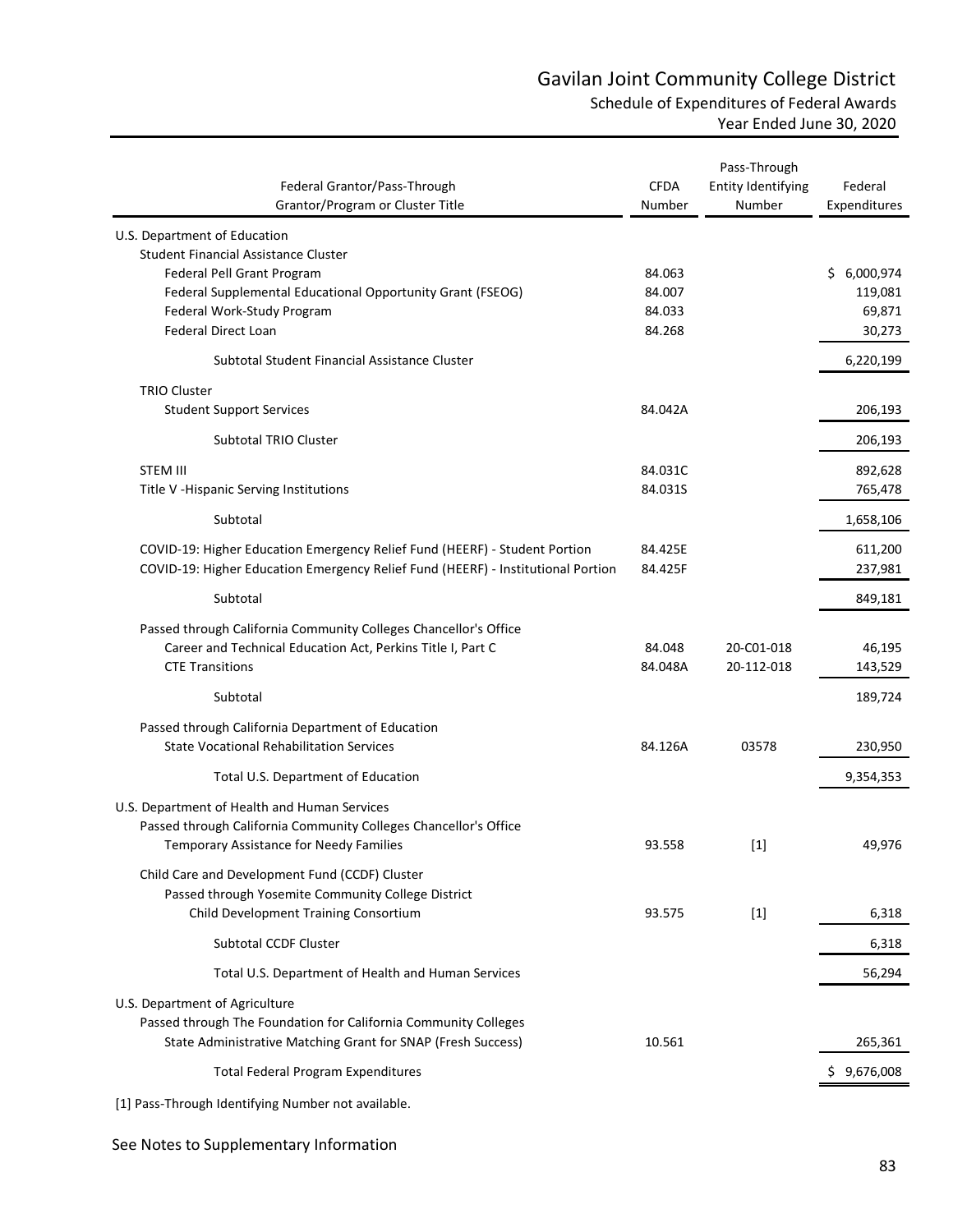## Gavilan Joint Community College District Schedule of Expenditures of State Awards Year Ended June 30, 2020

|                                                |                          | Program Entitlements     |                      | Program Revenues         |                                |                          |                  |                         |  |
|------------------------------------------------|--------------------------|--------------------------|----------------------|--------------------------|--------------------------------|--------------------------|------------------|-------------------------|--|
| Program                                        | Current<br>Year          | Prior<br>Year            | Total<br>Entitlement | Cash<br>Received         | Accounts<br>Receivable         | Unearned<br>Revenue      | Total<br>Revenue | Program<br>Expenditures |  |
| AB 19 California Promise                       | 440,878<br>S.            | \$                       | 440,878<br>\$        | 440,878<br>\$            | \$<br>$\overline{\phantom{a}}$ | \$<br>152,526            | \$.<br>288,352   | Ś.<br>288,352           |  |
| <b>AB104 Adult Education</b>                   | 599,751                  |                          | 599,751              | 599,752                  | $\overline{\phantom{a}}$       | 88,557                   | 511,195          | 511,195                 |  |
| <b>BFAP-Financial Aid</b>                      | 201,847                  | 5,145                    | 206,992              | 206,992                  |                                | 23,378                   | 183,614          | 183,614                 |  |
| <b>CAL GRANT</b>                               | 855,538                  |                          | 855,538              | 847,183                  | 8,355                          |                          | 855,538          | 855,538                 |  |
| CalWorks                                       | 375,343                  |                          | 375,343              | 347,940                  | 14,548                         | 20,698                   | 341,790          | 341,790                 |  |
| CARE                                           | 183,282                  |                          | 183,282              | 183,282                  | $\blacksquare$                 |                          | 183,282          | 183,282                 |  |
| Classified PD - Chancellor                     |                          | 23,537                   | 23,537               | 23,537                   | $\overline{\phantom{a}}$       | 23,537                   |                  |                         |  |
| CTC Apprenticeship Apport Excess 11/12         | $\sim$                   | 70,377                   | 70,377               | 70,377                   | $\overline{\phantom{a}}$       |                          | 70,377           | 70,377                  |  |
| D.S.P.S. (AEC)                                 | 735,685                  |                          | 735,685              | 735,685                  |                                | $\overline{\phantom{a}}$ | 735,685          | 735,685                 |  |
| EDD - TAA Program                              | 21,149                   | $\overline{\phantom{a}}$ | 21,149               | 21,149                   | $\overline{\phantom{a}}$       | 18,471                   | 2,678            | 2,678                   |  |
| <b>EOPS</b>                                    | 736,838                  |                          | 736,838              | 736,838                  |                                |                          | 736,838          | 736,838                 |  |
| Equal Employment Opportunity - Staff Diversity | 50,000                   |                          | 50,000               | 50,000                   | $\overline{\phantom{a}}$       | 34,693                   | 15,307           | 15,307                  |  |
| <b>Financial Aid Technology</b>                | 43,936                   | 161,093                  | 205,029              | 205,029                  | $\blacksquare$                 | 141,481                  | 63,548           | 63,548                  |  |
| Full-time Student Success Completion Grant     | 602,627                  |                          | 602,627              | 603,204                  | $\overline{\phantom{a}}$       | 124,451                  | 478,753          | 478,753                 |  |
| <b>Guided Pathways</b>                         | 166,832                  | 212,120                  | 378,952              | 378,952                  | $\overline{\phantom{a}}$       | 220,263                  | 158,689          | 158,689                 |  |
| Hunger Free Campus Support                     | 17,419                   | 25,207                   | 42,626               | 42,626                   |                                | 14,417                   | 28,209           | 28,209                  |  |
| <b>Mental Health Support</b>                   | $\overline{\phantom{a}}$ | 31,715                   | 31,715               | 31,715                   |                                |                          | 31,715           | 31,715                  |  |
| <b>MESA</b>                                    | 74,515                   | 26,505                   | 101,020              | 26,504                   | 52,136                         |                          | 78,640           | 78,640                  |  |
| <b>RN Enrollment Growth</b>                    | 147,555                  | $\overline{\phantom{a}}$ | 147,555              | 147,555                  | $\overline{\phantom{a}}$       | 26,406                   | 121,149          | 121,149                 |  |
| Strong Workforce                               | 1,197,581                | 449,297                  | 1,646,878            | 1,646,879                |                                | 678,497                  | 968,382          | 968,382                 |  |
| Student Equity and Achievement Program         | 1,940,487                | 98,145                   | 2,038,632            | 2,038,632                |                                | 70,715                   | 1,967,917        | 1,967,917               |  |
| <b>Teacher Pipeline</b>                        |                          | 37,846                   | 37,846               | $\overline{\phantom{a}}$ | 36,828                         |                          | 36,828           | 36,828                  |  |
| Veteran's Resource Center                      | 58,929                   | 29,799                   | 88,728               | 88,727                   |                                | 57,245                   | 31,482           | 31,482                  |  |
| <b>Total State Categorical Programs</b>        |                          |                          |                      | \$9,473,436              | \$111,867                      | \$1,695,335              | \$7,889,968      | \$7,889,968             |  |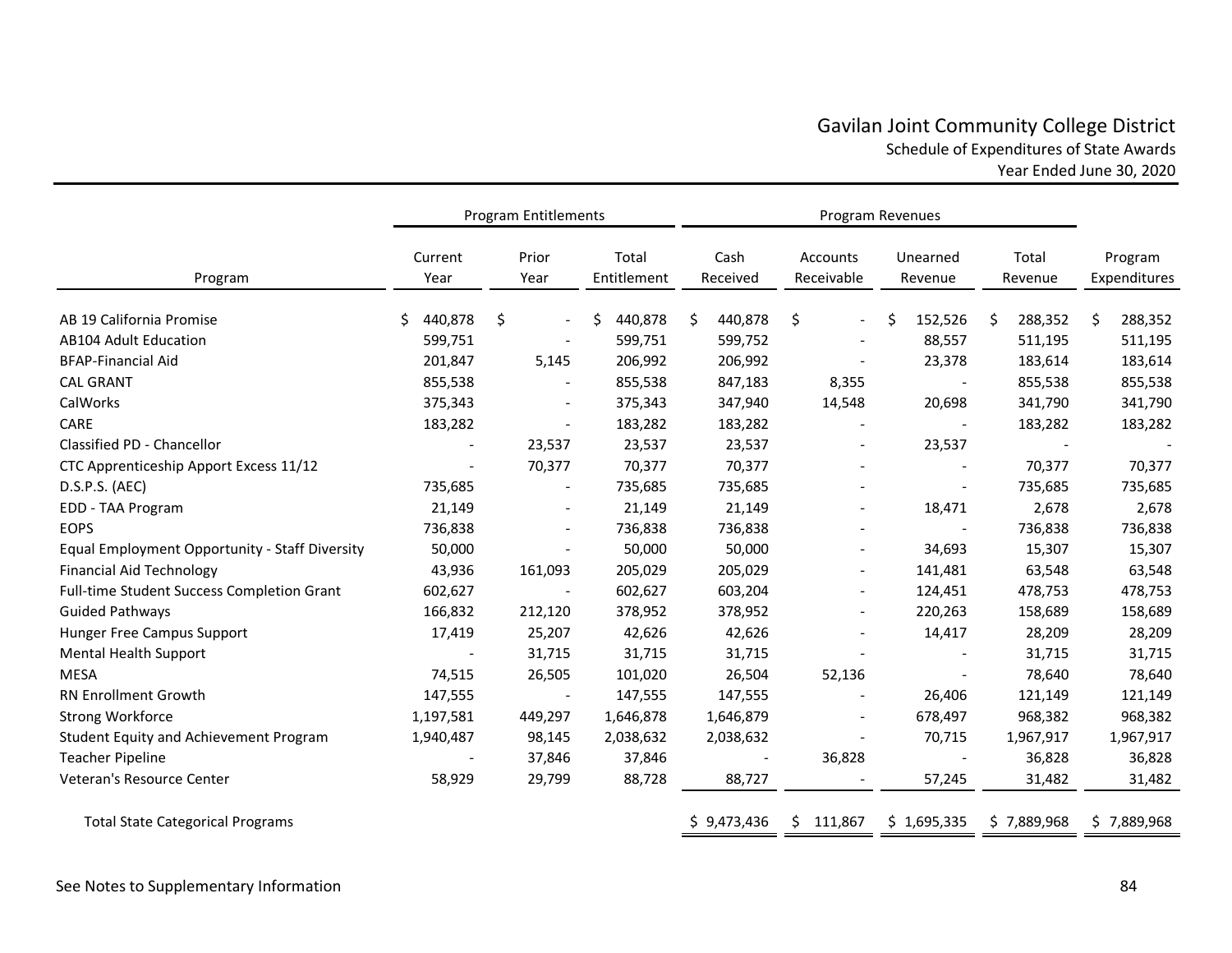## Gavilan Joint Community College District

Schedule of Workload Measures for State General Apportionment Annual (Actual) Attendance

Year Ended June 30, 2020

|                                                                                                                                                                                                   | Reported<br>Data   | Audit<br>Adjustments | Audited<br>Data    |
|---------------------------------------------------------------------------------------------------------------------------------------------------------------------------------------------------|--------------------|----------------------|--------------------|
| <b>CATEGORIES</b>                                                                                                                                                                                 |                    |                      |                    |
| A. Summer Intersession (Summer 2019 only)<br>1. Noncredit*<br>2. Credit                                                                                                                           | 79.63<br>184.69    |                      | 79.63<br>184.69    |
| B. Summer Intersession (Summer 2020 - Prior to July 1, 2020)<br>1. Noncredit*<br>2. Credit                                                                                                        | 2.89               |                      | 2.89               |
| C. Primary Terms (Exclusive of Summer Intersession)<br>1. Census Procedure Courses<br>(a) Weekly Census Contact Hours<br>(b) Daily Census Contact Hours                                           | 2,545.54<br>138.04 |                      | 2,545.54<br>138.04 |
| 2. Actual Hours of Attendance Procedure Courses<br>(a) Noncredit*<br>(b) Credit                                                                                                                   | 480.27<br>648.44   |                      | 480.27<br>648.44   |
| 3. Alternative Attendance Accounting Procedure Courses<br>(a) Weekly Census Procedure Courses<br>(b) Daily Census Procedure Courses<br>(c) Noncredit Independent Study/Distance Education Courses | 643.88<br>88.65    |                      | 643.88<br>88.65    |
| D. Total FTES                                                                                                                                                                                     | 4,812.03           |                      | 4,812.03           |
| SUPPLEMENTAL INFORMATION (Subset of Above Information)                                                                                                                                            |                    |                      |                    |
| E. In-Service Training Courses (FTES)                                                                                                                                                             | 129.09             |                      | 129.09             |
| F. Basic Skills Courses and Immigrant Education<br>1. Noncredit*<br>2. Credit                                                                                                                     | 181.75<br>153.94   |                      | 181.75<br>153.94   |
| CCFS-320 Addendum<br><b>CDCP Noncredit FTES</b>                                                                                                                                                   | 153.84             |                      | 153.84             |

\*Including Career Development and College Preparation (CDCP) FTES.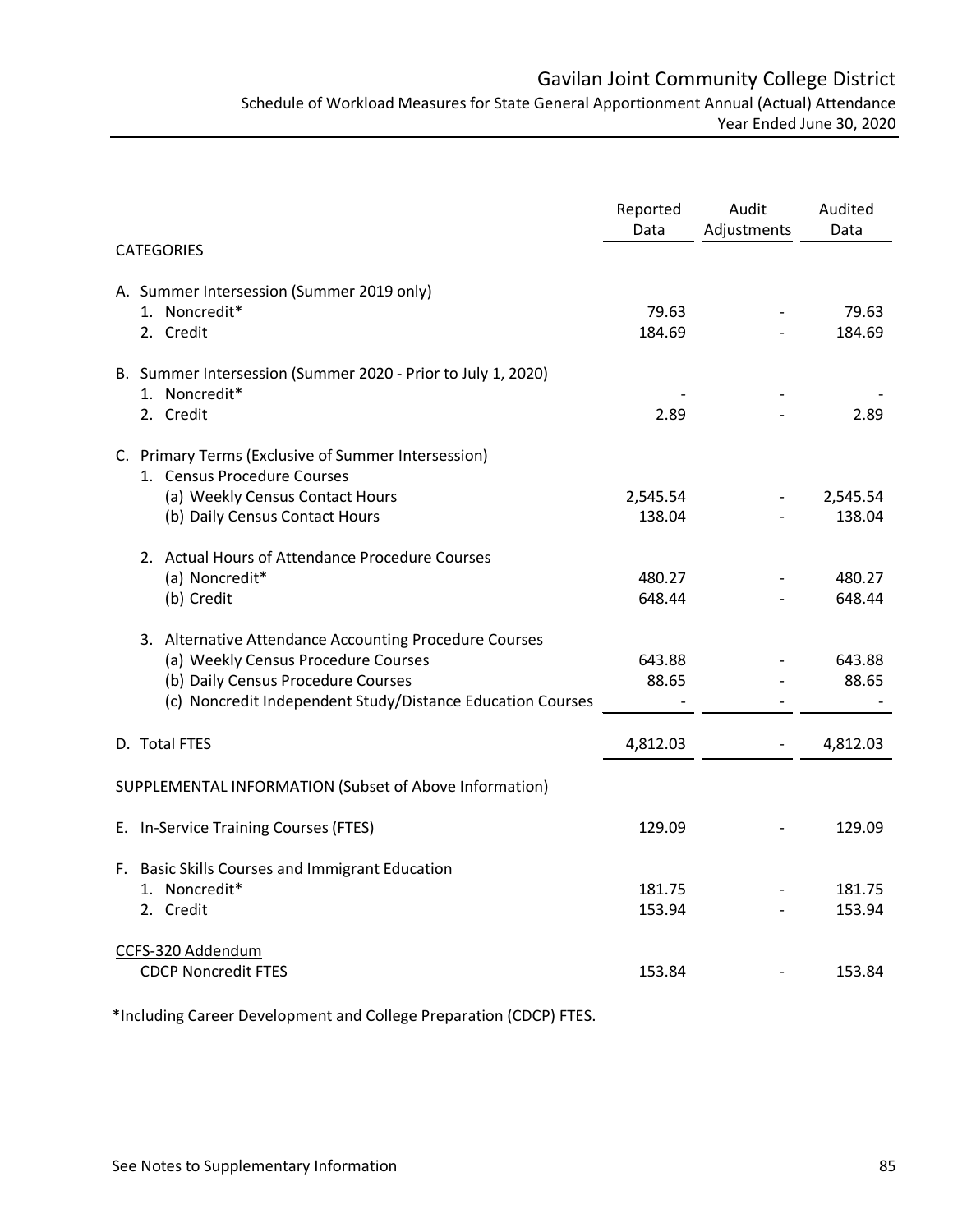## Gavilan Joint Community College District Reconciliation of Education Code Section 84362 (50 Percent Law) Calculation Year Ended June 30, 2020

|                                        |            | <b>ECS 84362 A</b>        |                                  |                 | <b>ECS 84362 B</b>   |                |                 |  |
|----------------------------------------|------------|---------------------------|----------------------------------|-----------------|----------------------|----------------|-----------------|--|
|                                        |            |                           | <b>Instructional Salary Cost</b> |                 | <b>Total CEE</b>     |                |                 |  |
|                                        |            |                           | AC 0100 - 5900 and AC 6110       |                 |                      | AC 0100 - 6799 |                 |  |
|                                        | Object/TOP | Reported                  | Audit                            | Revised         | Reported             | Audit          | Revised         |  |
|                                        | Codes      | Data                      | Adjustments                      | Data            | Data                 | Adjustments    | Data            |  |
| <b>Academic Salaries</b>               |            |                           |                                  |                 |                      |                |                 |  |
| <b>Instructional Salaries</b>          |            |                           |                                  |                 |                      |                |                 |  |
| <b>Contract or Regular</b>             | 1100       | $\mathsf{S}$<br>4,743,268 | \$                               | 4,743,268<br>\$ | \$<br>$4,918,177$ \$ |                | \$<br>4,918,177 |  |
| Other                                  | 1300       | 5,099,692                 |                                  | 5,099,692       | 5,109,065            |                | 5,109,065       |  |
| <b>Total Instructional Salaries</b>    |            | 9,842,960                 |                                  | 9,842,960       | 10,027,242           |                | 10,027,242      |  |
| Noninstructional Salaries              |            |                           |                                  |                 |                      |                |                 |  |
| <b>Contract or Regular</b>             | 1200       | 381,324                   |                                  | 381,324         | 3,274,308            |                | 3,274,308       |  |
| Other                                  | 1400       | 212,790                   |                                  | 212,790         | 508,422              |                | 508,422         |  |
| <b>Total Noninstructional Salaries</b> |            | 594,114                   |                                  | 594,114         | 3,782,730            |                | 3,782,730       |  |
| <b>Total Academic Salaries</b>         |            | 10,437,074                |                                  | 10,437,074      | 13,809,972           |                | 13,809,972      |  |
|                                        |            |                           |                                  |                 |                      |                |                 |  |
| <b>Classified Salaries</b>             |            |                           |                                  |                 |                      |                |                 |  |
| Noninstructional Salaries              |            |                           |                                  |                 |                      |                |                 |  |
| <b>Regular Status</b>                  | 2100       | 406,839                   |                                  | 406,839         | 6,642,584            |                | 6,642,584       |  |
| Other                                  | 2300       | 68,227                    |                                  | 68,227          | 392,393              |                | 392,393         |  |
| <b>Total Noninstructional Salaries</b> |            | 475,066                   |                                  | 475,066         | 7,034,977            |                | 7,034,977       |  |
| <b>Instructional Aides</b>             |            |                           |                                  |                 |                      |                |                 |  |
| <b>Regular Status</b>                  | 2200       | 228,590                   |                                  | 228,590         | 315,264              |                | 315,264         |  |
| Other                                  | 2400       | 112,926                   |                                  | 112,926         | 119,290              |                | 119,290         |  |
| <b>Total Instructional Aides</b>       |            | 341,516                   |                                  | 341,516         | 434,554              |                | 434,554         |  |
| <b>Total Classified Salaries</b>       |            | 816,582                   |                                  | 816,582         | 7,469,531            |                | 7,469,531       |  |
| <b>Employee Benefits</b>               | 3000       | 4,360,277                 |                                  | 4,360,277       | 9,095,392            |                | 9,095,392       |  |
| <b>Supplies and Material</b>           | 4000       | 218,680                   |                                  | 218,680         | 294,686              |                | 294,686         |  |
| <b>Other Operating Expenses</b>        | 5000       | 2,055,481                 |                                  | 2,055,481       | 6,325,824            |                | 6,325,824       |  |
| Equipment Replacement                  | 6420       |                           |                                  |                 |                      |                |                 |  |
| <b>Total Expenditures</b>              |            |                           |                                  |                 |                      |                |                 |  |
| <b>Prior to Exclusions</b>             |            | 17,888,094                |                                  | 17,888,094      | 36,995,405           |                | 36,995,405      |  |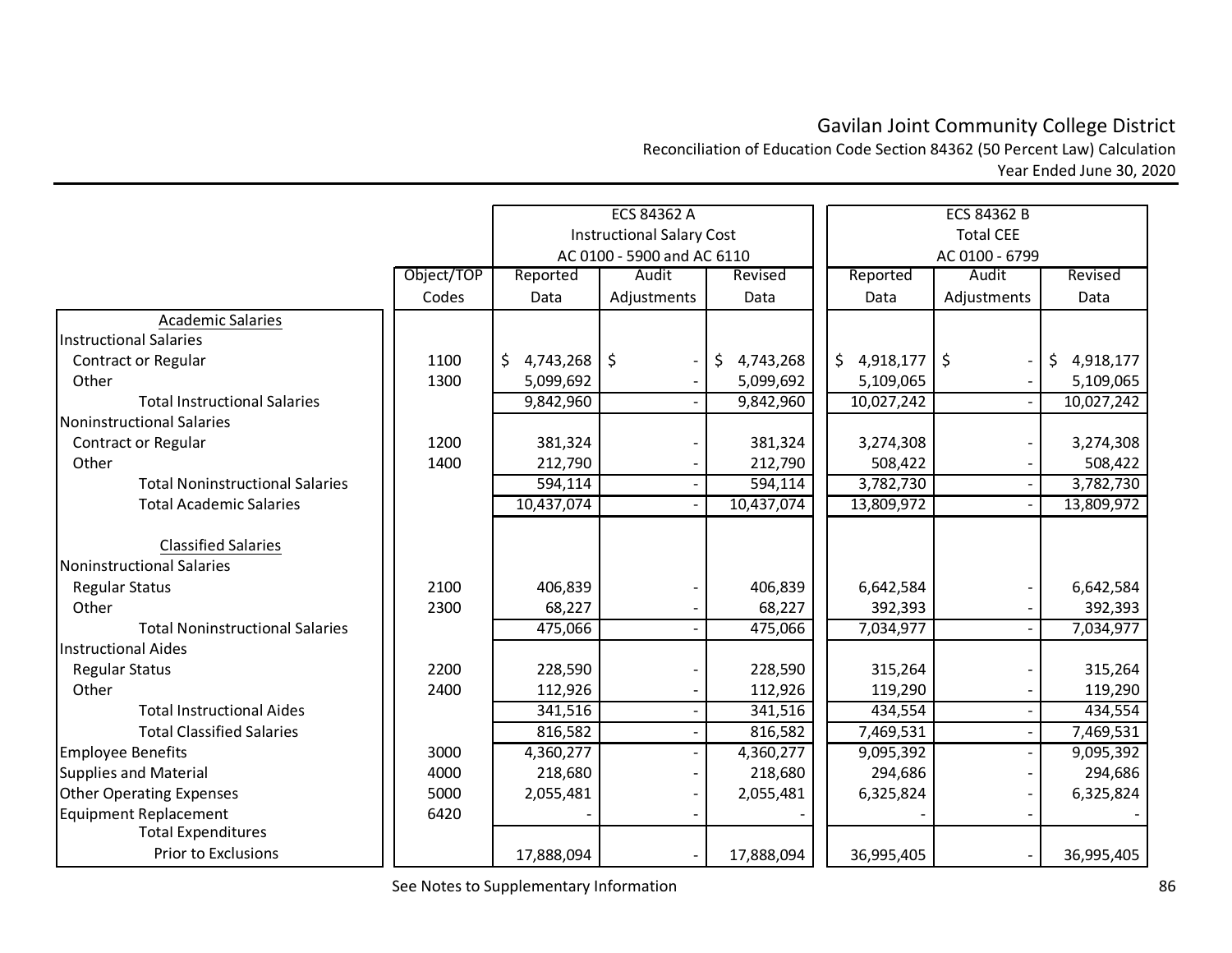## Gavilan Joint Community College District Reconciliation of Education Code Section 84362 (50 Percent Law) Calculation Year Ended June 30, 2020

|                                              |            | ECS 84362 A |                                  |         |                  |                | ECS 84362 B         |               |  |
|----------------------------------------------|------------|-------------|----------------------------------|---------|------------------|----------------|---------------------|---------------|--|
|                                              |            |             | <b>Instructional Salary Cost</b> |         | <b>Total CEE</b> |                |                     |               |  |
|                                              |            |             | AC 0100 - 5900 and AC 6110       |         |                  | AC 0100 - 6799 |                     |               |  |
|                                              | Object/TOP | Reported    | Audit                            | Revised |                  | Reported       | Audit               | Revised       |  |
|                                              | Codes      | Data        | Adjustments                      | Data    |                  | Data           | Adjustments         | Data          |  |
| <b>Exclusions</b>                            |            |             |                                  |         |                  |                |                     |               |  |
| Activities to Exclude                        |            |             |                                  |         |                  |                |                     |               |  |
| Instructional Staff - Retirees' Benefits and | 5900       | \$          | \$                               | Ş       | \$               | 803,541        | $\ddot{\mathsf{S}}$ | 803,541<br>\$ |  |
| <b>Student Health Services Above Amount</b>  | 6441       |             |                                  |         |                  |                |                     |               |  |
| <b>Student Transportation</b>                | 6491       |             |                                  |         |                  |                |                     |               |  |
| Noninstructional Staff - Retirees' Benefits  | 6740       |             |                                  |         |                  |                |                     |               |  |
|                                              |            |             |                                  |         |                  |                |                     |               |  |
| Objects to Exclude                           |            |             |                                  |         |                  |                |                     |               |  |
| Rents and Leases                             | 5060       |             |                                  |         |                  |                |                     |               |  |
| Lottery Expenditures                         |            |             |                                  |         |                  |                |                     |               |  |
| <b>Academic Salaries</b>                     | 1000       |             |                                  |         |                  |                |                     |               |  |
| <b>Classified Salaries</b>                   | 2000       |             |                                  |         |                  |                |                     |               |  |
| <b>Employee Benefits</b>                     | 3000       |             |                                  |         |                  |                |                     |               |  |
| <b>Supplies and Materials</b>                | 4000       |             |                                  |         |                  |                |                     |               |  |
| Software                                     | 4100       |             |                                  |         |                  |                |                     |               |  |
| Books, Magazines, and Periodicals            | 4200       |             |                                  |         |                  |                |                     |               |  |
| <b>Instructional Supplies and Materials</b>  | 4300       |             |                                  |         |                  |                |                     |               |  |
| Noninstructional Supplies and Materials      | 4400       |             |                                  |         |                  |                |                     |               |  |
| <b>Total Supplies and Materials</b>          |            |             |                                  |         |                  |                |                     |               |  |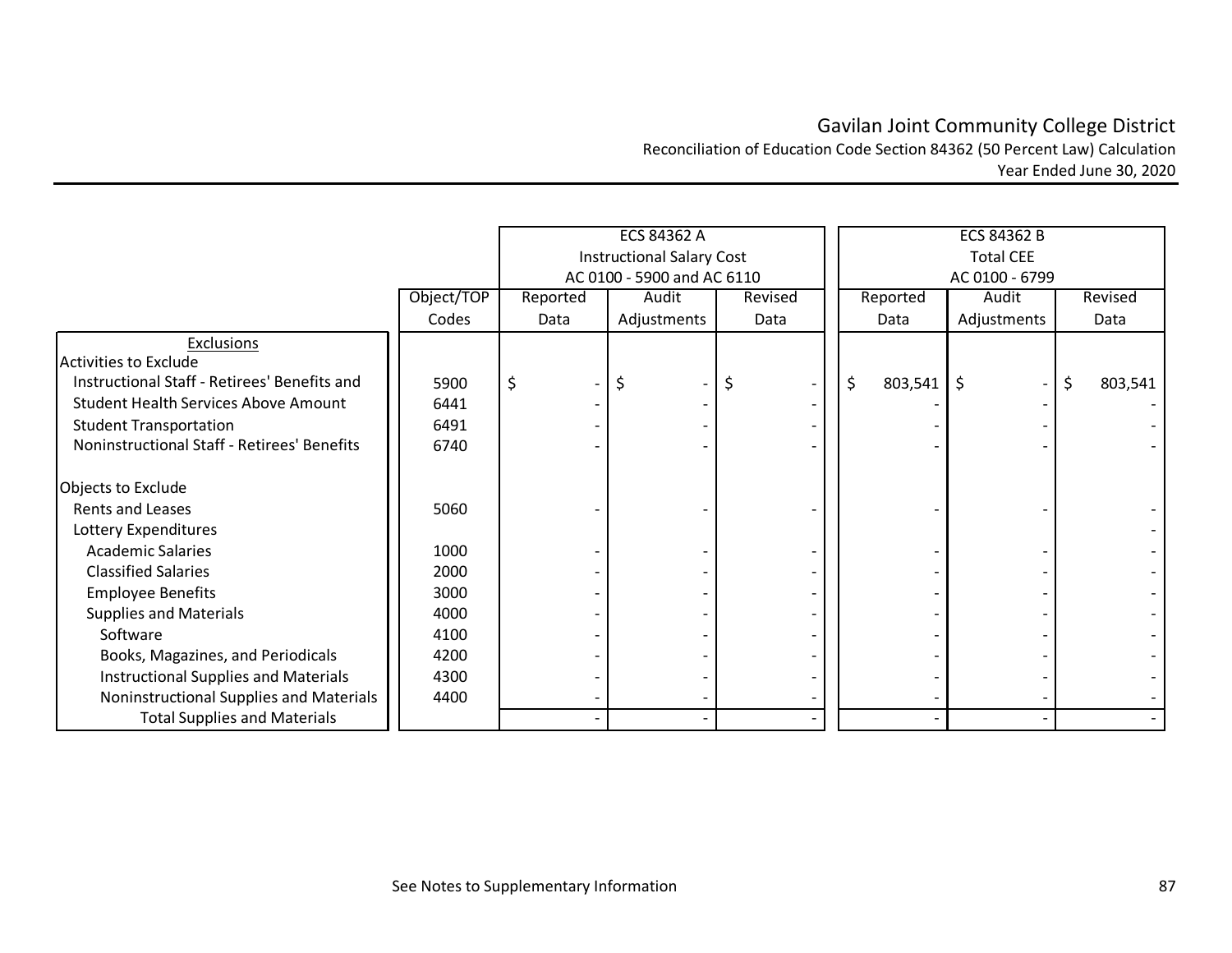## Gavilan Joint Community College District Reconciliation of Education Code Section 84362 (50 Percent Law) Calculation Year Ended June 30, 2020

|                                       |            |                  | ECS 84362 A                      |              |                   | <b>ECS 84362 B</b>             |               |  |
|---------------------------------------|------------|------------------|----------------------------------|--------------|-------------------|--------------------------------|---------------|--|
|                                       |            |                  | <b>Instructional Salary Cost</b> |              |                   | <b>Total CEE</b>               |               |  |
|                                       |            |                  | AC 0100 - 5900 and AC 6110       |              |                   |                                |               |  |
|                                       |            |                  |                                  |              |                   | AC 0100 - 6799                 |               |  |
|                                       | Object/TOP | Reported         | Audit                            | Revised      | Reported          | Audit                          | Revised       |  |
|                                       | Codes      | Data             | Adjustments                      | Data         | Data              | Adjustments                    | Data          |  |
| Other Operating Expenses and Services | 5000       | \$               |                                  | \$           | 946,087           | \$<br>$\overline{\phantom{0}}$ | 946,087<br>\$ |  |
| Capital Outlay                        |            |                  |                                  |              |                   |                                |               |  |
| Library Books                         | 6300       |                  |                                  |              |                   |                                |               |  |
| Equipment                             | 6400       |                  |                                  |              |                   |                                |               |  |
| Equipment - Additional                | 6410       |                  |                                  |              |                   |                                |               |  |
| Equipment - Replacement               | 6420       |                  |                                  |              |                   |                                |               |  |
| <b>Total Equipment</b>                |            |                  |                                  |              |                   |                                |               |  |
| <b>Total Capital Outlay</b>           |            |                  |                                  |              |                   |                                |               |  |
| Other Outgo                           | 7000       |                  |                                  |              |                   |                                |               |  |
| <b>Total Exclusions</b>               |            |                  |                                  |              | 1,749,628         |                                | 1,749,628     |  |
| Total for ECS 84362,                  |            |                  |                                  |              |                   |                                |               |  |
| 50 Percent Law                        |            | $$17,888,094$ \$ |                                  | \$17,888,094 | $$35,245,777$ $$$ |                                | \$35,245,777  |  |
| Percent of CEE (Instructional Salary  |            | 50.75%           |                                  | 50.75%       | 100.00%           |                                | 100.00%       |  |
| 50% of Current Expense of Education   |            |                  |                                  |              | \$17,622,889      |                                | \$17,622,889  |  |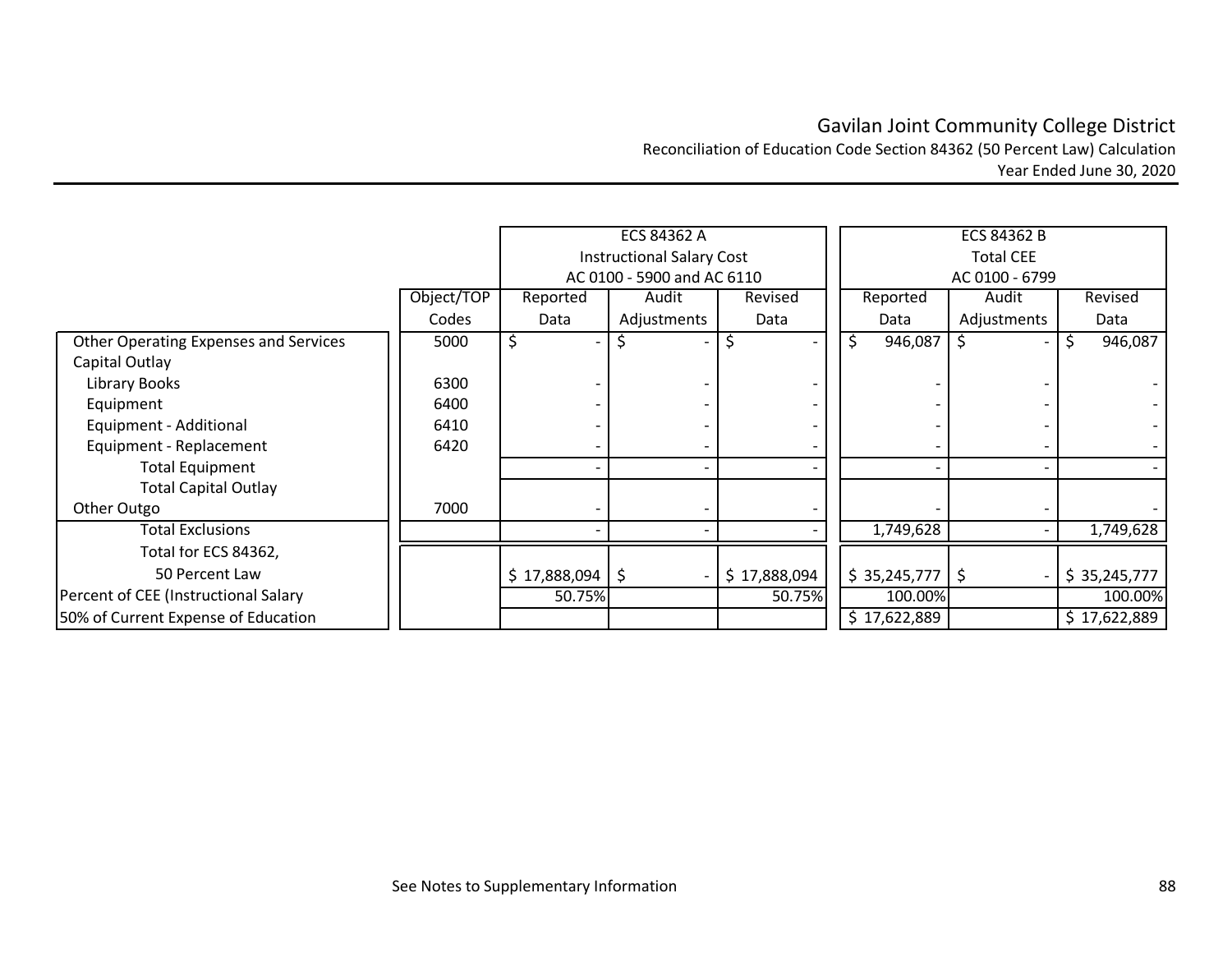## Gavilan Joint Community College District Reconciliation of Annual Financial and Budget Report (CCFS-311) with Audited Financial Statements Year Ended June 30, 2020

Summarized below are the fund balance reconciliations between the Annual Financial and Budget Report (CCFS-311) and the audited financial statements.

|                                    | Unrestricted<br><b>General Fund</b> | Restricted<br><b>General Fund</b> |                                    | Capital Outlay<br>Projects Fund |                                        | Internal<br>Service Fund |                                      |
|------------------------------------|-------------------------------------|-----------------------------------|------------------------------------|---------------------------------|----------------------------------------|--------------------------|--------------------------------------|
| <b>FUND BALANCE</b>                |                                     |                                   |                                    |                                 |                                        |                          |                                      |
| Balance, June 30, 2020, (CCFS-311) | \$<br>1,027,126                     | \$                                | 108,338                            | \$                              | 958,901                                | \$                       | (760, 479)                           |
| Increase in:                       |                                     |                                   |                                    |                                 |                                        |                          |                                      |
| Cash in county treasury            | 1,202,952                           |                                   |                                    |                                 |                                        |                          |                                      |
| Prepaid expenses                   | (126, 191)                          |                                   |                                    |                                 |                                        |                          |                                      |
| Accounts payable                   | (26, 494)                           |                                   |                                    |                                 | (496)                                  |                          | (572)                                |
| Unearned revenue                   | (496, 634)                          |                                   |                                    |                                 |                                        |                          |                                      |
| Decrease in:                       |                                     |                                   |                                    |                                 |                                        |                          |                                      |
| Cash in county treasury            |                                     |                                   |                                    |                                 | (1,200,000)                            |                          |                                      |
| Cash in bank                       | (409, 891)                          |                                   |                                    |                                 |                                        |                          |                                      |
| Accounts receivable                | (89, 272)                           |                                   | (296, 123)                         |                                 |                                        |                          |                                      |
| Accounts payable                   |                                     |                                   | 120,337                            |                                 |                                        |                          |                                      |
| Balance, June 30, 2020, Audited    | 1,081,596                           | \$                                | (67, 448)                          |                                 | (241, 595)                             | \$                       | (761, 051)                           |
|                                    |                                     |                                   | Associated<br><b>Students Fund</b> |                                 | <b>Student Body</b><br>Center Fee Fund |                          | <b>Student Financial</b><br>Aid Fund |
| <b>FUND BALANCE</b>                |                                     |                                   |                                    |                                 |                                        |                          |                                      |
| Balance, June 30, 2020, (CCFS-311) |                                     | \$                                | 196,417                            | \$                              | 16,140                                 | \$                       | 11,574                               |
| Decrease in:                       |                                     |                                   |                                    |                                 |                                        |                          |                                      |
| Cash in county treasury            |                                     |                                   |                                    |                                 | (1,046)                                |                          |                                      |
| Accounts receivable                |                                     |                                   |                                    |                                 |                                        |                          | (27, 945)                            |
| Accounts payable                   |                                     |                                   | 504                                |                                 |                                        |                          |                                      |
| Balance, June 30, 2020, Audited    |                                     | \$                                | 196,921                            | \$                              | 15,094                                 | \$                       | (16, 371)                            |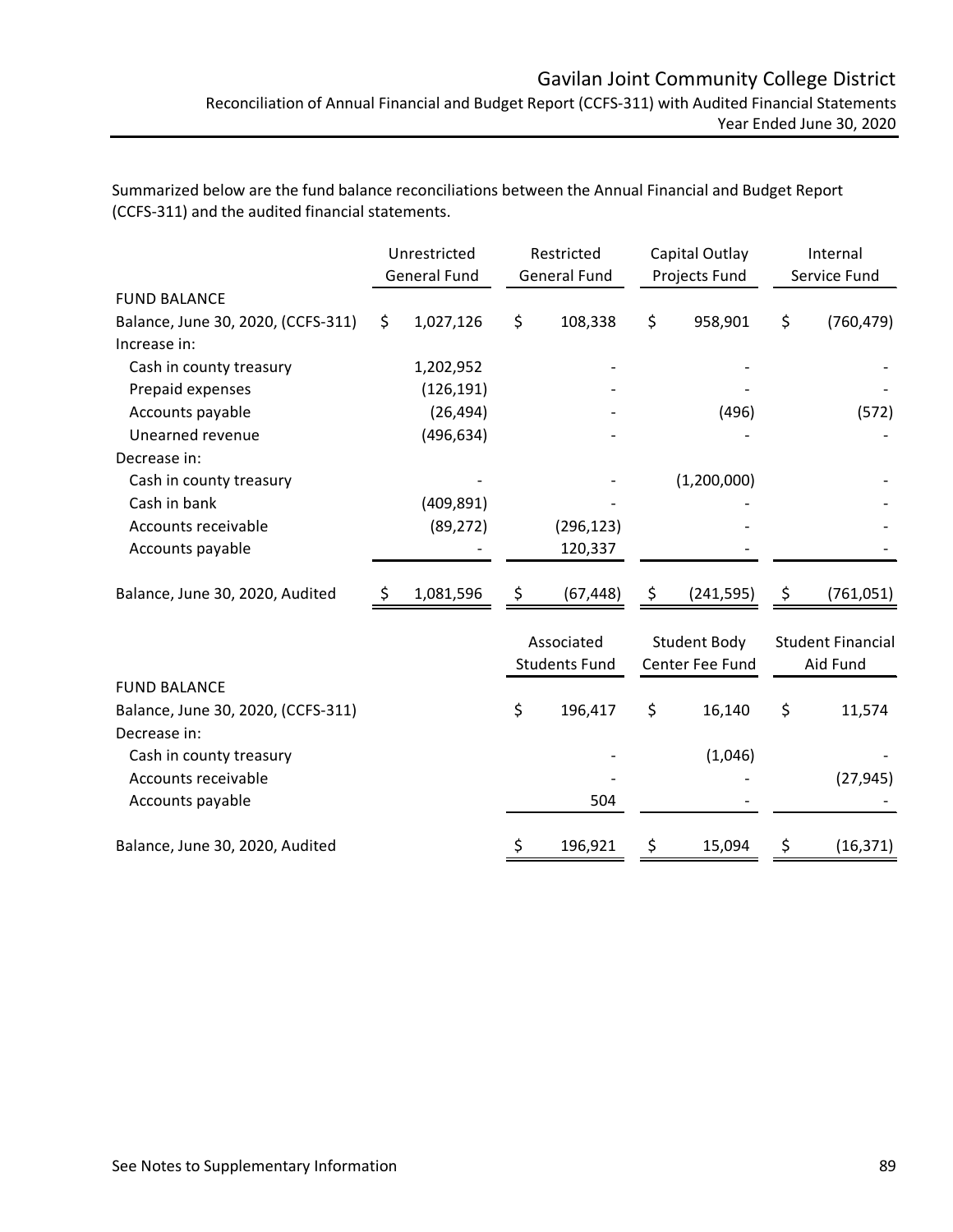## Gavilan Joint Community College District Proposition 30 Education Protection Account (EPA) Expenditure Report Year Ended June 30, 2020

| <b>Activity Classification</b>    | Object    |                 |                          | Unrestricted   |                 |
|-----------------------------------|-----------|-----------------|--------------------------|----------------|-----------------|
|                                   | Code      |                 |                          |                |                 |
|                                   |           |                 |                          |                |                 |
| <b>EPA Proceeds:</b>              | 8630      |                 |                          |                | \$<br>2,590,784 |
|                                   |           | <b>Salaries</b> | Operating                |                |                 |
|                                   | Activity  | and Benefits    | Expenses                 | Capital Outlay |                 |
| <b>Activity Classification</b>    | Code      | (Obj 1000-3000) | (Obj 4000-5000)          | (Obj 6000)     | Total           |
|                                   |           |                 |                          |                |                 |
| <b>Instructional Activities</b>   | 1000-5900 | \$<br>2,590,784 | $\overline{\phantom{a}}$ |                | 2,590,784<br>\$ |
|                                   |           |                 |                          |                |                 |
| <b>Total Expenditures for EPA</b> |           | 2,590,784       |                          |                | 2,590,784       |
| Revenues Less Expenditures        |           |                 |                          |                |                 |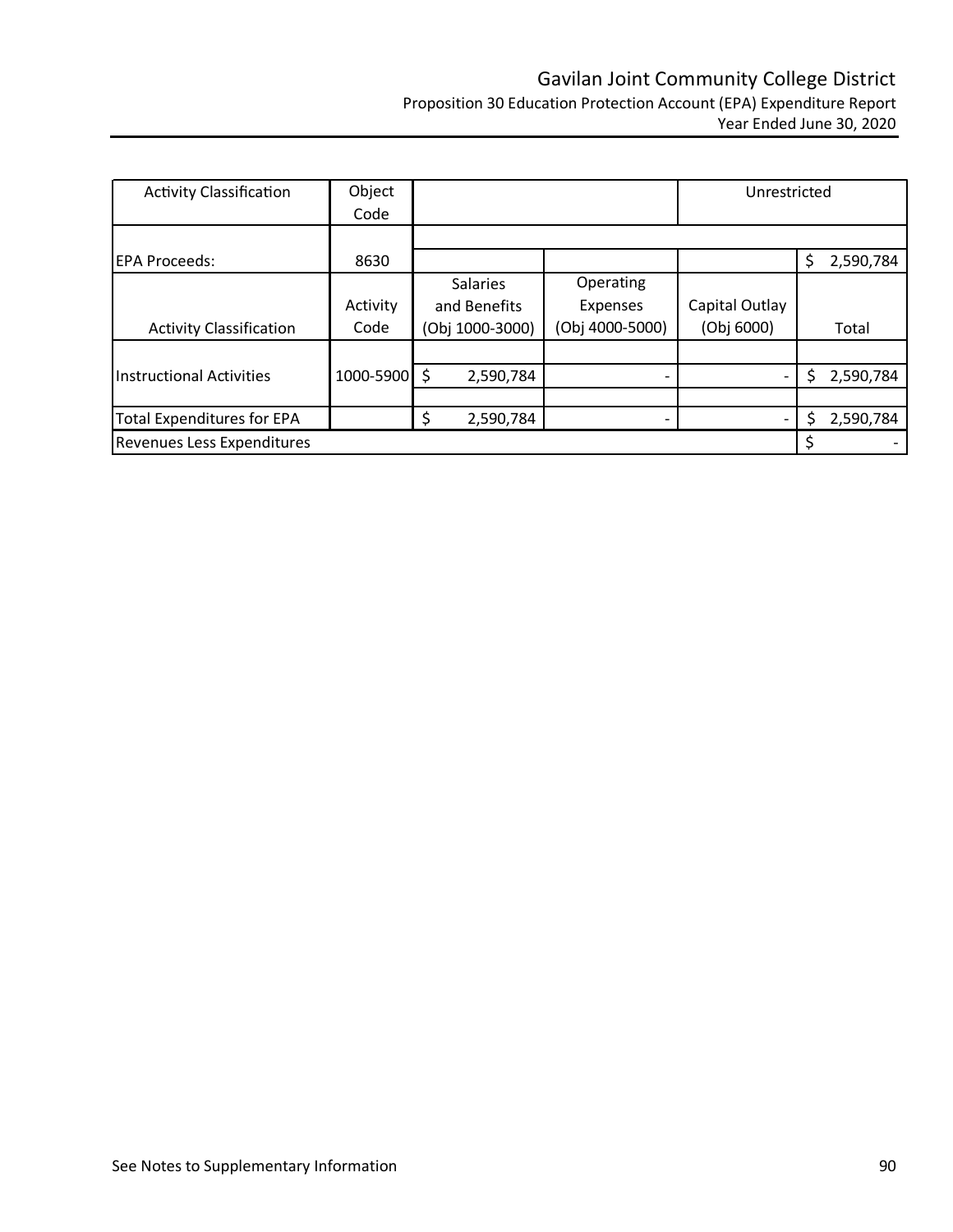| Amounts reported for governmental activities in the statement of net position are different because:                                                                                                                     |                 |
|--------------------------------------------------------------------------------------------------------------------------------------------------------------------------------------------------------------------------|-----------------|
| <b>Total Fund Balance</b>                                                                                                                                                                                                |                 |
| <b>General Funds</b>                                                                                                                                                                                                     | \$<br>1,014,148 |
| <b>Special Revenue Funds</b>                                                                                                                                                                                             | 22,526          |
| <b>Capital Project Funds</b>                                                                                                                                                                                             | 22,929,360      |
| <b>Debt Service Funds</b>                                                                                                                                                                                                | 15,255,990      |
| <b>Internal Service Funds</b>                                                                                                                                                                                            | (761,051)       |
| <b>Fiduciary Funds</b>                                                                                                                                                                                                   | (16, 371)       |
| Total fund balance - all District governmental funds                                                                                                                                                                     | 38,444,602      |
| Capital assets used in governmental activities are not financial resources and,<br>therefore, are not reported as assets in governmental funds.                                                                          |                 |
| The cost of capital assets is                                                                                                                                                                                            | 162,554,776     |
| Accumulated depreciation is                                                                                                                                                                                              | (39, 444, 876)  |
|                                                                                                                                                                                                                          | 123,109,900     |
| In governmental funds, lease receivables are recognized in the period<br>when it is received. On the government-wide statements, lease receivables<br>are recognized when they are incurred.                             | 405,446         |
| In governmental funds, unmatured interest on long-term debt is recognized in the period<br>when it is due. On the government-wide statements, unmatured interest on long-term<br>debt is recognized when it is incurred. | (2,692,987)     |
| Deferred outflows of resources represent a consumption of net position in a<br>future period and is not reported in the District's funds. Deferred outflows<br>of resources amount to and related to:                    |                 |
| Deferred charges on refunding                                                                                                                                                                                            | 5,879,418       |
| Aggregate net other postemployment benefits (OPEB) liability                                                                                                                                                             | 203,872         |
| Aggregate net pension liability                                                                                                                                                                                          | 10,969,447      |
| Total deferred outflows of resources                                                                                                                                                                                     | 17,052,737      |
|                                                                                                                                                                                                                          |                 |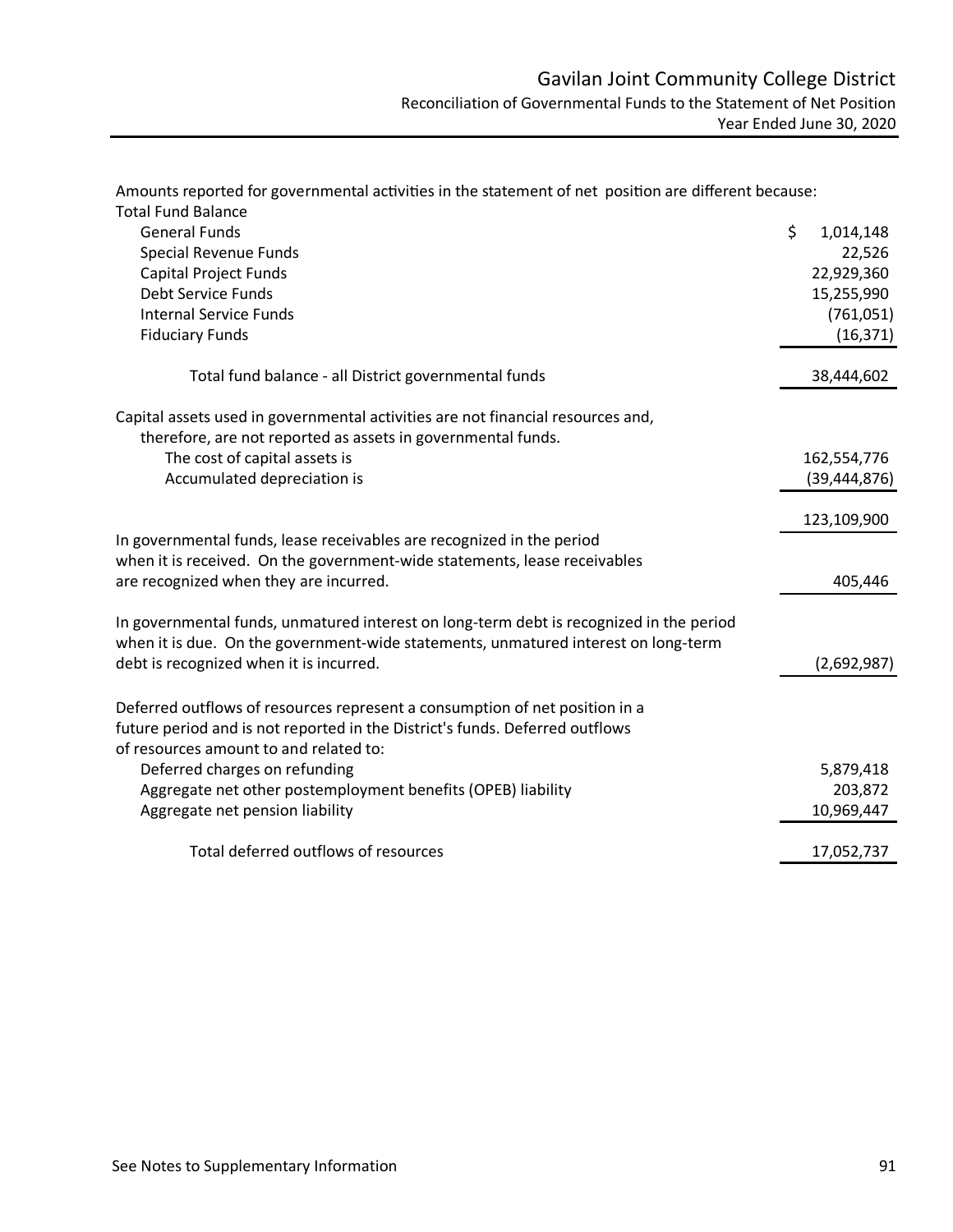| Deferred inflows of resources represent an acquisition of net position in a   |                  |
|-------------------------------------------------------------------------------|------------------|
| future period and is not reported in the District's funds. Deferred inflows   |                  |
| of resources amount to and related to:                                        |                  |
| Aggregate net OPEB liability                                                  | \$<br>(420, 018) |
| Aggregate net pension liability                                               | (2,749,032)      |
| Total deferred inflows of resources                                           | (3, 169, 050)    |
| Aggregate net OPEB liability is not due and payable in the current period,    |                  |
| less amount already reported as liability in the funds.                       | (2,721,684)      |
|                                                                               |                  |
| Aggregate net pension liability is not due and payable in the current period, |                  |
| and is not reported as liability in the funds.                                | (46, 625, 069)   |
| Long-term obligations at year-end consist of:                                 |                  |
| General obligation bonds                                                      | (142, 778, 237)  |
| Compensated absences                                                          | (1,065,454)      |
| Early retirement incentive                                                    | (800, 797)       |
|                                                                               |                  |
|                                                                               | (144,644,488)    |
| Total net position                                                            | (20, 840, 593)   |
|                                                                               |                  |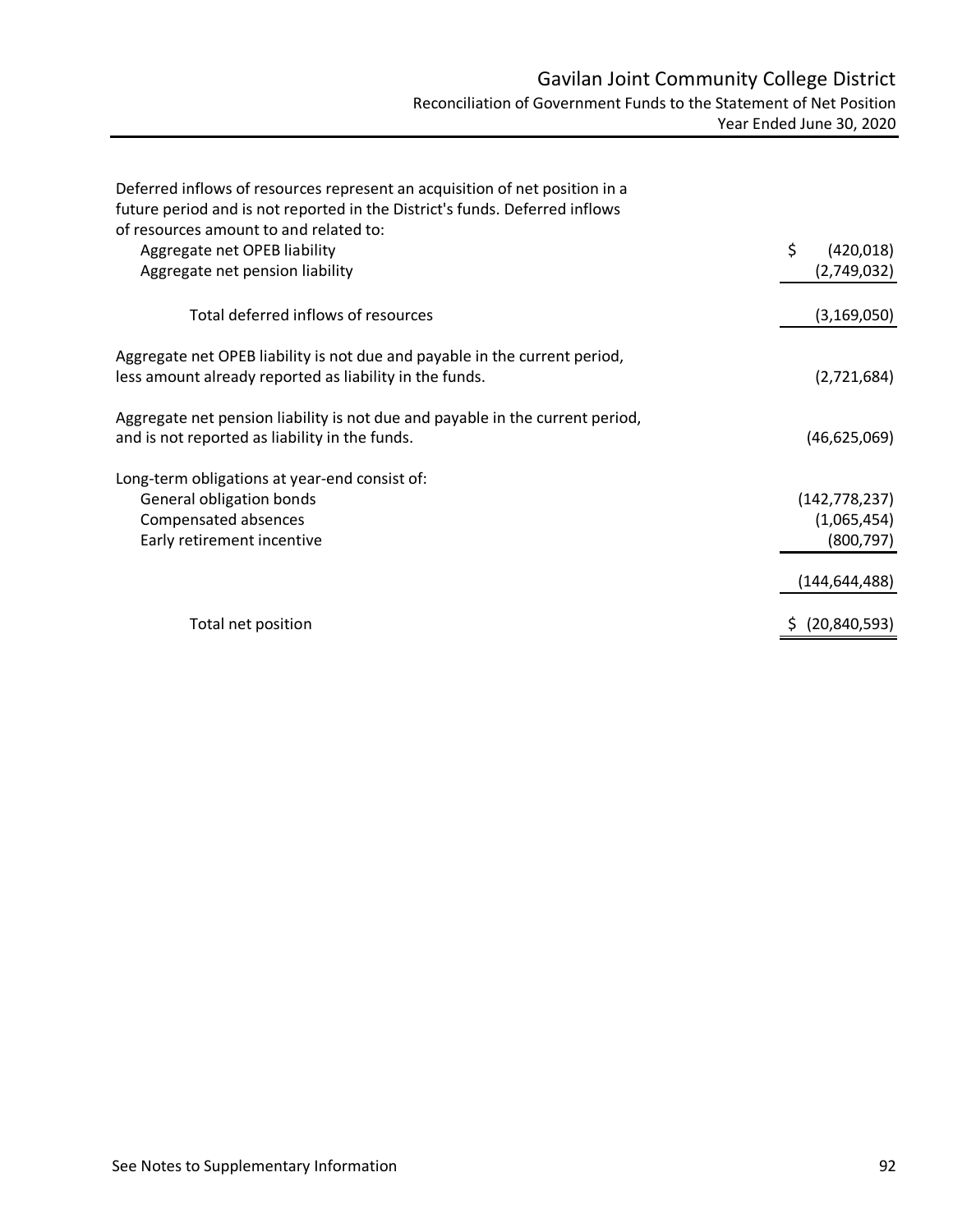## **Note 1 - Purpose of Schedules**

#### **District Organization**

This schedule provides information about the District's governing board members and administration members as of June 30, 2020.

#### **Schedule of Expenditures of Federal Awards (SEFA)**

#### Basis of Presentation

The accompanying schedule of expenditures of federal awards (the schedule) includes the federal award activity of the District under programs of the federal government for the year ended June 30,2020. The information is presented in accordance with the requirements of Title 2 U.S. Code of Federal Regulations Part 200, *Uniform Administrative Requirements, Cost Principles, and Audit Requirements for Federal Awards* (Uniform Guidance). Because the schedule presents only a selected portion of the operations of the District, it is not intended to and does not present the financial position or changes in net position of the District.

#### Summary of Significant Accounting Policies

Expenditures reported in the schedule are reported on the modified accrual basis of accounting. When applicable, such expenditures are recognized following the cost principles contained in the Uniform Guidance, wherein certain types of expenditures are not allowable or are limited as to reimbursement. No federal financial assistance has been provided to a subrecipient.

#### Indirect Cost Rate

The District does not draw for indirect administrative expenses and has not elected to use the ten percent de minimus cost rate.

#### SEFA Reconciliation

The following schedule provides reconciliation between revenues reported on the Statement of Revenues, Expenses, and Changes in Net Position - Primary Government and the related expenditures reported on the schedule of expenditures of federal awards. The reconciling amounts consist primarily of Federal Pell Grant Program and Federal Direct Student Loan funds have been recorded in the prior period as revenues and that have been expended in the current period.

| Description                                                 | <b>CFDA</b><br>Number | Amount |           |  |
|-------------------------------------------------------------|-----------------------|--------|-----------|--|
|                                                             |                       |        |           |  |
| Total Federal Revenues per Statement of Revenues, Expenses, |                       |        |           |  |
| and Changes in Net Position                                 |                       |        | 9,648,313 |  |
| Federal Pell Grant Program                                  | 84.063                |        | 7,689     |  |
| <b>Federal Direct Student Loans</b>                         | 84.268                |        | 20,257    |  |
| Federal Supplemental Educational Opportunity Grant          | 84.007                |        | (251)     |  |
| <b>Total Expenditures of Federal Awards</b>                 |                       |        | 9,676,008 |  |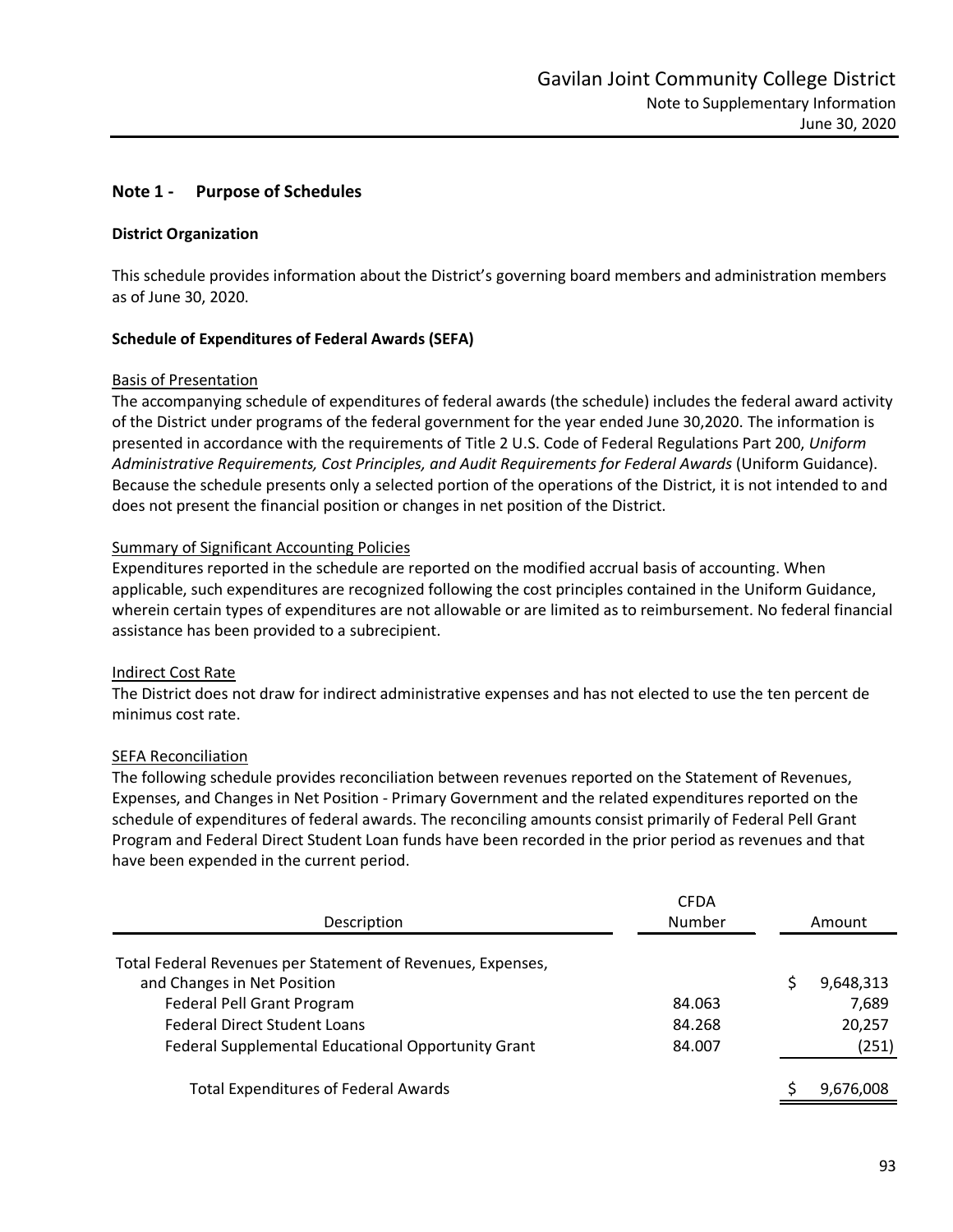#### **Schedule of Expenditures of State Awards**

The accompanying schedule of expenditures of state awards includes the state grant activity of the District and is presented on the modified accrual basis of accounting. Therefore, some amounts presented in this schedule may differ from amounts presented in, or used in the preparation of, the financial statements. The information in this schedule is presented to comply with reporting requirements of the California State Chancellor's Office.

#### **Schedule of Workload Measures for State General Apportionment Annual (Actual) Attendance**

FTES is a measurement of the number of students attending classes of the District. The purpose of attendance accounting from a fiscal standpoint is to provide the basis for making apportionments of state funds to community college districts. This schedule provides information regarding the attendance of students based on various methods of accumulating attendance data.

#### **Reconciliation of** *Education Code* **Section 84362 (50 Percent Law) Calculation**

ECS 84362 requires the District to expend a minimum of 50% of the unrestricted General Fund monies on salaries of classroom instructors. This is reported annually to the State Chancellor's Office. This schedule provides a reconciliation of the amount reported to the State Chancellor's Office and the impact of any audit adjustments and/or corrections noted during the audit.

#### **Reconciliation of Annual Financial and Budget Report (CCFS-311) With Audited Financial Statements**

This schedule provides the information necessary to reconcile the fund balance of all funds reported on the Form CCFS-311 to the District's audited financial statements.

#### **Proposition 30 Education Protection Account (EPA) Expenditure Report**

This schedule provides information about the District's EPA proceeds and summarizes the expenditures of EPA proceeds.

#### **Reconciliation of Governmental Funds to the Statement of Net Position**

This schedule provides a reconciliation of the adjustments necessary to bring the District's internal fund financial statements, prepared on a modified accrual basis, to the government-wide full accrual basis financial statements required under GASB Statements No. 34 and No. 35 business-type activities reporting model.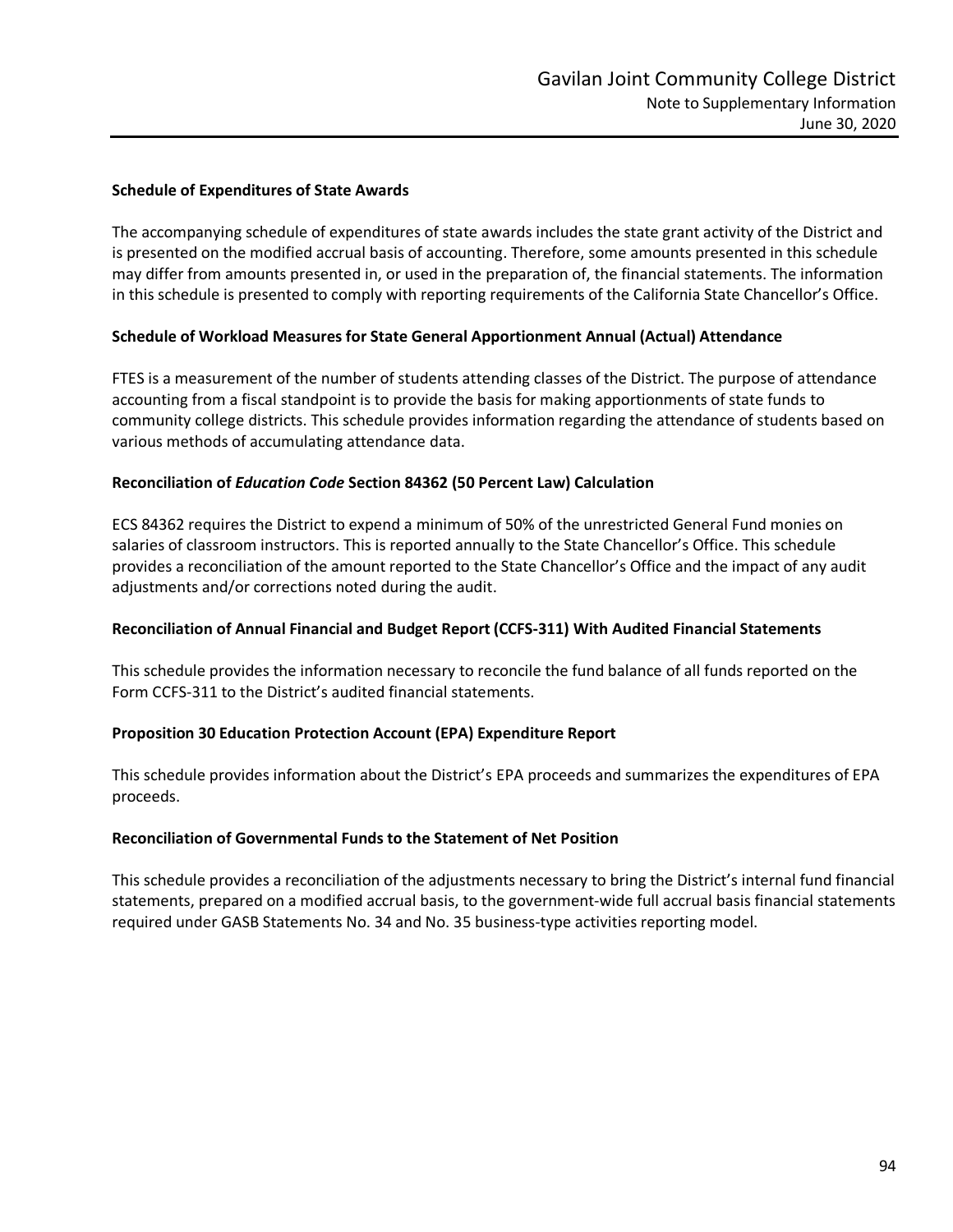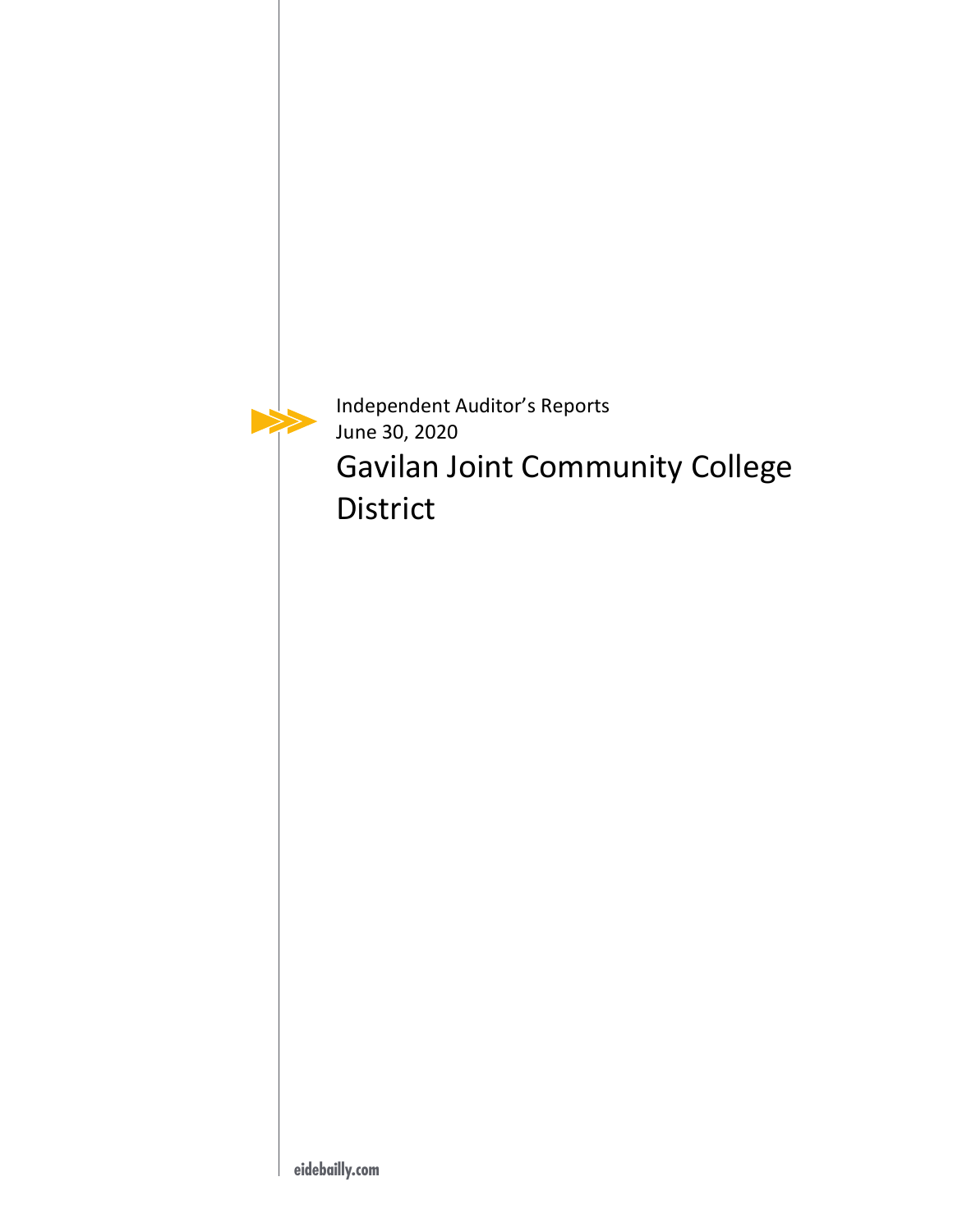

**CPAs & BUSINESS ADVISORS** 

## **Independent Auditor's Report on Internal Control over Financial Reporting and on Compliance and Other Matters Based on an Audit of Financial Statements Performed in Accordance with** *Government Auditing Standards*

Board of Trustees Gavilan Joint Community College District Gilroy, California

We have audited, in accordance with auditing standards generally accepted in the United States of America and the standards applicable to financial audits contained in *Government Auditing Standards,*  issued by the Comptroller General of the United States, the financial statements of the business-type activities and the aggregate remaining fund information of Gavilan Joint Community College District (the District) as of and for the year ended June 30, 2020, and the related notes to the financial statements, which collectively comprise the District's basic financial statements and have issued our report thereon dated April 30, 2021.

#### **Emphasis of Matter - Correction of Errors in Previously Issued Financial Statements**

As discussed in Note 16 to the financial statements, certain errors resulting in material misstatements of amounts previously reported for capital assets, accounts receivable, and accounts payable as of June 30, 2019, were discovered by the auditors during the audit of the current year. Accordingly, amounts reported for capital assets, accounts receivable, and accounts payable have been restated in the June 30, 2020 financial statements now presented, and an adjustment has been made to the District's net position as of July 1, 2019, to correct the errors. Our opinion is not modified with respect to that matter.

#### **Internal Control Over Financial Reporting**

In planning and performing our audit of the financial statements, we considered the District's internal control over financial reporting (internal control) as a basis for designing audit procedures that are appropriate in the circumstances for the purpose of expressing our opinions on the financial statements, but not for the purpose of expressing an opinion on the effectiveness of the District's internal control. Accordingly, we do not express an opinion on the effectiveness of the District's internal control.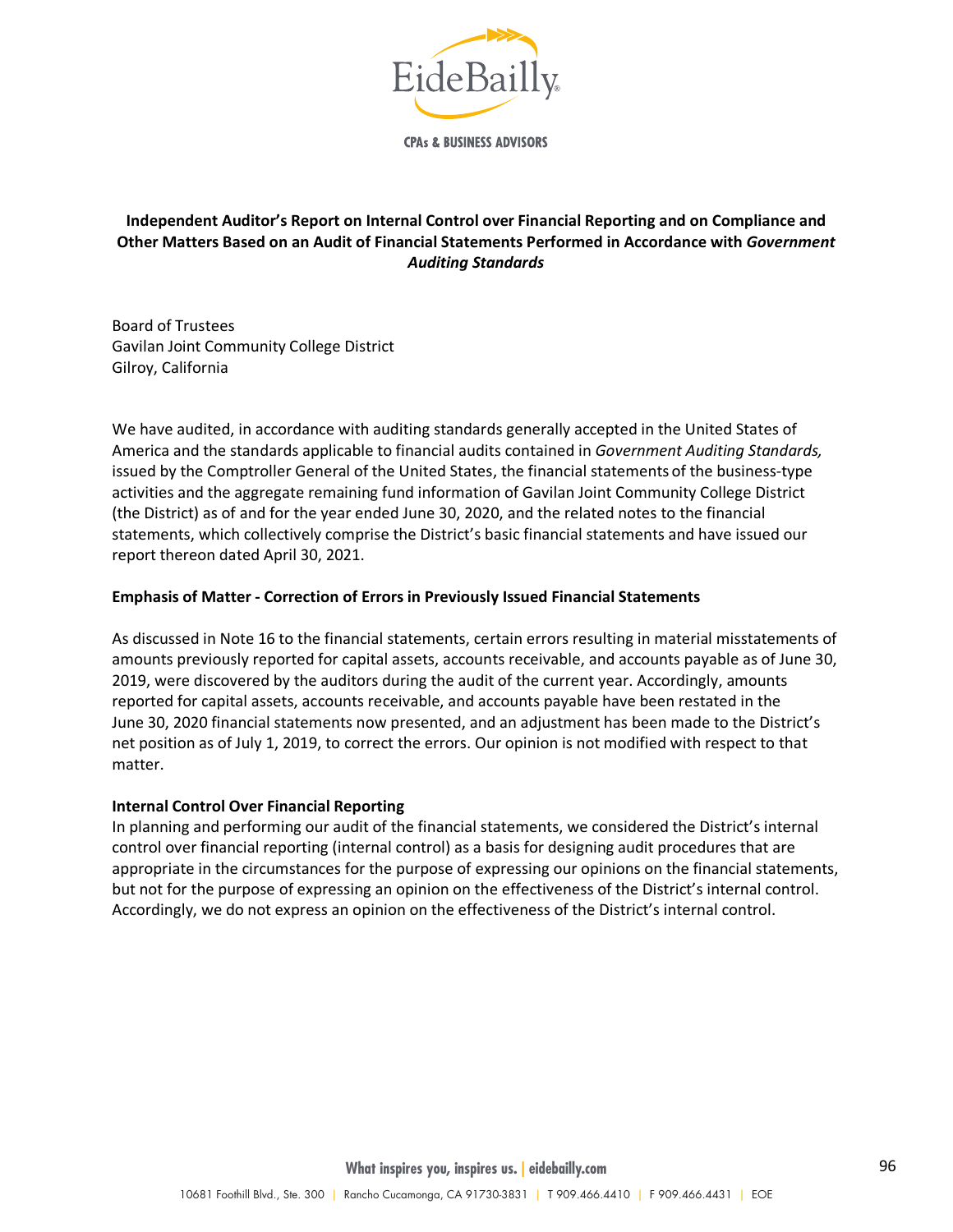A *deficiency in internal control* exists when the design or operation of a control does not allow management or employees, in the normal course of performing their assigned functions, to prevent, or detect and correct, misstatements on a timely basis. A *material weakness* is a deficiency, or a combination of deficiencies, in internal control, such that there is a reasonable possibility that a material misstatement of the District's financial statements will not be prevented, or detected and corrected, on a timely basis. A *significant deficiency* is a deficiency, or a combination of deficiencies, in internal control that is less severe than a material weakness, yet important enough to merit attention by those charged with governance.

Our consideration of internal control was for the limited purpose described in the first paragraph of this section and was not designed to identify all deficiencies in internal control that might be material weaknesses or significant deficiencies and therefore, material weaknesses or significant deficiencies may exist that have not been identified. We did identify certain deficiencies in internal control, described in the accompanying schedule of findings and questioned costs as items 2020-001 and 2020-002, that we consider to be a material weakness.

#### **Compliance and Other Matters**

As part of obtaining reasonable assurance about whether the District's financial statements are free from material misstatement, we performed tests of its compliance with certain provisions of laws, regulations, contracts, and grant agreements, noncompliance with which could have a direct and material effect on the financial statements. However, providing an opinion on compliance with those provisions was not an objective of our audit and, accordingly, we do not express such an opinion. The results of our tests disclosed no instances of noncompliance or other matters that are required to be reported under *Government Auditing Standards*.

#### **Gavilan Joint Community College District's Responses to Findings**

The District's responses to the findings identified in our audit are described in the accompanying schedule of findings and questioned costs. The District's responses were not subjected to the auditing procedures applied in the audit of the financial statements and, accordingly, we express no opinion on the responses.

## **Purpose of This Report**

The purpose of this report is solely to describe the scope of our testing of internal control and compliance and the results of that testing, and not to provide an opinion on the effectiveness of the District's internal control or on compliance. This report is an integral part of an audit performed in accordance with *Government Auditing Standards* in considering the District's internal control and compliance. Accordingly, this communication is not suitable for any other purpose.

Gide Sailly LLP

Rancho Cucamonga, California April 30, 2021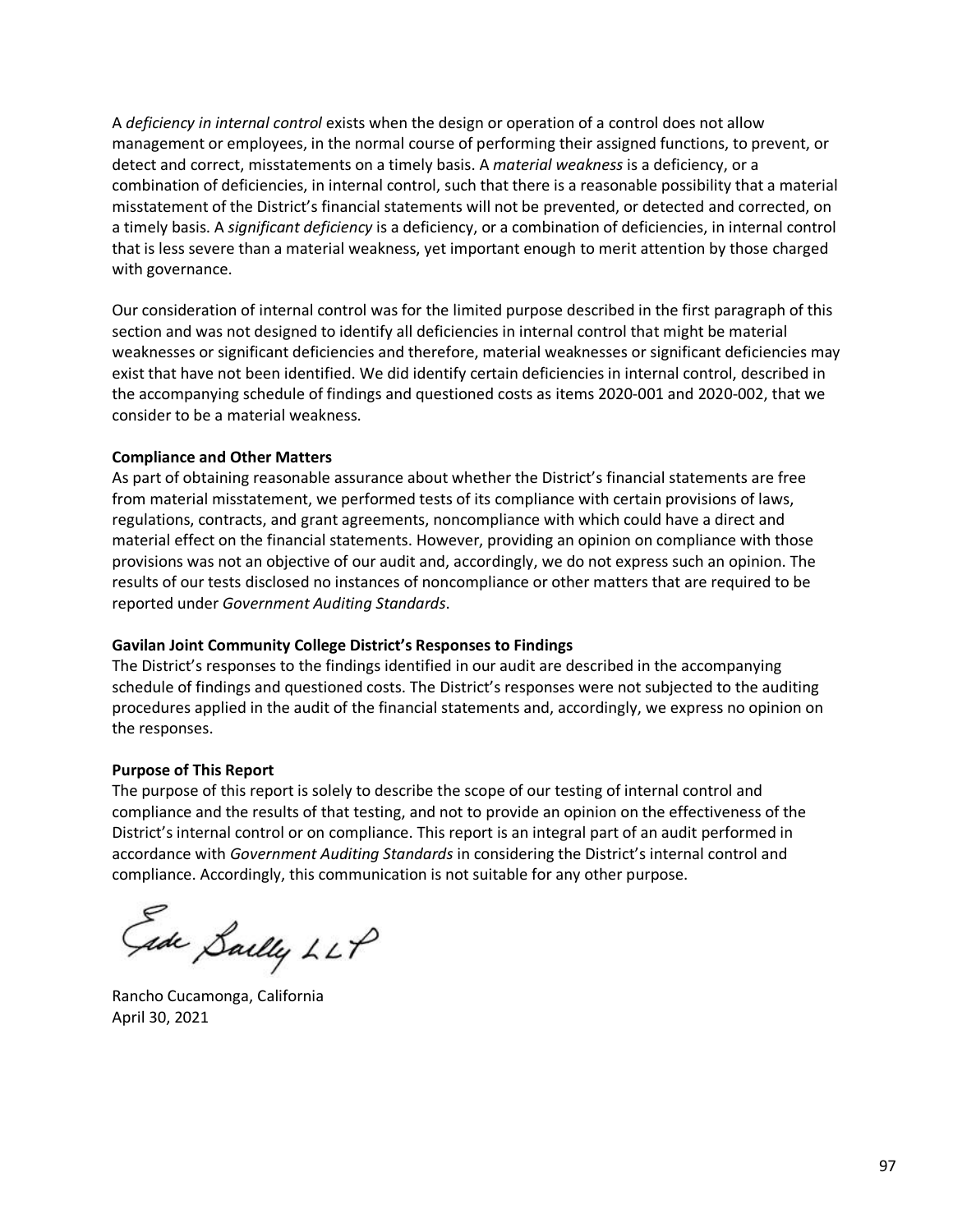

**CPAs & BUSINESS ADVISORS** 

## **Independent Auditor's Report on Compliance for Each Major Federal Program; Report on Internal Control over Compliance Required by the Uniform Guidance**

Board of Trustees Gavilan Joint Community College District Gilroy, California

#### **Report on Compliance for Each Major Federal Program**

We have audited Gavilan Joint Community College District's (the District) compliance with the types of compliance requirements described in the *OMB Compliance Supplement* that could have a direct and material effect on each of the District's major federal programs for the year ended June 30, 2020. The District's major federal programs are identified in the summary of auditor's results section of the accompanying schedule of findings and questioned costs.

#### **Management's Responsibility**

Management is responsible for compliance with federal statutes, regulations, and the terms and conditions of its federal awards applicable to its federal programs.

#### **Auditor's Responsibility**

Our responsibility is to express an opinion on compliance for each of the District's major federal programs based on our audit of the types of compliance requirements referred to above. We conducted our audit of compliance in accordance with auditing standards generally accepted in the United States of America; the standards applicable to financial audits contained in *Government Auditing Standards*, issued by the Comptroller General of the United States; and the audit requirements of Title 2 U.S. Code of Federal Regulations Part 200, *Uniform Administrative Requirements, Cost Principles, and Audit Requirements for Federal Awards* (Uniform Guidance). Those standards and the Uniform Guidance require that we plan and perform the audit to obtain reasonable assurance about whether noncompliance with the types of compliance requirements referred to above that could have a direct and material effect on a major federal program occurred. An audit includes examining, on a test basis, evidence about the District's compliance with those requirements and performing such other procedures as we considered necessary in the circumstances.

We believe that our audit provides a reasonable basis for our opinion on compliance for each major federal program. However, our audit does not provide a legal determination of the District's compliance.

#### **Opinion on Each Major Federal Program**

In our opinion, the District complied, in all material respects, with the types of compliance requirements referred to above that could have a direct and material effect on each of its major federal programs for the year ended June 30, 2020.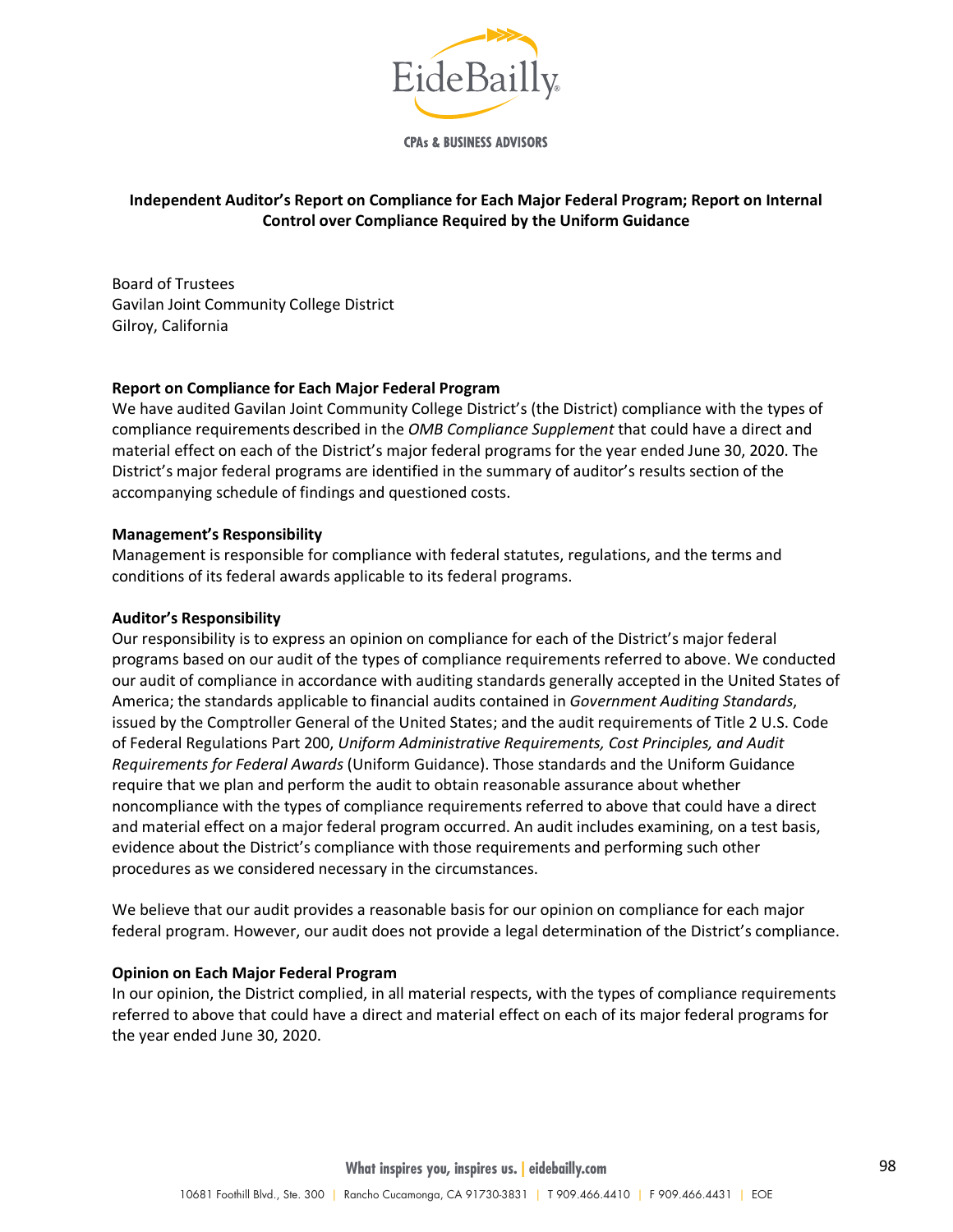#### **Other Matters**

The results of our auditing procedures disclosed instances of noncompliance which are required to be reported in accordance with the Uniform Guidance and which are described in the accompanying schedule of findings and questioned costs as items 2020-003 through 2020-006. Our opinion on each major federal program is not modified with respect to these matters.

The District's responses to the noncompliance findings identified in our audit are described in the accompanying schedule of findings and questioned costs. The District's responses were not subjected to the auditing procedures applied in the audit of compliance and, accordingly, we express no opinion on the responses.

#### **Report on Internal Control Over Compliance**

Management of the District is responsible for establishing and maintaining effective internal control over compliance with the types of compliance requirements referred to above. In planning and performing our audit of compliance, we considered the District's internal control over compliance with the types of requirements that could have a direct and material effect on each major federal program to determine the auditing procedures that are appropriate in the circumstances for the purpose of expressing an opinion on compliance for each major federal program and to test and report on internal control over compliance in accordance with the Uniform Guidance, but not for the purpose of expressing an opinion on the effectiveness of internal control over compliance. Accordingly, we do not express an opinion on the effectiveness of the District's internal control over compliance.

Our consideration of internal control over compliance was for the limited purpose described in the preceding paragraph of this section and was not designed to identify all deficiencies in internal control that might be material weaknesses or significant deficiencies and therefore, material weaknesses or significant deficiencies may exist that have not been identified. However, as discussed below, we did identify certain deficiencies in internal control over compliance that we consider to be material weaknesses and significant deficiencies

A *deficiency in internal control over compliance* exists when the design or operation of a control over compliance does not allow management or employees, in the normal course of performing their assigned functions, to prevent, or detect and correct, noncompliance with a type of compliance requirement of a federal program on a timely basis. A *material weakness in internal control over compliance* is a deficiency, or combination of deficiencies, in internal control over compliance, such that there is a reasonable possibility that material noncompliance with a type of compliance requirement of a federal program will not be prevented, or detected and corrected, on a timely basis. We consider the deficiencies in internal control over compliance described in the accompanying schedule of findings and questioned costs as items 2020-005 and 2020-006 to be material weaknesses.

A *significant deficiency in internal control over compliance* is a deficiency, or a combination of deficiencies, in internal control over compliance with a type of compliance requirement of a federal program that is less severe than a material weakness in internal control over compliance, yet important enough to merit attention by those charged with governance. We consider the deficiencies in internal control over compliance described in the accompanying schedule of findings and questioned costs as items 2020-003 ad 2020-004 to be significant deficiencies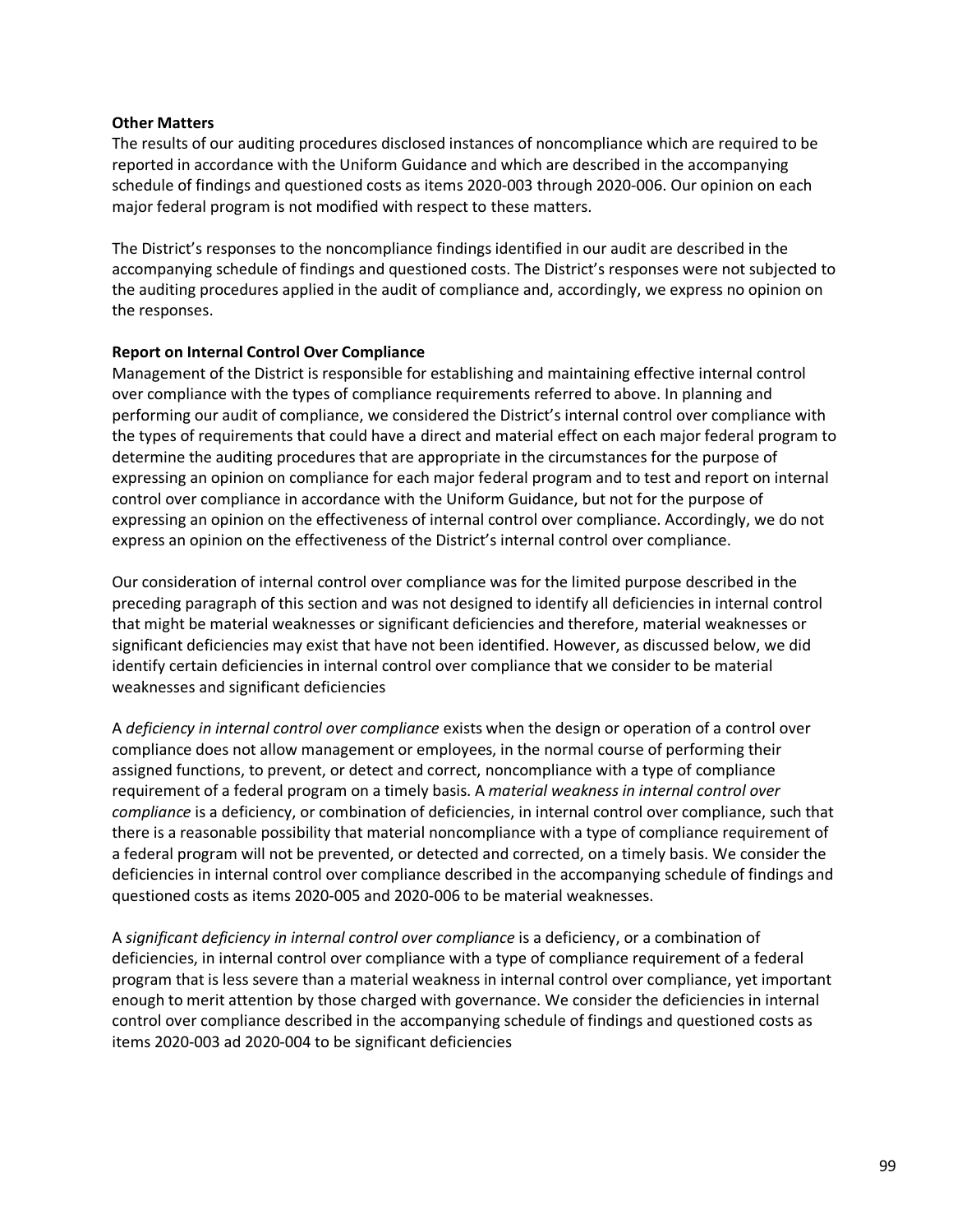The District's responses to the internal control over compliance findings identified in our audit are described in the accompanying schedule of findings and questioned costs. The District's responses were not subjected to the auditing procedures applied in the audit of compliance and, accordingly, we express no opinion on the responses.

The purpose of this report on internal control over compliance is solely to describe the scope of our testing of internal control over compliance and the results of that testing based on the requirements of the Uniform Guidance. Accordingly, this report is not suitable for any other purpose.

Gade Saelly LLP

Rancho Cucamonga, California April 30, 2021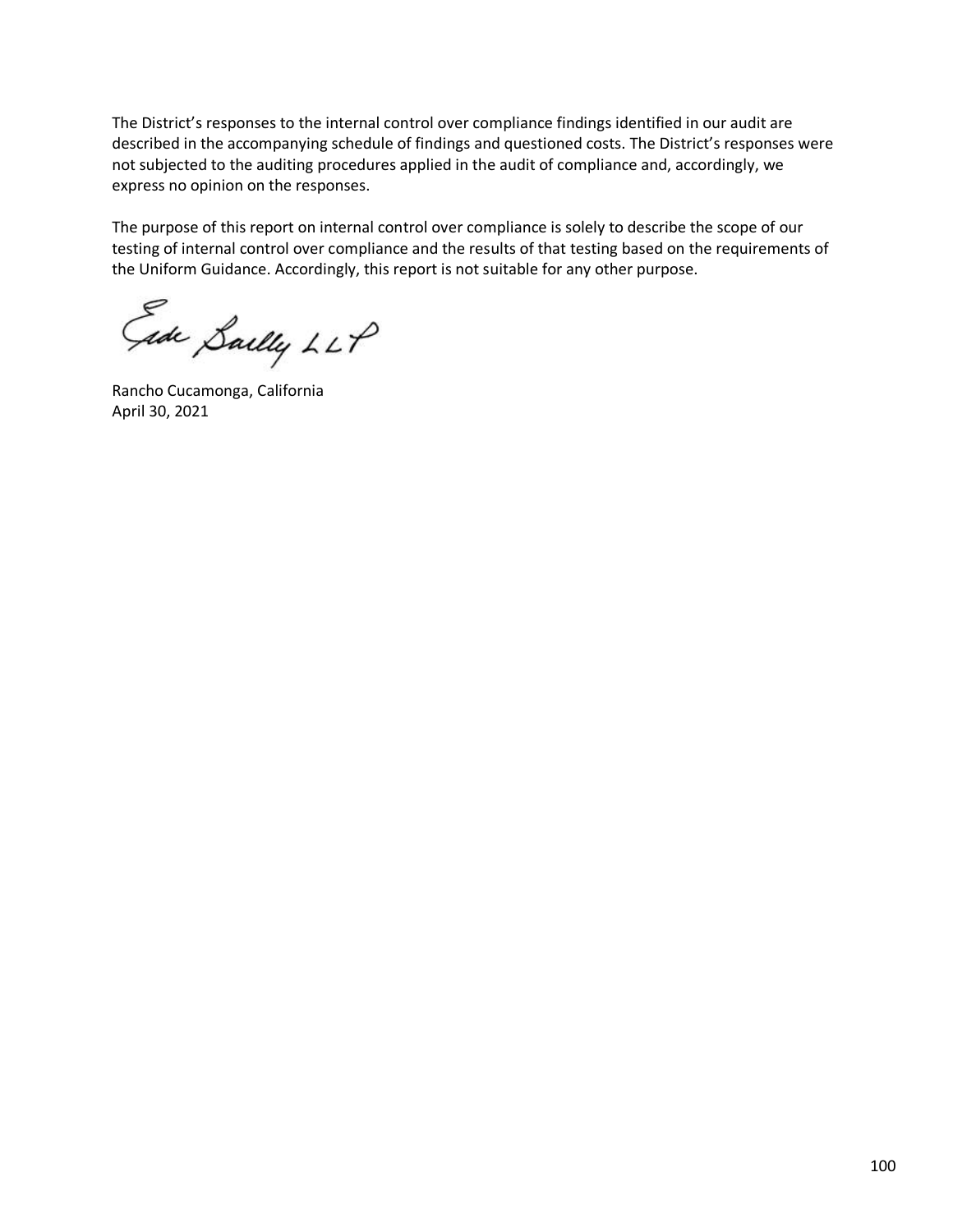

**CPAs & BUSINESS ADVISORS** 

#### **Independent Auditor's Report on State Compliance**

Board of Trustees Gavilan Joint Community College District Gilroy, California

#### **Report on State Compliance**

We have audited Gavilan Joint Community College District's (the District) compliance with the types of compliance requirements described in the 2019-2020 California Community Colleges Chancellor's Office *Contracted District Audit Manual* applicable to the state laws and regulations listed in the table below for the year ended June 30, 2020.

#### **Management's Responsibility**

Management is responsible for compliance with the state laws and regulations as identified in the table below.

#### **Auditor's Responsibility**

Our responsibility is to express an opinion on compliance of each of the District's state programs based on our audit of the types of compliance requirements referred in the table below. We conducted our audit in accordance with auditing standards generally accepted in the United States of America; the standards applicable to financial audits contained in *Government Auditing Standards*, issued by the Comptroller General of the United States; and the standards and procedures identified in the 2019-2020 California Community Colleges Chancellor's Office *Contracted District Audit Manual*. Those standards require that we plan and perform the audit to obtain reasonable assurance about whether noncompliance with the compliance requirements listed in the table below has occurred. An audit includes examining, on a test basis, evidence about the District's compliance with those requirements and performing such other procedures as we considered necessary in the circumstances.

We believe that our audit provides a reasonable basis for our opinion on state compliance. However, our audit does not provide a legal determination of the District's compliance.

#### **Compliance Requirements Tested**

In connection with the audit referred to above, we selected and tested transactions and records to determine the District's compliance with state laws and regulations applicable to the following:

- Section 411 SCFF Data Management Control Environment
- Section 421 Salaries of Classroom Instructors (50 Percent Law)
- Section 423 Apportionment for Activities Funded From Other Sources
- Section 424 Student Centered Funding Formula Base Allocation: FTES
- Section 425 Residency Determination for Credit Courses
- Section 426 Students Actively Enrolled
- Section 427 Dual Enrollment (CCAP and Non-CCAP)
- Section 430 Scheduled Maintenance Program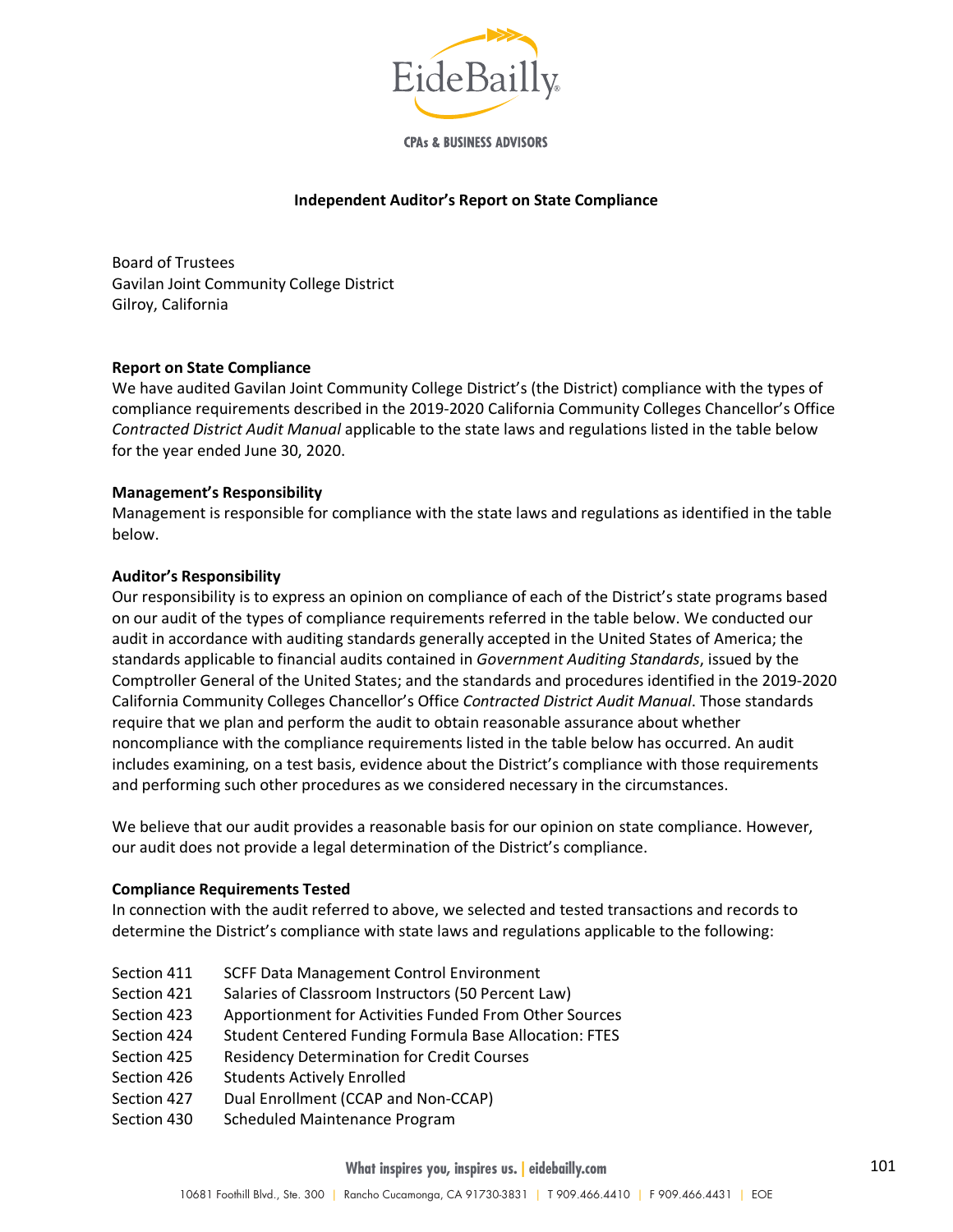- Section 431 Gann Limit Calculation Section 435 Open Enrollment Section 439 Proposition 39 Clean Energy Fund Section 444 Apprenticeship Related and Supplemental Instruction (RSI) Funds Section 475 Disabled Student Programs and Services (DSPS) Section 479 To Be Arranged Hours (TBA) Section 490 Proposition 1D and 51 State Bond Funded Projects
- Section 491 Education Protection Account Funds

The District received no Apprenticeship Related and Supplemental Instruction (RSI) Funds; therefore, the compliance tests within this section were not applicable.

The District reports no attendance within classes subject to To Be Arranged Hours (TBA) for Apportionment funding; therefore, the compliance tests within this section were not applicable.

The District received no funding through Propositions 1D and 51 State Bond Funded Projects; therefore, the compliance tests within this section were not applicable.

#### **Basis for Qualified Opinion on Section 424 - Student Centered Funding Formula Base Allocation: FTES**

As described in the accompanying schedule of findings and questioned costs, the District did not comply with requirements regarding Section 424 - Student Centered Funding Formula Base Allocation: FTES, as identified in finding 2020-007. Compliance with such requirements is necessary, in our opinion, for the District to comply with the requirements applicable to that program.

#### **Qualified Opinion on Section 424 - Student Centered Funding Formula Base Allocation: FTES**

In our opinion, except for the noncompliance described in the Basis for Qualified Opinion paragraph, the District complied, in all material respects, with the types of compliance requirements referred to in the table above for the year ended June 30, 2020.

#### **Unmodified Opinion for Each of the Other Programs**

In our opinion, the District complied, in all material respects, with the compliance requirements referred to above that are applicable to the state programs noted in the table above that were audited for the year ended June 30, 2020, except as described in the State Awards Findings and Questioned Costs section of the accompanying schedule of findings and questioned costs.

The District's response to the finding identified in our audit is described in the accompanying schedule of findings and questioned costs. We did not audit the District's response and, accordingly, we express no opinion on the response.

The purpose of this report on state compliance is solely to describe the results of our testing based on the requirements of the 2019-2020 California Community College Chancellor's Office *Contracted District Audit Manual*. Accordingly, this report is not suitable for any other purpose.

Gide Sailly LLP

Rancho Cucamonga, California April 30, 2021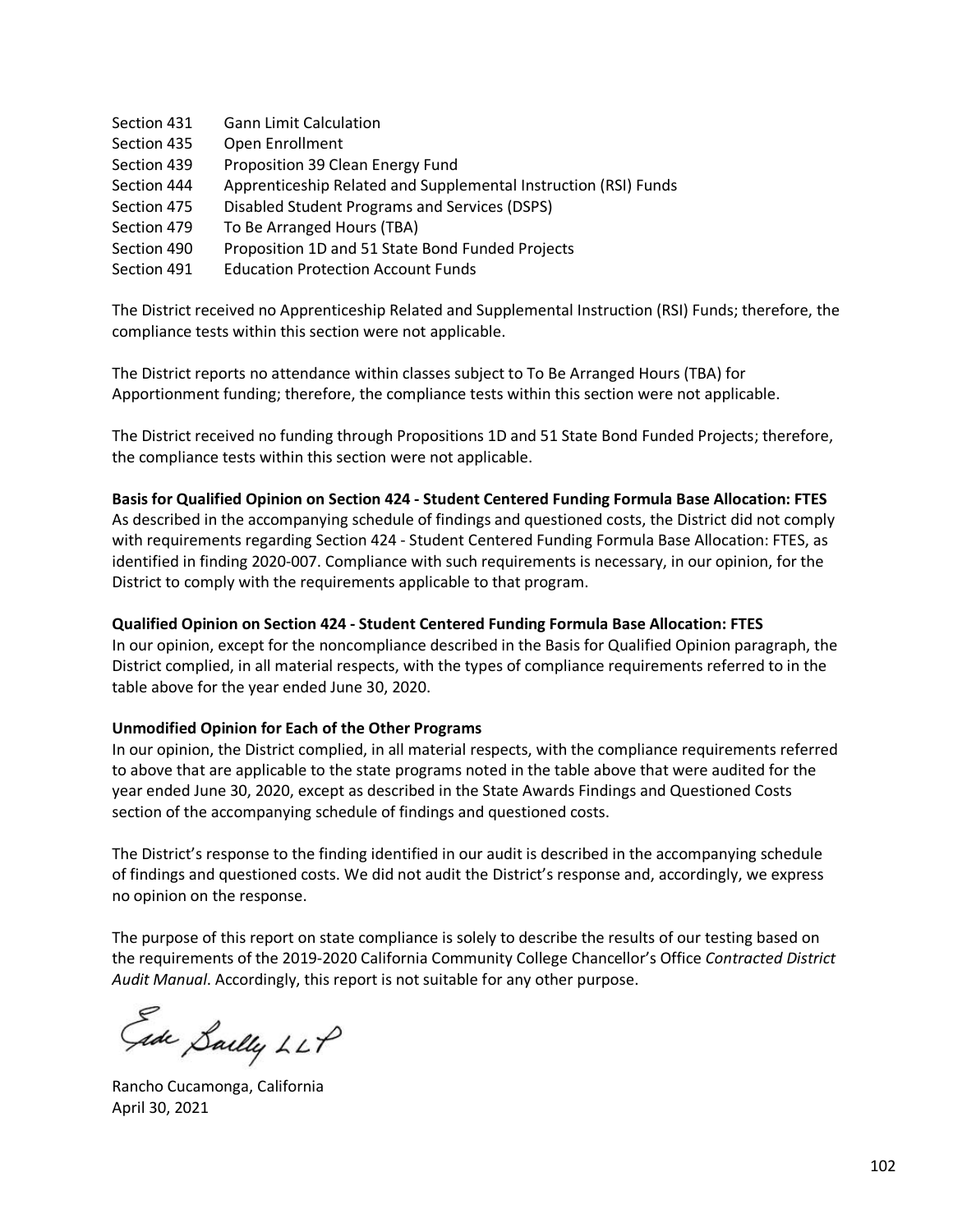#### **FINANCIAL STATEMENTS**

| Type of auditor's report issued                                                                                                                                                                                                    | Unmodified                                           |
|------------------------------------------------------------------------------------------------------------------------------------------------------------------------------------------------------------------------------------|------------------------------------------------------|
| Internal control over financial reporting:<br>Material weaknesses identified<br>Significant deficiencies identified not considered<br>to be material weaknesses                                                                    | Yes<br>None reported                                 |
| Noncompliance material to financial statements noted?                                                                                                                                                                              | No                                                   |
| <b>FEDERAL AWARDS</b>                                                                                                                                                                                                              |                                                      |
| Internal control over major programs:<br>Material weaknesses identified<br>Significant deficiencies identified not considered<br>to be material weaknesses<br>Type of auditor's report issued on compliance<br>for major programs: | Yes<br>Yes<br>Unmodified                             |
| Any audit findings disclosed that are required to be reported in<br>accordance with Uniform Guidance 2 CFR 200.516:<br>Identification of major programs:                                                                           | Yes                                                  |
|                                                                                                                                                                                                                                    |                                                      |
| Name of Federal Program or Cluster                                                                                                                                                                                                 | <b>CFDA Number</b>                                   |
| Student Financial Assistance Cluster<br>COVID-19: Higher Education Emergency Relief Fund<br>(HEERF) - Student Portion<br>COVID-19: Higher Education Emergency Relief Fund<br>(HEERF) - Institutional Portion                       | 84.007, 84.033, 84.063, 84.268<br>84.425E<br>84.425F |
| Dollar threshold used to distinguish between type A<br>and type B programs:<br>Auditee qualified as low-risk auditee?                                                                                                              | \$750,000<br>No                                      |
|                                                                                                                                                                                                                                    |                                                      |
| <b>STATE AWARDS</b><br>Type of auditor's report issued on compliance for<br>state programs:                                                                                                                                        | Qualified                                            |
| Unmodified for all State awards except for the following<br>program which was qualified:                                                                                                                                           |                                                      |

Section 424 - Student Centered Funding Formula Base Allocation: FTES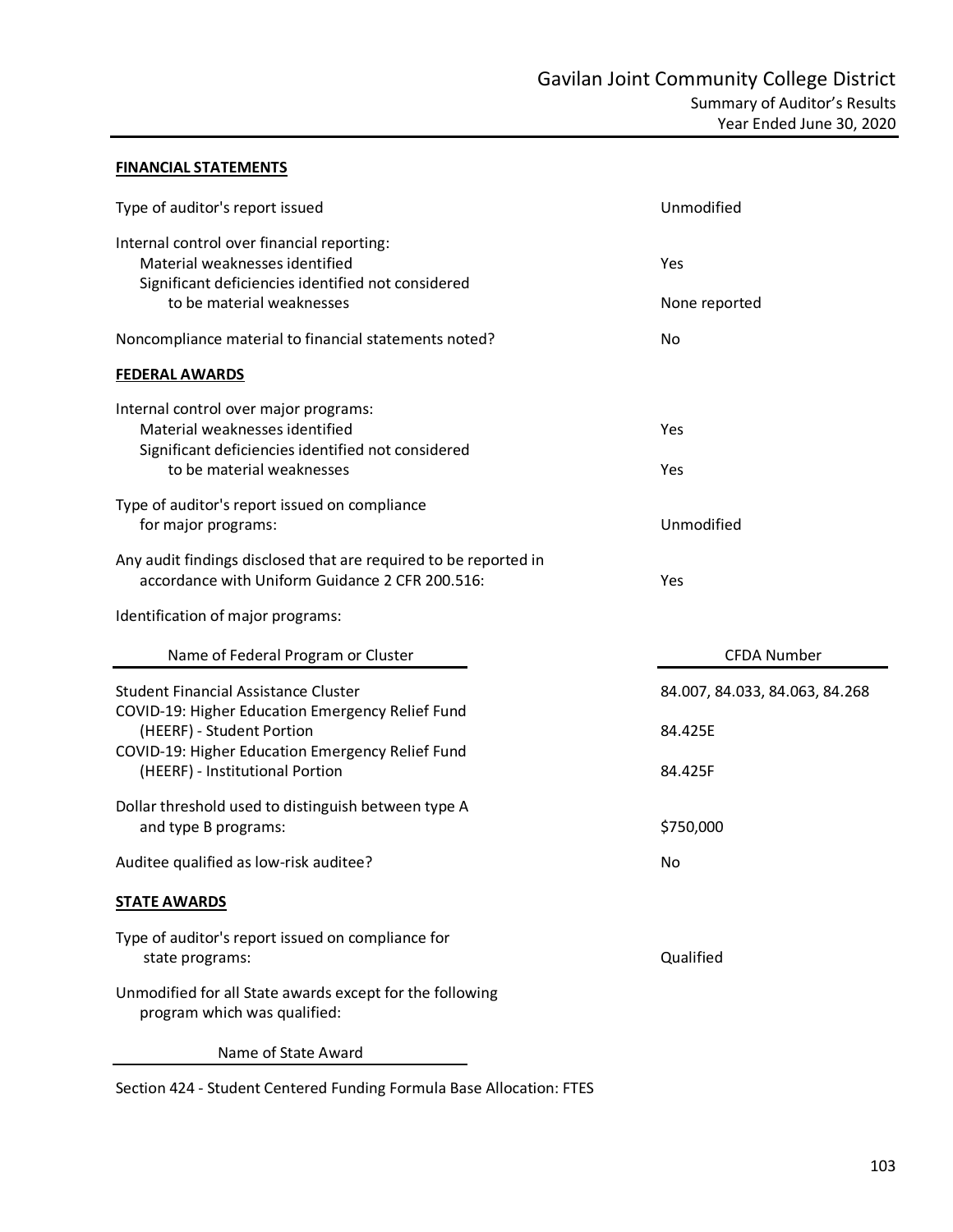The following findings represent material weaknesses and/or instances of noncompliance related to the financial statements that are required to be reported in accordance with *Government Auditing Standards*.

#### **2020-001 Financial Reporting and Closing Process**

#### **Criteria or Specific Requirement**

 The accounting system used to record the financial affairs of any community college district shall be in accordance with the definitions, instructions, and procedures published in the California Community Colleges Budget and Accounting Manual (BAM). Colleges are also required to present their financial statements in accordance with generally accepted accounting principles (GAAP).

#### **Condition**

*Material Weakness* - Adjustments and reclassifications were required to conform to the BAM and GAAP during the District's closing process. A deficiency in the District's internal control system to produce materially accurate financial statements was encountered by the audit staff. Observations and corrections were made to the various accounts included below, but not limited to:

- Unreconciled accruals from prior years recorded in the accounts receivable, accounts payable ledgers required material adjustments to ensure accuracy of account balances.
- The unearned revenue account required material adjustment to be fairly stated.
- The apportionment revenue account required adjustment due to the District not taking into account the differences between the amounts certified on Exhibit C versus the amounts realized for student enrollment fees and property taxes.
- The Construction in Progress account was not being reconciled to reflect construction projects as of year-end. The account details contained amounts for completed projects, repairs, and maintenance, as well as reconciling amounts from prior years with no supporting detail or project identification.
- The District was unable to prepare accurate financial reports as required. The CCFS-311 submitted to the Chancellor's Office in January 2021 contained several material errors and omissions.
- The Internal Service, Capital Outlay Projects, and Student Financial Aid Funds had a negative cash and ending fund balances at June 30, 2020 representing an encroachment on the General Fund of the District.
- It was noted that the Payroll Account contained several duplicate transfer entries between this account and the Cash in County Account and one transfer from June of 2019 had not been posted to Banner. Unposted vendor payments out of the account were unrecorded at year-end requiring an adjustment. In addition, there was a lack of evidence that the District's bank account reconciliations were being reviewed.

#### **Questioned Costs**

 Adjustments to the financial statements were reviewed with management and accepted for posting. No questioned costs were associated with this finding.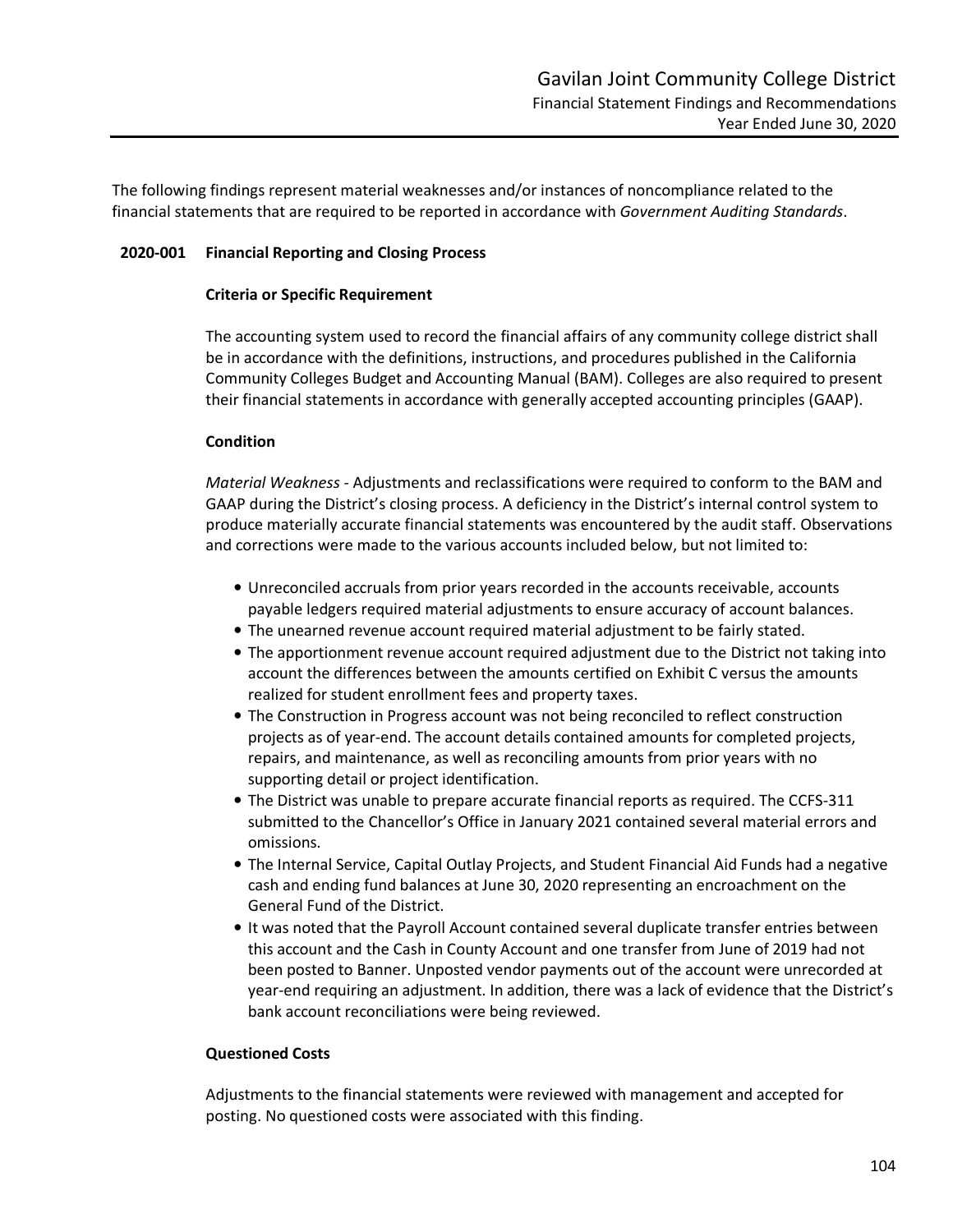#### **Context**

 The District maintains individual funds with asset and liability balances subject to the reconciliation process. The net impact to the individual funds is included on the Reconciliation of Annual Financial and Budget Report (CCFS-311) with Audited Financial Statements schedule within the supplementary information section of this report.

## **Effect**

 Many adjustments to the general ledger were proposed as a result of the audit procedures. These adjustments were accepted by management to ensure the financial statements were presented in accordance with generally accepted accounting principles.

#### **Cause**

 Ineffective oversight over the District's financial reporting and lack of monitoring the controls over the individual asset and liability accounts and the closing process appear not to have been adhered to.

#### **Repeat finding**: No

## **Recommendation**

 The District should develop a closing procedure calendar at year end to ensure that all information is prepared, reviewed, and reconciled prior to the closing of the general ledger. A regular and timely reconciliation of all accounts should be performed with any inconsistencies reconciled and adjusted prior to year-end. Cash and ending fund balances should be monitored for negative balances.

## **View of Responsible Officials and Corrective Action Plan**

 The District will review its existing closing calendar and procedures will be modified or developed as needed. The Supervisor, Fiscal Services will ensure that the District staff accountants are engaging in monthly general ledger and bank account reconciliations. Back-up for all reconciliations will be reviewed monthly by the Supervisor to ensure accuracy and compliance.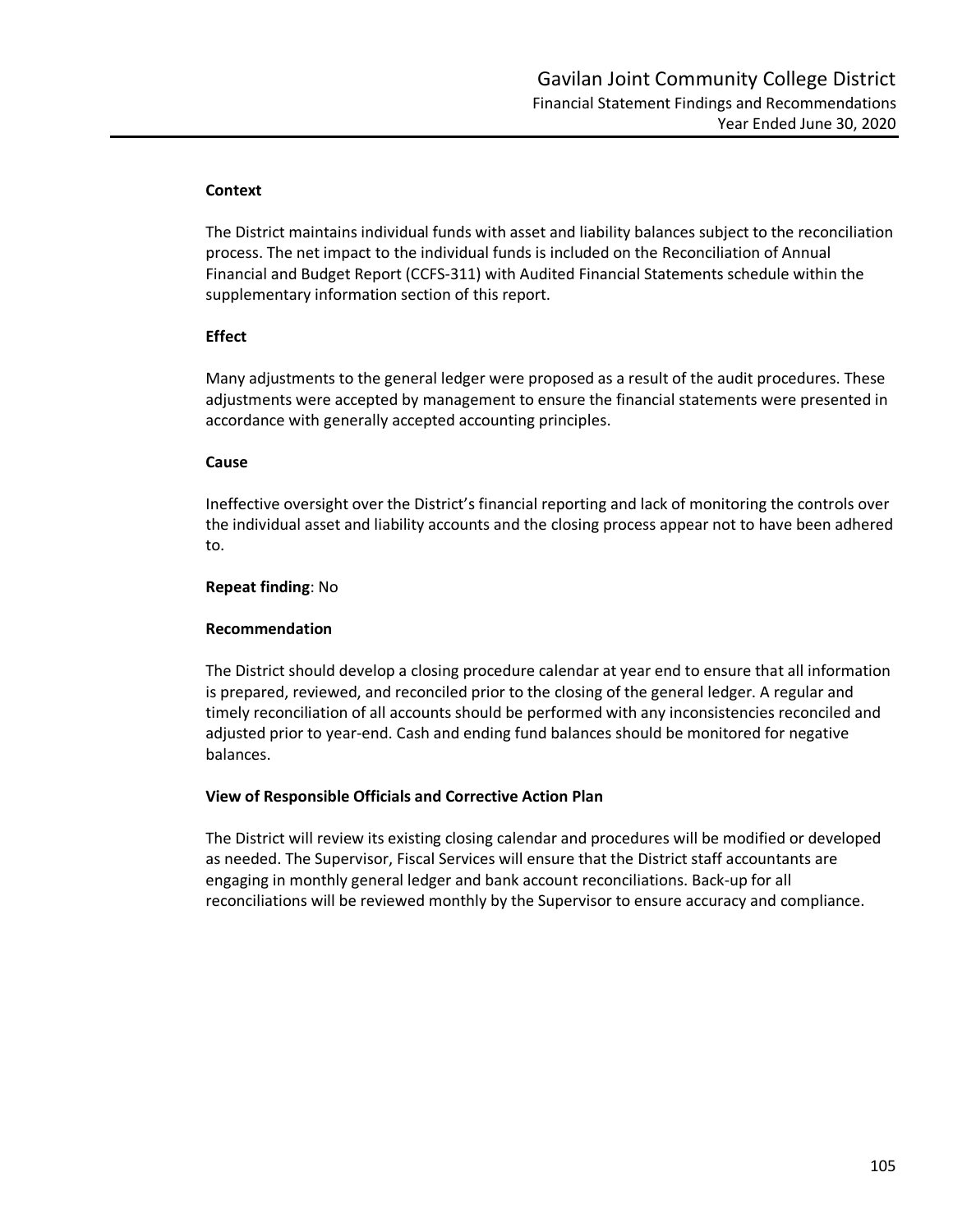#### **2020-002 Financial Condition of the District**

#### **Criteria or Specific Requirement**

 Pursuant to *Education Code* Section 84040, the Board of Governors is required to adopt criteria and standards for the periodic assessment of the fiscal condition of California community college districts. The main criteria for assessment will be the percentage of unrestricted General Fund balance to all expenditures and other outgo of unrestricted General Fund. The minimum prudent unrestricted General Fund balance is 5% for community colleges. This minimum prudent level is considered necessary to ease cash flow problems, to deal with unexpected cost increases, and other fiscal uncertainties. If a district falls below this minimum prudent level, further review will be performed to determine if any fiscal problems exist.

## **Condition**

*Material Weakness* - For the fiscal year ending June 30, 2020, the District's unrestricted General Fund expenditures and other financing uses exceeded the District's revenues and other financing sources by \$1,850,412. The District ended the 2019-2020 year with \$1,081,596 in available reserves, which was comprised of unassigned balances held in the unrestricted General Fund. This amount represented 2.71% of the District's total expenditures and other financing uses.

## **Questioned Costs**

There were no questioned costs associated with the condition identified.

## **Context**

 The condition was identified during the review of the District's reserve balances and the District's adopted budget for the fiscal year ending June 30, 2021. For the fiscal year ending June 30, 2020, the District's unrestricted General Fund operating deficit caused a 63% decline in the unrestricted General Fund ending fund balance. Based on the District's adopted budget for the fiscal year ending June 30, 2021, the District is projecting an operating surplus for the unrestricted General Fund that will cause an approximate 20% increase in the unrestricted General Fund ending fund balance.

## **Effect**

The District is below the required reserves as stipulated by the Board of Governors.

#### **Cause**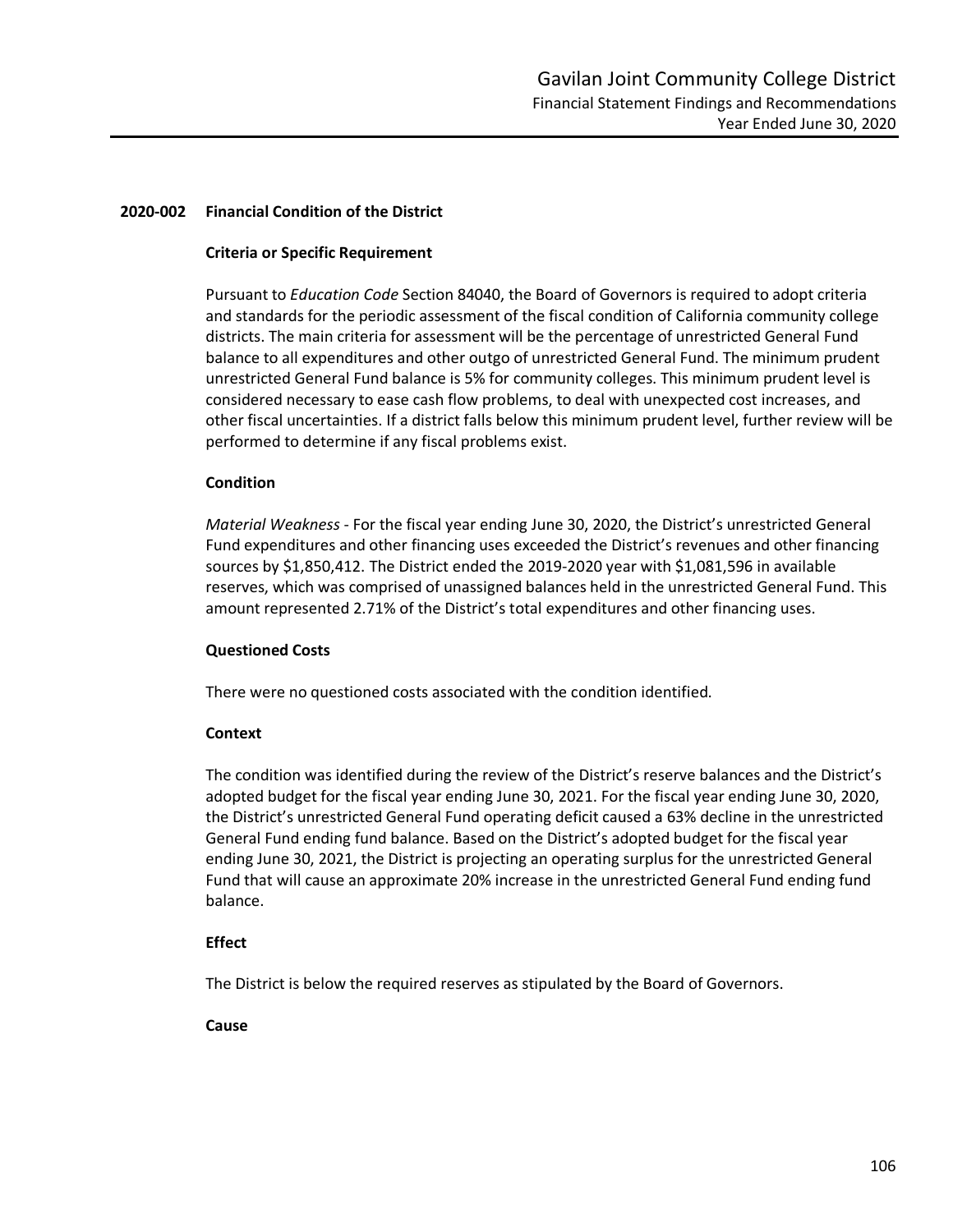The District's internal control system did not adequately monitor the fiscal condition of the District in order to keep the District above the 5% reserve requirement. The significant factors contributing to the District's condition include the following:

- 1) Decline in total computational revenues caused by the implementation of the Student Centered Funding Formula.
- 2) Increasing cost of payroll and benefits. These costs have increased by approximately 35% since the 2016-2017 fiscal year.
- 3) Decline in FTES since the 2016-2017 due to overall economy and COVID-19 resulting in an overall loss of 550 FTES or 10.4%.

# **Repeat Finding**: No

## **Recommendation**

 The District must continue to actively monitor its budget to actual results to ensure that the District can maintain adequate unrestricted General Fund reserves. More importantly, the District should develop a more aggressive fiscal management and budget stabilization plan that identifies a viable correction plan to ensure that fiscal solvency can be sustained. The stabilization plan should incorporate adequate expenditure mitigation objectives that can create an additional layer of "cushion" beyond the minimum reserve requirement. This will allow the District to accommodate future uncertainties in operational variances without impairing the District's reserves.

## **View of Responsible Officials and Corrective Action Plan**

 The District will review the FCMAT technical report and create a fiscal management and budget stabilization plan based on the recommendations from that report. Special attention will be paid to restoring and maintaining an adequate unrestricted General Fund reserve.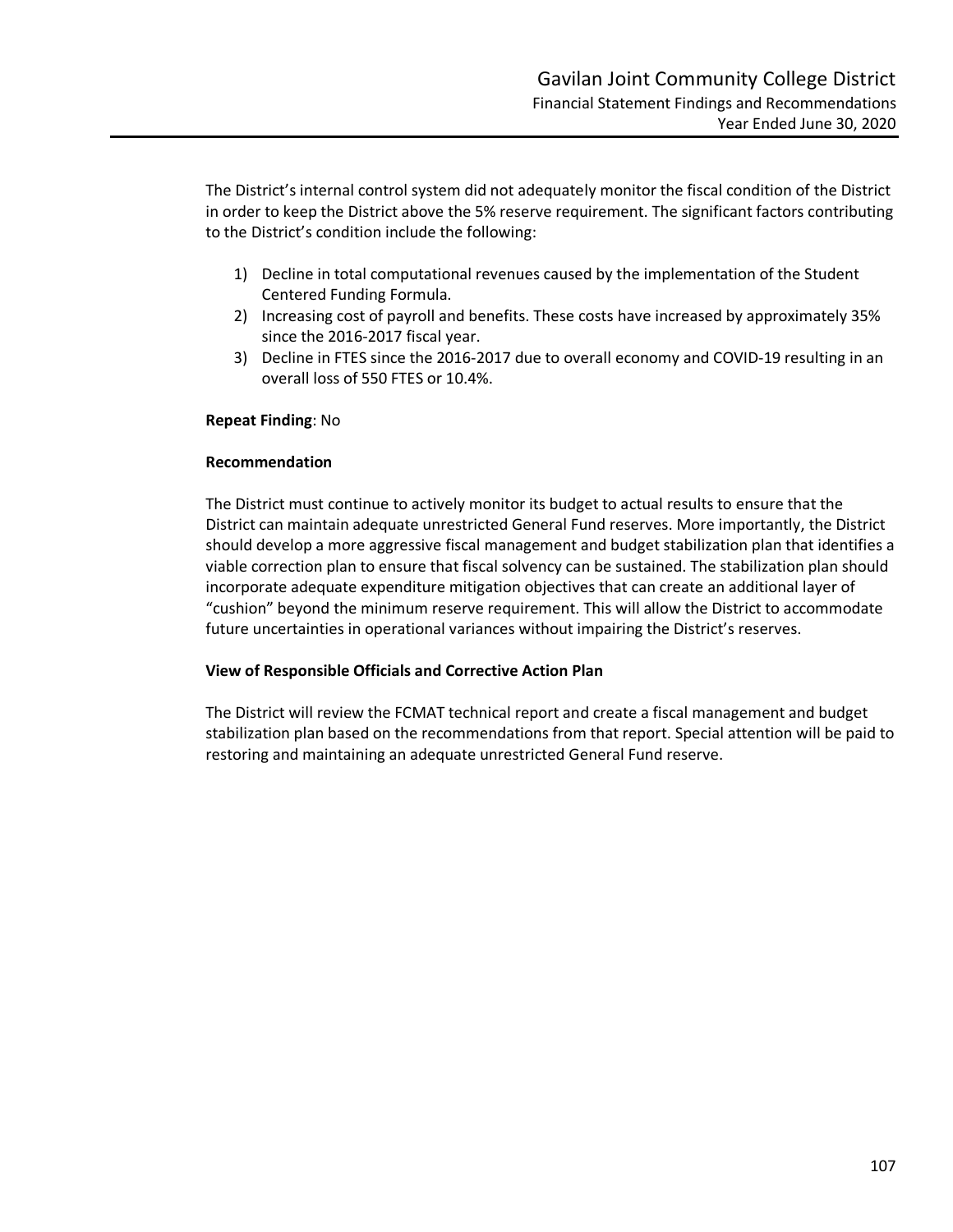The following findings represent significant deficiencies, material weaknesses, and/or instances of noncompliance including questioned costs that are required to be reported by the Uniform Guidance.

# **2020-003 Reporting**

**Program Name**:COVID-19: CARES Act Higher Education Emergency Relief Funds, Student Portion **CFDA Number**:84.425E **Federal Agency**:U.S. Department of Education **Pass-Through Entity**: Direct Funded

## **Criteria or Specific Requirement**

 Section 18004(a)(1) of The Coronavirus Aid, Relief, and Economic Security Act required that institutions that received the HEERF 18004(a)(1) Student Aid Portion award to publicly post certain information on their website no later than 30 days after their award and update that information every 45 days thereafter. This Section also requires that institutions to report "The estimated total students at the institution eligible to participate in programs under Section 484 in title IV of the Higher Education Act of 1965 and thus eligible to receive Emergency Financial Aid Grants to Students under Section 18004(a)(1) of the CARES Act".

## **Condition**

*Significant Deficiency in Internal Control over Compliance and Noncompliance* - During our testing over reporting for the Student Portion, we noted that the report required to be publicly available 30 days following the award becoming available was late by 60 days and therefore, the District did not meet the timeliness requirement. We also noted that the District did not disclose the number of estimated number of students eligible to receive Emergency Financial Aid Grants to Student under Section 18004(a)(1) of the CARES Act. The number of students who received emergency aid and the amount disbursed as reported on the website, did not agree with District records.

# **Questioned Costs**

There were no questioned costs associated with the condition identified.

## **Context**

The District had one report for the Higher Education Emergency Relief Funds, Student Portion due within the year ending June 30, 2020.

# **Effect**

 The District's 30 day report was uploaded to their website 60 days late and did not disclose all of the required information.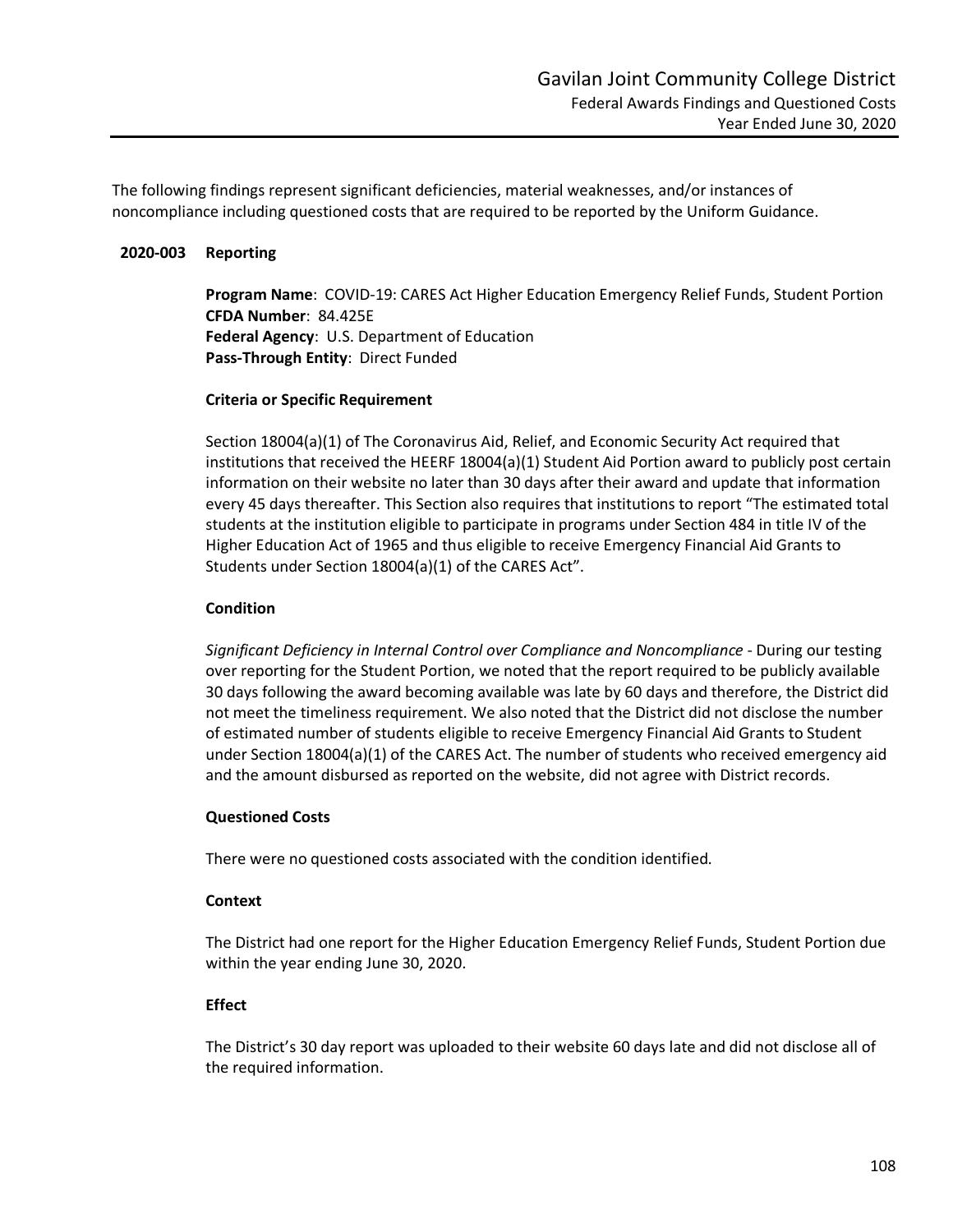#### **Cause**

 There was a lack of oversight for the student aid portion reporting for both meeting the required reporting deadline and reporting elements.

Repeat Finding: No

#### **Recommendation**

 The District should ensure that reporting requirements and deadlines are clearly communicated to all staff, and procedures are in place to ensure requirements and deadlines are met. The District should also ensure all documentation to support amounts reported is maintained in accordance with document retention guidelines.

#### **View of Responsible Officials and Corrective Action Plan**

 District Administration will move and update the existing HEERF reporting website to meet the reporting requirements. The website will move to the Financial Aid department; staff in Financial Aid will ensure accurate and timely reporting of student aid in accordance with Federal guidelines on the revised website. District Administration (Executive Vice President) will ensure timely reporting internally and externally as it relates to HEERF student and institutional portion expenditures. Quarterly and annual reports for HEERF will be posted to the website within the required timeframe.

#### **2020-004 Reporting**

 **Program Name:** Student Financial Assistance Cluster **CFDA Numbers:** 84.007,84.003, 84.063, and 84.268 **Federal Agency:** U.S. Department of Education **Pass-Through Entity:** Direct Funded

#### **Criteria or Specific Requirement**

Common Origination and Disbursement (COD) System (OMB No. 1845-0039) – All schools receiving Pell grants submit Pell payment data to the Department of Education through the COD System.

Institutions submit Pell origination records and disbursement records to the COD. Origination records can be sent well in advance of any disbursements, as early as the school chooses to submit them for any student the school reasonably believes will be eligible for a payment. The disbursement record reports the actual disbursement date and the amount of the disbursement. ED processes origination and/or disbursement records and returns acknowledgments to the school. Institutions must report student payment data within 15 calendar days after the school makes a payment, or becomes aware of the need to make an adjustment to previously reported student payment data or expected student payment data. Schools may do this by reporting once every 15 calendar days, bi-weekly or weekly, or may set up their own system to ensure that changes are reported in a timely manner.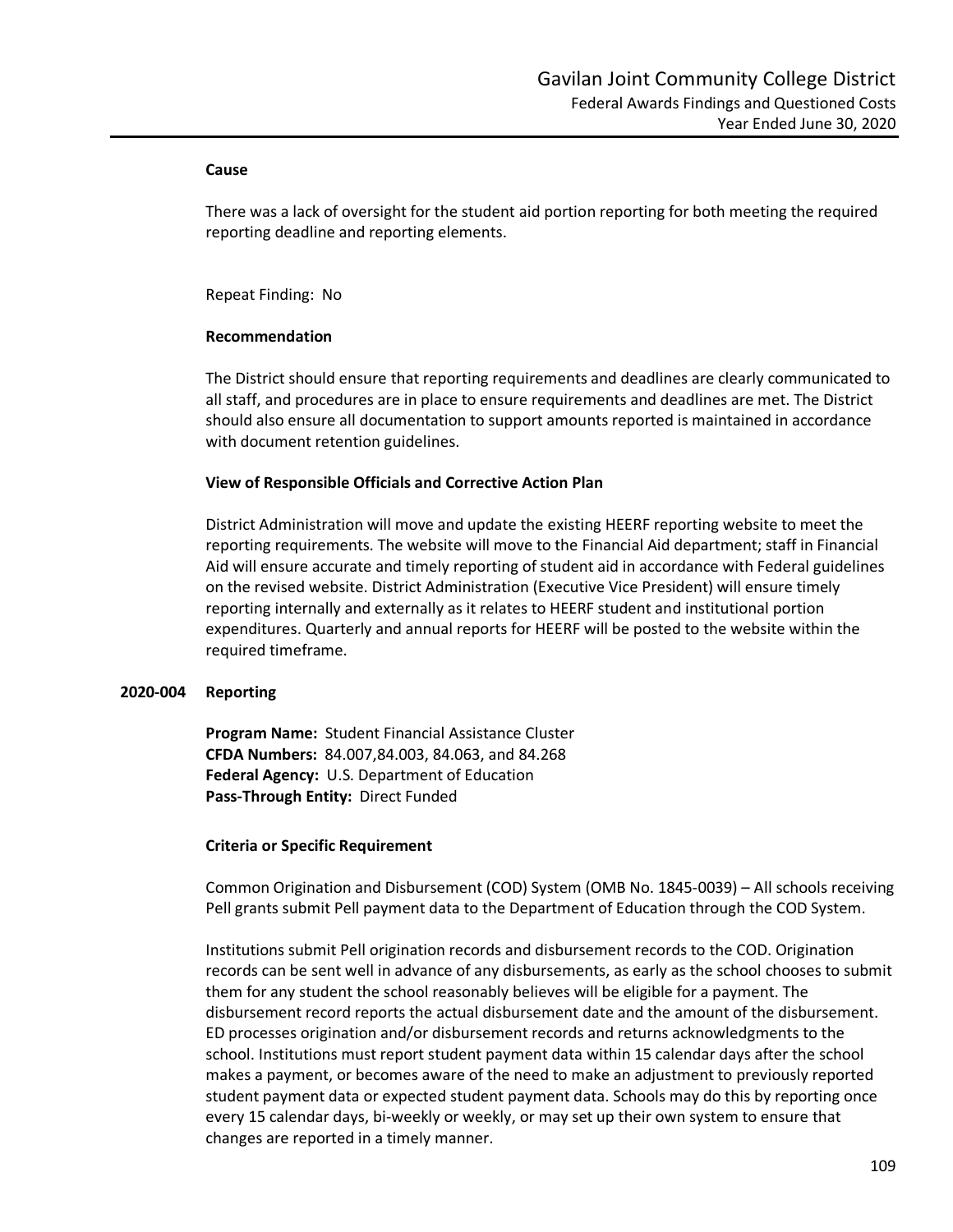# **Condition**

*Significant Deficiency in Internal Control over Compliance -* The process dates reported in the COD files were more than 15 calendar days after the disbursement dates reported in the COD files in the District's financial records for the Fall and Spring semesters. One of the 60 student disbursements tested was reported to COD in 23 days after the disbursement.

# **Questioned Costs**

There were no questioned costs associated to the noncompliance.

## **Context**

The District processed and reported approximately \$6,000,974 in Pell grants to 1,690 students during the year.

# **Effect**

The District is not in compliance with the federal reporting requirements described in the OMB Compliance Supplement.

## **Cause**

The District did not report student disbursement records to COD on a timely basis.

## **Repeat Finding:** No

## **Recommendation**

The District should review their procedures and control procedures over COD reporting to ensure timely reporting within the 15-calendar day requirement.

## **View of Responsible Officials and Corrective Action Plan**

The Financial Aid Director and Financial Aid technical analyst, in conjunction with the IT programmer analyst, following the established disbursement calendar, will review Common Origination and Disbursement procedures and control procedures to ensure timely reporting within the 15-calendar day requirement.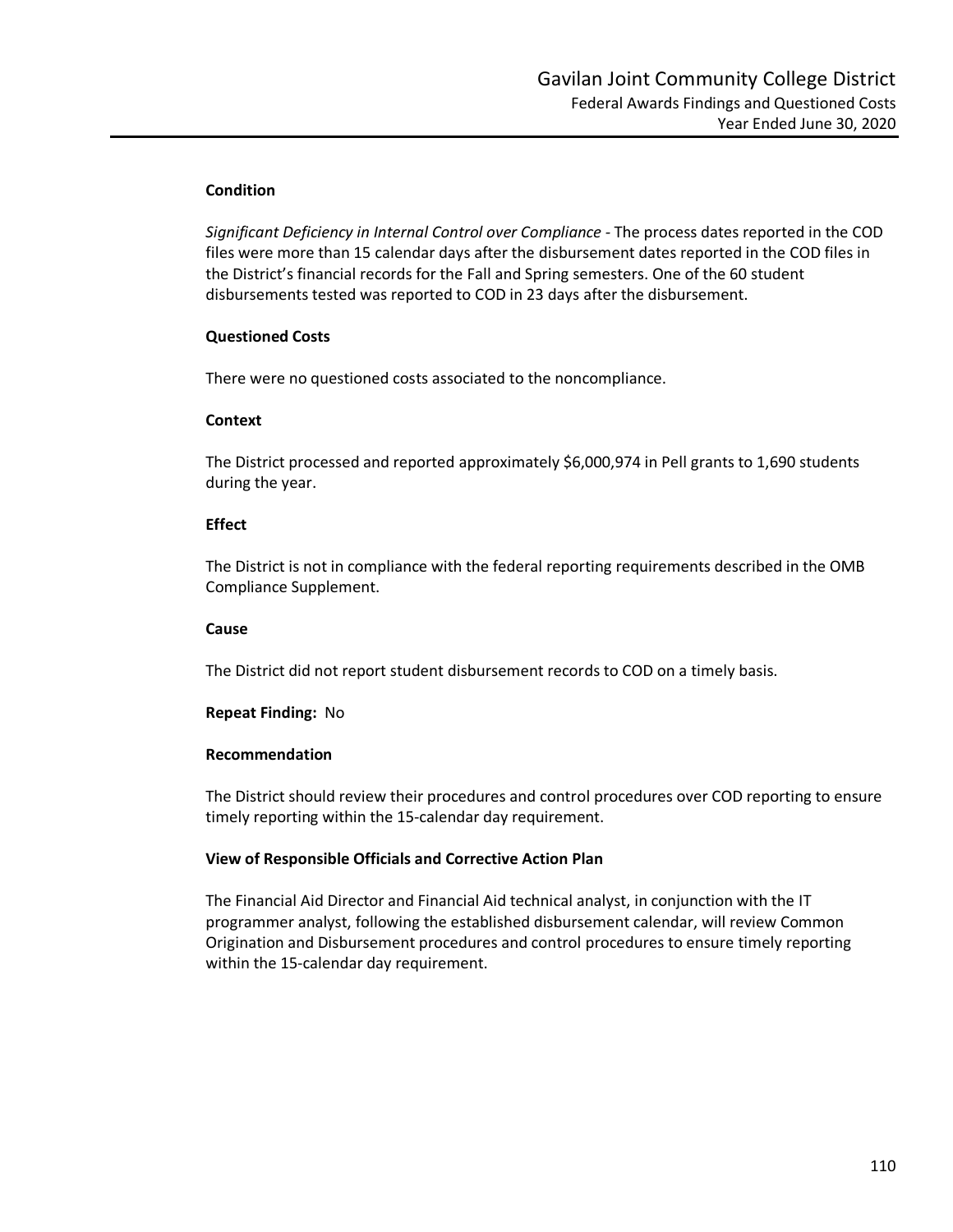#### **2020-005 Special Tests and Provisions – Enrollment Reporting**

 **Program Name:** Student Financial Assistance Cluster **CFDA Numbers:** 84.007,84.003, 84.063, and 84.268 **Federal Agency:** U.S. Department of Education **Pass-Through Entity:** Direct Funded

#### **Criteria or Specific Requirement**

OMB Compliance Supplement, OMB No. 1845-0035 – Institutions are required to report enrollment information under the Pell grant and the Direct and FFEL loan programs via the National Student Loan Data System (NSLDS).

Institutions must review, update, and verify student enrollment statuses, program information, and effective dates that appear on the Enrollment Reporting Roster file or on the Enrollment Maintenance page of the NSLDS Professional Access (NSLDSFAP) website which the financial aid administrator can access for the auditor. The data on the institution's Enrollment Reporting Roster, or Enrollment Maintenance page, is what NSLDS has as the most recently certified enrollment information. There are two categories of enrollment information; "Campus Level" and "Program Level," both of which need to be reported accurately and have separate record types. The NSLDS Enrollment Reporting Guide provides the requirements and guidance for reporting enrollment details using the NSLDS Enrollment Reporting Process.

## **Condition**

*Material Weakness in Internal Control over Compliance - During testing over the NSLDS reporting* requirements, it was noted that many student enrollment and program enrollment updates were not timely or accurately to NSLDS. The following are the specific circumstances noted:

- Ten of 60 student enrollment changes tested were noted to have an inconsistent effective date between the college's system and NSLDS.
- Seven of 60 student enrollment changes tested were reported to NSLDS with an inaccurate enrollment status or no update was made for a particular enrollment change.
- It was noted that no program or enrollment records were reported to NSLDS for one of 60 students tested.
- 44 of 60 student enrollment changes tested were not reported to NSLDS in the required timeframe.

## **Questioned Costs**

There were no questioned costs associated to the noncompliance.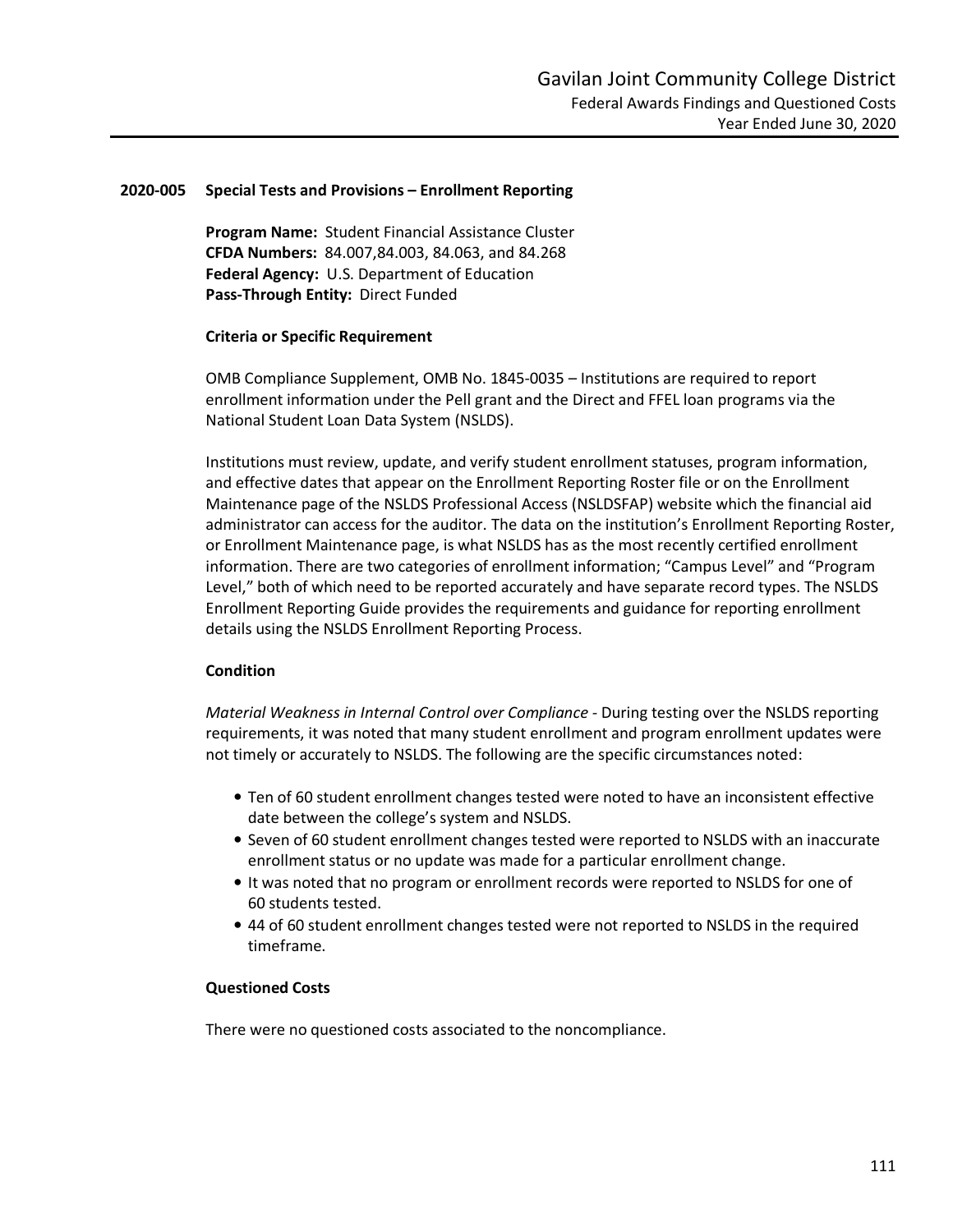# **Context**

Gavilan College disbursed financial aid to approximately 1,700 students in the 2019-2020 fiscal year that required student enrollment and program enrollment reporting to NSLDS.

# **Effect**

The District is not in compliance with the federal enrollment reporting requirements described in the OMB Compliance Supplement.

## **Cause**

The District did not report enrollment information for students under the Pell grant and Direct and FFEL loan programs via NSLDS timely or accurately. The administration of the Title IV programs depends heavily on the accuracy and timeliness of the enrollment information reported by institutions.

## **Repeat Finding:** No

## **Recommendation**

The District should implement a process to review, update, and verify student enrollment statuses, program information, and effective dates that appear on the Enrollment Reporting Roster file or on the Enrollment Maintenance page of the NSLDS Professional Access (NSLDSFAP) website.

## **View of Responsible Officials and Corrective Action Plan**

The Financial Aid Director and Financial Aid staff evaluator, in conjunction with the IT programmer and institutional researcher, following the established reporting calendar, will review enrollment reporting procedures and control procedures to ensure timely and accurate reporting to NSLDS.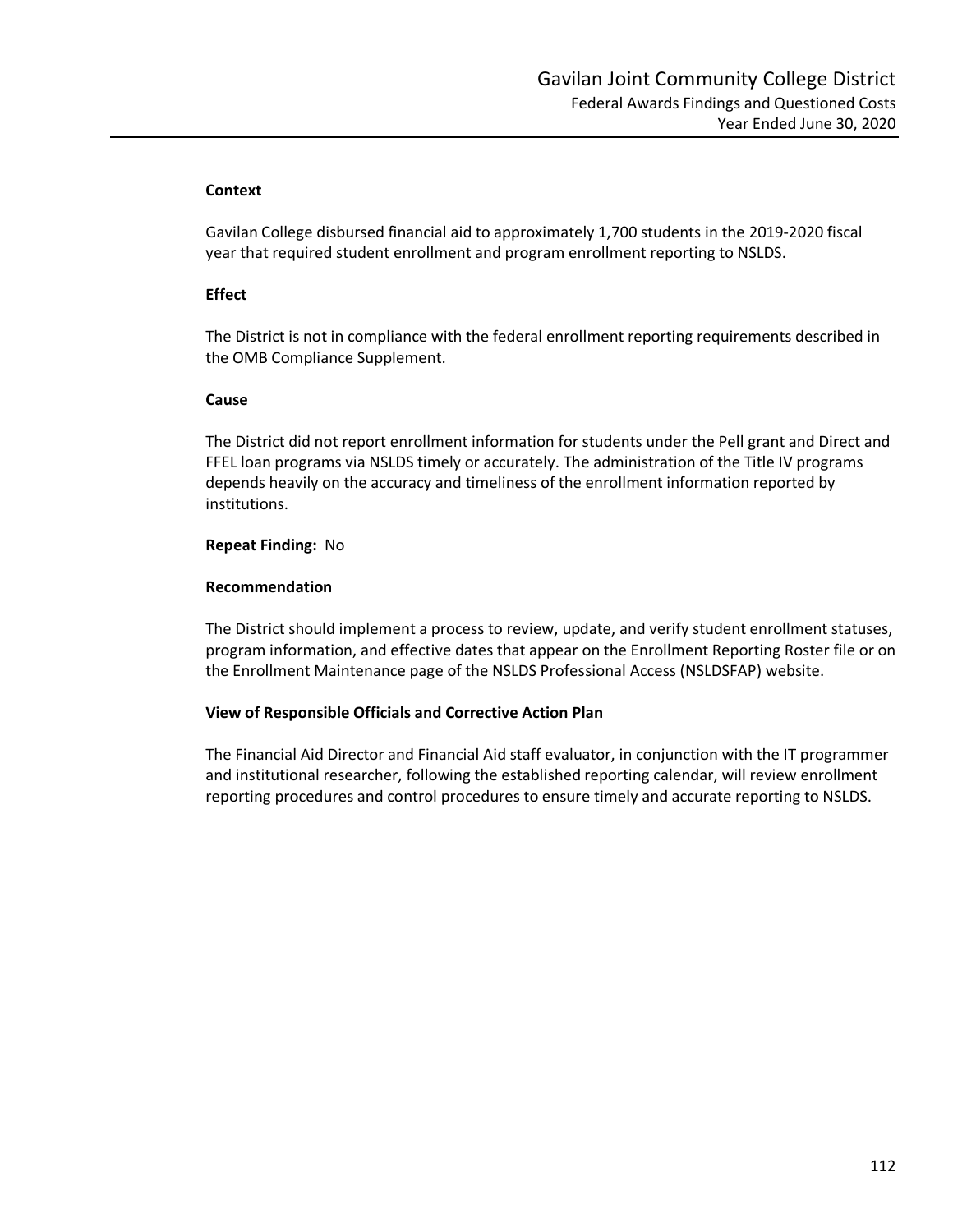#### **2020-006 Special Tests and Provisions – Gramm-Leach-Bliley Act**

 **Program Name:** Student Financial Assistance Cluster **CFDA Numbers:** 84.007,84.003, 84.063, and 84.268 **Federal Agency:** U.S. Department of Education **Pass-Through Entity:** Direct Funded

## **Criteria or Specific Requirement**

The Gramm-Leach-Bliley Act (Public Law 106-102) requires financial institutions to explain their information-sharing practices to their customers and to safeguard sensitive data (16 CFR 314). The Federal Trade Commission considers Title IV-eligible institutions that participate in Title IV Educational Assistance Programs as "financial institutions" and subject to the Gramm-Leach-Bliley Act because they appear to be significantly engaged in wiring funds to consumers (16 CFR 313.3(k)(2)(vi). Under an institution's Program Participation Agreement with the ED and the Gramm-Leach-Bliley Act, institutions must protect student financial aid information, with particular attention to information provided to institutions by ED or otherwise obtained in support of the administration of the federal student financial aid programs (16 CFR 314.3; HEA 483(a)(3)(E) and HEA 485B(d)(2)).

#### **Condition**

*Material Weakness in Internal Control over Compliance* - The District did not perform a student information security risk assessment as required by the Gramm-Leach-Bliley Act.

## **Questioned Costs**

There were no questioned costs associated to the noncompliance.

## **Context**

The District processed awards for approximately 1,700 students in 2019-2020 and stores student records for several prior year financial aid student records.

## **Effect**

The District is out of compliance with 16 CFR 314.4 (b).

## **Cause**

The District did not implement policies and procedures to comply with student information security required by the Gramm-Leach-Bliley Act.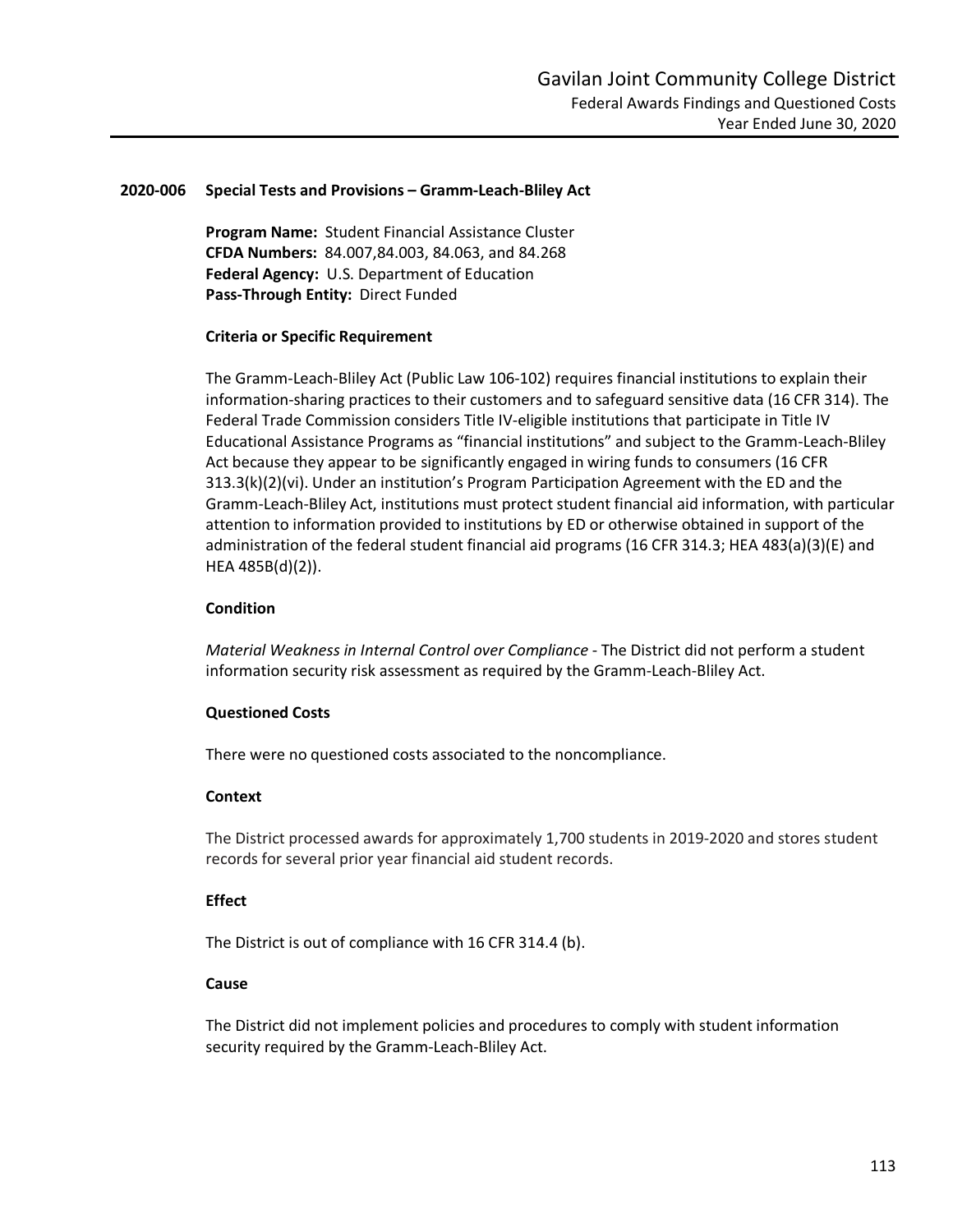#### **Repeat Finding:** No

#### **Recommendation**

It is recommended the District designate a person or agency to perform the proper risk assessment required by the Gramm-Leach-Bliley Act to ensure the security of student information.

# **View of Responsible Officials and Corrective Action Plan**

The Director of IT and the IT department will designate an agency to perform the proper risk assessment required by the Gramm-Leach-Bliley Act to ensure the security of student information.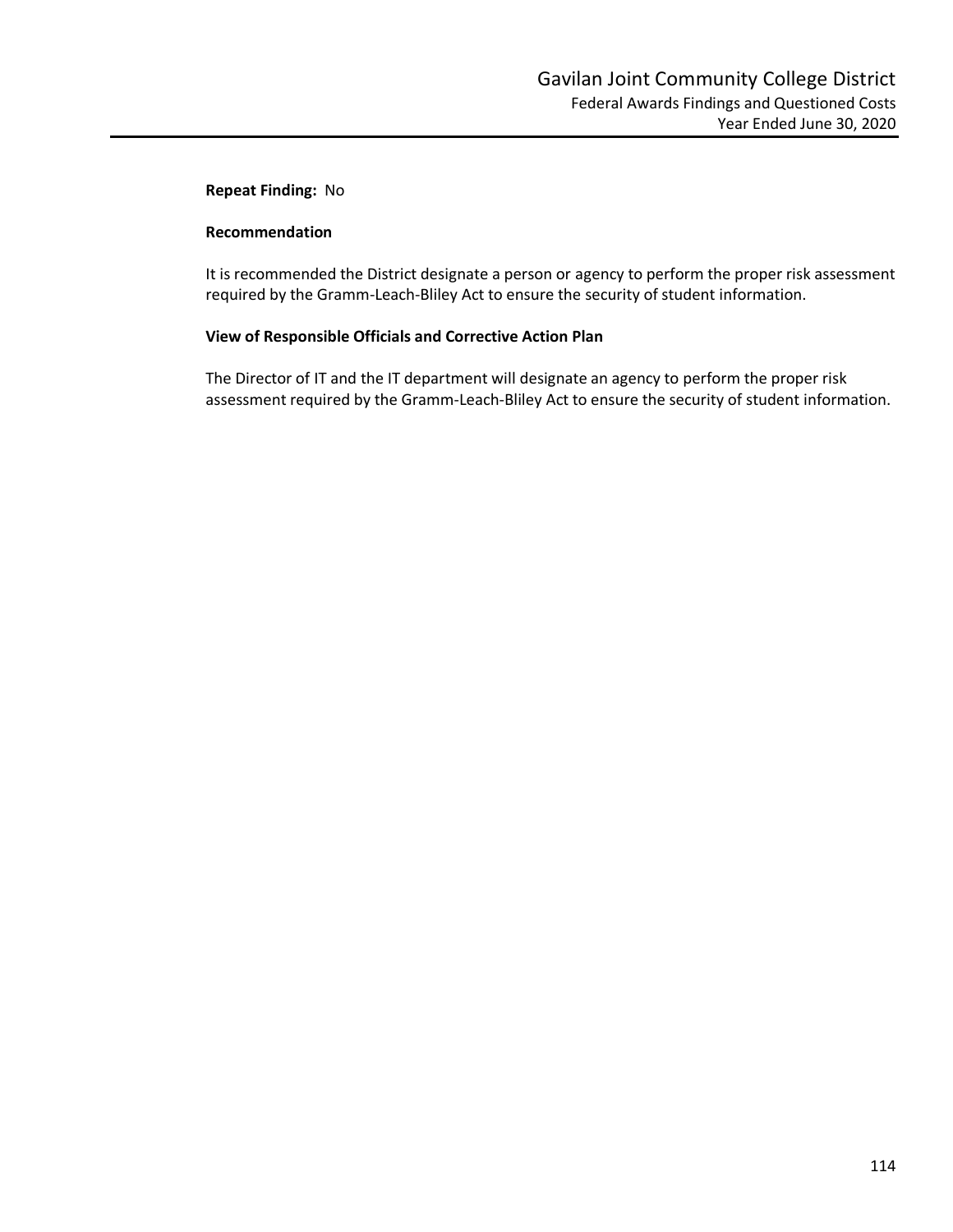The following finding represents instances of noncompliance and/or questioned costs relating to compliance with state laws and regulations.

## **2020-007 Section 424 – Student Centered Funding Formula Base Allocation: FTES**

#### **Criteria or Specific Requirement**

 California Code of Regulations, Title 5, Sections 58020-24, continues to require the district to maintain detailed documentation to substantiate the data reported on the CCFS-320. Each districts governing board is required to adopt procedures to document all course enrollment, attendance and disenrollment as required by California Code of Regulations, Title 5, Sections 58020-58024. Pursuant to Title 5, Section 58030, these procedures shall include rules for retention of support documentation that would enable independent determination of the accuracy of data submitted by the district as a basis for state support.

#### **Condition**

Of the 100 courses selected for audit recalculation for the fiscal year from the P1-CCFS 320 Apportionment Attendance Report, two courses were not calculated correctly based on prescribed guidance from the Student Attendance Accounting Manual. These courses were actual hours of attendance type courses. The miscalculation resulted in an overstatement of contact hours and, consequently, the amount of FTES claimed for funding.

## **Questioned Costs**

 The auditor extrapolated the error rate over the population related to the type of courses identified in the Condition. The extrapolation resulted in an overstatement of 1,037.52 contact hours (1.9762 FTES) for actual hours of attendance courses.

#### **Context**

 The District claimed a total of 4,252.13 credit factored FTES on the CCFS-320 P1 Report. The overstatement of 1.9762 credit FTES constitutes a 0.046% overstatement.

#### **Effect**

The FTES reported on the CCFS-320 P1 Report was overstated by 1.9762 credit FTES.

#### **Cause**

The District accounted for these courses using a 60-minute clock hour calculating contact hours instead of a 50-minute clock hour.

**Repeat Finding:** Yes. See 2019-004.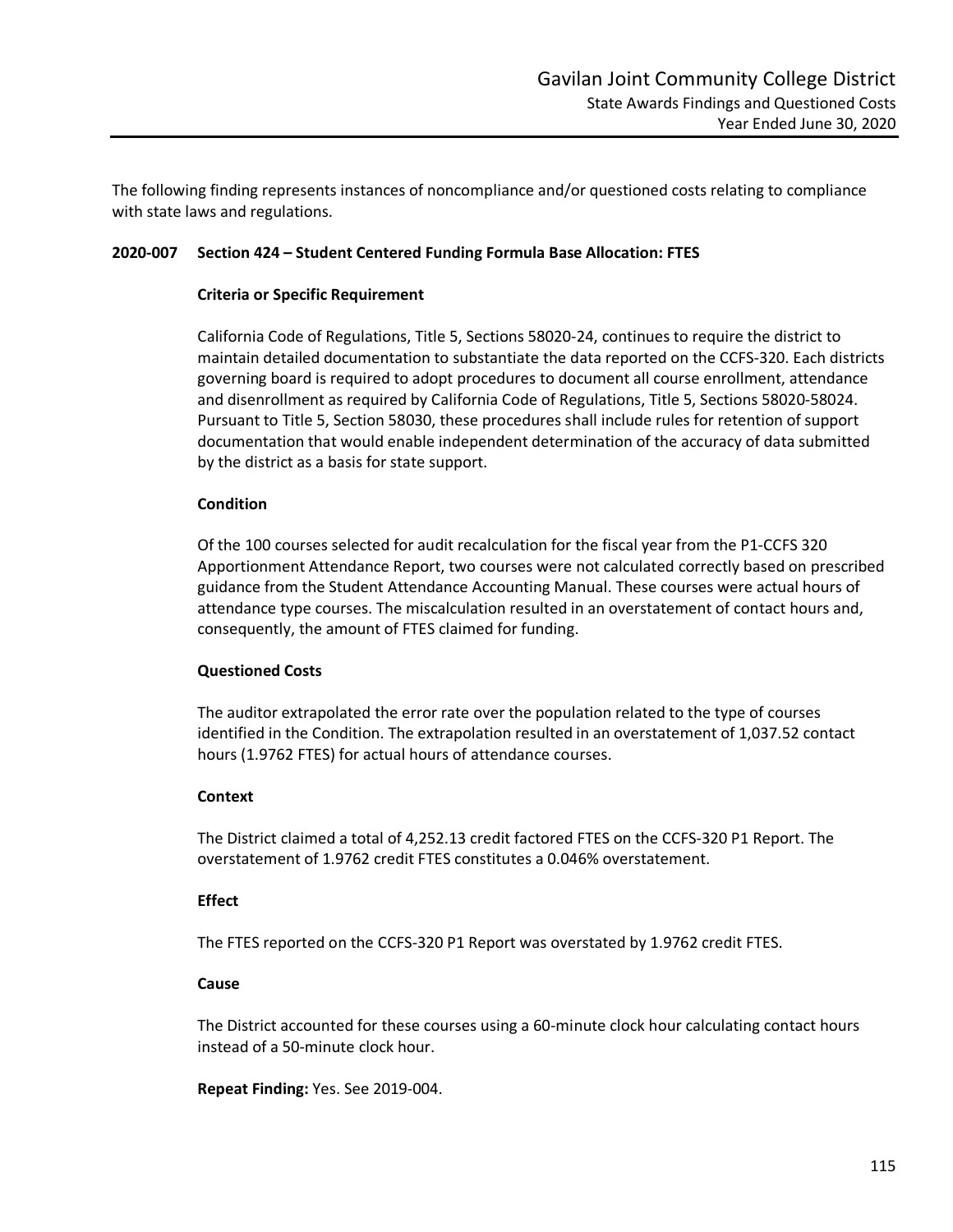## **Recommendation**

 The District should ensure that their system of calculating contact hours to reflect guidance provided by the Chancellor's Office and monitor the calculation to prevent future miscalculations in FTES.

## **View of Responsible Officials and Corrective Action Plan**

 District Administration (Deans and Executive Vice President) will work with faculty teaching actual hour (positive attendance) courses to ensure accurate attendance procedures are adhered to and that accurate records are maintained and submitted as part of the end of semester process. Additionally, the District staff (division assistants) will review and audit all actual hour (positive attendance) courses each term to ensure that they are appropriately entered into the District's information system. The District will improve professional development and training for faculty related to daily attendance procedures, particularly connected to the 50-minute contact hour. Additionally, the District will conduct an audit and review of all contact hour courses to ensure that contact hours are correctly calculated prior to publication of the schedule of classes in accordance with the enrollment management plan timeline.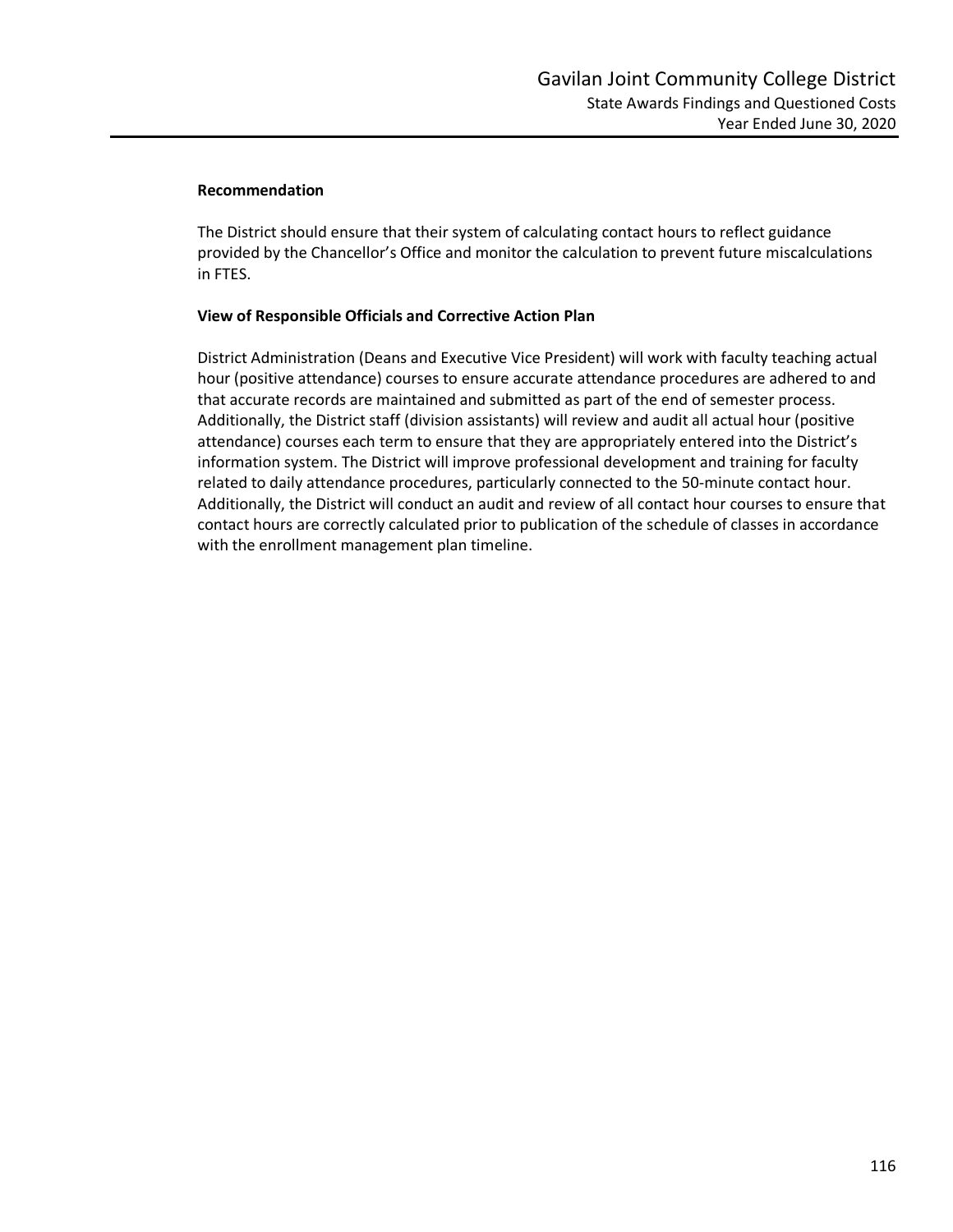Except as specified in previous sections of this report, summarized below is the current status of all audit findings reported in the prior year's schedule of findings and questioned costs.

## **Financial Statement Findings**

None reported.

## **Federal Awards Findings**

None reported.

#### **State Awards Findings**

#### **2019-001 State General Apportionment Funding System - Weekly Attendance**

#### **Criteria**

According to California Code of Regulations, Title V, Section 58003.1, weekly student contact hours reported for each class should be the product of the number of students actively enrolled at weekly census times the number of units of academic credit associated with the class.

## **Condition**

We noted one weekly course was not calculated at the correct amount of contact hours.

## **Questioned Costs**

 The total overreported weekly attendance census FTES for residents in credit courses identified above is 0.090 FTES, which based on the District's funding per credit FTES, is equal to \$335.43. The total FTES sample is 60.26 FTES; therefore, 0.15% of the sample was calculated to have an actual overreporting misstatement. With the total population of weekly FTES of 2,476.27 and \$3,727 total credit per FTES, the extrapolation of the error in the audit results in projection of approximately 3.699 overstated FTES which is equal to \$13,784.59.

The Recal Apportionment Attendance Report (CCFS-320) does include an adjustment for the effect of this finding.

## **Context**

 Out of 25 weekly classes tested, one course was identified that was not reported at the correct amount of contact hours. Contact hours were incorrectly calculated due to human error. It appears there was a lack of proper review prior to reporting.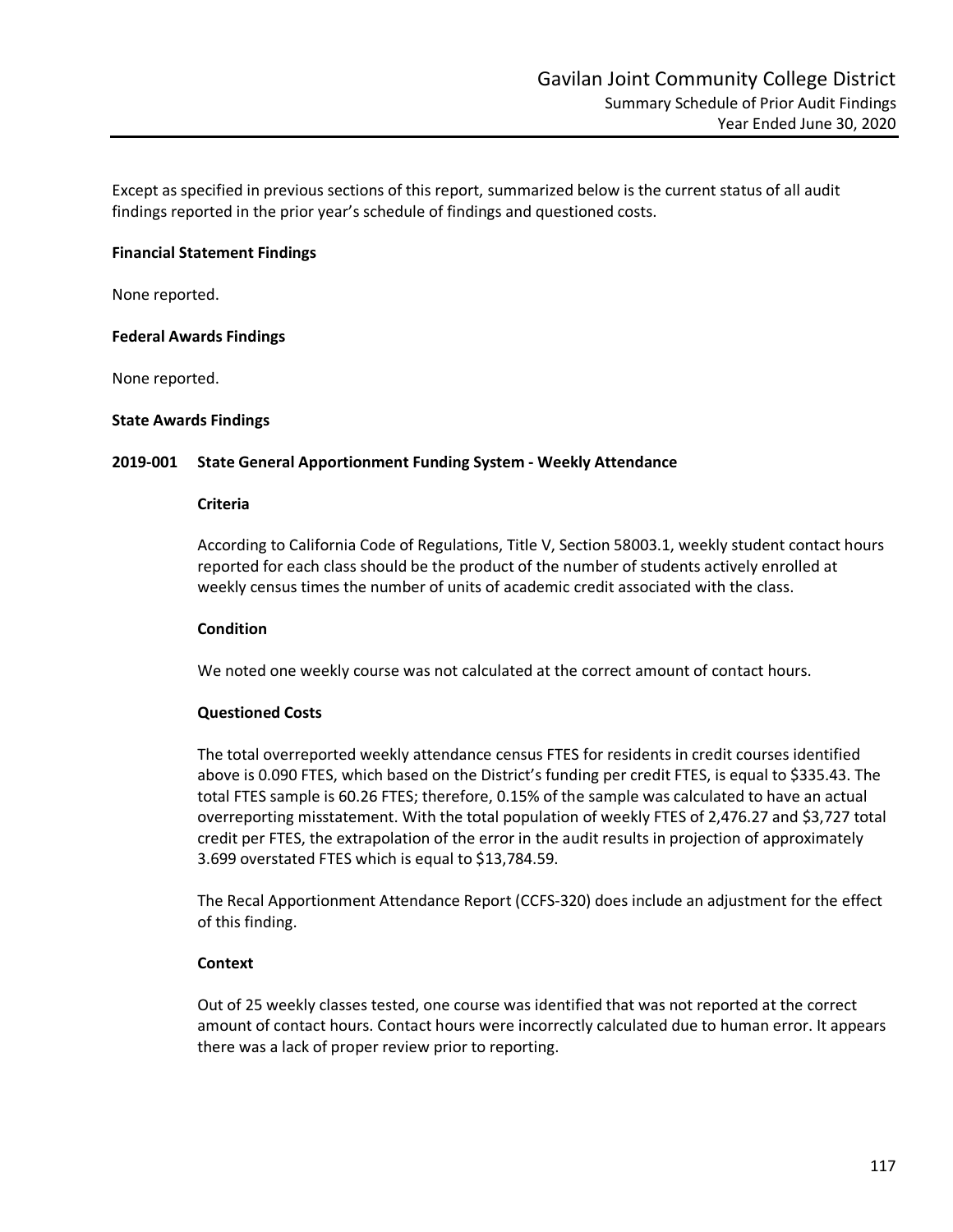## **Effect**

The difference between the reported and recalculated FTES for courses noted:

Gilroy Campus:

- Credit courses, residents 0.090 FTES (overreported)
- Credit courses, nonresidents 0.000 FTES

## **Recommendation**

 We recommend that the District remind instructors about the required methods to calculate contact hours for courses using weekly attendance procedures. Additionally, we recommend that an internal review be performed of weekly classes to ensure contact hours are properly calculated, and therefore FTES amounts reported are accurate.

## **Current Status**

Implemented.

#### **2019-002 State General Apportionment Funding System - Daily Census Courses**

#### **Criteria**

 According to California Code of Regulations, Title V, Section 58003.1 (c), for credit courses scheduled to meet for five or more days and scheduled regularly with respect to the number of hours each scheduled day, but not scheduled conterminously with the college's primary term established pursuant to subdivision (b), or scheduled during the summer or other intersession, the units of full time equivalent student (FTES), exclusive of independent study and cooperative work-experience education courses, shall be computed by multiplying the daily student contact hours of active enrollment as of the census days nearest to one-fifth of the length of the course by the number of days the course is scheduled to meet, and dividing by 525.

## **Condition**

 We noted one daily course was not reported at the correct amount of contact hours due to human error.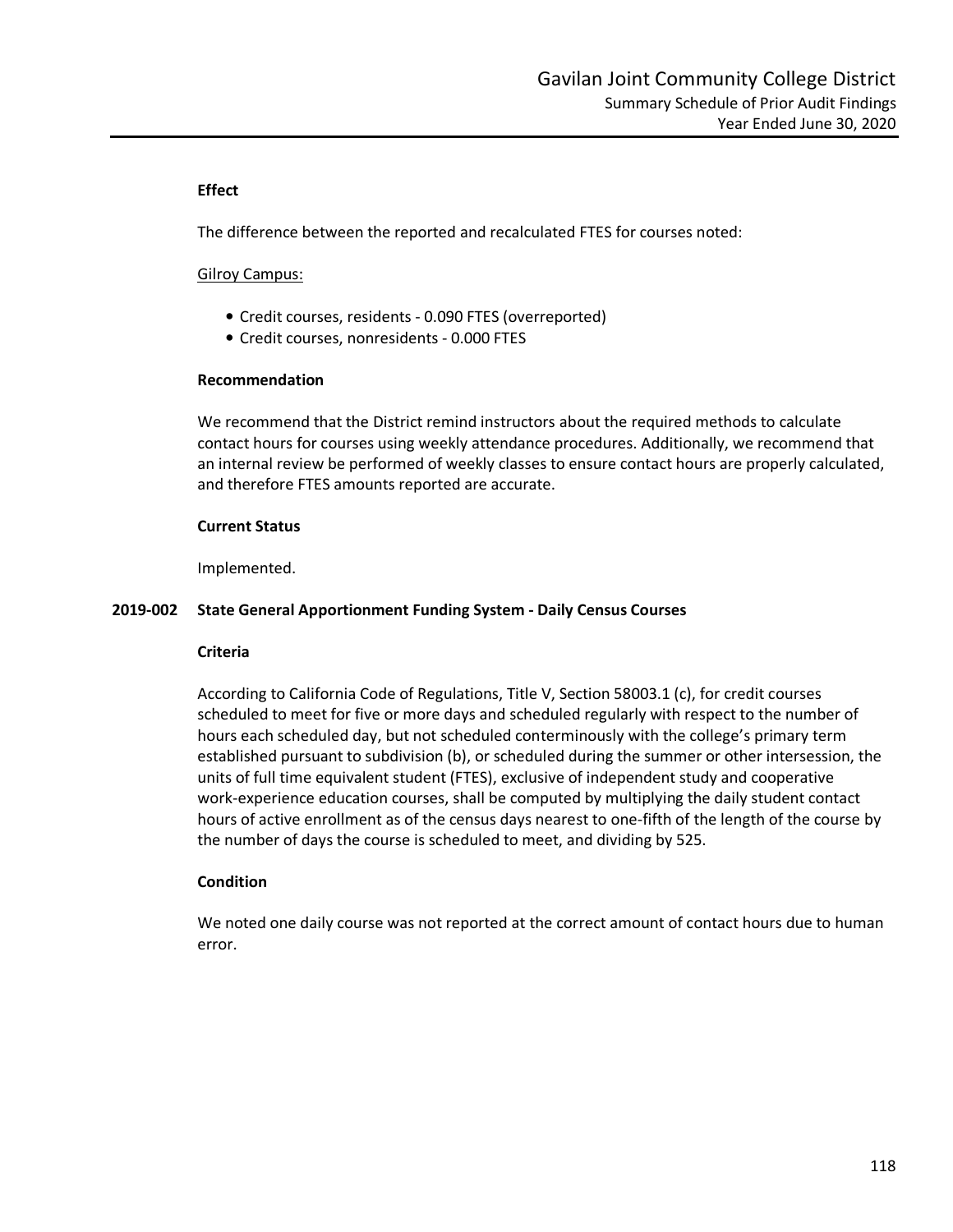#### **Questioned Costs**

 The total overreported daily census FTES for residents in credit courses identified above is 0.050 FTES, which based on the District's funding per credit FTES, is equal to \$186.35. The total FTES sample is 23.38 FTES; therefore, 0.21% of the sample was calculated to have an actual overreporting misstatement. With the total population of daily attendance FTES of 95.50 and the \$3,727 total credit per FTES, the extrapolation of the error in the audit results in a projection of approximately 0.204 overstated FTES which is equal to \$761.25.

The Recal Apportionment Attendance Report (CCFS-320) does include an adjustment for the effect of this finding.

#### **Context**

 Out of 20 daily attendance courses tested, one course was identified that was not reported at the correct amount of contact hours. This incorrect reporting was a result of human error and a lack of proper review prior to reporting.

#### **Effect**

The difference between the reported and recalculated FTES for the course noted:

## Gilroy Campus:

- Credit courses, residents 0.050 FTES (overreported)
- Credit courses, nonresidents 0.000 FTES

#### **Recommendation**

 We recommend that the District remind instructors about the required methods to calculate contact hours for courses using daily attendance procedures. Additionally, we recommend that an internal review be performed of daily classes to ensure contact hours are properly calculated, and therefore FTES amounts reported are accurate.

#### **Current Status**

Implemented.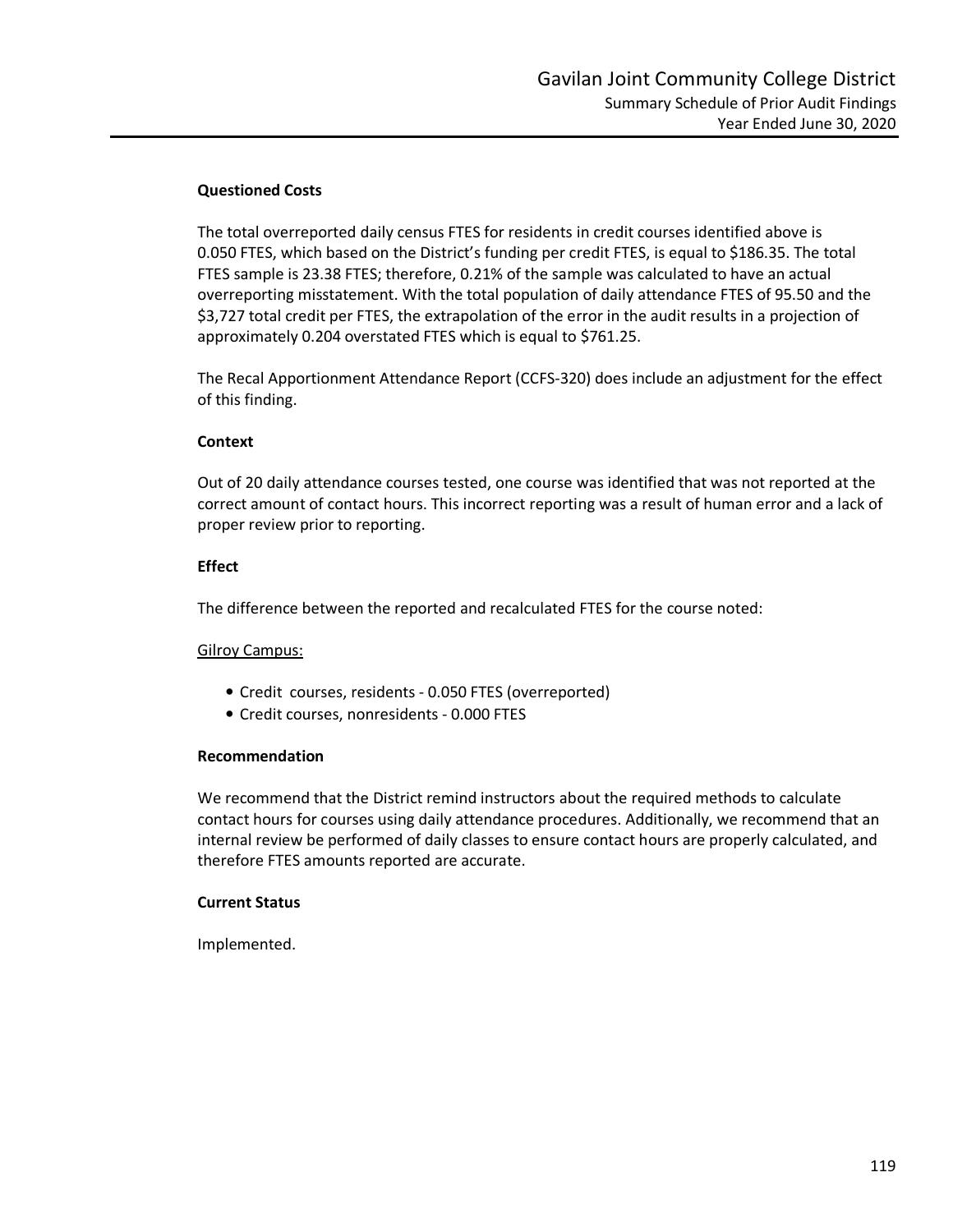## **2019-003 State General Apportionment Funding System - Alternative Attendance**

#### **Criteria**

 According to California Code of Regulations, Title V, Section 58003.1 (f), all distance education and hybrid courses that do not qualify for other attendance accounting procedures such as weekly or daily census will follow the alternative attendance procedures. The weekly student contact hours reported for each class should be the product of the number of students actively enrolled at weekly census times the number of units of academic credit associated with the class.

## **Condition**

 We noted one weekly alternative attendance course was not reported at the correct amount of Contact Hours.

## **Questioned Costs**

The total overreported weekly alternative attendance census FTES for residents in credit courses identified above is 1.020 FTES, which based on the District's funding per credit FTES, is equal to \$3,801.54. The total FTES sample is 193.01 FTES; therefore, 0.53% of the sample was calculated to have an actual overreporting misstatement. With the total population of alternative attendance FTES of 193.01 and the \$3,727 total credit per FTES, the extrapolation of the error in the audit results in projection of approximately 4.077 overstated FTES which is equal to \$15,196.40.

The Recal Apportionment Attendance Report (CCFS-320) does include an adjustment for the effect of this finding.

## **Context**

 Out of 25 independent study classes tested, one course was identified that was not reported at the correct amount of contact hours. Contact hours were incorrectly calculated due to human error. It appears there was a lack of proper review prior to reporting.

## **Effect**

The difference between the reported and recalculated FTES for the course noted:

## Gilroy Campus:

- Credit courses, residents 1.020 FTES (overreported)
- Credit courses, nonresidents 0.000 FTES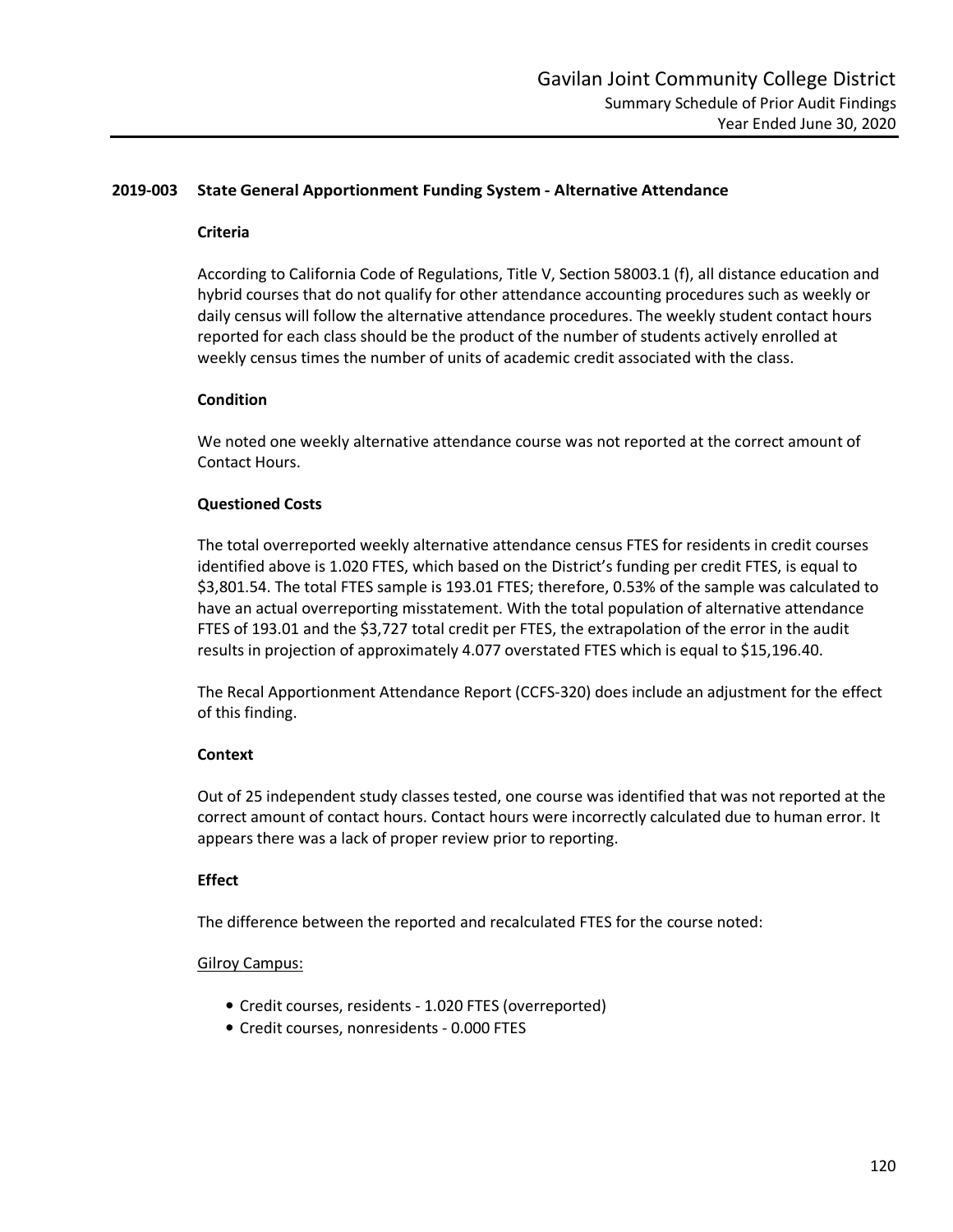#### **Recommendation**

 We recommend that the District remind instructors about the required methods to calculate contact hours for courses using alternative attendance procedures. Additionally, we recommend that an internal review be performed of alternative attendance classes to ensure contact hours are properly calculated, and therefore FTES amounts reported are accurate.

## **Current Status**

Implemented.

## **2019-004 State General Apportionment Funding System - Actual Hours of Attendance**

#### **Criteria**

 According to California Code of Regulations, Title V, Section 58003.1 (e), the Actual Hours of Attendance procedure is based on an actual count of students present at each class meeting, and applies to certain types of courses, including open entry/open exit courses. Attendance for open entry/open exit courses is to be tracked based on actual minutes attended by individual students in the courses, dividing by 50 minutes to obtain contact hours, and then dividing by 525 hours to obtain the FTES for such courses.

# **Condition**

 We noted two actual hours of attendance courses were not reported at the correct amount of contact hours due to human error.

## **Questioned Costs**

 The total overreported daily census FTES for residents in credit courses identified above is 0.150 FTES, which based on the District's funding per credit FTES, is equal to \$559.05. The total FTES sample is 15.45 FTES; therefore, 0.97% of the sample was calculated to have an actual overreporting misstatement. With the total population of actual hours of attendance FTES of 672.51 and the \$3,727 total credit per FTES, the extrapolation of the error in the audit results in projects approximately 6.530 overstated FTES which is equal to \$24,336.88.

The Recal Apportionment Attendance Report (CCFS-320) does include an adjustment for the effect of this finding.

## **Context**

 Out of 25 actual hours of attendance courses tested, two courses were identified that were not reported at the correct amount of contact hours. Contact hours were incorrectly calculated due to human error. It appears there was a lack of proper review prior to reporting.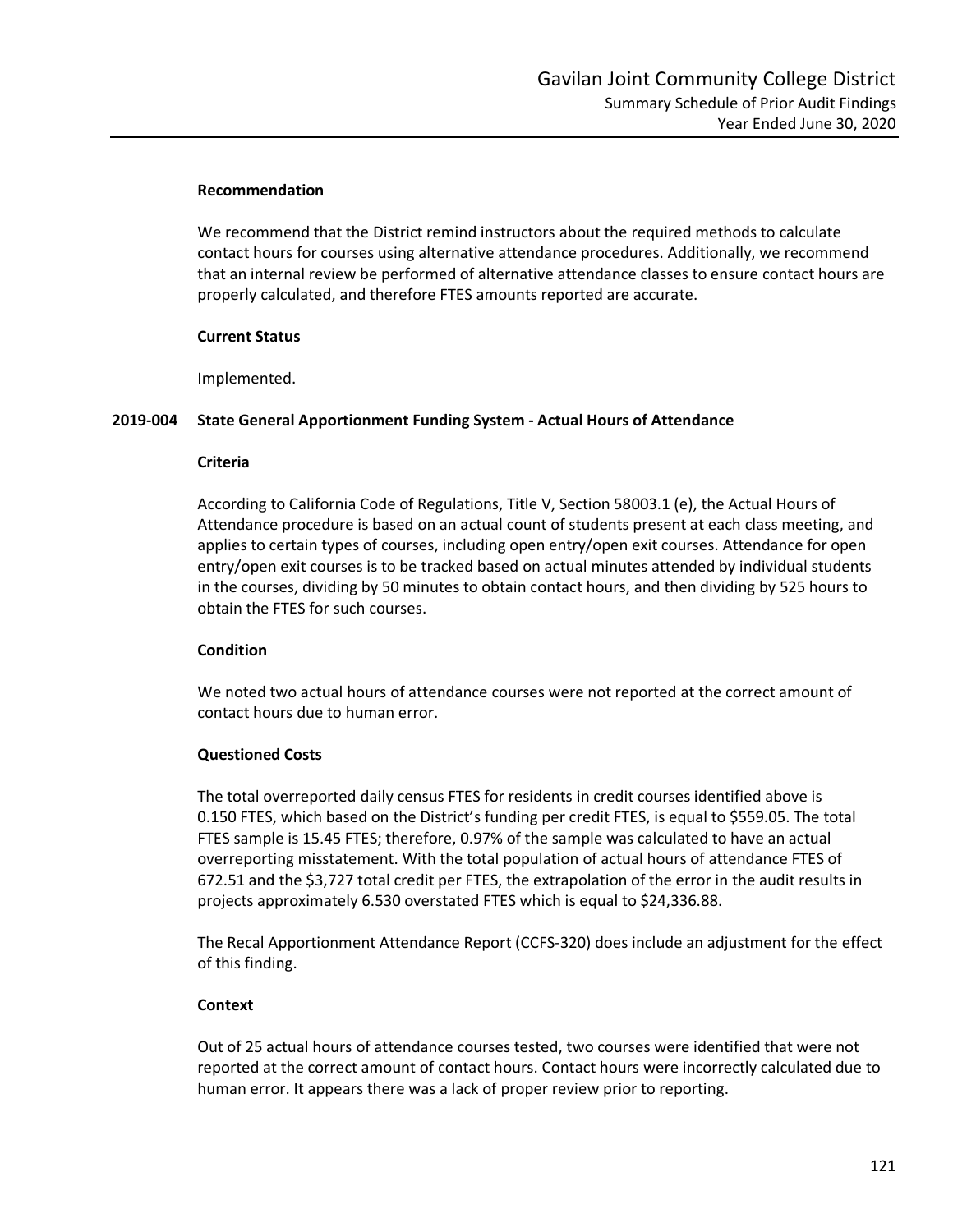## **Effect**

The difference between the reported and recalculated FTES for courses noted:

Gilroy Campus:

- Credit courses, residents 0.150 FTES (overreported)
- Credit courses, nonresidents 0.000 FTES

## **Recommendation**

 We recommend that the District remind instructors about the required methods to calculate contact hours for courses using actual hours of attendance procedures. Additionally, we recommend that an internal review be performed of actual hours of attendance classes to ensure contact hours are properly calculated, and therefore FTES amounts reported are accurate.

## **Current Status**

Not implemented. See current year finding 2020-007.

#### **2019-005 State General Apportionment Funding System- Course Outline of Record**

#### **Criteria**

 According to California Code of Regulations, Title V, Section 55002 (3), a community college shall maintain a course outline of record in the official college files that describes the course, including the unit value, the expected number of contact hours for the course as a whole, and other relevant information. Scheduling of courses should be consistent with the total contact hours indicated in the approved course outline of record, with the exception of reasonable variances due to legitimate scheduling considerations such as schedule compression.

## **Condition**

 One daily course offered by the District was listed in the course outline of record incorrectly and therefore did not match the class schedule.

## **Questioned Costs**

 There is no financial impact for this exception, as the FTES was correctly calculated based on regularly scheduled hours of the course, and not the course outline of record.